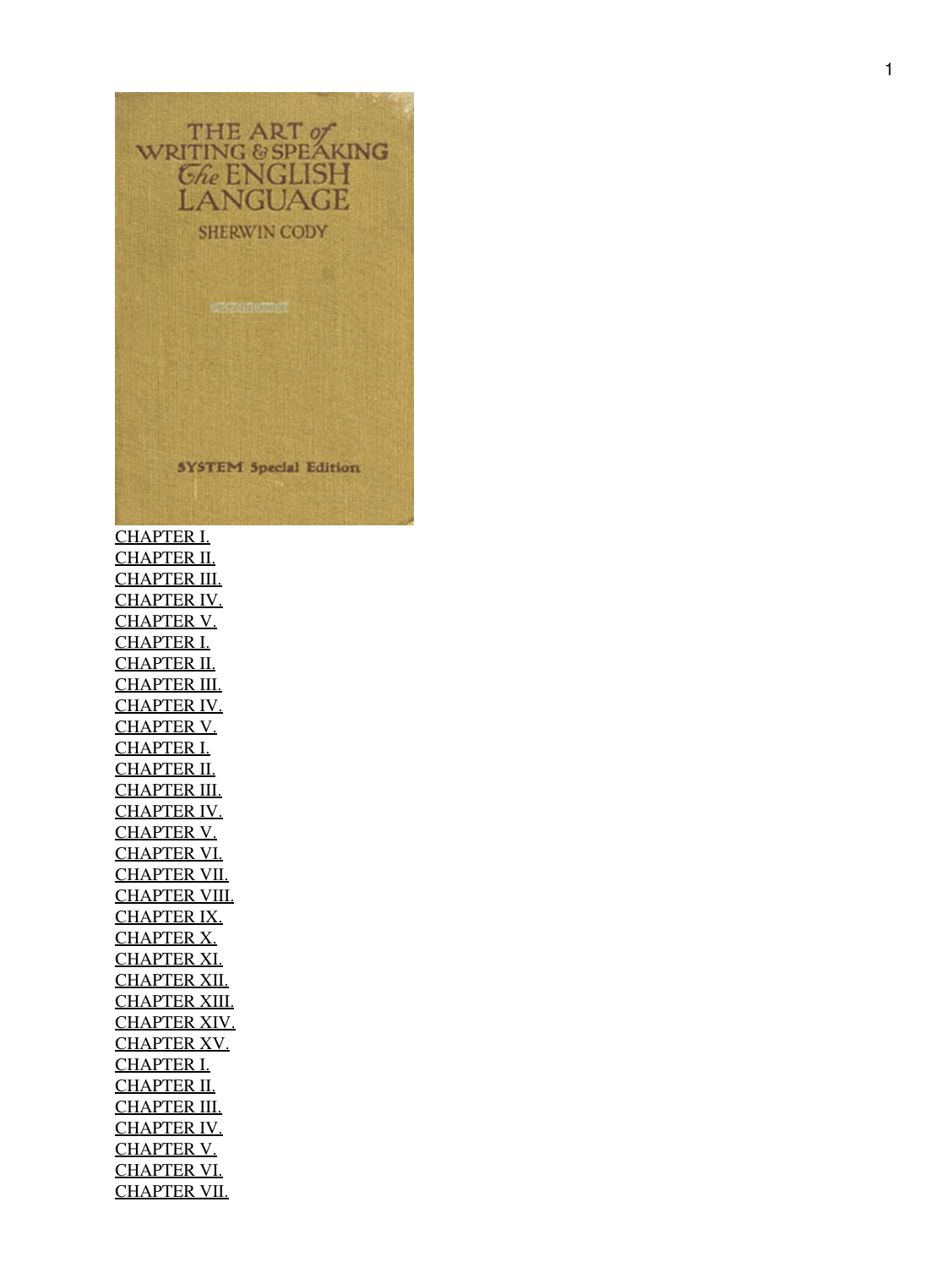[CHAPTER VIII.](#page-102-0) [CHAPTER IX.](#page-105-0) [CHAPTER X.](#page-110-0) [CHAPTER XI.](#page-112-0) [CHAPTER XII.](#page-115-0) [CHAPTER XIII.](#page-118-0) [CHAPTER XIV.](#page-120-0) [CHAPTER XV.](#page-121-0)

# **The Art Of Writing & Speaking The English by Sherwin Cody**

The Project Gutenberg EBook of The Art Of Writing & Speaking The English

Language, by Sherwin Cody This eBook is for the use of anyone anywhere at no cost and with almost no restrictions whatsoever. You may copy it, give it away or re-use it under the terms of the Project Gutenberg License included with this eBook or online at www.gutenberg.org

Title: The Art Of Writing & Speaking The English Language Word-Study and Composition & Rhetoric

Author: Sherwin Cody

Release Date: November 5, 2006 [EBook #19719]

Language: English

Character set encoding: ISO-8859-1

\*\*\* START OF THIS PROJECT GUTENBERG EBOOK THE ART OF WRITING \*\*\*

Produced by Andrew Hodson

Transcriber's note: Letters with an extra space before them show those that should be removed & letters with { } around them show those added as there are some mistakes in the book & because plain text is used. (I changed mathematical  $\&$  meter but it maybe that they are correct and the others are wrong). I did not change *Shak{e}spe{a}re, mortgag eor* & some words in lists. (The N word should have a capital!)

I've used superscript *a* for broad *a* (instead of 2 dots under it). & superscripted *a* & *o* (Spanish ordinals) before *o* for ligatures. A long vowel should have a straight line over it but I've shown them by using a colon : after them. Short vowels are shown by a grave accent mark after instead of a curved line over the letter. An equals sign = after a word shows that the next 1 should start the next column. "Special SYSTEM Edition" brought from frontispiece.

#### THE ART *of* WRITING & SPEAKING *The* ENGLISH LANGUAGE

SHERWIN CODY

Special S Y S T E M Edition

WORD-STUDY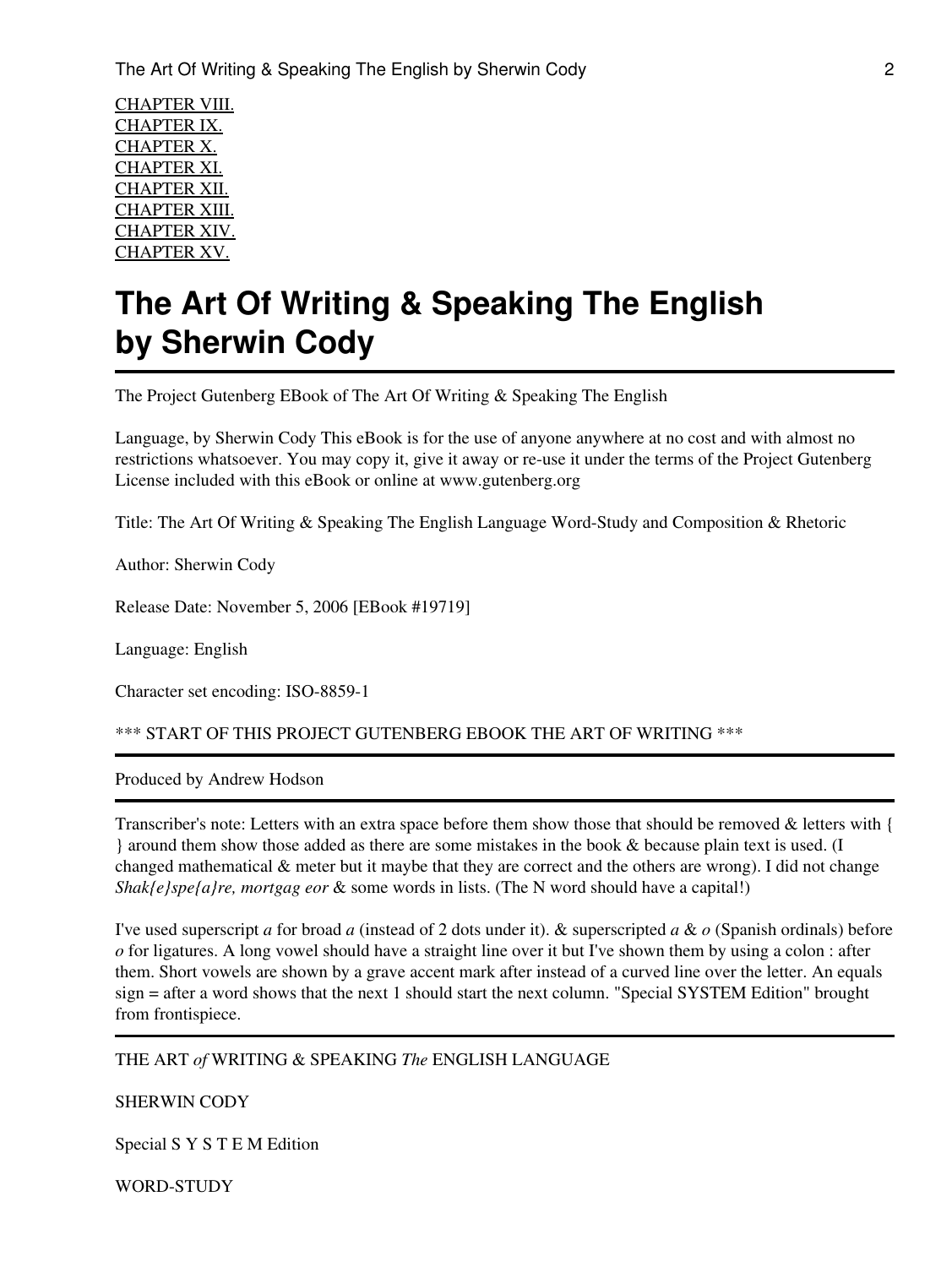The Old Greek Press *Chicago New{ }York Boston*

*Revised Edition*.

*Copyright,1903,*

BY SHERWIN CODY.

Note. The thanks of the author are due to Dr. Edwin H. Lewis, of the Lewis Institute, Chicago, and to Prof. John F. Genung, Ph. D., of Amherst College, for suggestions made after reading the proof of this series.

CONTENTS.

THE ART OF WRITING AND SPEAKING THE ENGLISH LANGUAGE.

GENERAL INTRODUCTION. 7

WORD-STUDY

INTRODUCTION---THE STUDY OF SPELLING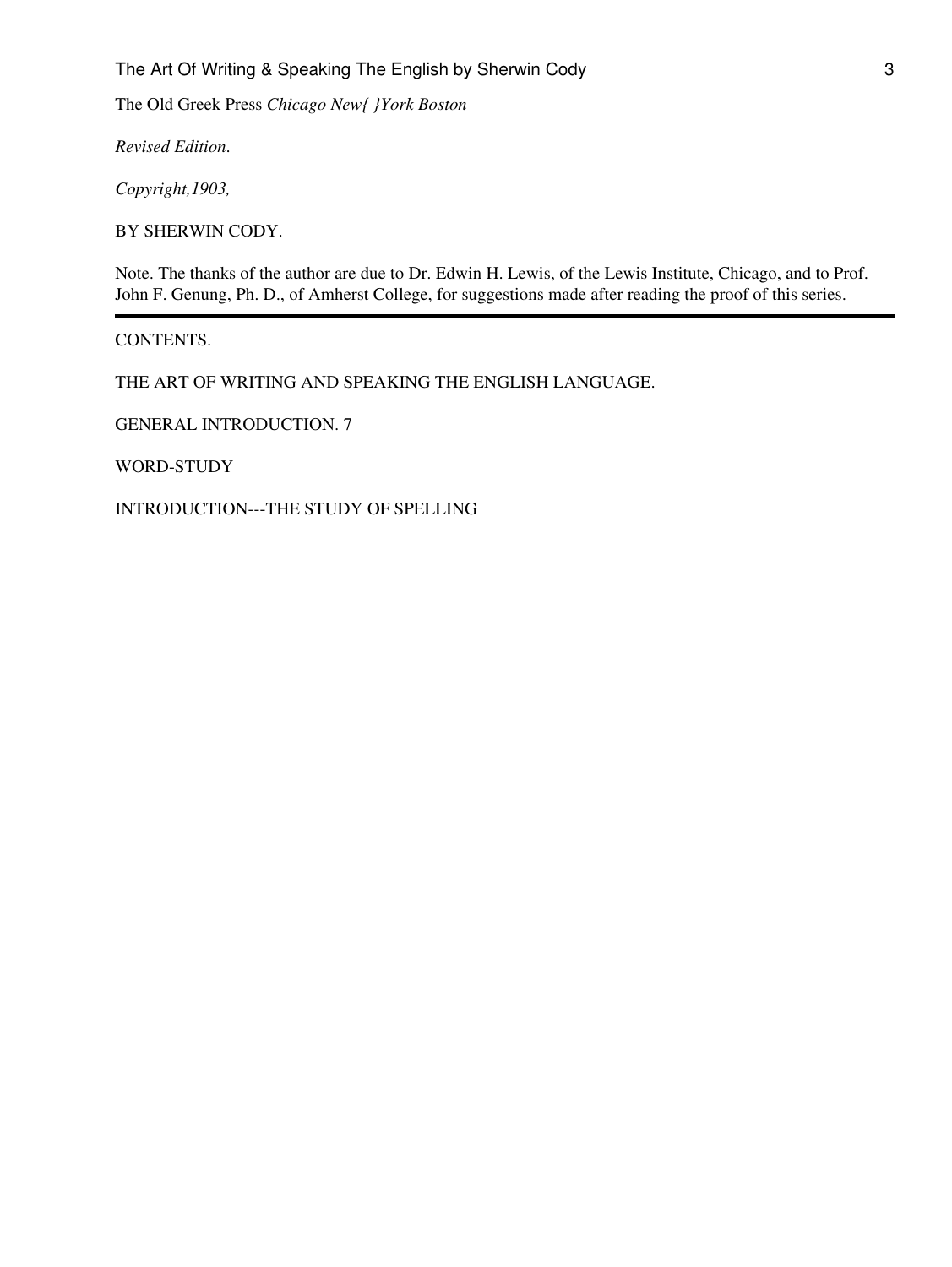## **CHAPTER I.**

LETTERS AND SOUNDS {VOWELS CONSONANTS EXERCISES THE DICTIONARY}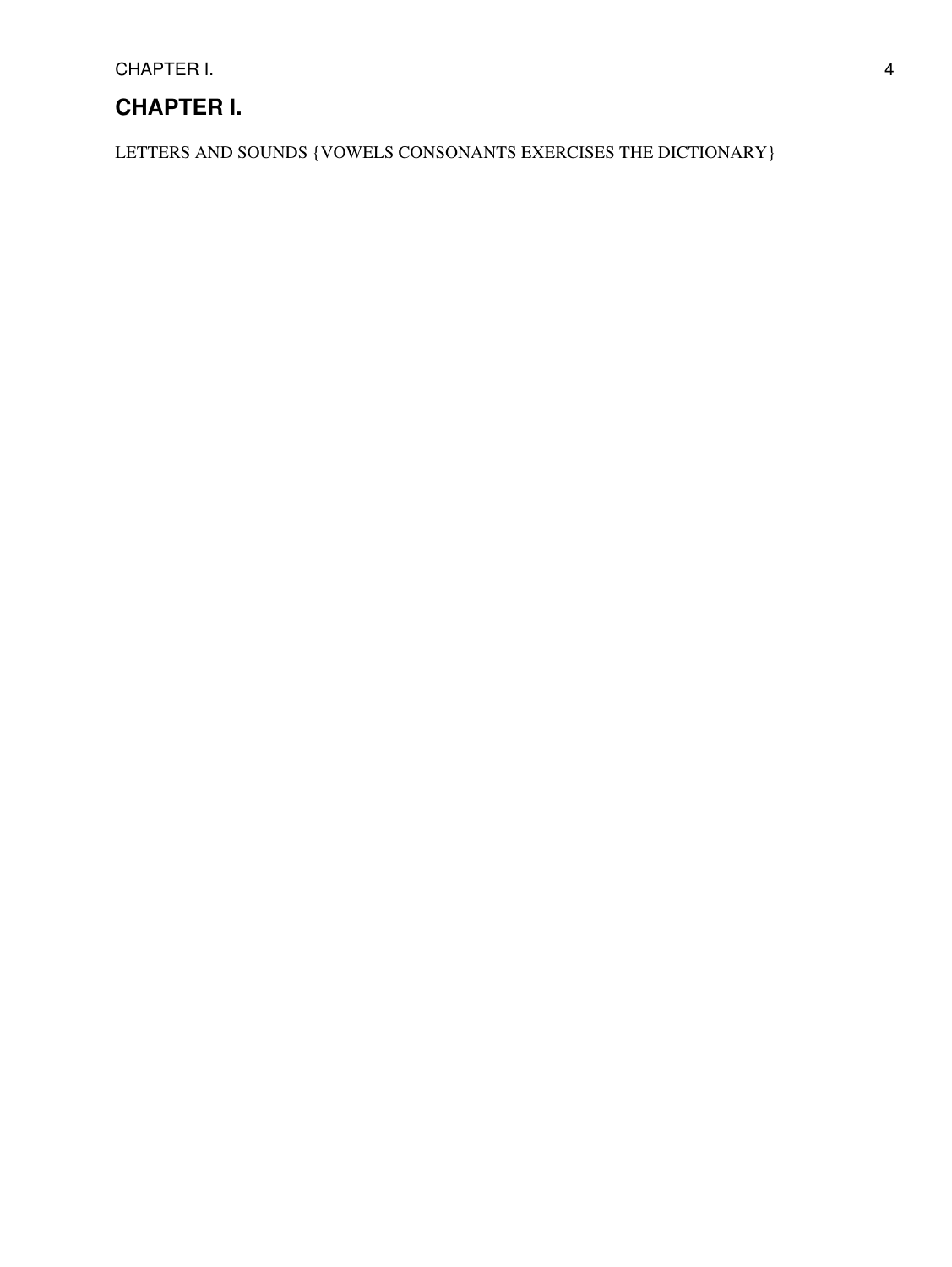## **CHAPTER II.**

WORD-BUILDING {PREFIXES}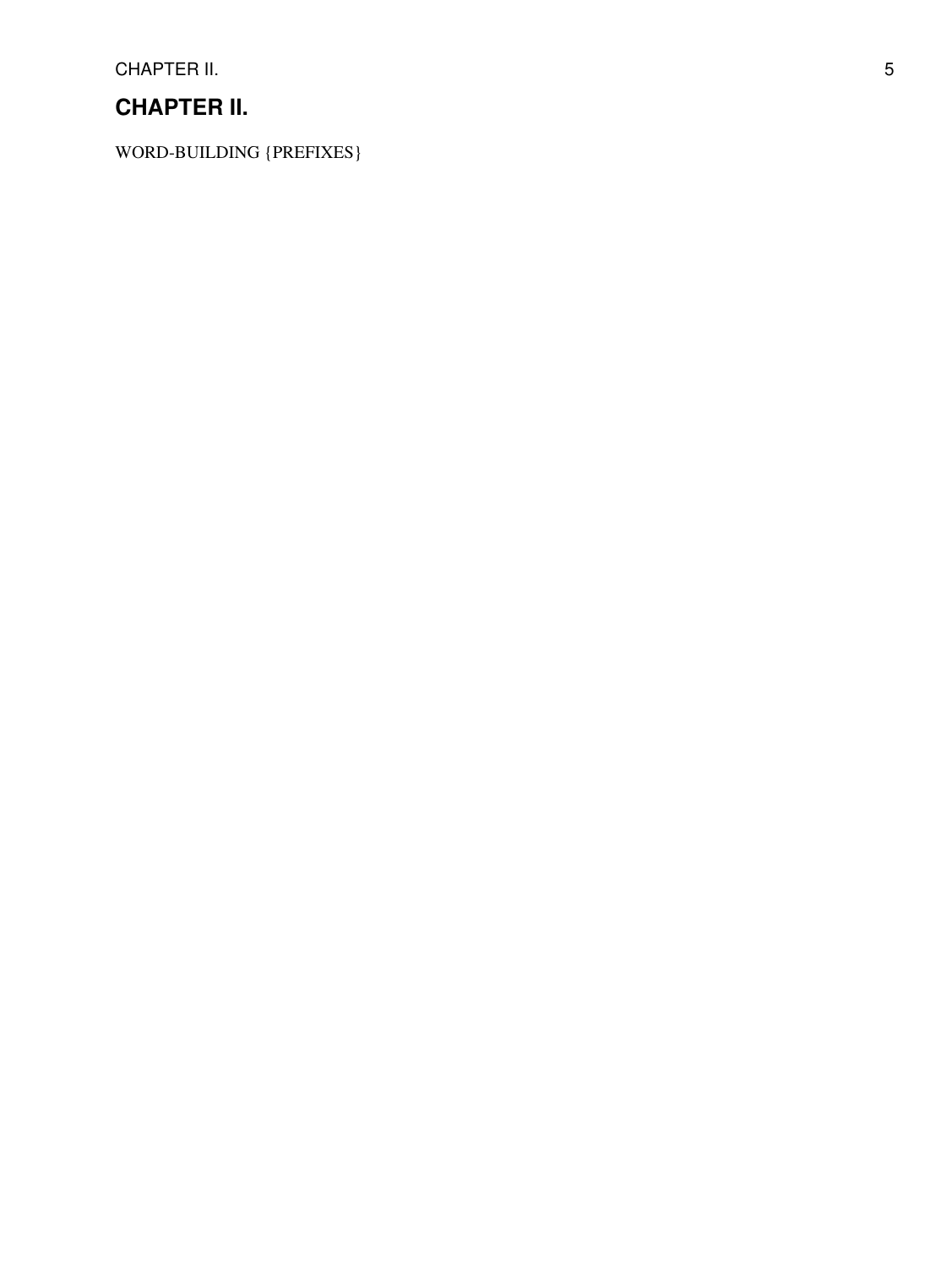## **CHAPTER III.**

WORD-BUILDING---Rules and Applications {EXCEPTIONS}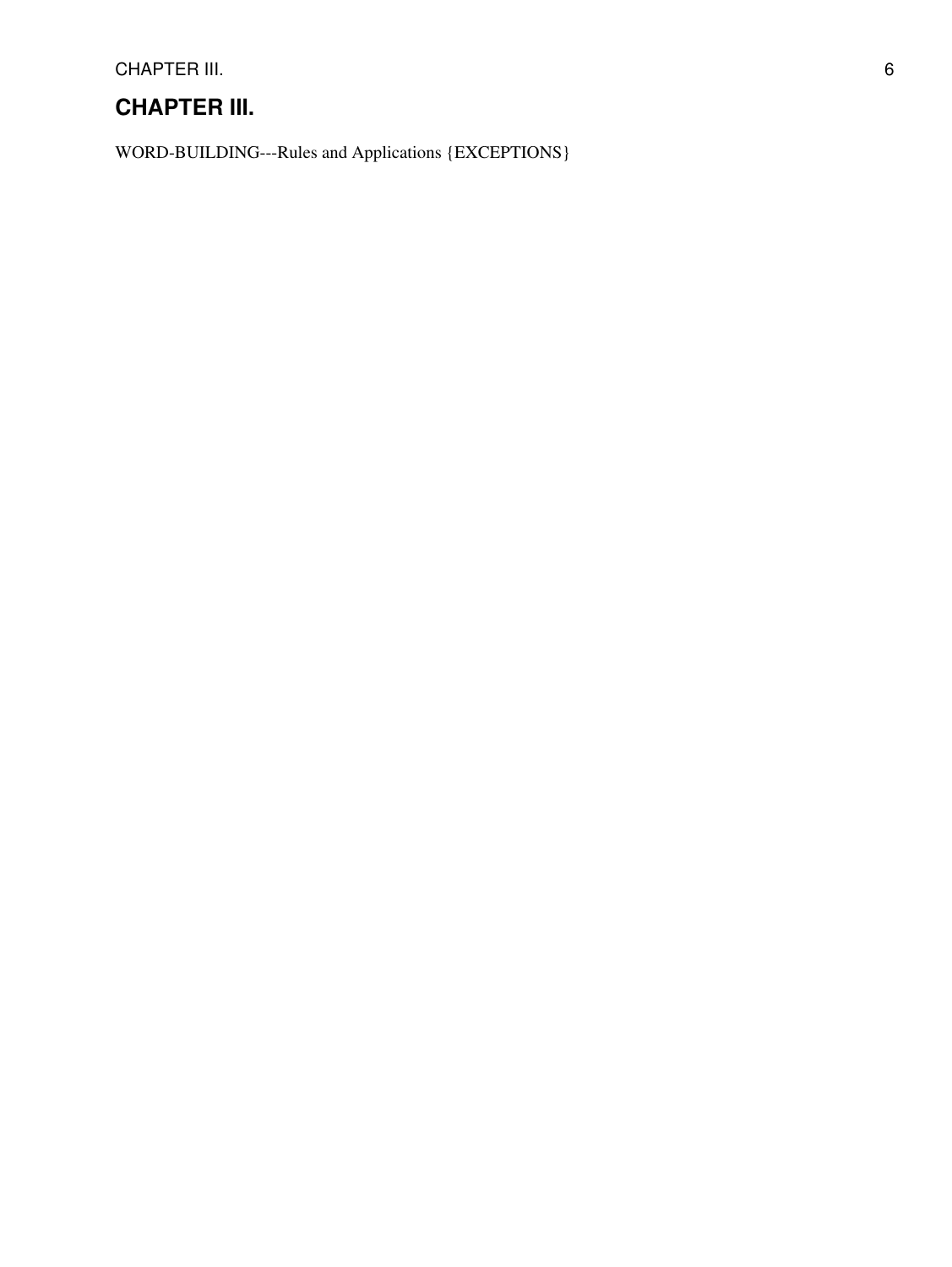## **CHAPTER IV.**

PRONUNCIATION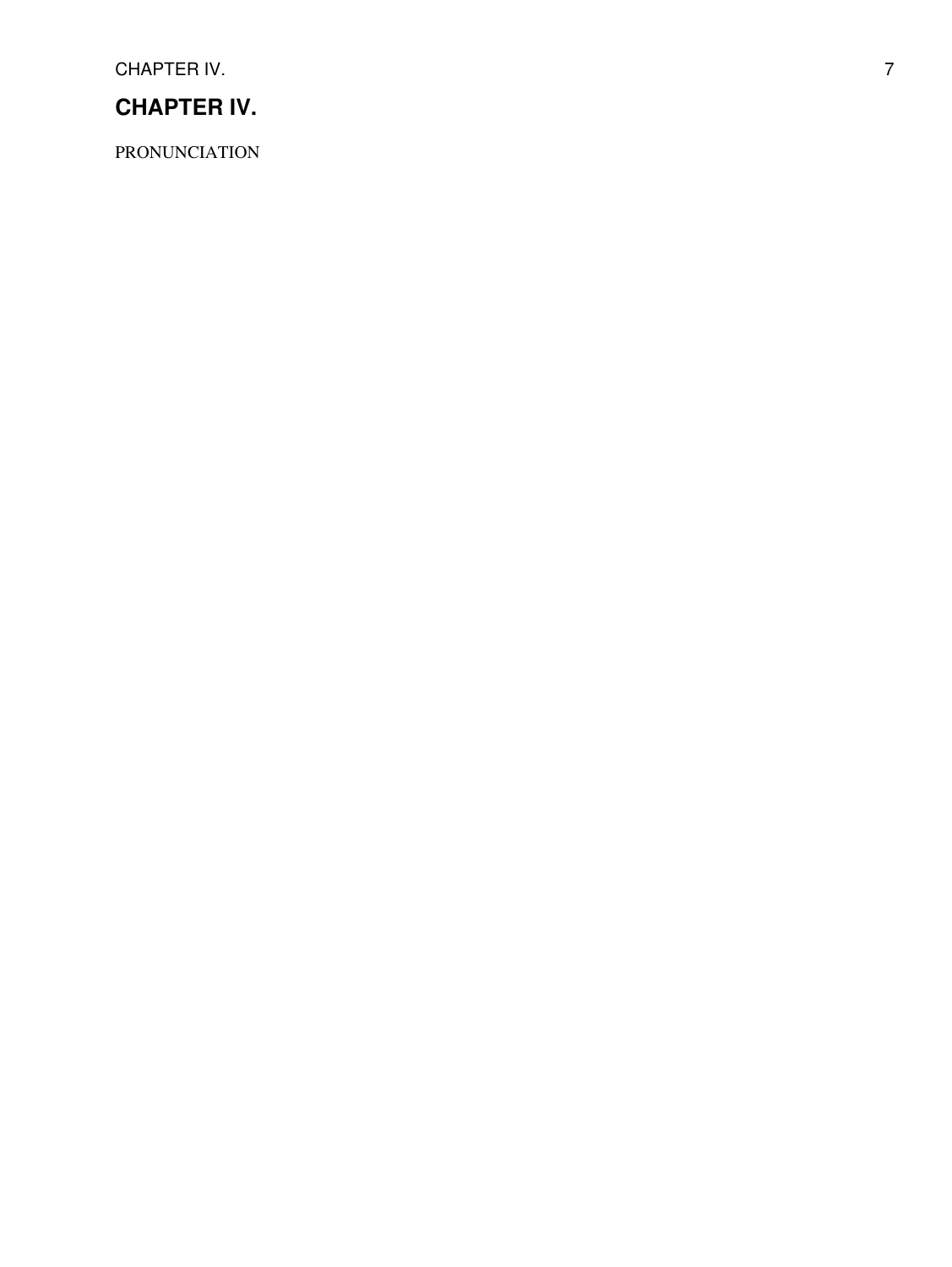## **CHAPTER V.**

#### A SPELLING DRILL

#### APPENDIX

The Art of Writing and Speaking the English Language

#### GENERAL INTRODUCTION

If there is a subject of really universal interest and utility, it is the art of writing and speaking one's own language effectively. It is the basis of culture, as we all know; but it is infinitely more than that: it is the basis of business. No salesman can sell anything unless he can explain the merits of his goods in *effective* English (among our people), or can write an advertisement equally effective, or present his ideas, and the facts, in a letter. Indeed, the way we talk, and write letters, largely determines our success in life.

Now it is well for us to face at once the counter-statement that the most ignorant and uncultivated men often succeed best in business, and that misspelled, ungrammatical advertisements have brought in millions of dollars. It is an acknowledged fact that our business circulars and letters are far inferior in correctness to those of Great Britain; yet they are more effective in getting business. As far as spelling is concerned, we know that some of the masters of literature have been atrocious spellers and many suppose that when one can sin in such company, sinning is, as we might say, a "beauty spot", a defect in which we can even take pride.

Let us examine the facts in the case more closely. First of all, language is no more than a medium; it is like air to the creatures of the land or water to fishes. If it is perfectly clear and pure, we do not notice it any more than we notice pure air when the sun is shining in a clear sky, or the taste of pure cool water when we drink a glass on a hot day. Unless the sun is shining, there is no brightness; unless the water is cool, there is no refreshment. The source of all our joy in the landscape, of the luxuriance of fertile nature, is the sun and not the air. Nature would be more prodigal in Mexico than in Greenland, even if the air in Mexico were as full of soot and smoke as the air of Pittsburg ${h}$ , or loaded with the acid from a chemical factory. So it is with language. Language is merely a medium for thoughts, emotions, the intelligence of a finely wrought brain, and a good mind will make far more out of a bad medium than a poor mind will make out of the best. A great violinist will draw such music from the cheapest violin that the world is astonished. However is that any reason why the great violinist should choose to play on a poor violin; or should one say nothing of the smoke nuisance in Chicago because more light and heat penetrate its murky atmosphere than are to be found in cities only a few miles farther north? The truth is, we must regard the bad spelling nuisance, the bad grammar nuisance, the inártistic and rambling language nuisance, precisely as we would the smoke nuisance, the sewer-gas nuisance, the stock-yards' smell nuisance. Some dainty people prefer pure air and correct language; but we now recognize that purity is something more than an esthetic fad, that it is essential to our health and well-being, and therefore it becomes a matter of universal public interest, in language as well as in air.

There is a general belief that while bad air may be a positive evil influence, incorrect use of language is at most no more than a negative evil: that while it may be a good thing to be correct, no special harm is involved in being incorrect. Let us look into this point.

While language as the medium of thought may be compared to air as the medium of the sun's influence, in other respects it is like the skin of the body; a scurvy skin shows bad blood within, and a scurvy language shows inaccurate thought and a confused mind. And as a disease once fixed on the skin reacts and poisons the blood in turn as it has first been poisoned by the blood, so careless use of language if indulged reacts on the mind to make it permanently and increasingly careless, illogical, and inaccurate in its thinking.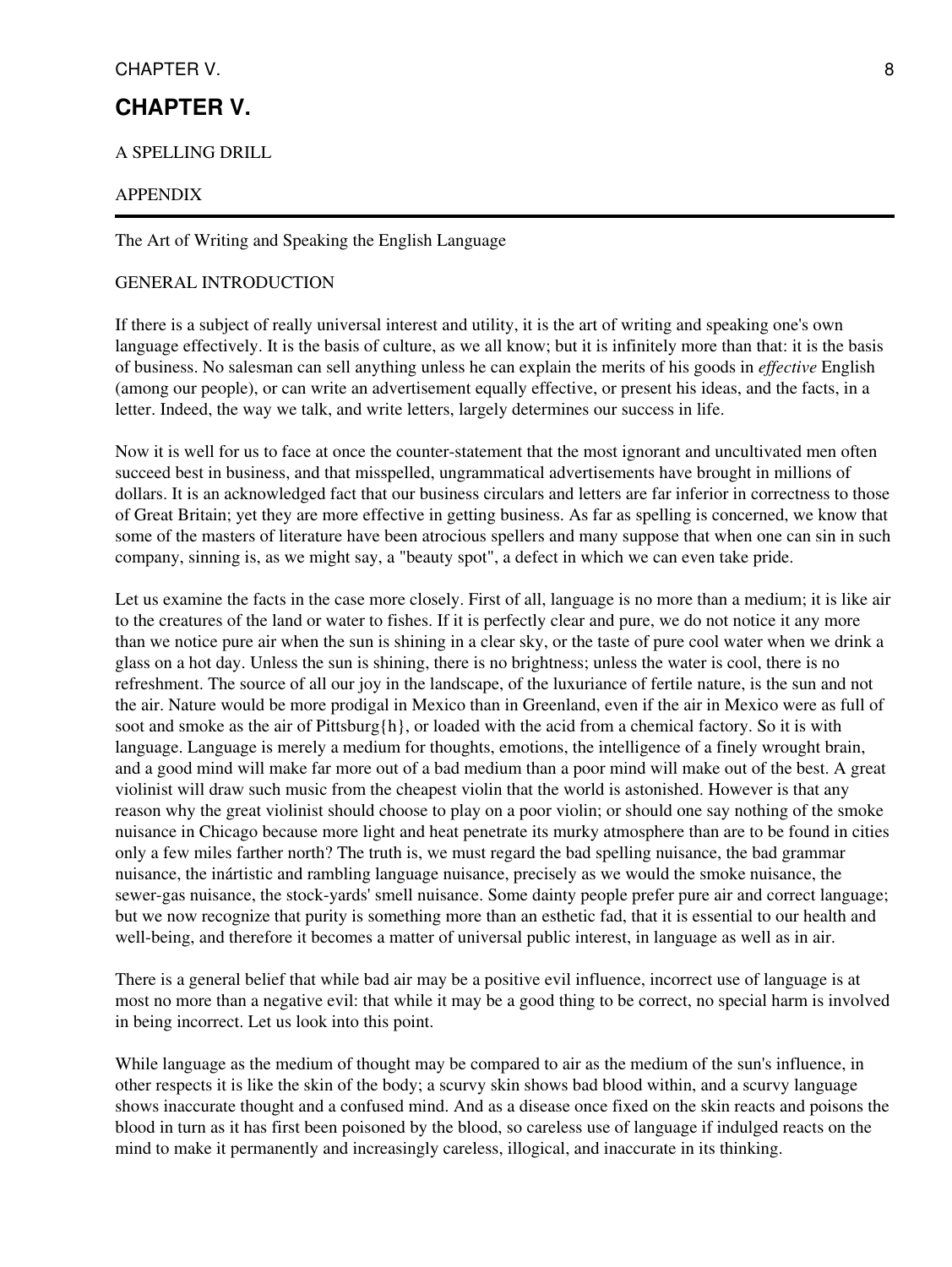#### CHAPTER V. SAND STREET AND THE SERVICE SERVICE SERVICE SERVICE SERVICE SERVICE SERVICE SERVICE SERVICE SERVICE

The ordinary person will probably not believe this, because he conceives of good use of language as an accomplishment to be learned from books, a prim system of genteel manners to be put on when occasion demands, a sort of superficial education in the correct thing, or, as the boys would say, "the proper caper." In this, however, he is mistaken. Language which expresses the thought with strict logical accuracy is correct language, and language which is sufficiently rich in its resources to express thought fully, in all its lights and bearings, is effective language. If the writer or speaker has a sufficient stock of words and forms at his disposal, he has only to use them in a strictly logical way and with sufficient fulness to be both correct and effective. If his mind can always be trusted to work accurately, he need not know a word of grammar except what he has imbibed unconsciously in getting his stock of words and expressions. Formal grammar is purely for critical purposes. It is no more than a standard measuring stick by which to try the work that has been done and find out if it is imperfect at any point. Of course constant correction of inaccuracies schools the mind and puts it on its guard so that it will be more careful the next time it attempts expression; but we cannot avoid the conclusion that if the mind lacks material, lacks knowledge of the essential elements of the language, it should go to the original source from which it got its first supply, namely to reading and hearing that which is acknowledged to be correct and sufficient---as the child learns from its mother. All the scholastic and analytic grammar in the world will not enrich the mind in language to any appreciable extent.

And now we may consider another objector, who says, "I have studied grammar for years and it has done me no good." In view of what has just been said, we may easily concede that such is very likely to have been the case. A measuring stick is of little value unless you have something to measure. Language cannot be acquired, only tested, by analysis, and grammar is an analytic, not a constructive science.

We have compared bad use of language to a scurvy condition of the skin. To cure the skin we must doctor the blood; and to improve the language we should begin by teaching the mind to think. But that, you will say, is a large undertaking. Yes, but after all it is the most direct and effective way. All education should be in the nature of teaching the mind to think, and the teaching of language consists in teaching thinking in connection with word forms and expression through language. The unfortunate thing is that teachers of language have failed to go to the root of the trouble, and enormous effort has counted for nothing, and besides has led to discouragement.

The American people are noted for being hasty in all they do. Their manufactures are quickly made and cheap. They have not hitherto had time to secure that perfection in minute details which constitutes "quality." The slow-going Europeans still excel in nearly all fine and high-grade forms of manufacture---fine pottery, fine carpets and rugs, fine cloth, fine bronze and other art wares. In our language, too, we are hasty, and therefore imperfect. Fine logical accuracy requires more time than we have had to give to it, and we read the newspapers, which are very poor models of language, instead of books, which should be far better. Our standard of business letters is very low. It is rare to find a letter of any length without one or more errors of language, to say nothing of frequent errors in spelling made by ignorant stenographers and not corrected by the business men who sign the letters.

But a change is coming over us. We have suddenly taken to reading books, and while they are not always the best books, they are better than newspapers. And now a young business man feels that it is distinctly to his advantage if he can dictate a thoroughly good letter to his superior or to a well informed customer. Good letters raise the tone of a business house, poor letters give the idea that it is a cheapjack concern. In social life, well written letters, like good conversational powers, bring friends and introduce the writer into higher circles. A command of language is the index of culture, and the uneducated man or woman who has become wealthy or has gained any special success is eager to put on this wedding garment of refinement. If he continues to regard a good command of language as a wedding garment, he will probably fail in his effort; but a few will discover the way to self-education and actively follow it to its conclusion adding to their first success this new achievement.

But we may even go farther. The right kind of language-teaching will also give us power, a kind of eloquence,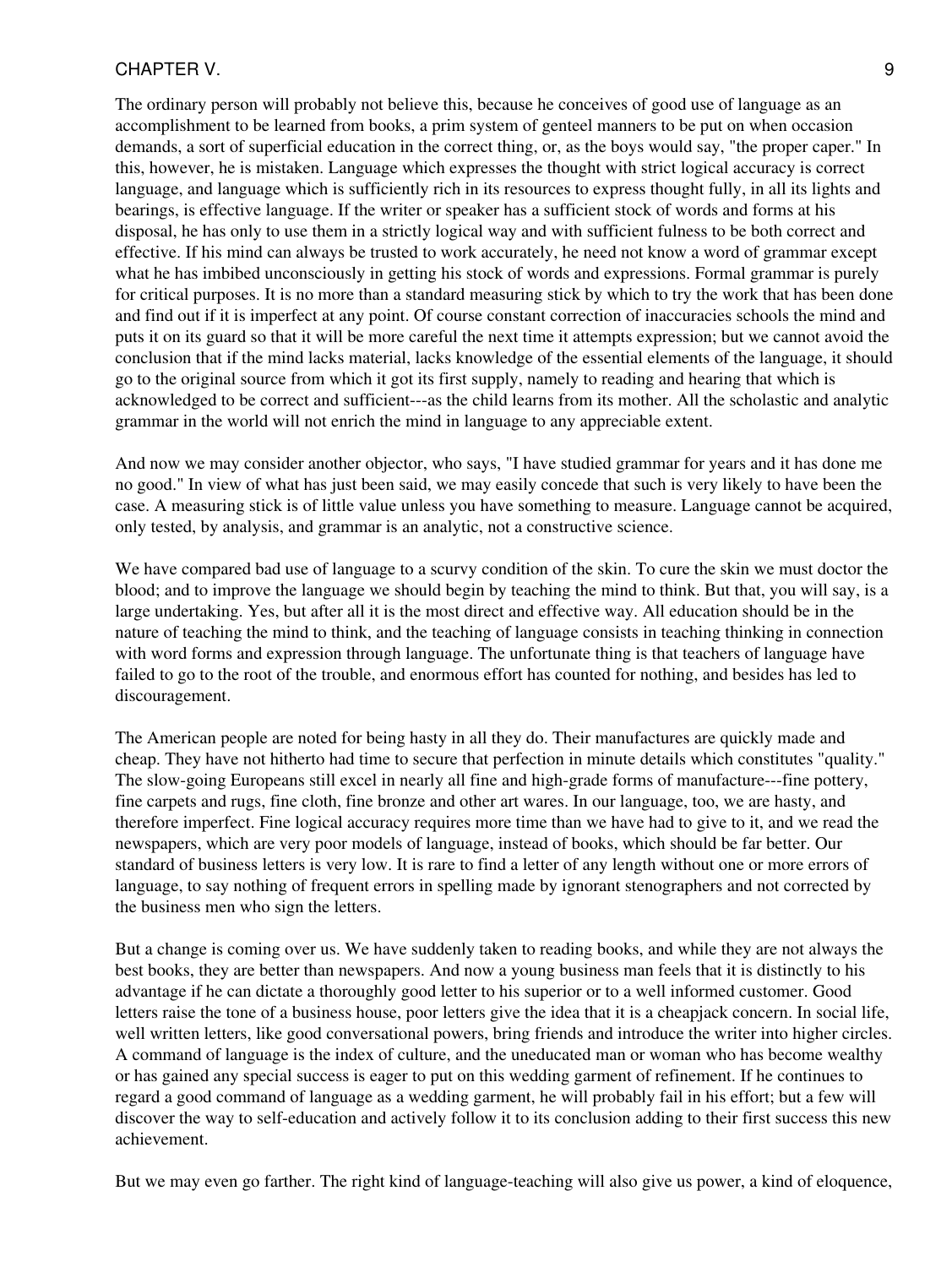### CHAPTER V. 2002 10

a skill in the use of words, which will enable us to frame advertisements which will draw business, letters which will win customers, and to speak in that elegant and forceful way so effective in selling goods. When all advertisements are couched in very imperfect language, and all business letters are carelessly written, of course no one has an advantage over another, and a good knowledge and command of language would not be much of a recommendation to a business man who wants a good assistant. But when a few have come in and by their superior command of language gained a distinct advantage over rivals, then the power inherent in language comes into universal demand--the business standard is raised. There are many signs now that the business standard in the use of language is being distinctly raised. Already a stenographer who does not make errors commands a salary from 25 per cent. to 50 per cent. higher than the average, and is always in demand. Advertisement writers must have not only business instinct but language instinct, and knowledge of correct, as well as forceful, expression{.}

Granted, then, that we are all eager to better our knowledge of the English language, how shall we go about it?

There are literally thousands of published books devoted to the study and teaching of our language. In such a flood it would seem that we should have no difficulty in obtaining good guides for our study.

But what do we find? We find spelling-books filled with lists of words to be memorized; we find grammars filled with names and definitions of all the different forms which the language assumes; we find rhetorics filled with the names of every device ever employed to give effectiveness to language; we find books on literature filled with the names, dates of birth and death, and lists of works, of every writer any one ever heard of: and when we have learned all these names we are no better off than when we started. It is true that in many of these books we may find prefaces which say, "All other books err in clinging too closely to mere system, to names; but we will break away and give you the real thing." But they don't do it; they can't afford to be too radical, and so they merely modify in a few details the same old system, the system of names. Yet it is a great point gained when the necessity for a change is realized.

How, then, shall we go about our mastery of the English language?

Modern science has provided us a universal method by which we may study and master any subject. As applied to an art, this method has proved highly successful in the case of music. It has not been applied to language because there was a well fixed method of language study in existence long before modern science was even dreamed of, and that ancient method has held on with wonderful tenacity. The great fault with it is that it was invented to apply to languages entirely different from our own. Latin grammar and Greek grammar were mechanical systems of endings by which the relationships of words were indicated. Of course the relationship of words was at bottom logical, but the mechanical form was the chief thing to be learned. Our language depends wholly (or very nearly so) on arrangement of words, and the key is the logical relationship. A man who knows all the forms of the Latin or Greek language can write it with substantial accuracy; but the man who would master the English language must go deeper, he must master the logic of sentence structure or word relations. We must begin our study at just the opposite end from the Latin or Greek; but our teachers of language have balked at a complete reversal of method, the power of custom and time has been too strong, and in the matter of grammar we are still the slaves of the ancient world. As for spelling, the irregularities of our language seem to have driven us to one sole method, memorizing: and to memorize every word in a language is an appalling task. Our rhetoric we have inherited from the middle ages, from scholiasts, refiners, and theological logicians, a race of men who got their living by inventing distinctions and splitting hairs. The fact is, prose has had a very low place in the literature of the world until within a century; all that was worth saying was said in poetry, which the rhetoricians were forced to leave severely alone, or in oratory, from which all their rules were derived; and since written prose language became a universal possession through the printing press and the newspaper we have been too busy to invent a new rhetoric.

Now, language is just as much a natural growth as trees or rocks or human bodies, and it can have no more irregularities, even in the matter of spelling, than these have. Science would laugh at the notion of memorizing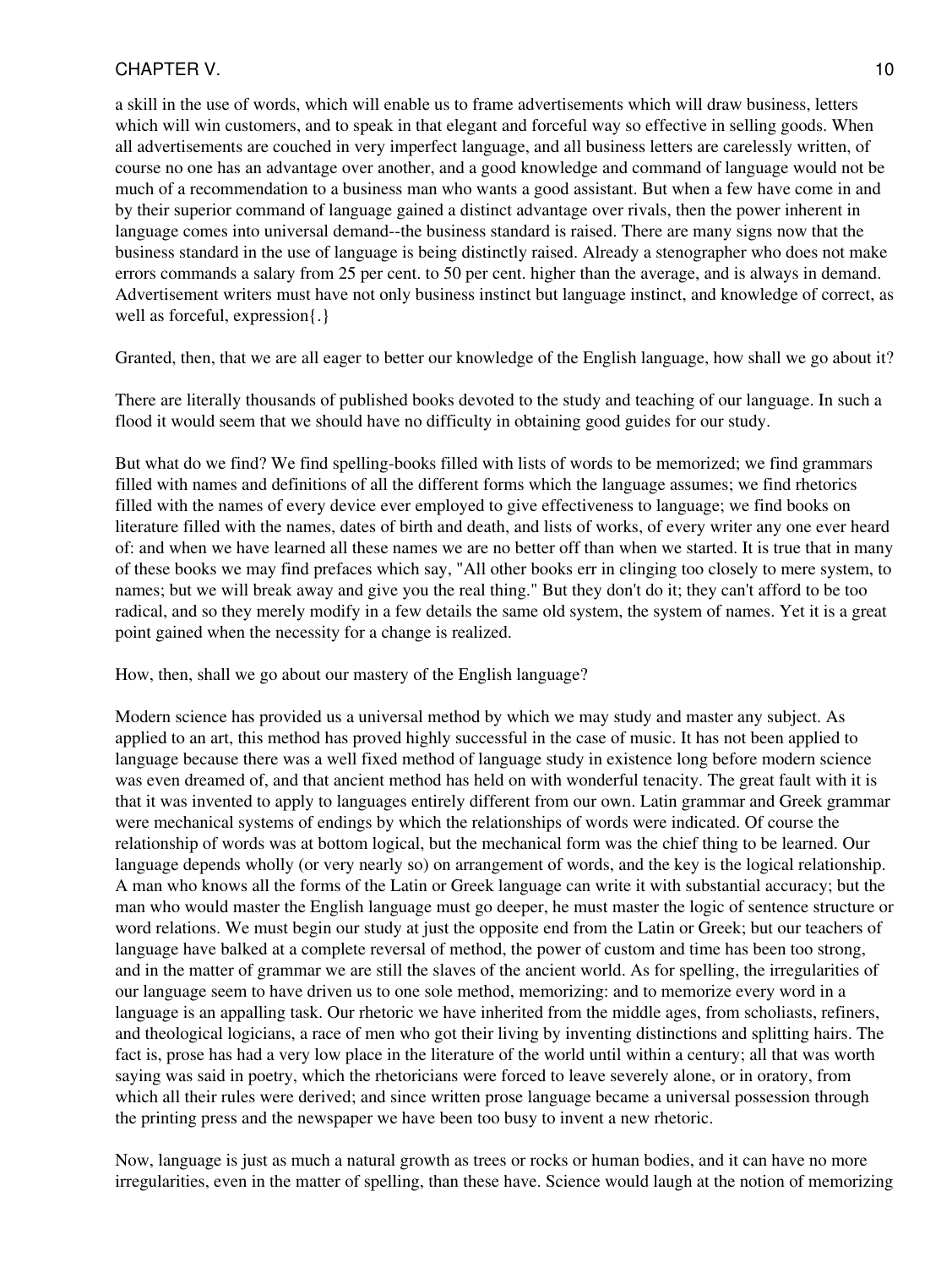every individual form of rock. It seeks the fundamental laws, it classifies and groups, and even if the number of classes or groups is large, still they have a limit and can be mastered. Here we have a solution of the spelling problem. In grammar we find seven fundamental logical relationships, and when we have mastered these and their chief modifications and combinations, we have the essence of grammar as truly as if we knew the name for every possible combination which our seven fundamental relationships might have. Since rhetoric is the art of appealing to the emotions and intelligence of our hearers, we need to know, not the names of all the different artifices which may be employed, but the nature and laws of emotion and intelligence as they may be reached through language; for if we know what we are hitting at, a little practice will enable us to hit accurately; whereas if we knew the name of every kind of blow, and yet were ignorant of the thing we were hitting at, namely the intelligence and emotion of our fellow man, we would be forever striking into the air,---striking cleverly perhaps, but ineffectively.

Having got our bearings, we find before us a purely practical problem, that of leading the student through the maze of a new science and teaching him the skill of an old art, exemplified in a long line of masters.

By way of preface we may say that the mastery of the English language (or any language) is almost the task of a lifetime. A few easy lessons will have no effect. We must form a habit of language study that will grow upon us as we grow older, and little by little, but never by leaps, shall we mount up to the full expression of all that is in us.

#### WORD-STUDY

#### INTRODUCTION

#### THE STUDY OF SPELLING.

The mastery of English spelling is a serious under-taking. In the first place, we must actually memorize from one to three thousand words which are spelled in more or less irregular ways. The best that can be done with these words is to classify them as much as possible and suggest methods of association which will aid the memory. But after all, the drudgery of memorizing must be gone through with.

Again, those words called homonyms, which are pronounced alike but spelled differently, can be studied only in connection with their meaning, since the meaning and grammatical use in the sentence is our only key to their form. So we have to go considerably beyond the mere mechanical association of letters.

Besides the two or three thousand common irregular words, the dictionary contains something over two hundred thousand other words. Of course no one of us can possibly have occasion to use all of those words; but at the same time, every one of us may sooner or later have occasion to use any one of them. As we cannot tell before hand what ones we shall need, we should be prepared to write any or all of them upon occasion. Of course we may refer to the dictionary; but this is not always, or indeed very often, possible. It would obviously be of immense advantage to us if we could find a key to the spelling of these numerous but infrequently used words.

The first duty of the instructor in spelling should be to provide such a key. We would suppose, off-hand, that the three hundred thousand school-teachers in the United States would do this immediately and without suggestion--certainly that the writers of school-books would. But many things have stood in the way. It is only within a few years, comparatively speaking, that our language has become at all fixed in its spelling. Noah Webster did a great deal to establish principles, and bring the spelling of as many words as possible to conform with these principles and with such analogies as seemed fairly well established. But other dictionary-makers have set up their ideas against his, and we have a conflict of authorities. If for any reason one finds himself spelling a word differently from the world about him, he begins to say, "Well, that is the spelling given in Worcester, or the Century, or the Standard, or the new Oxford." So the word "authority"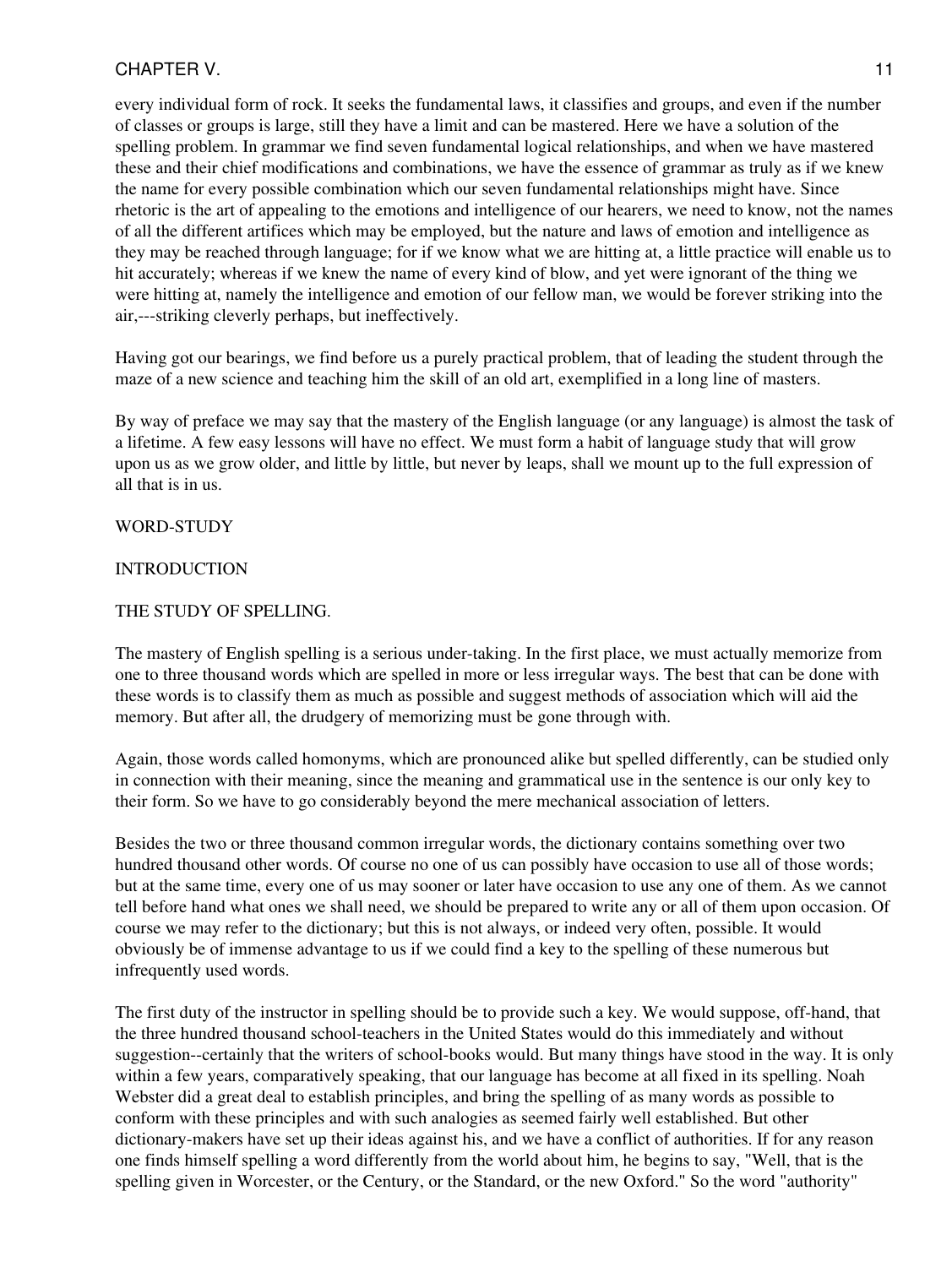looms big on the horizon; and we think so much about authority, and about different authorities, that we forget to look for principles, as Mr. Webster would have us do.

Another reason for neglecting rules and principles is that the lists of exceptions are often so formidable that we get discouraged and exclaim, "If nine tenths of the words I use every day are exceptions to the rules, what is the use of the rules anyway!" Well, the words which constitute that other tenth will aggregate in actual numbers far more than the common words which form the chief part of everyday speech, and as they are selected at random from a vastly larger number, the only possible way to master them is by acquiring principles, consciously or unconsciously, which will serve as a key to them. Some people have the faculty of unconsciously formulating principles from their everyday observations, but it is a slow process, and many never acquire it unless it is taught them.

The spelling problem is not to learn how to spell nine tenths of our words correctly. Nearly all of us can and do accomplish that. The good speller must spell nine hundred and ninety-nine one thousandths of his word correctly, which is quite another matter. Some of us go even one figure higher.

Our first task is clearly to commit the common irregular words to memory. How may we do that most easily? It is a huge task at best, but every pound of life energy which we can save in doing it is so much gained for higher efforts. We should strive to economize effort in this just as the manufacturer tries to economize in the cost of making his goods.

In this particular matter, it seems to the present writer that makers of modern spelling-books have committed a great blunder in mixing indiscriminately regular words with irregular, and common words with uncommon. Clearly we should memorize first the words we use most often, and then take up those which we use less frequently. But the superintendent of the Evanston schools has reported that out of one hundred first-reader words which he gave to his grammar classes as a spelling test, some were misspelled by all but sixteen per cent{.} of the pupils. And yet these same pupils were studying busily away on *categories, concatenation,* and *amphibious*. The spelling-book makers feel that they must put hard words into their spellers. Their books are little more than lists of words, and any one can make lists of common, easy words. A spelling-book filled with common easy words would not seem to be worth the price paid for it. Pupils and teachers must get their money's worth, even if they never learn to spell. Of course the teachers are expected to furnish drills themselves on the common, easy words; but unfortunately they take their cue from the spelling-book, each day merely assigning to the class the next page. They haven't time to select, and no one could consistently expect them to do otherwise than as they do do.

To meet this difficulty, the author of this book has prepared a version of the story of Robinson Crusoe which contains a large proportion of the common words which offer difficulty in spelling. Unluckily it is not easy to produce classic English when one is writing under the necessity of using a vocabulary previously selected. However, if we concentrate our attention on the word-forms, we are not likely to be much injured by the ungraceful sentence-forms. This story is not long, but it should be dictated to every school class, beginning in the fourth grade, until *every* pupil can spell *every* word correctly. A high percentage is not enough, as in the case of some other studies. Any pupil who misses a single word in any exercise should be marked zero.

But even if one can spell correctly every word in this story, he may still not be a good speller, for there are thousands of other words to be spelled, many of which are not and never will be found in any spelling-book. The chief object of a course of study in spelling is to acquire two habits, the habit of observing articulate sounds, and the habit of observing word-forms in reading.

1. Train the Ear. Until the habit of observing articulate sounds carefully has been acquired, the niceties of pronunciation are beyond the student's reach, and equally the niceties of spelling are beyond his reach, too. In ordinary speaking, many vowels and even some consonants are slurred and obscured. If the ear is not trained to exactness, this habit of slurring introduces many inaccuracies. Even in careful speaking, many obscure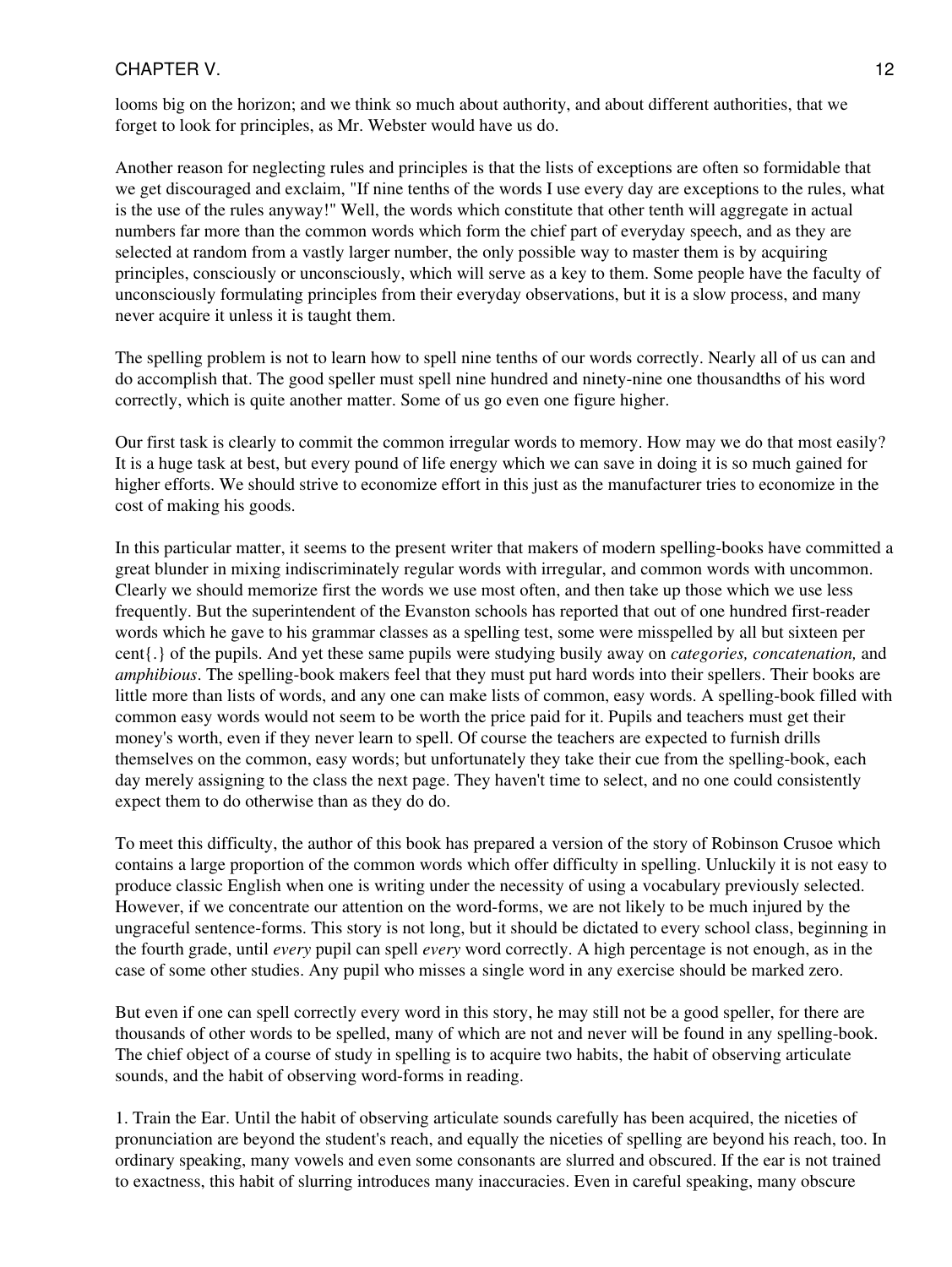sounds are so nearly alike that only a finely trained ear can detect any difference. Who of us notices any difference between *er* in *pardoner* and *or* in *honor*? Careful speakers do not pass over the latter syllable quite so hastily as over the former, but only the most finely trained ear will detect any difference even in the pronunciation of the most finely trained voice.

In the lower grades in the schools the ear may be trained by giving separate utterance to each sound in a given word, as f-r-e-n-d, *friend,* allowing each letter only its true value in the word. Still it may also be obtained by requiring careful and distinct pronunciation in reading, not, however, to the extent of exaggerating the value of obscure syllables, or painfully accentuating syllables naturally obscure.

Adults (but seldom children) may train the ear by reading poetry aloud, always guarding against the sing-song style, but trying to harmonize nicely the sense and the rhythm. A trained ear is absolutely necessary to reading poetry well, and the constant reading aloud of poetry cannot but afford an admirable exercise.

For children, the use of diacritical marks has little or no value, until the necessity arises for consulting the dictionary for pronunciation. They are but a mechanical system, and the system we commonly use is so devoid of permanence in its character that every dictionary has a different system. The one most common in the schools is that introduced by Webster; but if we would consult the Standard or the Century or the Oxford, we must learn our system all over again. To the child, any system is a clog and a hindrance, and quite useless in teaching him phonetic values, wherein the voice of the teacher is the true medium.

For older students, however, especially students at home, where no teacher is available, phonetic writing by means of diacritical marks has great value.\* It is the only practicable way of representing the sounds of the voice on paper. When the student writes phonetically he is obliged to observe closely his own voice and the voices of others in ordinary speech, and so his ear is trained. It also takes the place of the voice for dictation in spelling tests by mail or through the medium of books.

\*There should be no more marks than there are sounds. When two vowels have the same sound one should be written as a substitute for the other, as we have done in this book.

2. Train the Eye. No doubt the most effective way of learning spelling is to train the eye carefully to observe the forms of the words we read in newspapers and in books. If this habit is formed, and the habit of general reading accompanies it, it is sufficient to make a nearly perfect speller. The great question is, how to acquire it.

Of course in order to read we are obliged to observe the forms of words in a general way, and if this were all that is needed, we should all be good spellers if we were able to read fluently. But it is not all. The observation of the general form of a word is not the observation that teaches spelling. We must have the habit of observing every letter in every word, and this we are not likely to have unless we give special attention to acquiring it.

The "visualization" method of teaching spelling now in use in the schools is along the line of training the eye to observe every letter in a word. It is good so far as it goes; but it does not go very far. The reason is that there is a limit to the powers of the memory, especially in the observation of arbitrary combinations of letters. What habits of visualization would enable the ordinary person to glance at such a combination as the following and write it ten minutes afterward with no aid but the single glance: *hwgufhtbizwskoplmne?* It would require some minutes' study to memorize such a combination, because there is nothing to aid us but the sheer succession of forms. The memory works by association. We build up a vast structure of knowledge, and each new fact or form must be as securely attached to this as the new wing of a building; and the more points at which attachment can be formed the more easily is the addition made.

The Mastery of Irregular Words.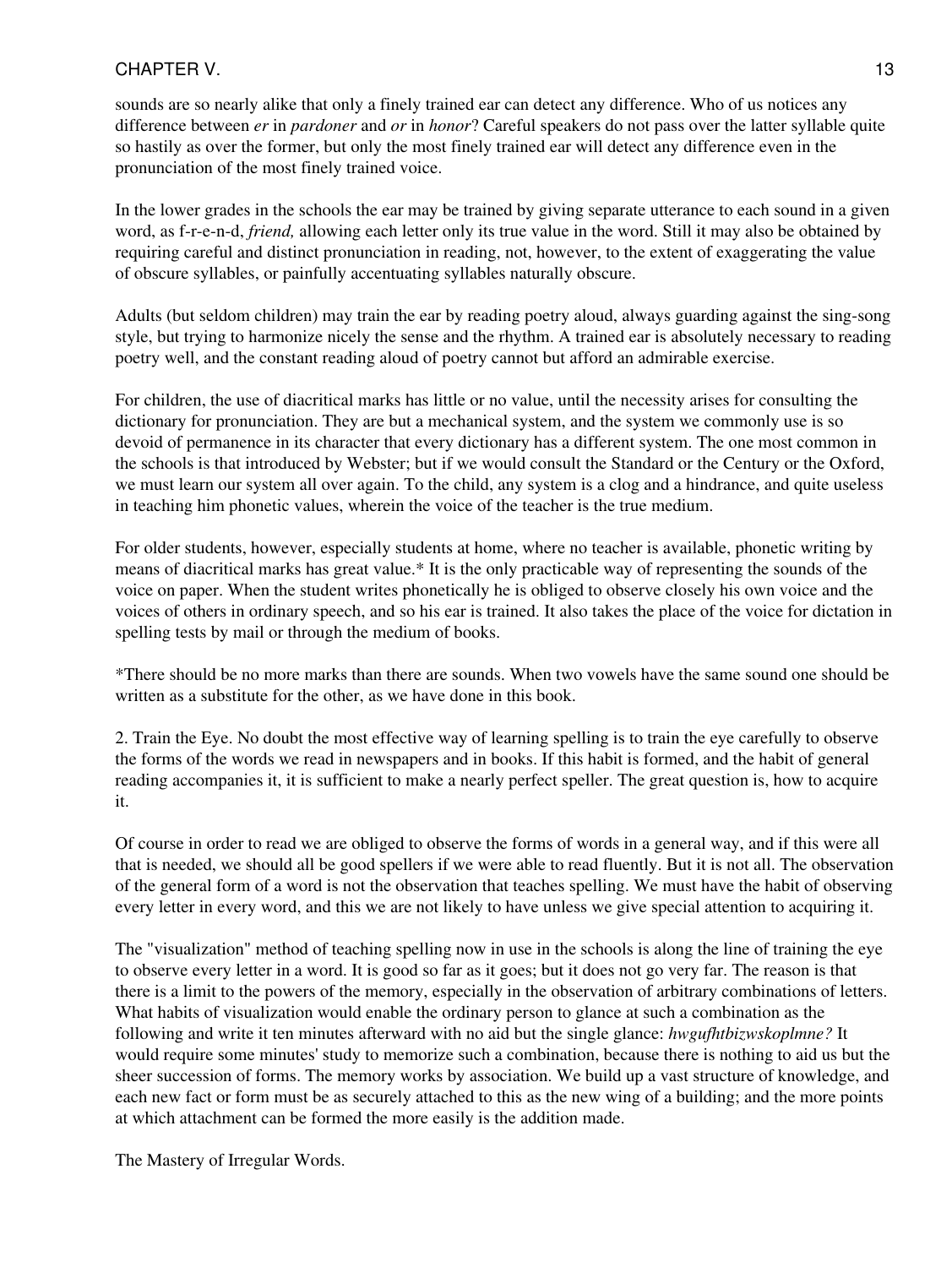Here, then, we have the real reason for a long study of principles, analogies, and classifications. They help us to remember. If I come to the word *colonnade* in reading, I observe at once that the double *n* is an irregularity. It catches my eye immediately. "Ah!" I reflect almost in the fraction of a second as I read in continuous flow, "here is another of those exceptions." Building on what I already know perfectly well, I master this word with the very slightest effort. If we can build up a system which will serve the memory by way of association, so that the slight effort that can be given in ordinary reading will serve to fix a word more or less fully, we can soon acquire a marvellous power in the accurate spelling of words.

Again: In a spelling-book before me I see lists of words ending in *ise, ize,* and *yse,* all mixed together with no distinction. The arrangement suggests memorizing every word in the language ending with either of these terminations, and until we have memorized any particular word we have no means of knowing what the termination is. If, however, we are taught that *ize* is the common ending, that *ise* is the ending of only thirty-one words, and *yse* of only three or four, we reduce our task enormously and aid the memory in acquiring the few exceptions. When we come to *franchise* in reading we reflect rapidly, "Another of those verbs in *ise*!" or to *paralyse,* "One of those very few verbs in *yse*!" We give no thought whatever to all the verbs ending in *ize,* and so save so much energy for other acquirements.

If we can say, "This is a violation of such and such a rule," or "This is a strange irregularity," or "This belongs to the class of words which substitutes *ea* for the long sound of *e,* or for the short sound of *e*."

We have an association of the unknown with the known that is the most powerful possible aid to the memory. The system may fail in and of itself, but it more than serves its purpose thus indirectly in aiding the memory.

We have not spoken of the association of word forms with sounds, the grouping of the letters of words into syllables, and the aid that a careful pronunciation gives the memory by way of association; for while this is the most powerful aid of all, it does not need explanation.

The Mastery of Regular Words.

We have spoken of the mastery of irregular words, and in the last paragraph but one we have referred to the aid which general principles give the memory by way of association in acquiring the exceptions to the rules. We will now consider the great class of words formed according to fixed principles.

Of course these laws and rules are little more than a string of analogies which we observe in our study of the language. The language was not and never will be built to fit these rules. The usage of the people is the only authority. Even clear logic goes down before usage. Languages grow like mushrooms, or lilies, or bears, or human bodies. Like these they have occult and profound laws which we can never hope to penetrate,---which are known only to the creator of all things existent. But as in botany and zoology and physiology we may observe and classify our observations, so we may observe a language, classify our observations, and create an empirical science of word-formation. Possibly in time it will become a science something more than empirical.

The laws we are able at this time to state with much definiteness are few (doubling consonants, dropping silent e's, changing y's to i's, accenting the penultimate and antepenultimate syllables, lengthening and shortening vowels). In addition we may classify exceptions, for the sole purpose of aiding the memory.

Ignorance of these principles and classifications, and knowledge of the causes and sources of the irregularities, should be pronounced criminal in a teacher; and failure to teach them, more than criminal in a spelling-book. It is true that most spelling-books do give them in one form or another, but invariably without due emphasis or special drill, a lack which renders them worthless. Pupils and students should be drilled upon them till they are as familiar as the multiplication table.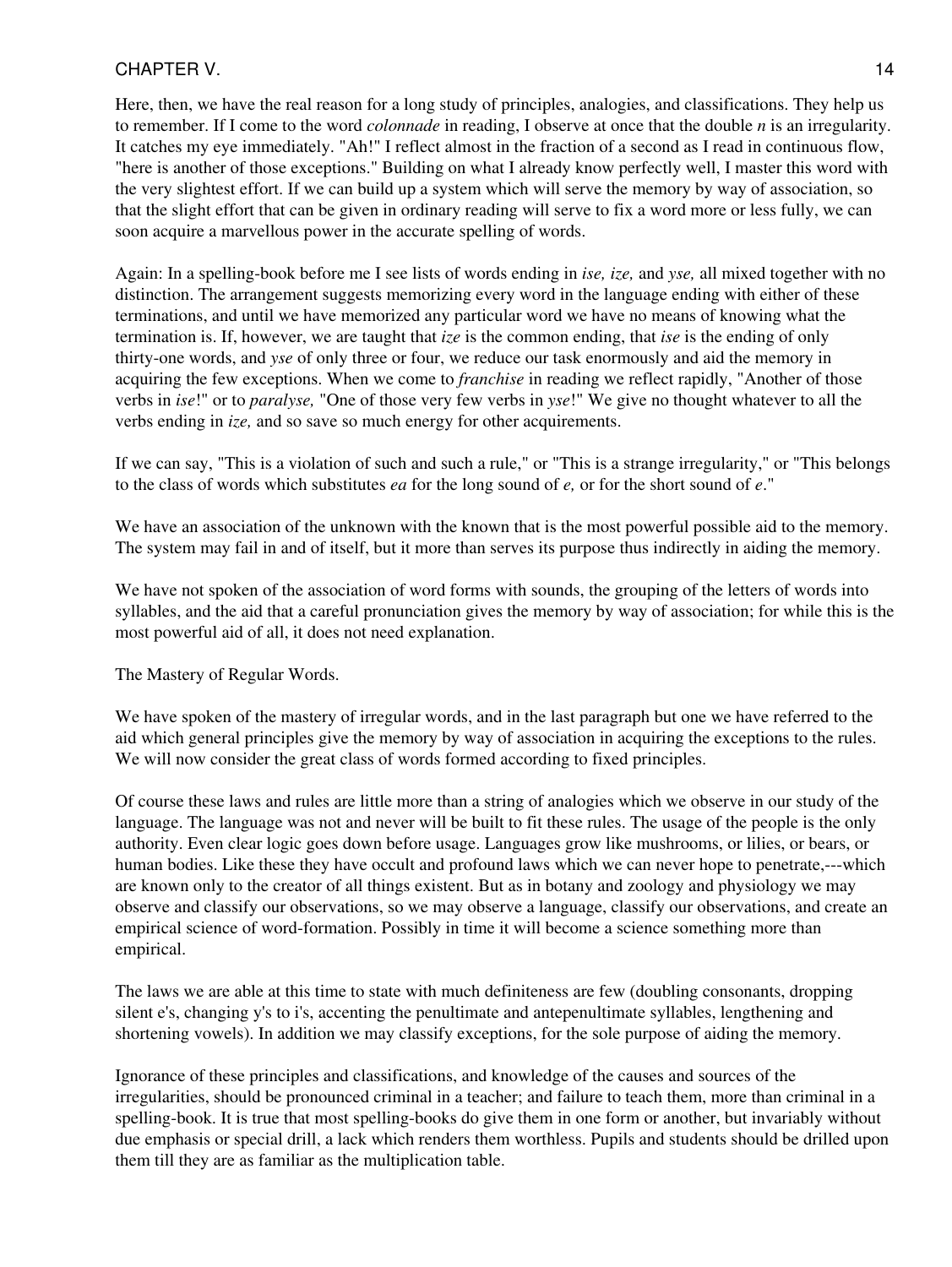We know how most persons stumble over the pronunciation of names in the Bible and in classic authors. They are equally nonplussed when called upon to write words with which they are no more familiar. They cannot even pronounce simple English names like *Cody,* which they call "Coddy," in analogy with *body,* because they do not know that in a word of two syllables a single vowel followed by a single consonant is regularly long when accented. At the same time they will spell the word in all kinds of queer ways, which are in analogy only with exceptions, not with regular formations. Unless a person knows what the regular principles are, he cannot know how a word should regularly be spelled. A strange word is spelled quite regularly nine times out of ten, and if one does not know exactly how to spell a word, it is much more to his credit to spell it in a regular way than in an irregular way.

The truth is, the only possible key we can have to those thousands of strange words and proper names which we meet only once or twice in a lifetime, is the system of principles formulated by philologists, if for no other reason, we should master it that we may come as near as possible to spelling proper names correctly.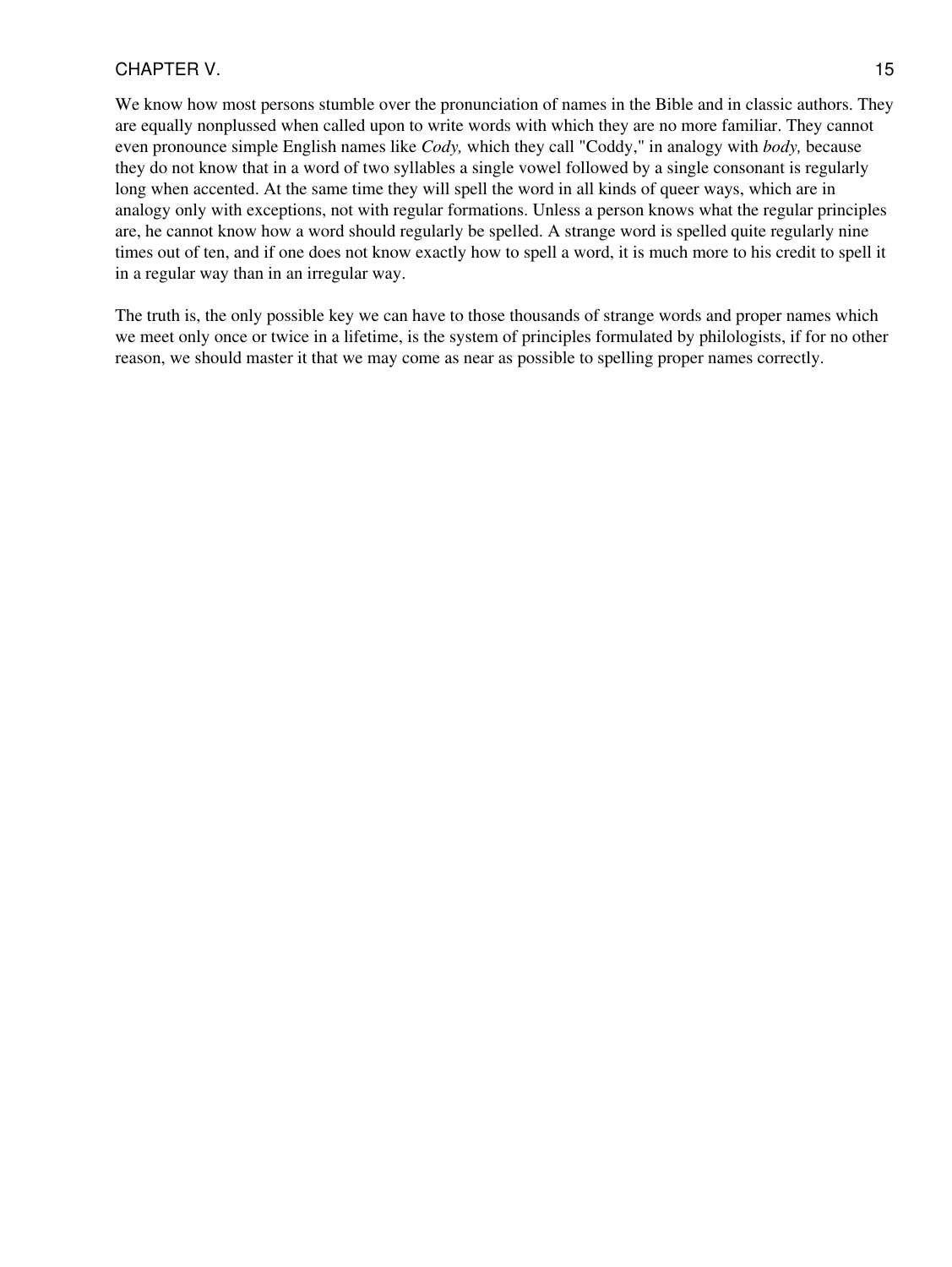## **CHAPTER I.**

#### LETTERS AND SOUNDS.

We must begin our study of the English language with the elementary sounds and the letters which represent them.

Name the first letter of the alphabet---*a*. The mouth is open and the sound may be prolonged indefinitely. It is a full, clear sound, an unobstructed vibration of the vocal chords.

Now name the second letter of the alphabet---*b*. You say *bee* or *buh*. You cannot prolong the sound. In order to give the real sound of *b* you have to associate it with some other sound, as that of *e* or *u*. In other words, *b* is in the nature of an obstruction of sound, or a modification of sound, rather than a simple elementary sound in itself. There is indeed a slight sound in the throat, but it is a closed sound and cannot be prolonged. In the case of *p,* which is similar to *b,* there is no sound from the throat.

So we see that there are two classes of sounds (represented by two classes of letters), those which are full and open tones from the vocal chords, pronounced with the mouth open, and capable of being prolonged indefinitely; and those which are in the nature of modifications of these open sounds, pronounced with or without the help of the voice, and incapable of being prolonged. The first class of sounds is called vowel sounds, the second, consonant sounds. Of the twenty-six letters of the alphabet, *a, e, i, o,* and *u* (sometimes *y* and *w*) represent vowel sounds and are called vowels; and the remainder represent consonant sounds, and are called consonants.

A syllable is an elementary sound, or a combination of elementary sounds, which can be given easy and distinct utterance at one effort. Any vowel may form a syllable by itself, but as we have seen that a consonant must be united with a vowel for its perfect utterance, it follows that every syllable must contain a vowel sound, even if it also contains consonant sounds. With that vowel sound one or more consonants may be united; but the ways in which consonants may combine with a vowel to form a syllable are limited. In general we may place any consonant before and any consonant after the vowel in the same syllable: but *y* for instance, can be given a consonant sound only at the beginning of a syllable, as in *yet*; at the end of a syllable *y* becomes a vowel sound, as in *they* or *only*. In the syllable *twelfths* we find seven consonant sounds; but if these same letters were arranged in almost any other way they could not be pronounced as one syllable---as for instance *wtelthfs*.

A word consists of one or more syllables to which some definite meaning is attached.

The difficulties of spelling and pronunciation arise largely from the fact that in English twenty-six letters must do duty for some forty-two sounds, and even then several of the letters are unnecessary, as for instance *c,* which has either the sound of *s* or of *k*; *x,* which has the sound either of *ks, gs,* or *z*; *q,* which in the combination *qu* has the sound of *kw*. All the vowels represent from two to seven sounds each, and some of the consonants interchange with each other.

The Sounds of the Vowels.---(1) Each of the vowels has what is called a long sound and a short sound. It is important that these two sets of sounds be fixed clearly in the mind, as several necessary rules of spelling depend upon them. In studying the following table, note that the long sound is marked by a s t r a i g h t l i n e o v{colon : aft}er the letter, and the short sound by a c u{g}r{a}ve {accent mark ` }.

*Long Short* a:te a`t ga:ve ma`n na:me ba`g

the:se pe`t m:e te`n (com)ple:te bre`d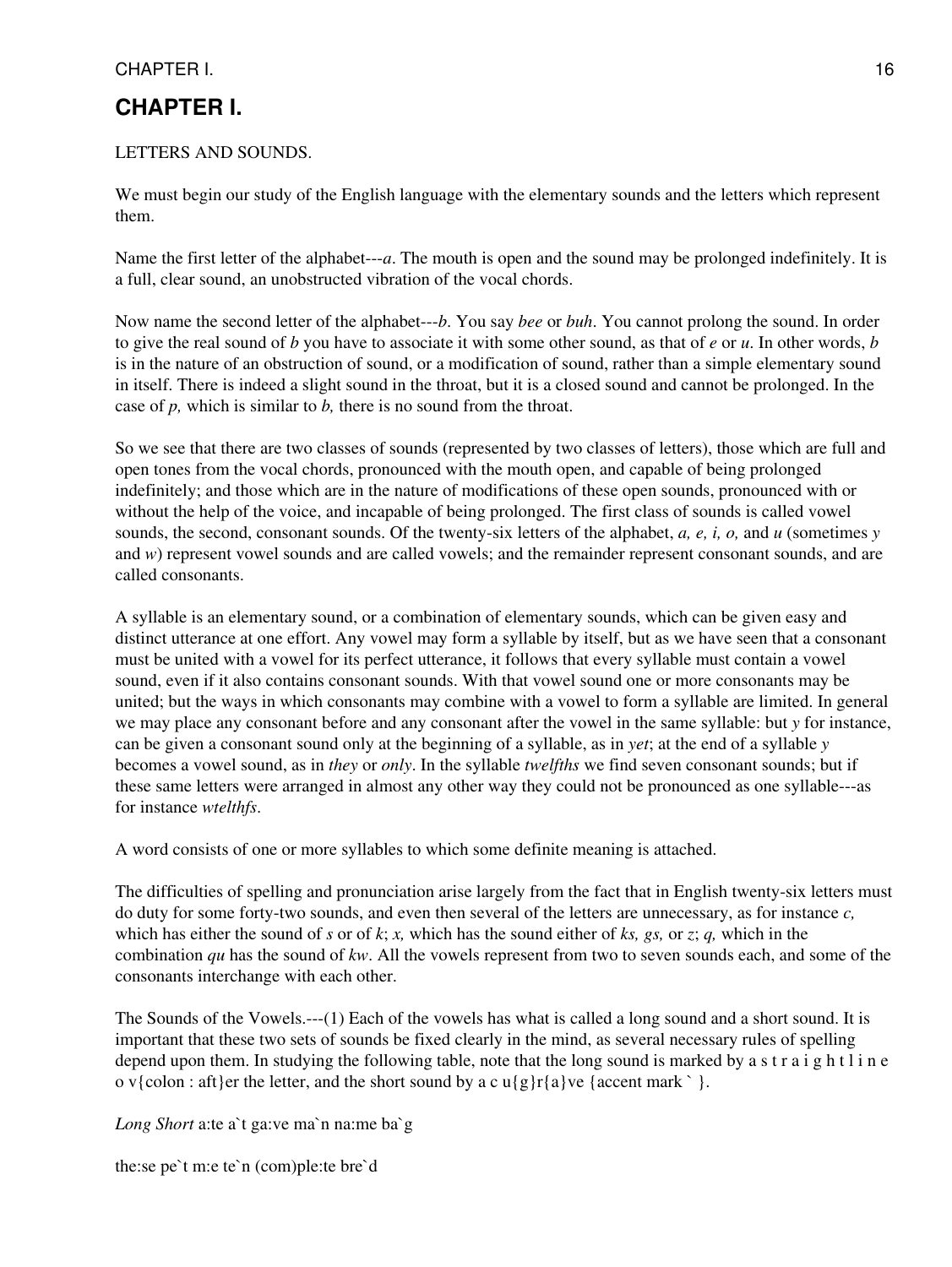ki:te si`t ri:ce mi`ll li:me ri`p

no:te no`t ro:de ro`d so:le To`m

cu:re bu`t cu:te ru`n (a)bu:se cru`st

scy:the (like)ly`

If we observe the foregoing list of words we shall see that each of the words containing a long vowel followed by a single consonant sound ends in silent *e*. After the short vowels there is no silent *e*. In each case in which we have the silent *e* there is a single long vowel followed by a single consonant, or two consonants combining to form a single sound, as *th* in *scythe*. Such words as *roll, toll,* etc., ending in double *l* have no silent *e* though the vowel is long; and such words as *great, meet, pail,* etc., in which two vowels combine with the sound of one, take no silent *e* at the end. We shall consider these exceptions more fully later; but a *single long* vowel followed by a *single* consonant *always* takes silent *e* at the end. As carefully stated in this way, the rule has no exceptions. The reverse, however, is not always true, for a few words containing a short vowel followed by a single consonant do take silent *e*; but there are very few of them. The principal are *have, give, {*(I) *}live, love, shove, dove, above;* also *none, some, come,* and some words in three or more syllables, such as *domicile*.

2. Beside the long and short sounds of the vowels there are several other vowel sounds.

A has two other distinct sounds:

ª broad, like *aw,* as in *all, talk,* etc.

ä Italian, like *ah,* as in *far, father,* etc.

Double o has two sounds different from long or short *o* alone:

long ºo: as in *room, soon, mood,* etc.

short ºo`, as in *good, took, wood,* etc.

Ow has a sound of its own, as in *how, crowd, allow,* etc.; and *ou* sometimes has the same sound, as in *loud, rout, bough,* etc.

(*Ow* and *ou* are also sometimes sounded like long *o,* as in *own, crow, pour,* etc., and sometimes have still other sounds, as *ou* in *bought*).

Oi and oy have a distinct sound of their own, as in *oil, toil, oyster, void, boy, employ,* etc.

*Ow* and *oi* are called proper diphthongs, as the two vowels combine to produce a sound different from either, while such combinations as *ei, ea, ai,* etc., are called improper diphthongs (or digraphs), because they have the sound of one or other of the simple vowels.

3. In the preceding paragraphs we have given all the distinct vowel sounds of the language, though many of them are slightly modified in certain combinations. But in many cases one vowel will be given the sound of another vowel, and two or more vowels will combine with a variety of sounds. These irregularities occur chiefly in a few hundred common words, and cause the main difficulties of spelling the English language. The following are the leading substitutes:

ew with the sound of *u* long, as in *few, chew,* etc. (perhaps this may be considered a proper diphthong);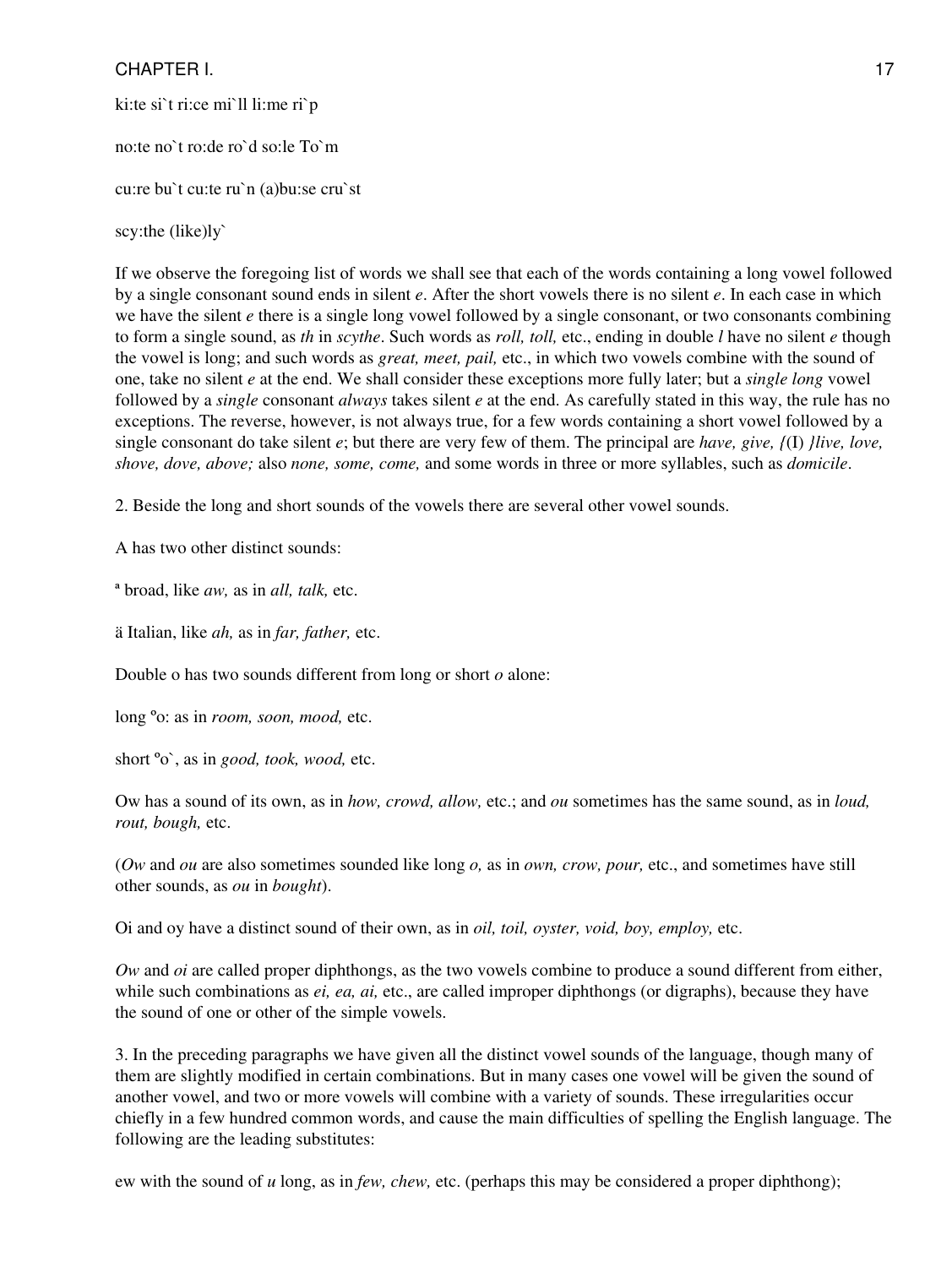e (*ê, é*) with the sound of *a* long, as in *fête, abbé,* and all foreign words written with an accent, especially French words;

i with the sound of *e* long, as in *machine,* and nearly all French and other foreign words;

o has the sound of double *o* long in *tomb, womb, prove, move,* etc., and of double *o* short in *wolf, women,* etc.;

o also has the sound of *u* short in *above, love, some, done,* etc.;

u has the sound of double *o* long after *r,* as in *rude, rule*;

it also has the sound of double *o* short in *put, pull, bull, sure,* etc.;

ea has the sound of *a* long, as in *great*; of *e* long, as in *heat*; of *e* short, as in *head*; of *a* Italian (ah), as in *heart, hearth,* etc.;

ei has the sound of *e* long, as in *receive*; of *a* long, as in *freight, weight*; sometimes of *i* long, as in *either* and *neither*, pronounced with either the sound of *e* long or *i* long, the latter being the English usage;

ie has the sound of *i* long, as in *lie,* and of *e* long, as in *belief,* and of *i* short, as in *sieve*;

ai has the sound of *a* long, as in *laid, bail, train,* etc., and of *a* short, as in *plaid;*

ay has the sound of *a* long, as in *play, betray, say,* etc.;

oa has the sound of *o* long, as in *moan, foam, coarse,* etc.

There are also many peculiar and occasional substitutions of sounds as in *any* and *many* (a as e), *women* (o as i), *busy* (u as i), *said* (ai as e), *people* (eo as e:), *build* (u as i), *gauge* (au as a:), *what* (a as o), etc.

When any of these combinations are to be pronounced as separate vowels, in two syllables, two dots should be placed over the second, as in *naïve*.

4. The chief modifications of the elementary sounds are the following:

before *r* each of the vowels *e, i, o, u,* and *y* has almost the same sound (marked like the Spanish ñ) as in *her, birth, honor, burr,* and *myrtle; o* before *r* sometimes has the sound of *aw,* as in *or, for,* etc.;

in unaccented syllables, each of the long vowels has a slightly shortened sound, as in f*a*tality, n*e*gotiate, int*o*nation, ref*u*tation, indicated by a dot above the sign for the long sound; (in a few words, such as d*i*gress, the sound is not shortened, however);

long *a* (â) is slightly modified in such words as *care, fare, bare,* etc., while *e* has the same sound in words like *there, their,* and *where*; (New Englan{d} g people give *a* the short sound in such words as *care,* etc., and pronounce *there* and *where* with the short sound of *a,* while *their* is pronounced with the short sound of *e*: this is not the best usage, however);

in *pass, class, command, laugh,* etc., we have a sound of a between Italian *a* and short *a* (indicated by a single dot over the *a*), though most Americans pronounce it as short, and most English give the Italian sound: the correct pronunciation is between these two.

The Sounds of the Consonants. We have already seen that there are two classes of consonant sounds, those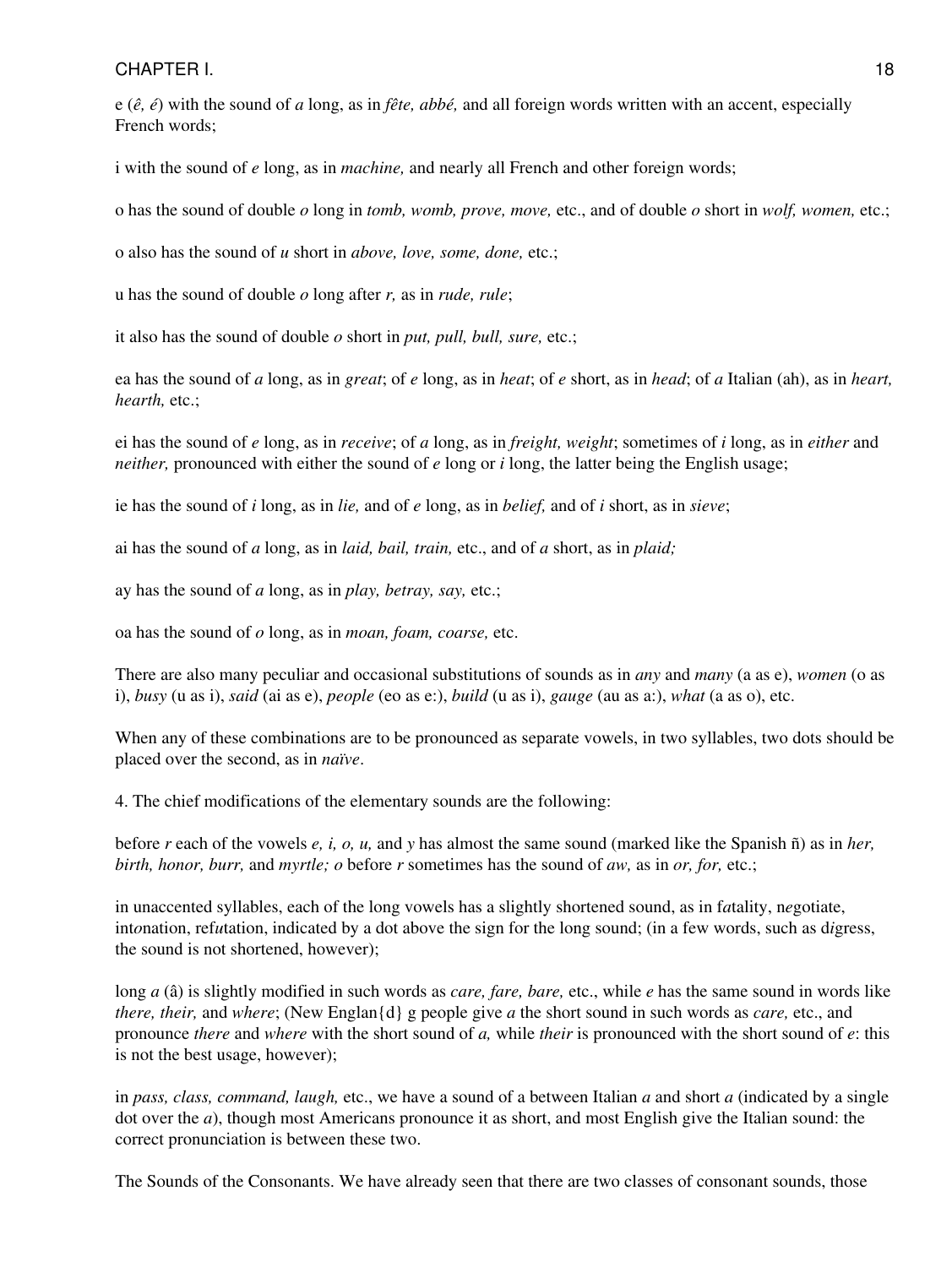which have a voice sound, as *b,* called *sonant,* and those which are mere breath sounds, like *p,* called *surds* or aspirates. The chief difference between *b* and *p* is that one has the voice sound and the other has not. Most of the other consonants also stand in pairs. We may say that the sonant consonant and its corresponding surd are the hard and soft forms of the same sound. The following table contains also simple consonant sounds represented by two letters: *Sonant Surd* b p d t v f g (hard) k j ch z s th (in *thine*) th (in *thin*) zh (or z as in *azure*) sh w y l m n r h

If we go down this list from the top to the bottom, we see that *b* is the most closed sound, while *h* is the most slight and open, and the others are graded in between (though not precisely as arranged above). These distinctions are important, because in making combinations of consonants in the same syllable or in successive syllables we cannot pass abruptly from a closed sound to an open sound, or the reverse, nor from a surd sound to a sonant, or the reverse. *L, m, n,* and *r* are called liquids, and easily combine with other consonants; and so do the sibilants (*s, z,* etc.). In the growth of the language, many changes have been made in letters to secure harmony of sound (as changing *b* to *p* in *sub-port---support,* and *s,* to *f* in *differ*---from *dis* and *fero*). Some combinations are not possible of pronunciation, others are not natural or easy; and hence the alterations. The student of the language must know how words are built; and then when he comes to a strange word he can reconstruct it for himself. While the short, common words may be irregular, the long, strange words are almost always formed quite regularly.

Most of the sonants have but one sound, and none of them has more than three sounds. The most important variations are as follows:

C and G have each a soft sound and a hard sound. The soft sound of *c* is the same as *s,* and the hard sound the same as *k*. The soft sound of *g* is the same as *j,* and the hard sound is the true sound of *g* as heard in *gone, bug, struggle*.

Important Rule. *C* and *G* are soft before *e, i,* and *y,* and hard before all the other vowels, before all the other consonants, and at the end of words.

The chief exceptions to this rule are a few common words in which *g* is hard before *e* or *i*. They include---*give, get, gill, gimlet, girl, gibberish, gelding, gerrymander, gewgaw, geyser, giddy, gibbon, gift, gig, giggle, gild, gimp, gingham, gird, girt, girth, eager,* and *begin*. G is soft before a consonant in *judgment{,} lodgment, acknowledgment,* etc. Also in a few words from foreign languages *c* is soft before other vowels, though in such cases it should always be written with a cedilla (ç).

N when marked ñ in words from the Spanish language is pronounced *n-y* (cañon like *canyon*).

Ng has a peculiar nasal sound of its own, as heard in the syllable *ing*.

N alone also has the sound of *ng* sometimes before *g* and *k,* as in *angle, ankle, single,* etc. (pronounced *ang-gle, ang-kle, sing-gle*).

Ph has the sound of *f,* as in prophet.

Th has two sounds, a hard sound as in *the, than, bathe, scythe,* etc., and a soft sound as in *thin, kith, bath, Smith,* etc. Contrast *breathe* and *breath, lath* and *lathe*; and *bath* and *baths, lath* and *laths,* etc.

S has two sounds, one its own sound, as in *sin, kiss, fist* (the same as *c* in *lace, rice,* etc.), and the sound of *z,* as in *rise* (contrast with *rice*), *is, baths, men's,* etc.

X has two common sounds, one that of *ks* as in *box, six,* etc., and the other the sound of *gs,* as in *exact, exaggerate* (by the way, the first *g* in this word is silent). At the beginning of a word *x* has the sound of *z* as in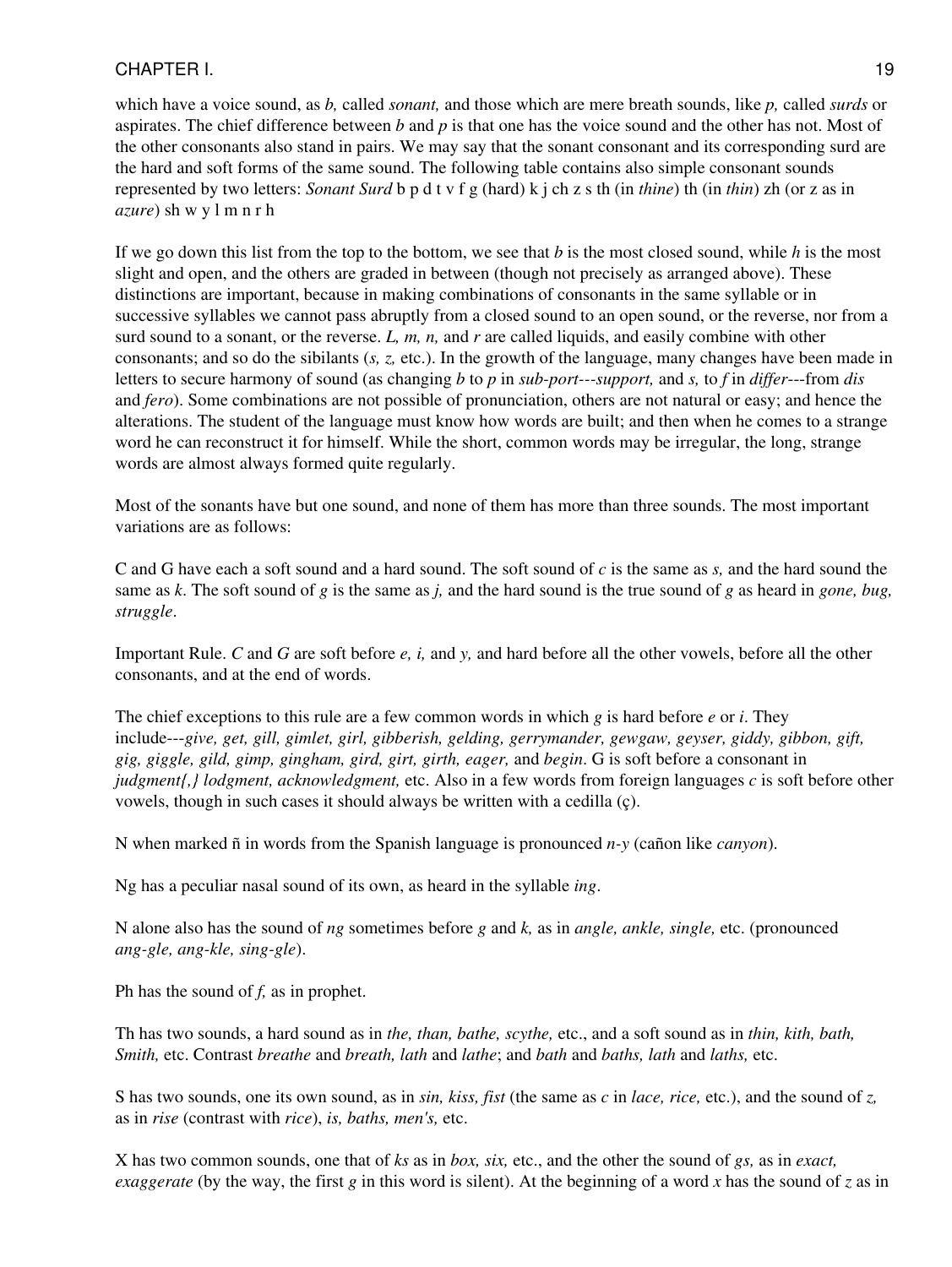*Xerxes*.

Ch has three sounds, as heard first in *child,* second in *machine,* and third in *character*. The first is peculiar to itself, the second is that of *sh,* and the third that of *k*.

The sound of *sh* is variously represented:

by *sh{,}* as in *share, shift, shirt,* etc.

by *ti,* as in *condition, mention, sanction,* etc.

by *si,* as in *tension, suspension, extension,* etc.

by *ci,* as in *suspicion*. (Also, *crucifixion*.)

The kindred sound of *zh* is represented by *z* as in *azure,* and *s* as in *pleasure,* and by some combinations.

Y is always a consonant at the beginning of a word when followed by a vowel, as in *yet, year, yell,* etc.; but if followed by a consonant it is a vowel, as in *Ypsilanti*. At the end of a word it is {al}ways a vowel, as in all words ending in the syllable *ly*.

Exercises. It is very important that the student should master the sounds of the language and the symbols for them, or the diacritical marks, for several reasons:

First, because it is impossible to find out the true pronunciation of a word from the dictionary unless one clearly understands the meaning of the principal marks;

Second, because one of the essentials in accurate pronunciation and good spelling is the habit of analyzing the sounds which compose words, and training the ear to detect slight variations;

Third, because a thorough knowledge of the sounds and their natural symbols is the first step toward a study of the principles governing word formation, or spelling and pronunciation.

For purposes of instruction through correspondence or by means of a textbook, the diacritical marks representing distinct sounds of the language afford a substitute for the voice in dictation and similar exercises, and hence such work requires a mastery of what might at first sight seem a purely mechanical and useless system.

One of the best exercises for the mastery of this system is to open the unabridged dictionary at any point and copy out lists of words, writing the words as they ordinarily appear in one column, and in an adjoining column the phonetic form of the word. When the list is complete, cover one column and reproduce the other from an application of the principles that have been learned. After a few days, reproduce the phonetic forms from the words as ordinarily written, and again the ordinary word from the phonetic form. Avoid memorizing as much as possible, but work solely by the application of principles. Never write down a phonetic form without fully understanding its meaning in every detail. A key to the various marks will be found at the bottom of every page of the dictionary, and the student should refer to this frequently. In the front part of the dictionary there will also be found an explanation of all possible sounds that any letter may have; and every sound that any letter may have may be indicated by a peculiar mark, so that since several letters may represent the same sound there are a variety of symbols for the same sound. For the purposes of this book it has seemed best to offer only one symbol for each sound, and that symbol the one most frequently used. For that reason the following example will not correspond precisely with the forms given in the dictionary, but a study of the differences will afford a valuable exercise.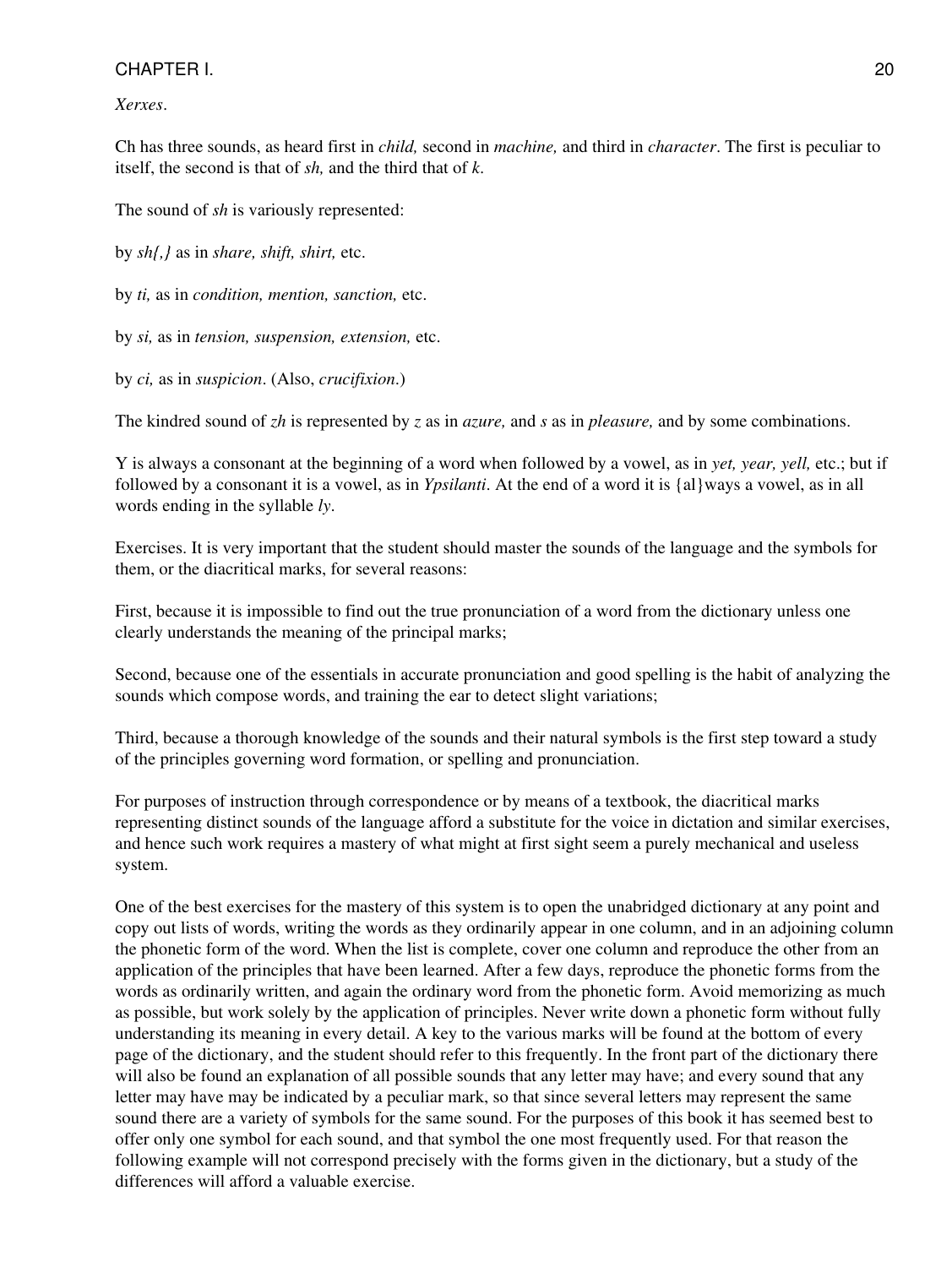Illustration.\*

\*In this exercise, vowels before r marked in webster with the double curve used over the Spanish n, are left unmarked. Double o with the short sound is also left unmarked.

The first place that I can well remember was a large, The` first pla:s tha`t I ka`n we`l re:me`mber wo`z a: lärj,

pleasant meadow with a pond of clear water in it. Some ple`s'nt me`do: with a: po`nd o`v kle:r wo`ter in it. Su`m

shady trees leaned over it, and rushes and water-lilies sha:di` tre:z le:nd o:ver i`t, a`nd ru`she:z a`nd wo`ter-li`li`z

grew at the deep end. Over the hedge on one side we looked gru: a`t the` de:p e`nd. Over the: he`j o`n wu`n si:d we: lookt

into a plowed field, and on the other we looked over a intºo: a: plowd fe:ld a`nd o`n the: o`ther we: lookt o:ver a:

gate at our master's house, which stood by the roadside. ga:t a`t owr ma`ster'z hows, hwich stood bi: the: ro:dsi:d.

At the top of the meadow was a grove of fir-trees,  $A^t$  the: to p o'v the: me'do: wo'z a: gro:v o'v fir-tre:z,

and at the bottom a running brook overhung by a steep bank. and a`t the: bo`t'm a ru`ning brook o:verhu`ng bi: a: ste:p ba`nk.

Whilst I was young I lived upon my mother's milk, as I could Hwi:lst I wo'z yu'ng I livd u'po'n mi: mu'ther'z milk, a`z I kood

not eat grass. In the daytime I ran by her side, and at night no`t e:t gra`s. In the: da:ti:m I ra`n bi: her si:d, a`nd a`t ni:t

I lay down close by her. When it was hot we used to stand I la: down klo:s bi: her. Hwe`n it wo`z ho`t we: u:zd tºo: sta`nd

by the pond in the shade of the trees, and when it was cold bi: the: po`nd in the: sha:d o`v the: tre:z a`nd hwe`n it wo`z ko:ld

we had a nice, warm shed near the grove. we: ha`d a: ni:s, wawrm she`d ne:r the: gro:v.

Note. In Webster's dictionary letters which are unmarked have an obscure sound often not unlike uh, or are silent, and letters printed in italics are nearly elided, so very slight is the sound they have if it can be said to exist at all. In the illustration above, all very obscure sounds have been replaced by the apostrophe, while no distinction has been made between short vowels in accented and unaccented syllables.

Studies from the Dictionary.

The following are taken from Webster's Dictionary:

Ab-do`m'-i-nou`s: The *a* in *ab* is only a little shorter than *a* in *at,* and the *i* is short being unaccented, while the *o* is silent, the syllable having the sound nus as indicated by the mark over the *u*.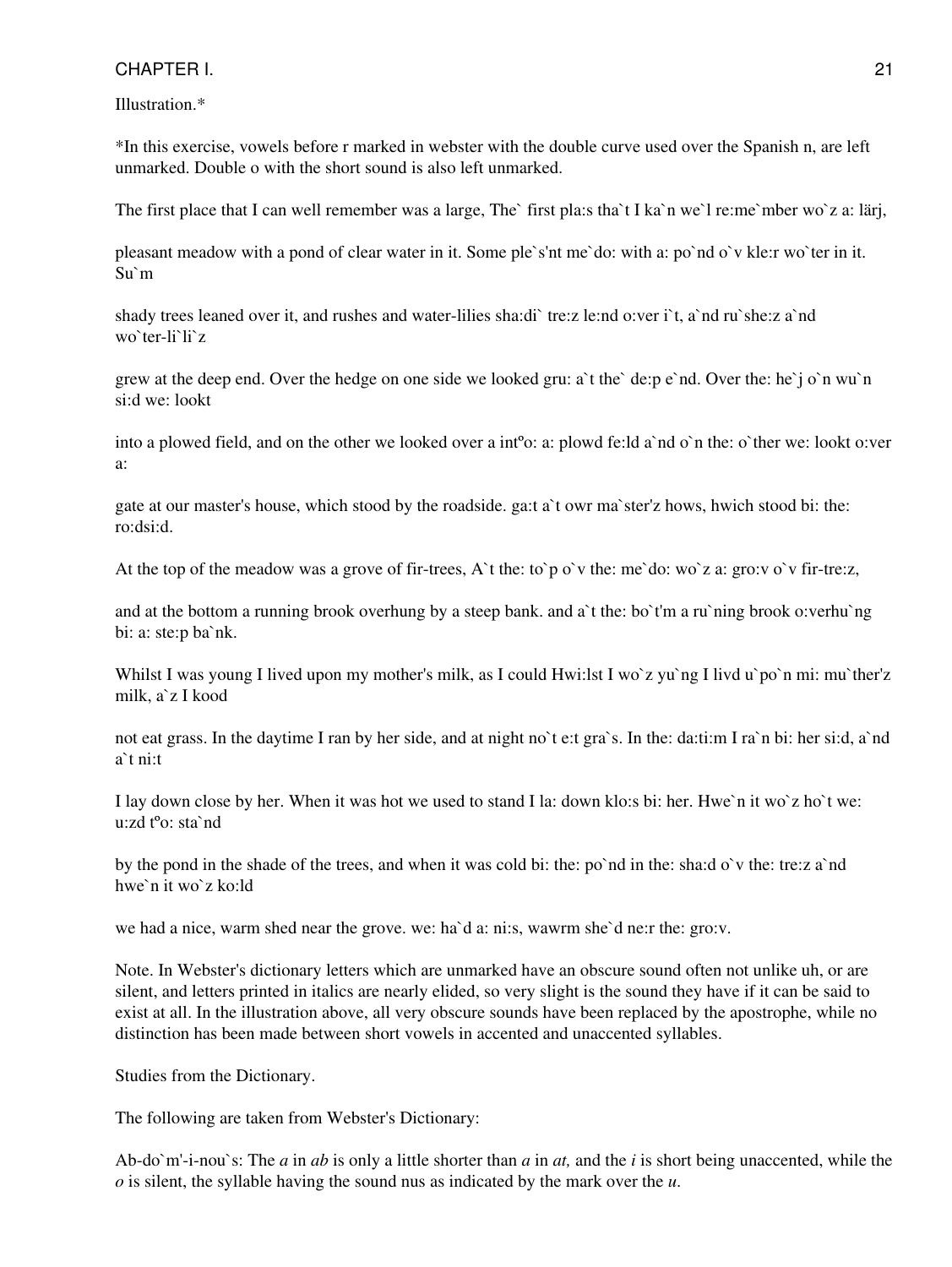Le`ss'*e*n, (le`s'n), le`s's*o*n, (le`s'sn), le`ss'er, le`s'sor: Each of these words has two distinct syllables, though there is no recognizable vowel sound in the last syllables of the first two. This eliding of the vowel is shown by printing the *e* and the *o* of the final syllables in italics. In the last two words the vowels of the final syllables are not marked, but have nearly the sound they would have if marked in the usual way for *e* and *o* before *r*. As the syllables are not accented the vowel sound is slightly obscured. Or in *lessor* has the sound of the word *or* (nearly), not the sound of *or* in *honor,* which will be found re-spelled (o`n'ur). It will be noted that the double s is divided in two of the words and not in the other two. In *lesser* and *lessen* all possible stress is placed on the first syllables, since the terminations have the least possible value in speaking; but in *lesson* and *lessor* we put a little more stress on the final syllables, due to the greater dignity of the letter *o,* and this draws over a part of the s sound.

Hon'-ey-co:mb (hu`n'y-ko:m): The heavy{ second} hyphen indicates that this is a compound word and the hyphen must always be written. The hyphens printed lightly in the dictionary merely serve to separate the syllables and show how a word may be divided at the end of a line. The student will also note that the *o* in *-comb* has its full long value instead of being slighted. This slight added stress on the *o* is the way we have in speaking of indicating that *-comb* was once a word by itself, with an accent of its own.

Exercise. Select other words from the dictionary, and analyse as we have done above, giving some explanation for every peculiarity found in the printing and marks. Continue this until there is no doubt or hesitation in regard to the meaning of any mark that may be found.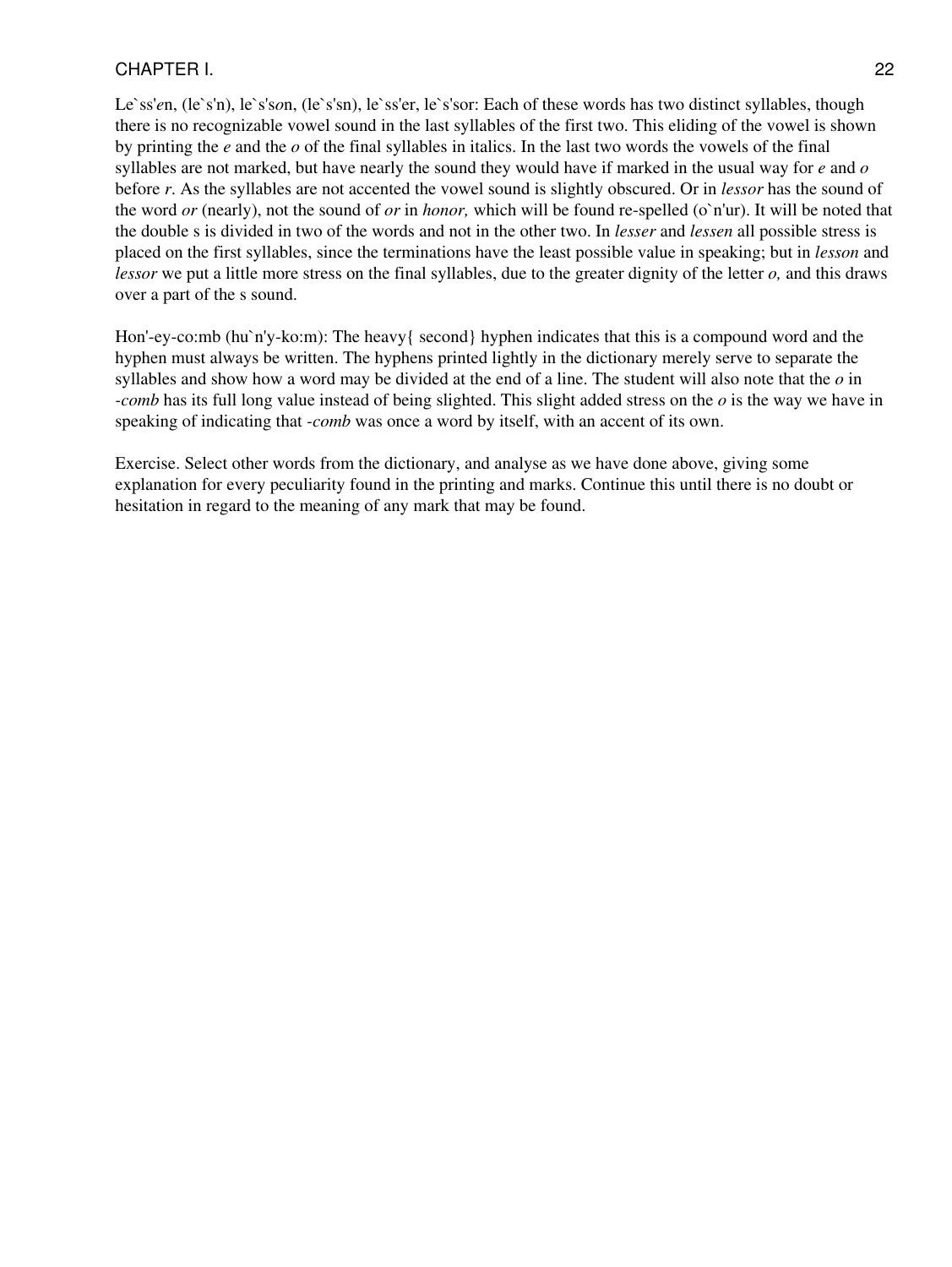## **CHAPTER II.**

#### WORD-BUILDING.

English speaking peoples have been inclined to exaggerate the irregularities of the English word-formation. The fact is, only a small number of common words and roots are irregular in formation, while fully nine tenths of all the words in the language are formed according to regular principles, or are regularly derived from the small number of irregular words. We use the irregular words so much more frequently that they do indeed constitute the greater part of our speech, but it is very necessary that we should master the regular principles of word-building, since they give us a key to the less frequently used, but far more numerous, class which fills the dictionary, teaching us both the spelling of words of which we know the sound, and the pronunciation of words which we meet for the first time in reading.

Accent. In English, accent is an essential part of every word. It is something of an art to learn to throw it on to any syllable we choose, for unless we are able to do this we cannot get the true pronunciation of a word from the dictionary and we are helpless when we are called on to pronounce a word we have never heard.

Perhaps the best way to learn the art of throwing accent is by comparing words in which we are in the habit of shifting the accent to one syllable or another according to the meaning, as for instance the following:

1. Accent.

- a. What *ac'cent* has this word?
- b. With what *accent'uation* do you *accent'* this word?
- 2. Concert.
- a. Did you go to the *con'cert* last night?
- b. By *concert'ed* action we can do anything.
- 3. Contrast.
- {a} b. What a *con'trast* between the rich man and the poor man!
- b. *Contrast'* good with bad, black with white, greatness with littleness.
- 4. Permit.
- a. I have a building*-per'mit*.
- b. My mother will not *permit'* me to go.
- 5. Present.
- a. He received a beautiful Christmas *pres'ent*.
- b. She was *present'ed* at court.
- 6. Prefix.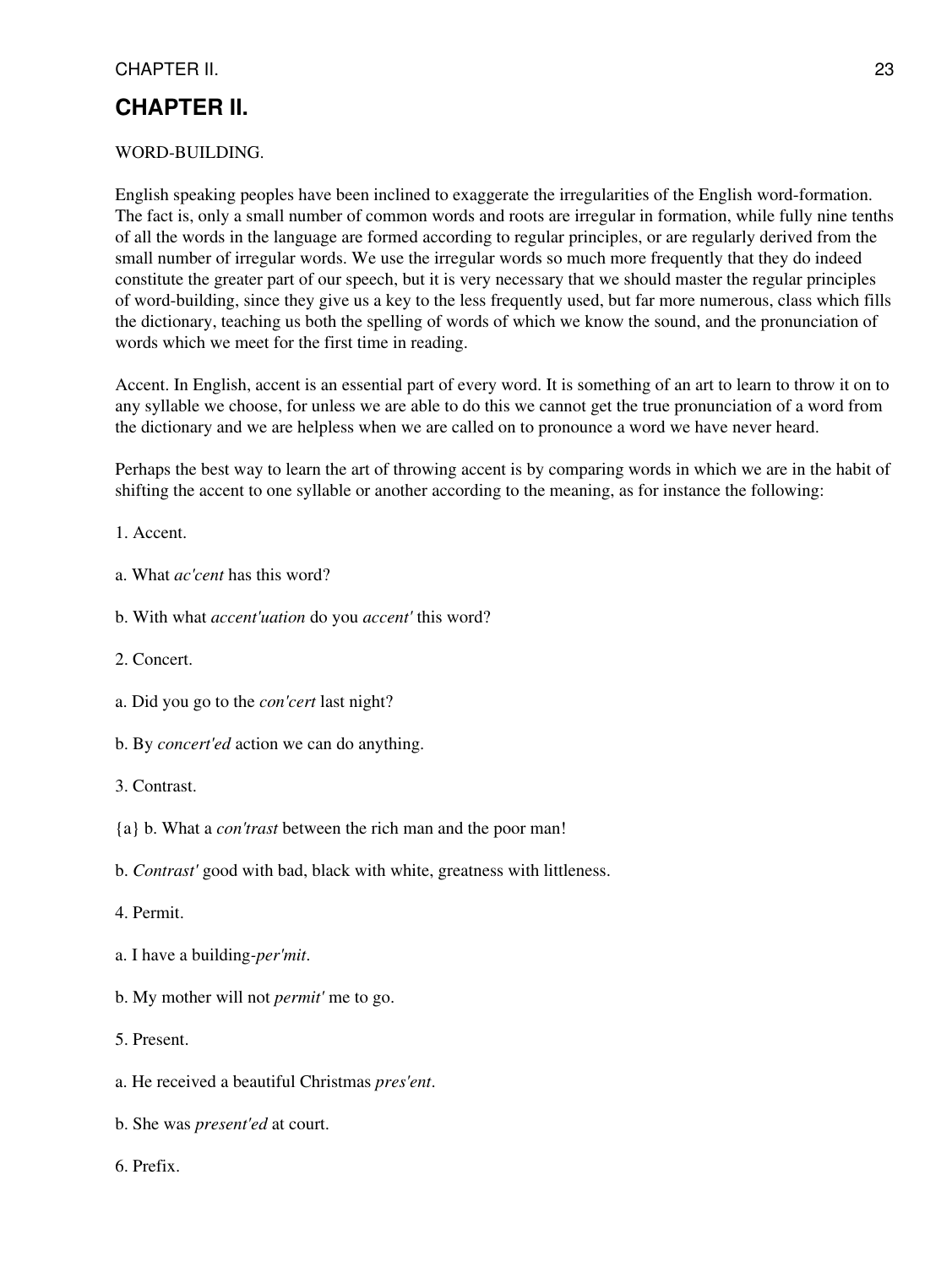a. Sub is a common *pre'fix*.

b. *Prefix'* sub to port and you get support.

7. Compound.

a. He can *compound'* medicine like a druggist.

b. Nitroglycerine is a dangerous *com'pound*.

As a further illustration, read the following stanza of poetry, especially accenting the syllables as marked:

Tell' me not' in mourn'ful num'bers, "Life' is but' an emp'ty dream'!" For' the soul' is dead' that slum'bers, And' things are' not what' they seem'.

This is called scanning, and all verse may be scanned in the same way. It is an excellent drill in learning the art of throwing the stress of the voice on any syllable that may be desired.

Two Laws of Word-Formation.

We are now prepared to consider the two great laws governing word-formation. These are:

1. Law: All vowels in combination with consonants are naturally short unless the long sound is given by combination with other vowels, by accent, or by position in the syllable with reference to consonants.

2. Law: Words derived from other words by the addition of prefixes or suffixes always retain the original form as far as possible.

1. We are likely to suppose that the natural or original sound of a vowel is the long sound, because that is the sound we give it when naming it in the alphabet. If we will examine a number of words, however, we shall soon see that in combination with consonants all vowels have a tendency to a short or obscure pronunciation. The sounds of the consonants are naturally obscure, and they draw the vowels to a similar obscurity.

Since such is the case, when a vowel is given its long sound there is always a special reason for it. In the simple words *not, pin, her, rip, rid, cut, met,* we have the short sounds of the vowels; but if we desire the long sounds we must add a silent *e,* which is not pronounced as *e,* but has its sound value in the greater stress put upon the vowel with which it is connected. By adding silent *e* to the above words we have *note, pine, here, ripe, ride, mete*. In each of these cases the *e* follows the consonant, though really combining with the vowel before the consonant; but if we place the additional *e* just after the first *e* in *met* we have *meet,* which is a word even more common than *mete. E* is the only vowel that may be placed after the consonant and still combine with the vowel before it {while being silent}; but nearly all the other vowels may be placed beside the vowel that would otherwise be short in order to make it long, and sometimes this added vowel is placed before as well as after the vowel to be lengthened. Thus we have *boat, bait, beat, field, chief,* etc. There are a very, very few irregular words in which the vowel sound has been kept short in spite of the added vowel, as for instance, *head, sieve,* etc. It appears that with certain consonants the long sound is especially difficult, and so in the case of very common words the wear of common speech has shortened the vowels in spite of original efforts to strengthen them. This is peculiarly true of the consonant *v,* and the combination *th,* and less so of *s* and *z*. So in {(I)}*live, have, give, love, shove, move,* etc., the vowel sound is more or less obscured even in spite of the silent *e,* though in the less common words *alive, behave,* etc., the long sound strengthened by accent has not been lost. So as a rule two silent vowels are now used to make the vowel before the *v* long, as in *leave, believe, receive, beeves, weave,* etc. In the single word *sieve* the vowel remains short in spite of two silent vowels added to strengthen it. Two vowels are also sometimes required to strengthen a long vowel before *th,*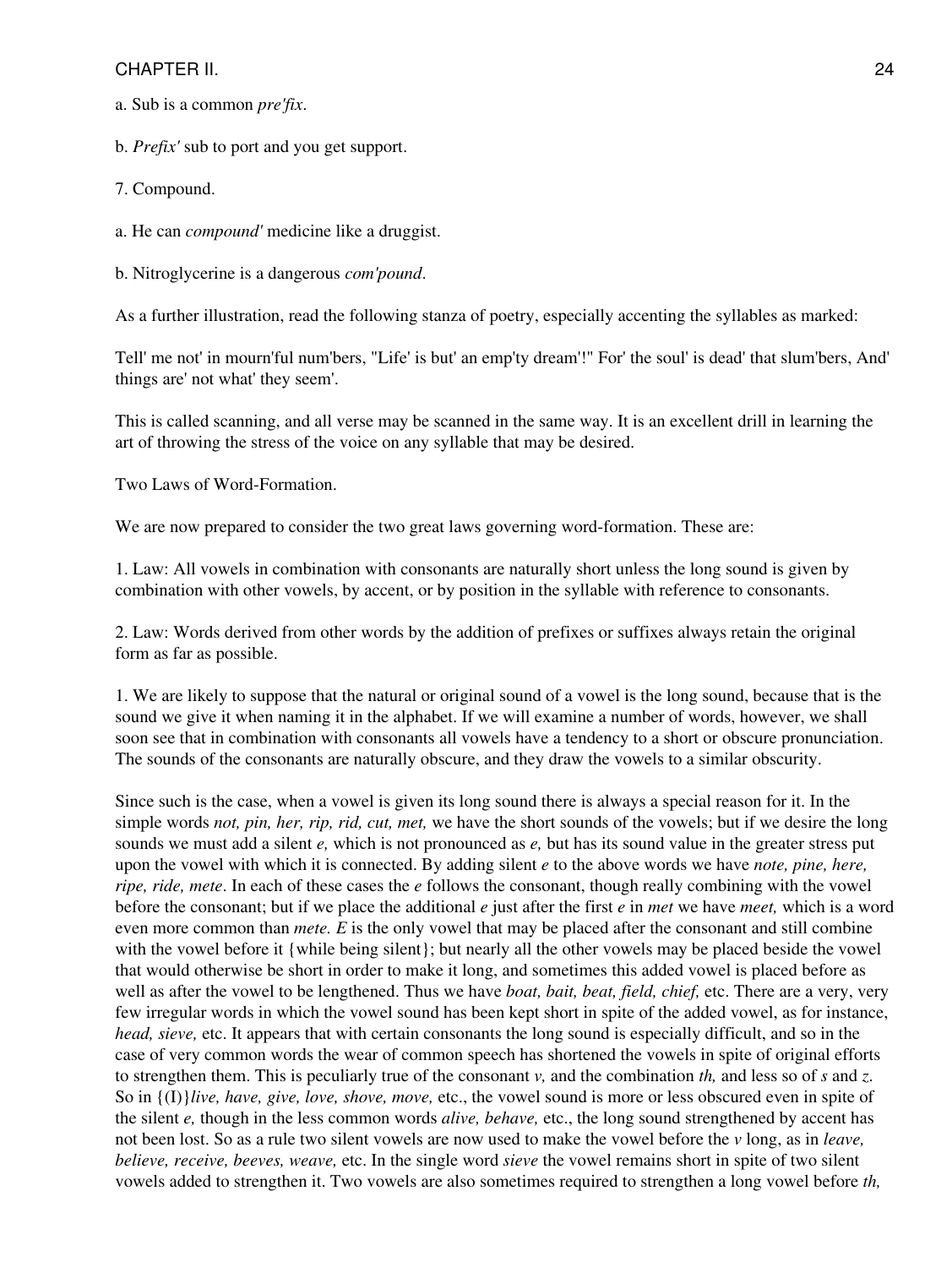as in *breathe,* though when the vowel itself is a strong one, as *a* in *bathe,* the second vowel is not required, and *o* in *both* is so easily increased in sound that the two consonants alone are sufficient. It will be seen, therefore, that much depends on the quality of the vowel. *A* and *o* are the strongest vowels, *i* the weakest (which accounts for sieve). After *s* and *z* we must also have a silent *e* in addition to the silent vowel with which the sounded vowel is combined, as we may see in *cheese, increase, freeze,* etc. The added vowel in combination with the long vowel is not always needed, however, as we may see in contrasting *raise* and *rise*.

Not only vowels but consonants may serve to lengthen vowel sounds, as we see in *right, night, bright,* and in *scold, roll,* etc. Only *o* is capable of being lengthened by two simple consonants such as we have in *scold* and *roll*. In *calm* and *ball,* for instance, the *a* has one of its extra values rather than its long sound. The *gh* is of course a powerful combination. Once it was pronounced; but it became so difficult that we have learned to give its value by dwelling a little on the vowel sound.

Another powerful means of lengthening a vowel is accent. When a vowel receives the full force of the accent by coming at the end of an accented syllable it is almost invariably made long. We see this in monosyllables such as *he, no,* etc. It is often necessary to strengthen by an additional silent vowel, however, as in *tie, sue, view,* etc., and *a* has a peculiarity in that when it comes at the end of a syllable alone it has the sound of *ah,* or *a* Italian, rather than that of *a* long, and we have *pa, ma,* etc., and for the long sound *y* is added, as in *say, day, ray. I* has a great disinclination to appear at the end of a word, and so is n usually changed to *y* when such a position is necessary, or it takes silent *e* as indicated above; while this service on the part of *y* is reciprocated by *i*'s taking the place of *y* inside a word, as may be illustrated by *city* and *cities*.

When a vowel gets the *full force* of the accent in a word of two or more syllables it is bound to be long, as for instance the first *a* in *ma'di a*. Even the stress necessary to keep the vowel from running into the next syllable will make it long, though the sound is somewhat obscured, some other syllable receiving the chief accent, as the first *a* in *ma gi'cian*. In this last word *i* seems to have the full force of the accent, yet it is not long; and we note the same in such words as *condi'tion,* etc. The fact is, however, that *i* being a weak vowel easily runs into the consonant sound of the next syllable, and if we note the sounds as we pronounce *condition* we shall see that the *sh* sound represented by *ti* blends with the *i* and takes the force of the accent. We cannot separate the *ti* or *ci* from the following portion of the syllable, since if so separated they could not have their *sh* value; but in pronunciation this separation is made in part and the *sh* sound serves both for the syllable that precedes and the syllable that follows. In a word like *di men'sion* we find the *i* of the first syllable long even without the accent, since the accent on *men* attaches the *m* so closely to it that it cannot in any way relieve the *i*. So we see that in an accented syllable the consonant before a short vowel, as well as the consonant following it, receives part of the stress. This is especially noticeable in the word *ma gi'cian* as compared with *mag'ic*. In magic the syllable *ic* is in itself so complete that the *g* is kept with the *a* and takes the force of the accent, leaving the *a* short. In *magician* the *g* is drawn away from the *a* to help out the short *i* followed by an *sh* sound, and the *a* is lengthened even to altering the form of the simple word. In the word *ma'gi an,* again, we find *a* long, the *g* being needed to help out the *i*.

Since accent makes a vowel long if no consonant intervenes at the end of a syllable, and as a single consonant following such a vowel in a word of two syllables (though not in words of three or more) is likely to be drawn into the syllable following, a single consonant following a single short vowel must be doubled. If two or more consonants follow the vowel, as in *masking, standing, wilting,* the vowel even in an accented syllable remains short. But in *pining* with one *n* following the *i* in the accented syllable, we know that the vowel must be long, for if it were short the word would be written *pinning*.

Universal Rule: *Monosyllables* in which, a single vowel is followed by a single consonant (except *v* and *h* never doubled) *double the final consonant* when a single syllable beginning with a vowel is added, and *all words* so ending double the final consonant on the addition of a syllable beginning with a vowel *if the syllable containing the single vowel* followed by a single consonant *is to be accented*.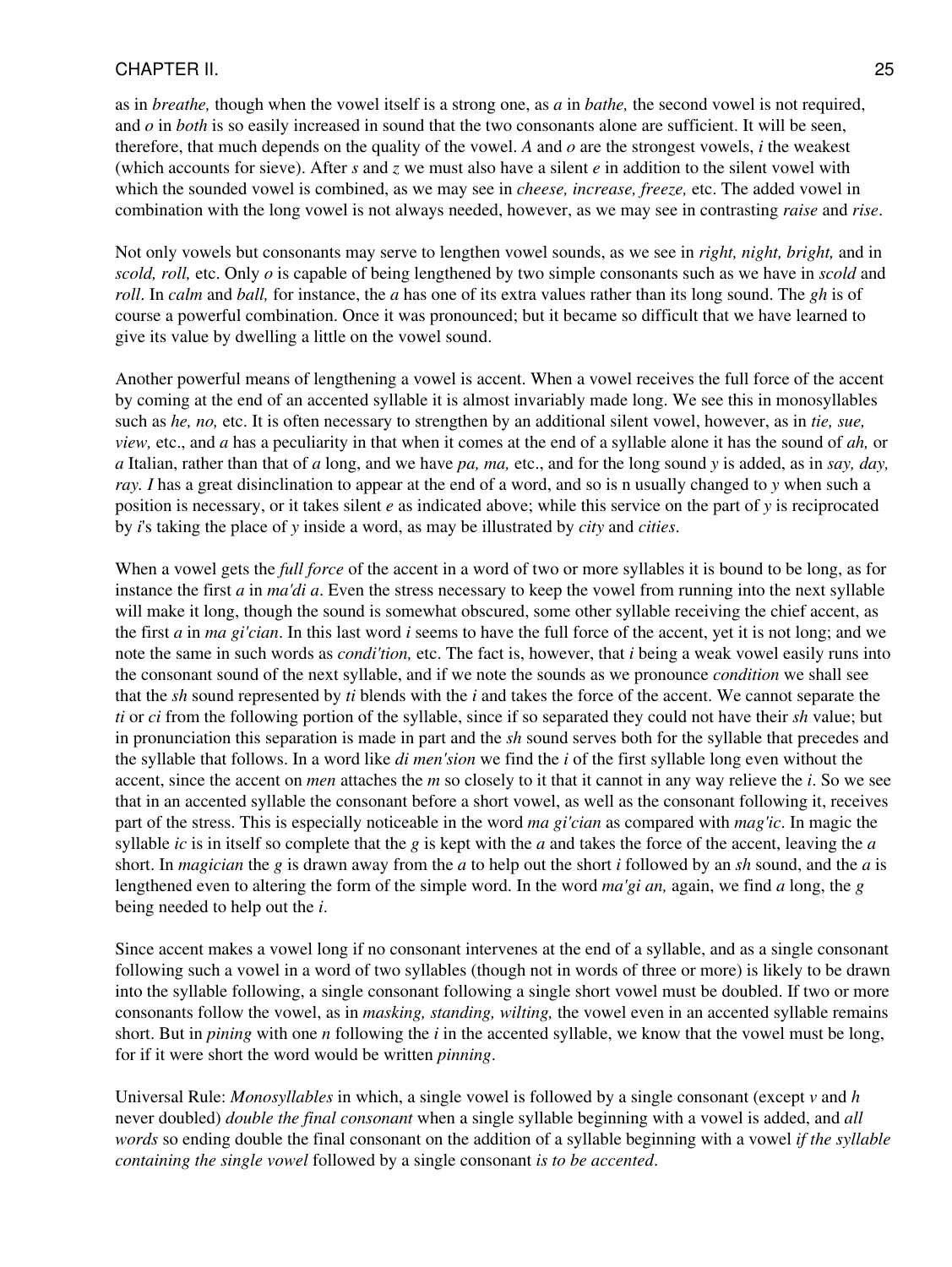Thus we have *can---canning, run---running, fun---funny, flat---flattish*; and also *sin---sinned* (for the *ed* is counted a syllable though not pronounced as such nowadays); *preferred,* but *preference,* since the accent is thrown back from the syllable containing the single vowel followed by a single consonant in the word *preference,* though not in *preferred*; and of course the vowel is not doubled in *murmured, wondered, covered,* etc.

If, however, the accented syllable is followed by two or more syllables, the tendency of accent is to shorten the vowel. Thus we have *grammat'ical,* etc., in which the short vowel in the accented syllable is followed by a single consonant not doubled. The word *na'tion* (with a long a) becomes *na'tional* (short *a*) when the addition of a syllable throws the accent on to the antepenult. The vowel *u* is never shortened in this way, however, and we have *lu'bricate,* not *lub'ricate*. We also find such words as *no'tional* (long *o*). While accented syllables which are followed by two or more syllables seldom if ever double the single consonant, in pronunciation we often find the vowel long if the two syllables following contain short and weak vowels. Thus we have *pe'riod* (long *e*), *ma'niac* (long *a*), and *o'rient'al* (long *o*).

In words of two syllables and other words in which the accent comes on the next to the last syllable, a short vowel in an accented syllable should logically always be followed by more than one consonant or a double consonant. We find the double consonant in such words as *summer, pretty, mammal,* etc. Unfortunately, our second law, which requires all derived words to preserve the form of the original root, interferes with this principle very seriously in a large number of English words. The roots are often derived from languages in which this principle did not apply, or else these roots originally had very different sound values from those they have with us. So we have *body,* with one *d,* though we have *shoddy* and *toddy* regularly formed with two *d*'s, and we have *finish, exhibit,* etc.; in *col'onnade* the *n* is doubled in a syllable that is not accented.

The chief exception to the general principle is the entire class of words ending in *ic,* such as *colic, cynic, civic, antithetic, peripatetic,* etc. If the root is long, however, it will remain long after the addition of the termination *ic,* as *music* (from *muse*), *basic* (from *base*), etc.

But in the case of words which we form ourselves, we will find practically no exceptions to the rule that a short vowel in a syllable *next* to the last *must* be followed by a *double consonant* when accented, while a short vowel in a syllable *before* the next to the last is *not* followed by a double consonant when the syllable is accented.

2. Our second law tells us that the original form of a word or of its root must be preserved as far as possible. Most of the words referred to above in which single consonants are doubled or not doubled in violation of the general rule are derived from the Latin, usually through the French, and if we were familiar with those languages we should have a key to their correct spelling. But even without such thorough knowledge, we may learn a few of the methods of derivation in those languages, especially the Latin, as well as the simpler methods in use in the English.

Certain changes in the derived words are always made, as, for instance, the dropping of the silent *e* when a syllable beginning with a vowel is added.

Rule. Silent *e* at the end of a word is dropped whenever a syllable beginning with a vowel is added.

This rule is not quite universal, though nearly so. The silent *e* is always retained when the vowel at the beginning of the added syllable would make a soft *c* or *g* hard, as in *serviceable, changeable,* etc. In *changing, chancing,* etc., the *i* of the added syllable is sufficient to make the *c* or *g* retain its soft sound. In such words as *cringe* and *singe* the silent *e* is retained even before *i* in order to avoid confusing the words so formed with other words in which the *ng* has a nasal sound; thus we have *singeing* to avoid confusion with *singing,* though we have *singed* in which the *e* is dropped before *ed* because the dropping of it causes no confusion. Formerly the silent *e* was retained in *moveable*; but now we write *movable,* according to the rule.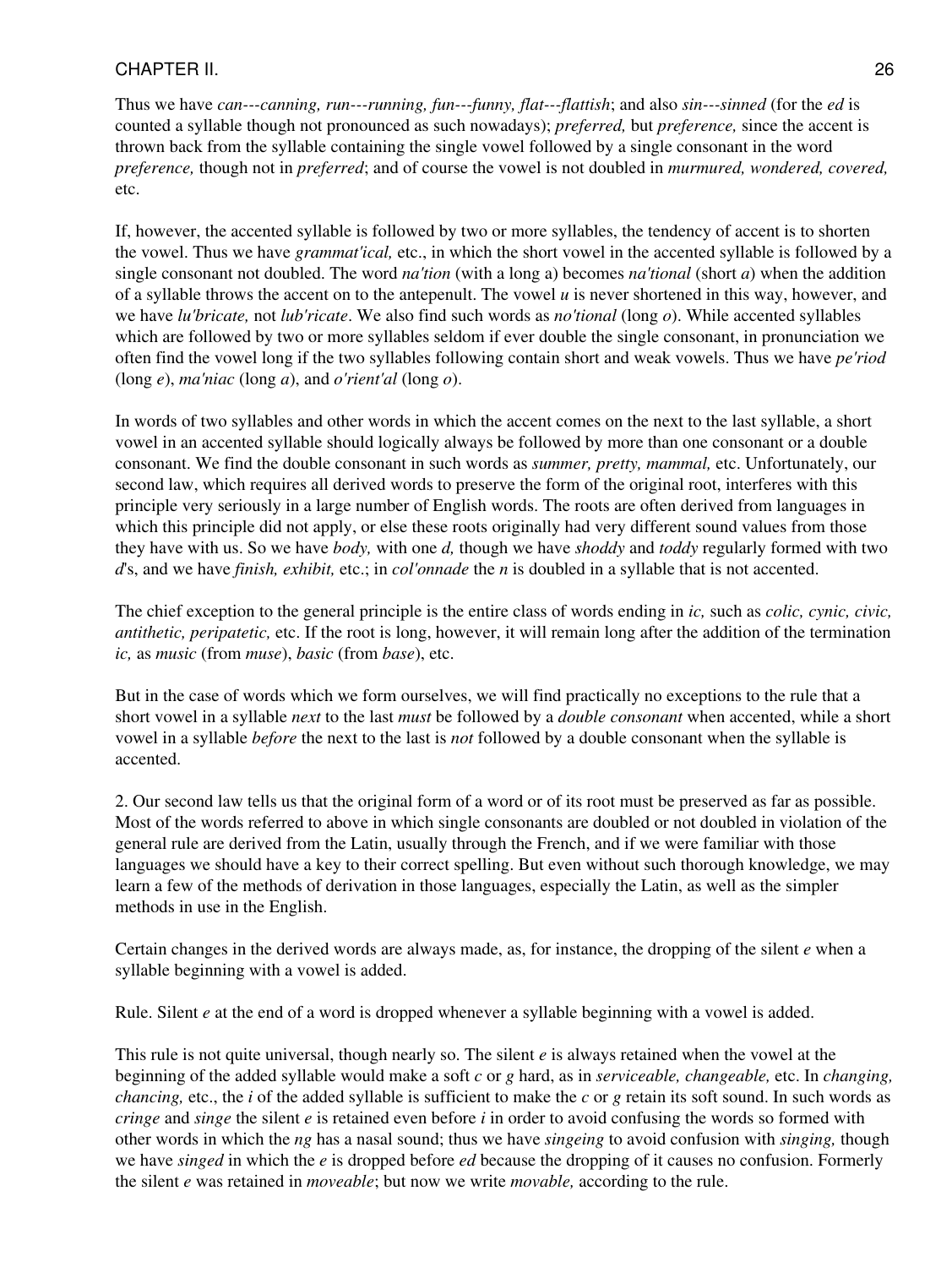Of course when the added syllable begins with a consonant, the silent *e* is not dropped, since dropping it would have the effect of shortening the preceding vowel by making it stand before two consonants.

A few monosyllables ending in two vowels, one of which is silent *e,* are exceptions: *duly, truly*; also *wholly*.

Also final *y* is changed to *i* when a syllable is added, unless that added syllable begins with *i* and two *i*'s would thus come together. *I* is a vowel never doubled. Th{u} is we have *citified,* but *citifying*.

We have already seen that final consonants may be doubled under certain circumstances when a syllable is added.

These are nearly all the changes in spelling that are possible when words are formed by adding syllables; but changes in pronunciation and vowel values are often affected, as we have seen in *nation* (*a* long) and *national* (*a* short).

Prefixes. But words may be formed by prefixing syllables, or by combining two or more words into one. Many of these formations were effected in the Latin before the words were introduced into English; but we can study the principles governing them and gain a key to the spelling of many English words.

In English we unite a preposition with a verb by placing it after the verb and treating it as an adverb. Thus we have "breaking in," "running over," etc. In Latin the preposition in such cases was prefixed to the word; and there were particles used as prefixes which were never used as prepositions. We should become familiar with the principal Latin prefixes and always take them into account in the spelling of English words. The principal Latin prefixes are:

ab (abs)---from ad---to ante---before bi (bis)---twice circum (circu)---around con---with contra(counter)---against de---down, from dis---apart, not ex---out of, away from extra---beyond in---in, into, on; *also* not (another word) inter---between= non---not ob---in front of, in the way of per---through post---after pre---before pro---for, forth re---back or again retro---backward se---aside semi---half sub---under super---above, over trans---over, beyond ultra---beyond vice---instead of.

Of these prefixes, those ending in a single consonant are likely to change that consonant for euphony to the consonant beginning the word to which the prefix is attached. Thus *ad* drops the *d* in *ascend,* becomes *ac* in *accord, af* in *affiliate, an* in *annex, ap* in *appropriate, at* in *attend; con* becomes *com* in *commotion,* also in *compunction* and *compress, cor* in *correspond, col* in *collect, co* in *co-equal*; *dis* becomes *dif* in *differ*; *ex* becomes *e* in *eject, ec* in *eccentric, ef* in *effect*; *in* becomes *il* in *illuminate, im* in *import, ir* in *irreconcilable; ob* becomes *op* in *oppress, oc* in *occasion, of* in *offend*; and *sub* becomes *suc* in *succeed, sup* in *support, suf* in *suffix, sug* in *suggest, sus* in *sustain*. The final consonant is changed to a consonant that can be easily pronounced before the consonant with which the following syllable begins. Following the rule that the root must be changed as little as possible, it is always the prefix, not the root, which is compelled to yield to the demands of euphony.

A little reflection upon the derivation of words will thus often give us a key to the spelling. For instance, suppose we are in doubt whether *irredeemable* has two *r*'s or only one: we now that *redeem* is a root, and therefore the *ir* must be a prefix, and the two *r*'s are accounted for,--- indeed are necessary in order to prevent our losing sight of the derivation and meaning of the word. In the same way, we can never be in doubt as to the two *m*'s in *commotion, commencement,* etc.

We have already noted the tendency of y to become *i* in the middle of a word. The exceptional cases are chiefly derivatives from the Greek, and a study of the Greek prefixes will often give us a hint in regard to the spelling of words containing *y*. These prefixes, given here in full for convenience, are: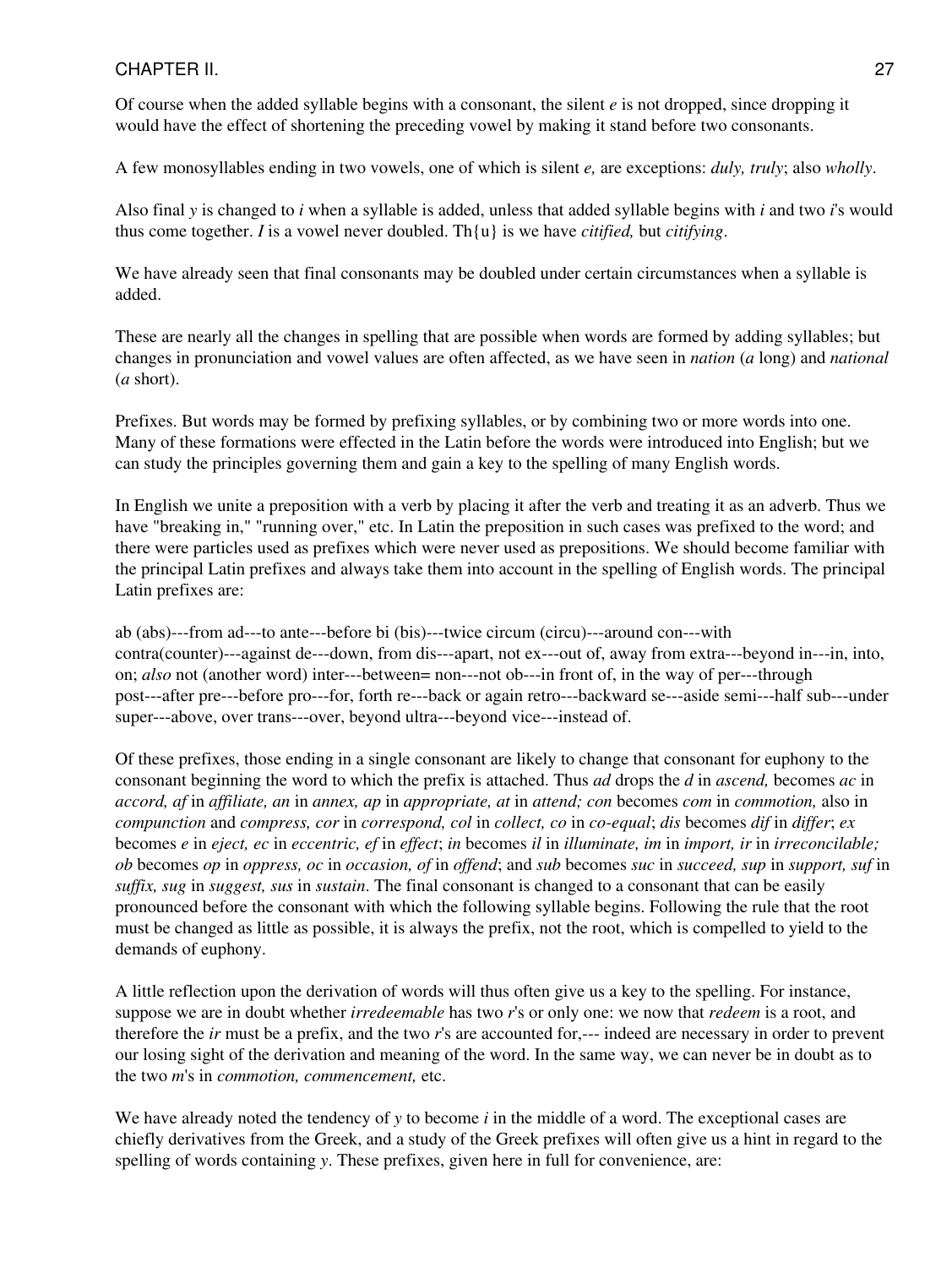a (an)---without, not amphi---both, around ana---up, back, through= anti---against, opposite apo (ap)---from cata---down

dia---through en (em)---in epi (ep)---upon hyper---over, excessive hypo---under= meta (met)---beyond, change syn (sy, syl, sym)---with, together

In Greek words also we will find *ph* with the sound of *f*. We know that *symmetrical, hypophosphite, metaphysics, emphasis,* etc., are Greek because of the key we find in the prefix, and we are thus prepared for the *y*'s and *ph*'s. *F* does not exist in the Greek alphabet (except as ph) and so we shall never find it in words derived from the Greek.

The English prefixes are not so often useful in determining peculiar spelling, but for completeness we give them here:

a---at, in, on (ahead) be---to make, by (benumb) en (em)---in, on, to make (encircle, empower) for---not, from (forbear) fore---before (forewarn) mis---wrong, wrongly (misstate) out---beyond (outbreak) over---above (overruling) to---the, this (to-night) un---not, opposite act (unable, undeceive) under---beneath (undermine) with---against, from (withstand)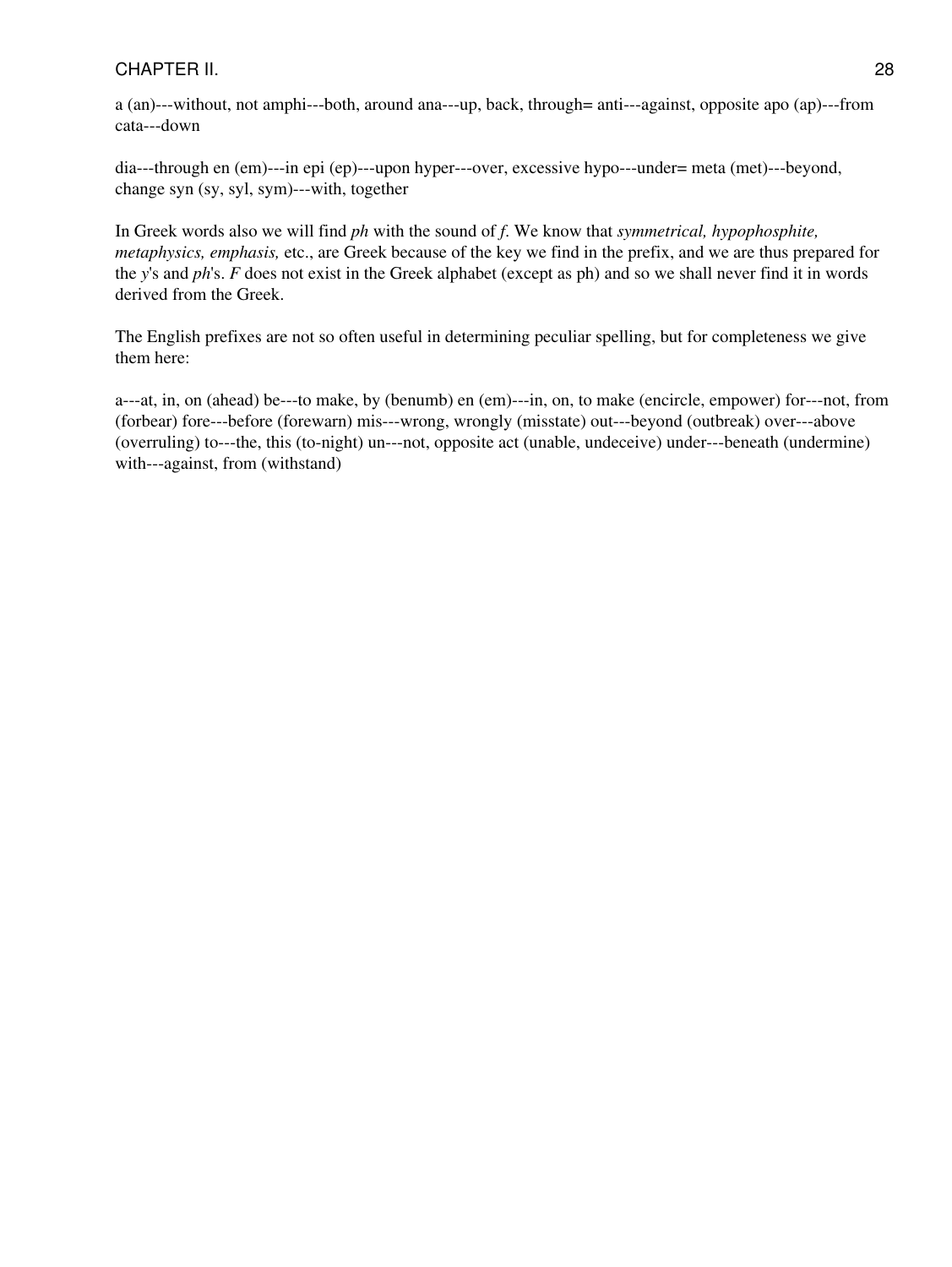## **CHAPTER III.**

#### WORD-BUILDING---RULES AND APPLICATIONS.

There are a few rules and applications of the principles of word-formation which may be found fully treated in the chapter on "Orthography" at the beginning of the dictionary, but which we present here very briefly, together with a summary of principles already discussed.

Rule 1. *F, l,* and *s* at the end of a monosyllable after a single vowel are commonly doubled. The exceptions are the cases in which *s* forms the plural or possessive case of a noun, or third person singular of the verb, and the following words: *clef, if, of, pal, sol, as, gas, has, was, yes, gris, his, is, thus, us. L* is not doubled at the end of words of more than one syllable, as *parallel, willful,* etc.

Rule 2. No other consonants thus situated are doubled. Exceptions: *ebb, add, odd, egg, inn, bunn, err, burr, purr, butt, fizz, fuzz, buzz,* and a few very uncommon words, for which see the chapter in the dictionary above referred to.

Rule 3. A consonant standing at the end of a word immediately after a diphthong or double vowel is never doubled. The word *guess* is only an apparent exception, since *u* does not form a combination with *e* but merely makes the *g* hard.

Rule 4. Monosyllables ending in the sound of *ic* represented by *c* usually take *k* after the *c*, as in *back, knock,* etc. Exceptions: *talc, zinc, roc, arc,* and a few very uncommon words. Words of more than one syllable ending in *ic* or *iac* do not take *k* after the *c* (except *derrick*), as for example *elegiac, cubic, music,* etc. If the *c* is preceded by any other vowel than *i* or *ia, k* is added to the *c*, as in *barrack, hammock, wedlock*. Exceptions: *almanac, havoc,* and a very few uncommon words.

Rule 5. To preserve the hard sound of *c* when a syllable is added which begins with *e, i,* or *y, k* is placed after final *c*, as in *trafficking, zincky, colicky*.

Rule 6. *X* and *h* are never doubled, *v* and *j* seldom. *G* with the soft sound cannot be doubled, because then the first *g* would be made hard. Example: *mag'ic. Q* always appears with *u* following it, and here *u* has the value of the consonant *w* and in no way combines or is counted with the vowel which may follow it. For instance *squatting* is written as if *squat* contained but one vowel.

Rule 7. In simple derivatives a single final consonant following a single vowel in a syllable that receives an accent is doubled when another syllable beginning with a vowel is added.

Rule 8. When accent comes on a syllable standing next to the last, it has a tendency to lengthen the vowel; but on syllables farther from the end, the tendency is to shorten the vowel without doubling the consonant. For example, *na'tion* (*a* long), but *na'tional* (*a* short); *gram'mar,* but *grammat'ical*.

Rule 9. Silent *e* at the end of a word is usually dropped when a syllable beginning with a vowel is added. The chief exceptions are words in which the silent *e* is retained to preserve the soft sound of *c* or *g*.

Rule 10. Plurals are regularly formed by adding *s*; but if the word end in a sibilant sound (*sh, zh, z, s, j, ch, x*), the plural is formed by adding *es,* which is pronounced as a separate syllable. If the word end{s} in a sibilant sound followed by silent *e,* that *e* unites with the *s* to form a separate syllable. Examples: *seas, cans; boxes, churches, brushes; changes, services*.

Rule 11. Final *y* is regularly changed to *i* when a syllable is added. In plurals it is changed to *ies,* except when preceded by a vowel, when a simple *s* is added without change of the *y*. Examples: *clumsy, clumsily*; *city,*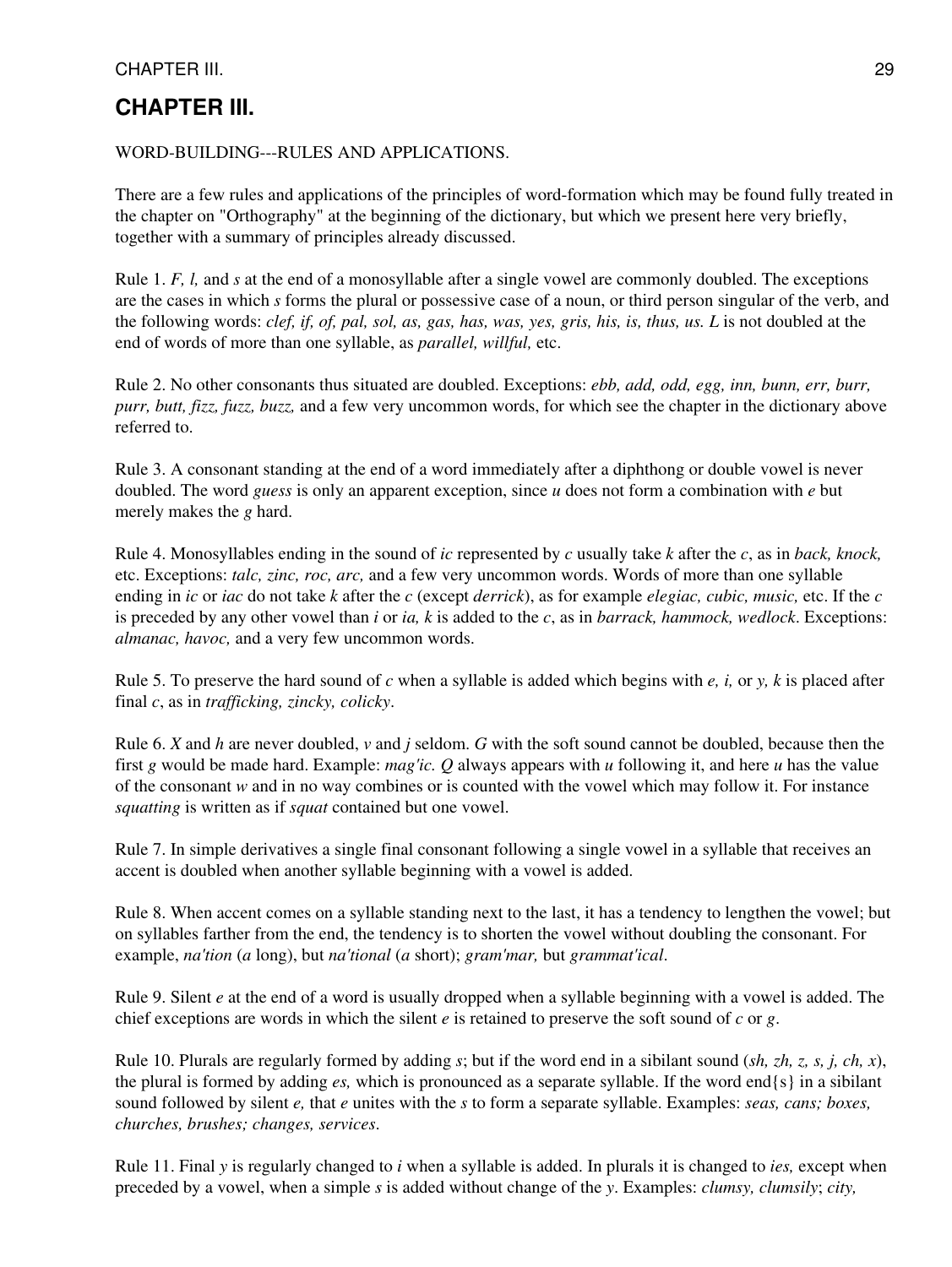*cities*; *chimney, chimneys*. We have *colloquies* because *u* after *q* has the value of the consonant *w*. There are a few exceptions to the above rule. When two *i*'s would come together, the *y* is not changed, as in *carrying*.

Rule 12. Words ending, in a double consonant commonly retain the double consonant in derivatives. The chief exception is *all,* which drops one *l,* as in *almighty, already, although,* etc. According to English usage other words ending in double *l* drop one *l* in derivatives, and we have *skilful* (for *skillful*), *wilful* (for *willful*), etc., but Webster does not approve this custom. *Ful* is an affix, not the word *full* in a compound.

### EXCEPTIONS AND IRREGULARITIES.

1. Though in the case of simple words ending in a double consonant the derivatives usually retain the double consonant, *pontific* and *pontifical* (from *pontiff*) are exceptions, and when three letters of the same kind would come together, one is usually dropped, as in *agreed* (*agree* plus *ed*), *illy* (*ill* plus *ly*), *belless,* etc. We may write *bell-less,* etc., however, in the case of words in which three *l*'s come together, separating the syllables by a hyphen.

2. To prevent two *i*'s coming together, we change *i* to *y* in *dying, tying, vying,* etc., from *die, tie,* and *vie*.

3. Derivatives from *adjectives* ending in *y* do not change *y* to *i*, and we have *shyly, shyness, slyly,* etc., though *drier* and *driest* from *dry* are used. The *y* is not changed before *ship,* as in *secretaryship, ladyship,* etc., nor in *babyhood* and *ladykin*.

4. We have already seen that *y* is not changed in derivatives when it is preceded by another vowel, as in the case of *joyful,* etc.; but we find exceptions to this principle in *daily, laid, paid, said, saith, slain,* and *staid*; and many write *gaily* and *gaiety,* though Webster prefers *gayly* and *gayety*.

5. Nouns of one syllable ending in *o* usually take a silent *e* also, as *toe, doe, shoe,* etc, but other parts of speech do not take the *e,* as *do, to, so, no,* and the like, and nouns of more than one syllable, as *potato, tomato,* etc., omit the *e*. Monosyllables ending in *oe* usually retain the silent *e* in derivatives, and we have *shoeing, toeing,* etc. The commoner English nouns ending in *o* also have the peculiarity of forming the plural by adding *es* instead of *s,* and we have *potatoes, tomatoes, heroes, echoes, cargoes, embargoes, mottoes*; but nouns a trifle more foreign form their plurals regularly, as *solos, zeros, pianos,* etc. When a vowel precedes the *o,* the plural is always formed regularly. The third person singular of the verb *woo* is *wooes,* of *do does,* of *go goes,* etc., in analogy with the plurals of the nouns ending in *o*.

6. The following are exceptions to the rule that silent *e* is retained in derivatives when the added syllable begins with a consonant: *judgment, acknowledgment, lodgment, wholly, abridgment, wisdom,* etc.

7. Some nouns ending in *f* or *fe* change those terminations to *ve* in the plural, as *beef---beeves, leaf---leaves, knife---knives, loaf---loaves, life---lives, wife---wives, thief---thieves, wolf---wolves, self---selves, shelf---shelves, calf---calves, half---halves, elf---elves, sheaf---sheaves*. We have *chief---chiefs* and *handkerchief---handkerchiefs,* however, and the same is true of all nouns ending in *f* or *fe* except those given above.

8. A few nouns form their plurals by changing a single vowel, as *man---men, woman---women, goose---geese, foot---feet, tooth---teeth,* etc. Compounds follow the rule of the simple form, but the plural of *talisman* is *talismans,* of *German* is *Germans,* of *musselman* is *musselmans,* because these are not compounds of *men*.

9. A few plurals are formed by adding *en,* as *brother---brethren, child---children, ox---oxen*.

10. *Brother, pea, die,* and *penny* have each two plurals, which differ in meaning. *Brothers* refers to male children of the same parents, *brethren* to members of a religious body or the like; *peas* is used when a definite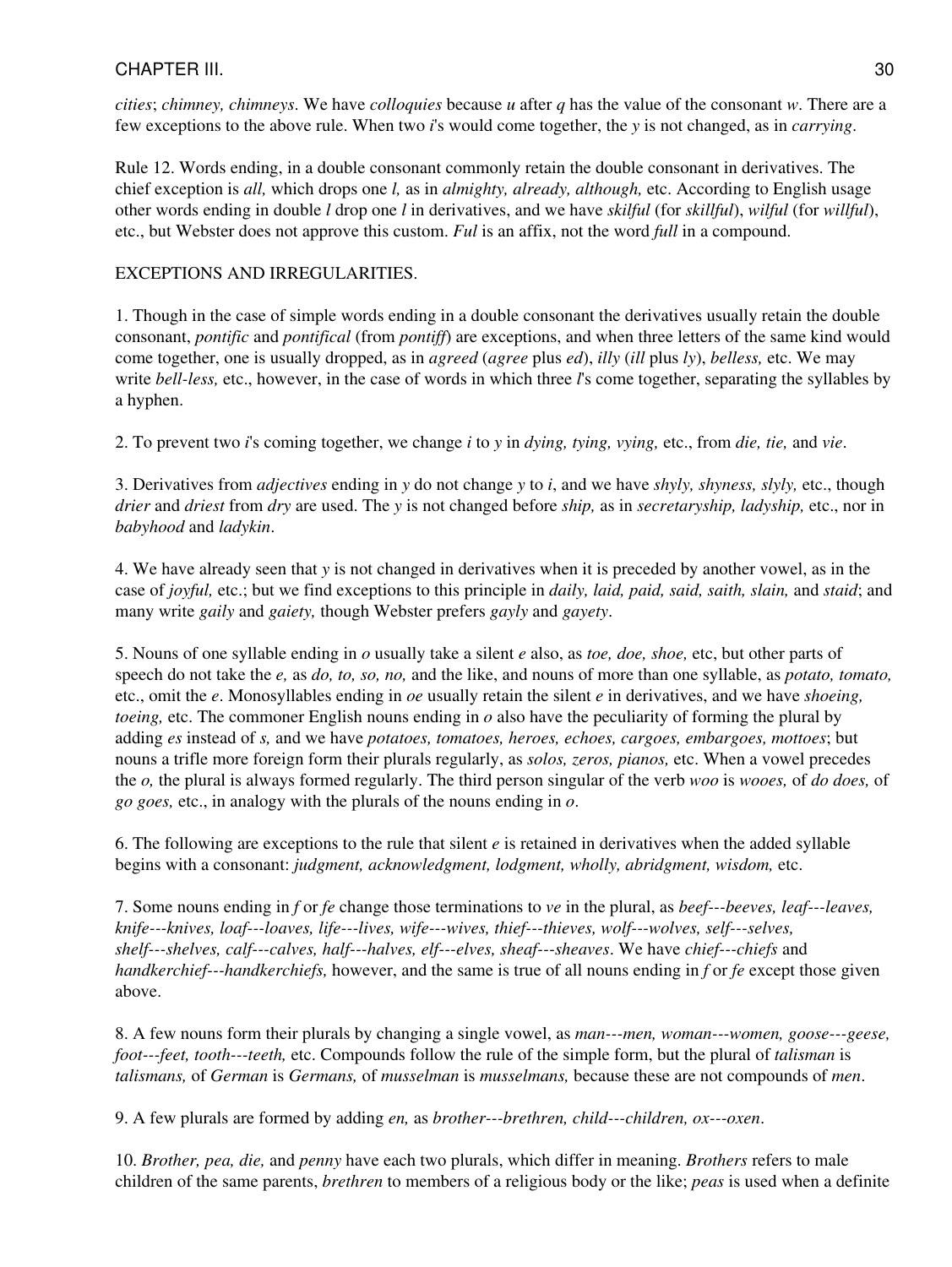number is mentioned, *pease* when bulk is referred to; *dies* are instruments used for stamping, etc., *dice* cubical blocks used in games of chance; *pennies* refer to a given number of coins, *pence* to an amount reckoned by the coins. *Acquaintance* is sometimes used in the plural for *acquaintances* with no difference of meaning.

11. A few words are the same in the plural as in the singular, as *sheep, deer, trout,* etc.

12. Some words derived from foreign languages retain the plurals of those languages. For example: datum---data criterion---criteria genus---genera larva---larvæ= crisis---crises matrix---matrices focus---foci monsieur---messieurs

13. A few allow either a regular plural or the plural retained from the foreign language: formula---formulæ or formulas beau---beaux or beaus index---indices or indexes stratum---strata or stratums bandit---banditti or bandits cherub---cherubim or cherubs seraph---seraphim or seraphs

14. In very loose compounds in which a noun is followed by an adjective or the like, the noun commonly takes the plural ending, as in *courts-martial, sons-in-law, cousins-german*. When the adjective is more closely joined, the plural ending must be placed at the end of the entire word. Thus we have *cupfuls, handfuls,* etc.

Different Spellings for the same Sound.

Perhaps the greatest difficulty in spelling English words arises from the fact that words and syllables pronounced alike are often spelled differently, and there is no rule to guide us in distinguishing. In order to fix their spelling, in mind we should know what classes of words are doubtful, and when we come to them constantly refer to the dictionary. To try to master these except in the connections in which we wish to use them the writer believes to be worse than folly. By studying such words in pairs, confusion is very likely to be fixed forever in the mind. Most spelling-books commit this error, and so are responsible for a considerable amount of bad spelling, which their method has actually introduced and instilled into the child's mind.

Persons who read much are not likely to make these errors, since they remember words by the form as it appeals to the eye, not by the sound in which there is no distinction. The study of such words should therefore be conducted chiefly while writing or reading, not orally.

While we must memorize, one at a time as we come to them in reading or writing, the words or syllables in which the same sound is represented by different spellings, still we should know clearly what classes of words to be on the lookout for. We will now consider some of the classes of words in which a single syllable may be spelled in various ways.

Vowel Substitutions in Simple Words.

ea for e` short or e obscure before r.

already bread breakfast breast breadth death earth dead deaf dread= early earn earnest earth feather head health heaven heavy= heard lead learn leather meadow measure pearl pleasant read= search sergeant spread steady thread threaten tread wealth weather

ee for e: long.

agree beef breed cheek cheese creek creep cheer deer deed deep feed= feel feet fleece green heel heed indeed keep keel keen kneel meek= need needle peel peep queer screen seed seen sheet sheep sleep sleeve= sneeze squeeze street speech steeple steet sweep sleet teeth weep weed week

ea for e: long.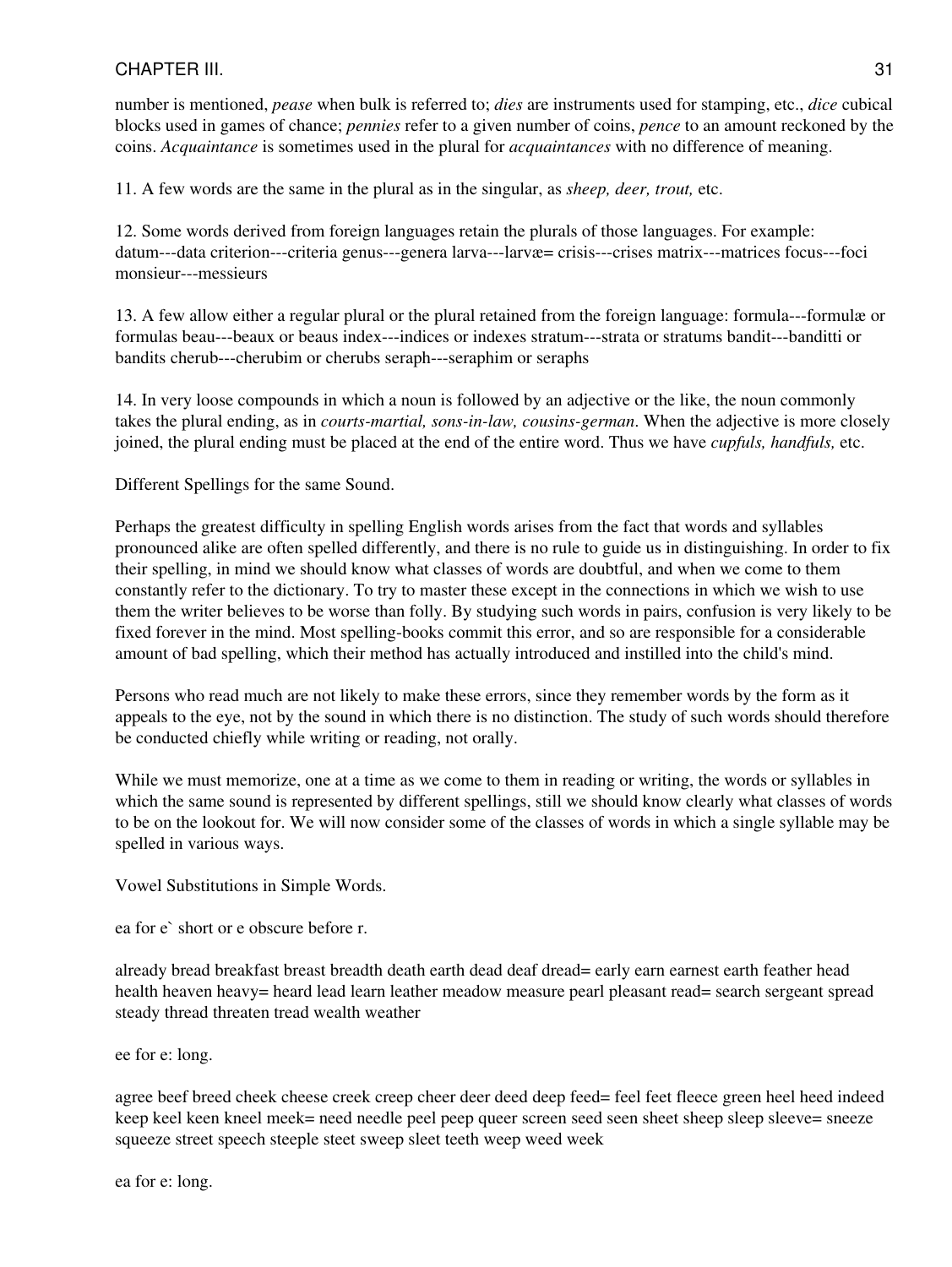appear bead beach bean beast beat beneath breathe cease cheap cheat clean clear congeal cream crease creature dear deal dream defeat= each ear eager easy east eaves feast fear feat grease heap hear heat increase knead lead leaf leak lean least leave= meat meal mean neat near peas (pease) peal peace peach please preach reach read reap rear reason repeat scream= seam seat season seal speak steam streak stream tea team tear tease teach veal weave weak wheat wreath (wreathe) year yeast

ai for a: long.

afraid aid braid brain complain daily dairy daisy drain dainty explain fail fain= gain gait gaiter grain hail jail laid maid mail maim nail paid= pail paint plain prairie praise quail rail rain raise raisin remain sail= saint snail sprain stain straight strain tail train vain waist wait waive

ai for i or e obscure.

bargain captain certain curtain mountain

oa for o: long.

board boat cloak coax coal coast coarse= float foam goat gloam groan hoarse load= loan loaf oak oar oats roast road= roam shoal soap soar throat toad toast

ie for e: long.

believe chief= fierce grief= niece priest= piece thief

ei for e long.

neither receipt receive

In *sieve, ie* has the sound of *i* short.

In *eight, skein, neighbor, rein, reign, sleigh, vein, veil, weigh,* and *weight, ei* has the sound of *a* long.

In *height, sleight,* and a few other words *ei* has the sound of *i* long.

In *great, break,* and *steak ea* has the sound of *a* long; in *heart* and *hearth* it has the sound of *a* Italian, and in *tear* and *bear* it has the sound of *a* as in *care*.

Silent Consonants etc.

although answer bouquet bridge calf calm catch castle caught chalk climb ditch dumb edge folks comb daughter debt depot forehead gnaw hatchet hedge hiccough= hitch honest honor hustle island itch judge judgment knack knead kneel knew knife knit knuckle knock knot know knowledge lamb latch laugh limb listen= match might muscle naughty night notch numb often palm pitcher pitch pledge ridge right rough scene scratch should sigh sketch snatch soften stitch switch= sword talk though through thought thumb tough twitch thigh walk watch whole witch would write written wrapper wring wrong wrung wrote wrestle yacht

Unusual Spellings.

The following words have irregularities peculiar to themselves.

ache any air apron among again aunt against biscuit build busy business bureau because carriage coffee collar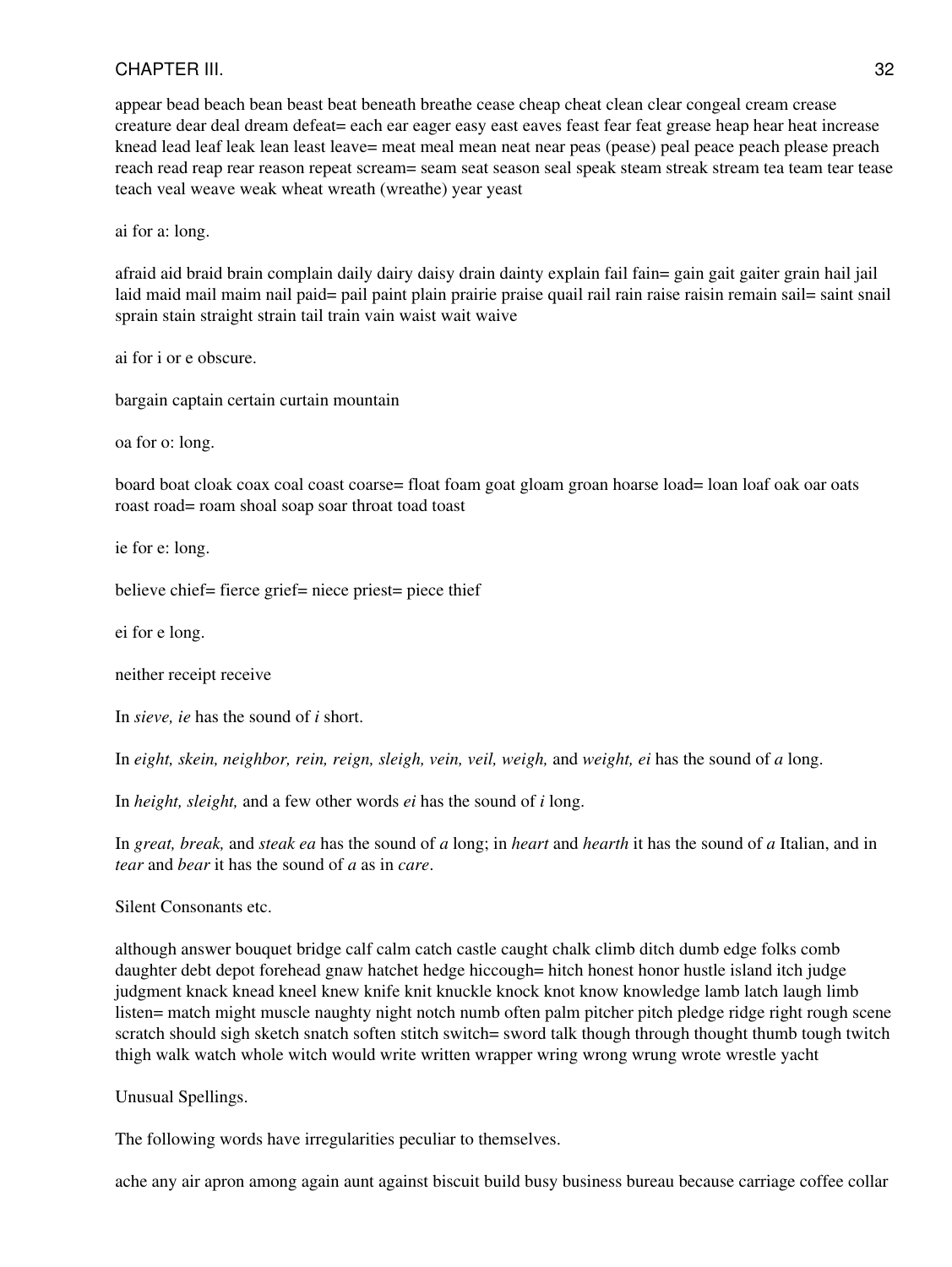color country couple cousin cover does dose= done double diamond every especially February flourish flown fourteen forty fruit gauge glue gluey guide goes handkerchief honey heifer impatient iron juice liar lion= liquor marriage mayor many melon minute money necessary ninety ninth nothing nuisance obey ocean once onion only other owe owner patient people pigeon prayer= pray prepare rogue scheme scholar screw shoe shoulder soldier stomach sugar succeed precede proceed procedure suspicion they tongue touch trouble wagon were where wholly

C with the sound of s.

In the following words the sound of *s* is represented by *c* followed by a vowel that makes this letter soft:

city face ice juice lace necessary nuisance once pencil police policy pace race rice space trace twice trice thrice nice price slice= lice spice circus citron circumstance centre cent cellar certain circle concert concern cell dunce decide December dance disgrace exercise excellent except force= fleece fierce furnace fence grocer grace icicle instance innocent indecent decent introduce juice justice lettuce medicine mercy niece ounce officer patience peace= piece place principal principle parcel produce prejudice trace voice receipt recite cite sauce saucer sentence scarcely since silence service crevice novice

Words ending in cal and cle.

Words in *cal* are nearly all derived from other words ending in *ic,* as *classical, cubical, clerical,* etc. Words ending in *cle* are (as far as English is concerned) original words, as *cuticle, miracle, manacle,* etc. When in doubt, ask the question if, on dropping the *al* or *le,* a complete word ending in *ic* would be left. If such a word is left, the ending is *al,* if not, it is probably *le*.

Er and re.

Webster spells *theater, center, meter,* etc., with the termination *er,* but most English writers prefer *re. Meter* is more used to denote a device for measuring (as a "gas meter"), *meter* as the French unit of length (in the "Metric system"). In words like *acre* even Webster retains *re* because *er* would make the *c* (or *g*) soft.

Words ending in er, ar, or.

First, let it be said that in most words these three syllables (*er, ar, or*), are pronounced very nearly if not exactly alike (except a few legal terms in or, like *mort'gageor*), and we should not try to give an essentially different sound to *ar* or *or*\* from that we give to *er*. The ending *er* is the regular one, and those words ending in *ar* or *or* are very few in number. They constitute the exceptions.

\*While making no especial difference in the vocalization of these syllables, careful speakers dwell on them a trifle longer than they do on *er*.

Common words ending in *ar* with the sound of *er*:

liar collar beggar burglar solar cedar jugular scholar= calendar secular dollar grammar tabular poplar pillar sugar= jocular globular mortar lunar vulgar popular insular Templar= ocular muscular nectar similar tubular altar (for worship) singular

In some words we have the same syllable with the same sound in the next to the last syllable, as in *solitary, preliminary, ordinary, temporary*. etc. The syllable *ard* with the sound of *erd* is also found, as in *standard, wizard, mustard, mallard,* etc.

Common words ending in *or* with the sound of *er*: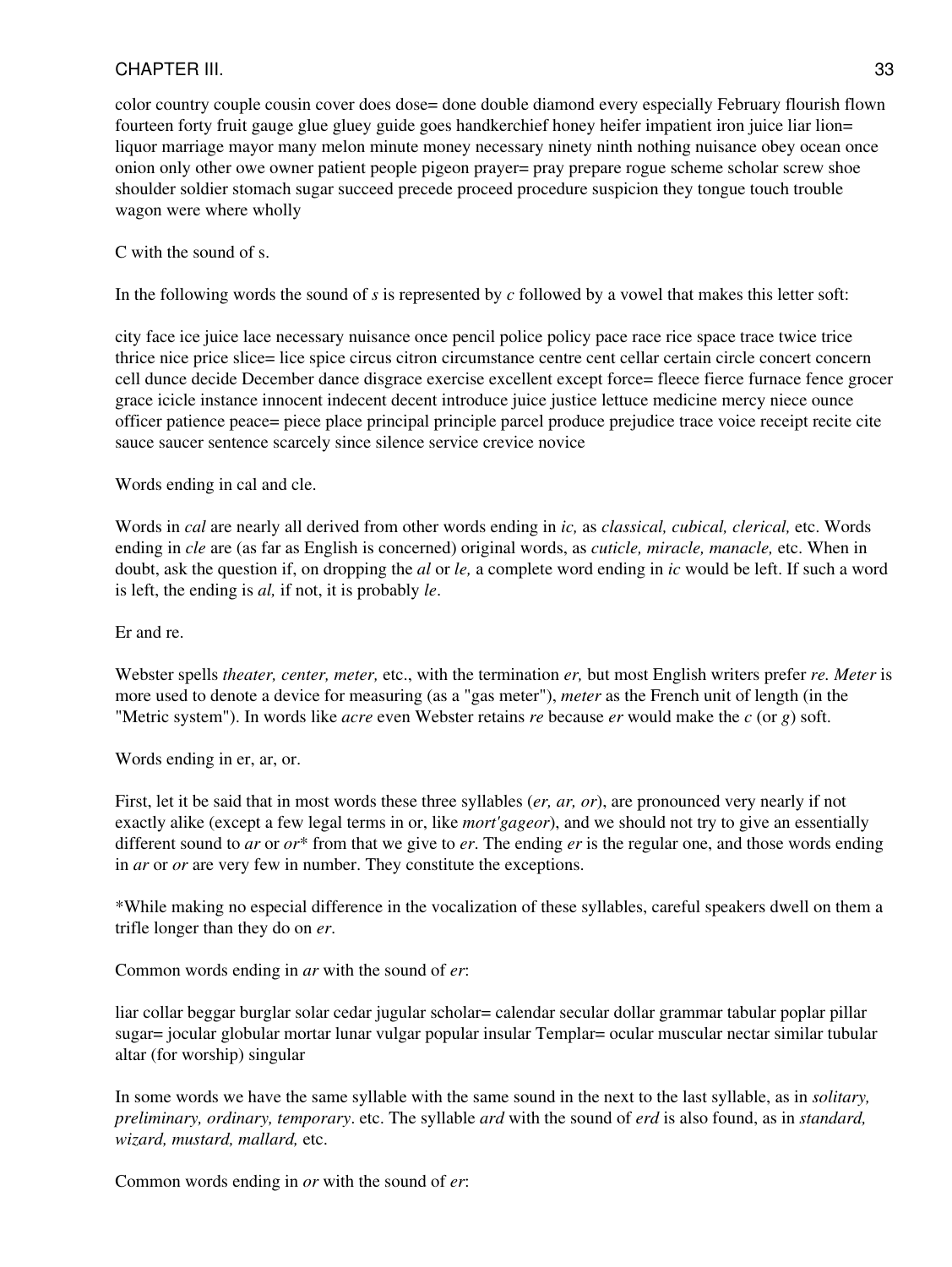honor valor mayor sculptor prior ardor clamor labor tutor warrior razor flavor auditor juror favor tumor editor vigor actor author conductor savior visitor elevator parlor ancestor captor creditor victor= error proprietor arbor chancellor debtor doctor instructor successor rigor senator suitor traitor donor inventor odor conqueror senior tenor tremor bachelor junior oppressor possessor liquor surveyor vapor governor languor professor= spectator competitor candor harbor meteor orator rumor splendor elector executor factor generator impostor innovator investor legislator narrator navigator numerator operator originator perpetrator personator predecessor protector prosecutor projector reflector regulator= sailor senator separator solicitor supervisor survivor tormentor testator transgressor translator divisor director dictator denominator creator counsellor councillor administrator aggressor agitator arbitrator assessor benefactor collector compositor conspirator constructor contributor tailor

The *o* and *a* in such words as the above are retained in the English spelling because they were found in the Latin roots from which the words were derived. Some, though not all, of the above words in or are usually spelled in England with our, as *splendour, saviour,* etc., and many books printed in this country for circulation in England retain this spelling. See {end of a}p{pendix}...

Words ending in able and ible.

Another class of words in which we are often confused is those which end in *able* or *ible*. The great majority end in *able,* but a few derived from Latin words in *ibilis* retain the *i*. A brief list of common words ending in *ible* is subjoined:

compatible compressible convertible forcible enforcible gullible horrible sensible terrible possible visible= perceptible susceptible audible credible combustible eligible intelligible irascible inexhaustible reversible= plausible permissible accessible digestible responsible admissible fallible flexible incorrigible irresistible= ostensible tangible contemptible divisible discernible corruptible edible legible indelible indigestible

Of course when a soft *g* precedes the doubtful letter, as in *legible,* we are always certain that we should write *i,* not *a*. All words formed from plain English words add *able*. Those familiar with Latin will have little difficulty in recognizing the *i* as an essential part of the root.

Words ending in ent and ant, and ence and ance.

Another class of words concerning which we must also feel doubt is that terminating in *ence* and *ance,* or *ant* and *ent*. All these words are from the Latin, and the difference in termination is usually due to whether they come from verbs of the first conjugation or of other conjugations. As there is no means of distinguishing, we must continually refer to the dictionary till we have learned each one. We present a brief list:

ent confident belligerent independent transcendent competent insistent consistent convalescent correspondent corpulent dependent despondent expedient impertinent inclement insolvent intermittent prevalent superintendent recipient proficient efficient eminent excellent fraudulent latent opulent convenient corpulent descendent different=

ant abundant accountant arrogant assailant assistant attendant clairvoyant combatant recreant consonant conversant defendant descendent discordant elegant exorbitant important incessant irrelevant luxuriant malignant petulant pleasant poignant reluctant stagnant triumphant vagrant warrant attendant repentant

A few of these words may have either termination according to the meaning, as *confident* (adj.) and *confidant* (noun). Usually the noun ends in *ant,* the adjective in *ent*. Some words ending in *ant* are used both as noun and as adjective, as *attendant*. The abstract nouns in *ence* or *ance* correspond to the adjectives. But there are several of which the adjective form does not appear in the above list: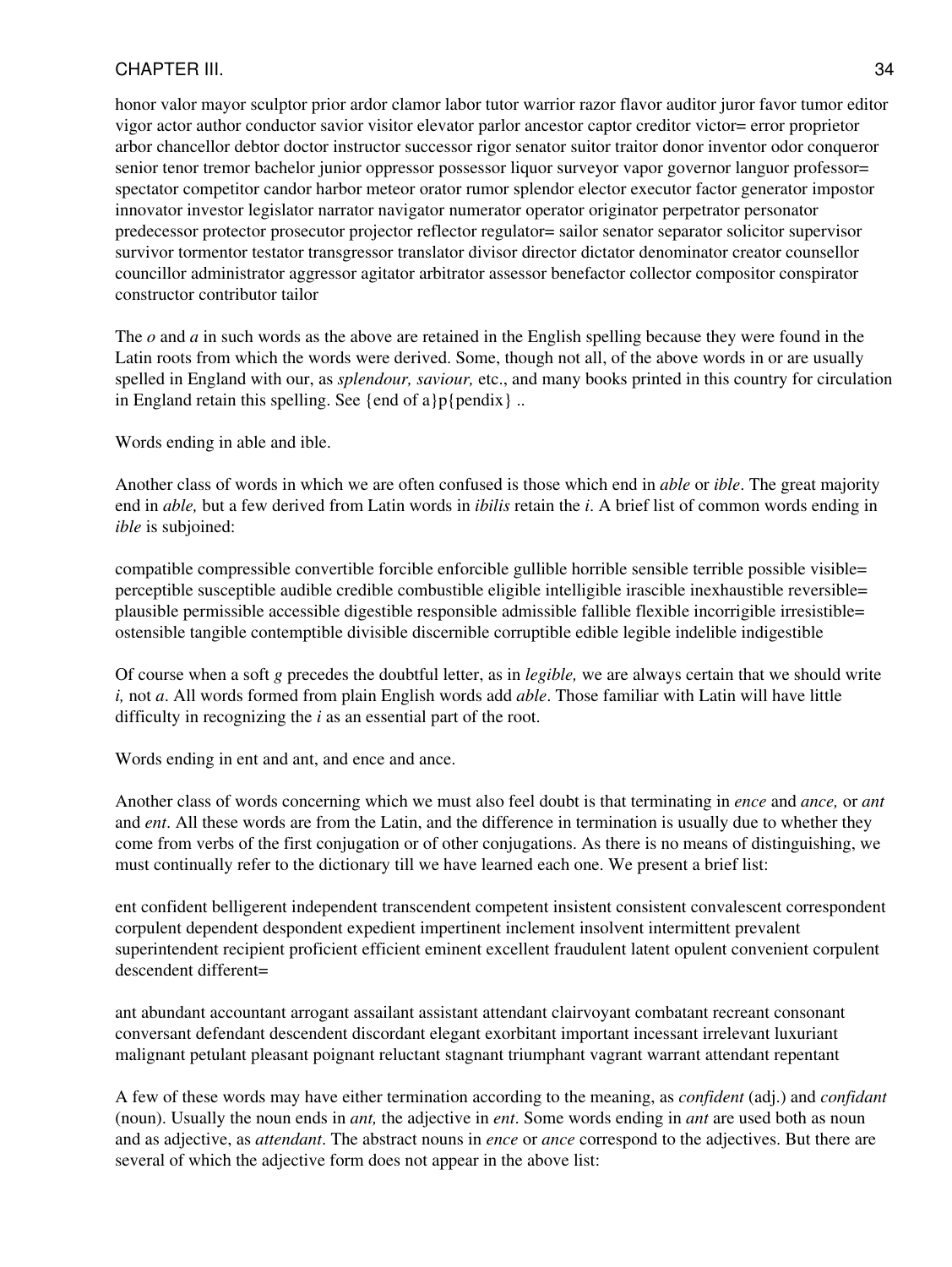ence abstinence existence innocence diffidence diligence essence indigence negligence obedience occurrence reverence vehemence residence violence reminiscence intelligence presence prominence prudence reference reverence transference turbulence consequence indolence patience beneficence preference=

ance annoyance cognizance vengeance compliance conveyance ignorance grievance fragrance pittance alliance defiance acquaintance deliverance appearance accordance countenance sustenance remittance connivance resistance nuisance utterance variance vigilance maintenance forbearance temperance repentance

Vowels e and i before ous.

The vowels *e* and *i* sometimes have the value of the consonant *y,* as *e* in *righteous*. There is also no clear distinction in sound between *eous* and *ions*. The following lists are composed chiefly of words in which the *e* or the *i* has its usual value.\* In which words does *e* or *i* have the consonant value of *y?*

eons aqueous gaseous hideous courteous instantaneous miscellaneous simultaneous spontaneous righteous gorgeous nauseous outrageous=

ious. copious dubious impious delirious impervious amphibious ceremonious deleterious supercilious punctilious religious sacrilegious

Notice that all the accented vowels except *i* in antepenultimate syllables are long before this termination.

Words ending in ize, ise, and yse.

In English we have a few verbs ending in *ise,* though *ize* is the regular ending of most verbs of this class, at least according to the American usage. In England *ise* is often substituted for *ize*. The following words derived through the French must always be written with the termination *ise*:

advertise catechise compromise devise divertise exercise misprise supervise advise chastise= criticise disfranchise emprise exorcise premise surmise affranchise circumcise demise disguise= enfranchise franchise reprise surprise apprise comprise despise disenfranchise enterprise manumise

A few words end in *yse* (yze): *analyse, paralyse*. They are all words from the Greek.

Words ending in cious, sion, tion, etc.

The common termination is *tious,* but there are a few words ending in *cious,* among them the following:

avaricious pernicious tenacious= capricious suspicious precocious= judicious vicious sagacious= malicious conscious

The endings *tion* and *sion* are both common; *sion* usually being the termination of words originally ending in *d, de, ge, mit, rt, se,* and *so,* as *extend---extension*.

*Cion* and *cian* are found only in a few words, such as *suspicion, physician*. Also, while *tial* is most common by far, we have *cial,* as in *special, official,* etc.

Special words with c sounded like s.

We have already given a list of simple words in which c is used for s, but the following may be singled out because they are troublesome: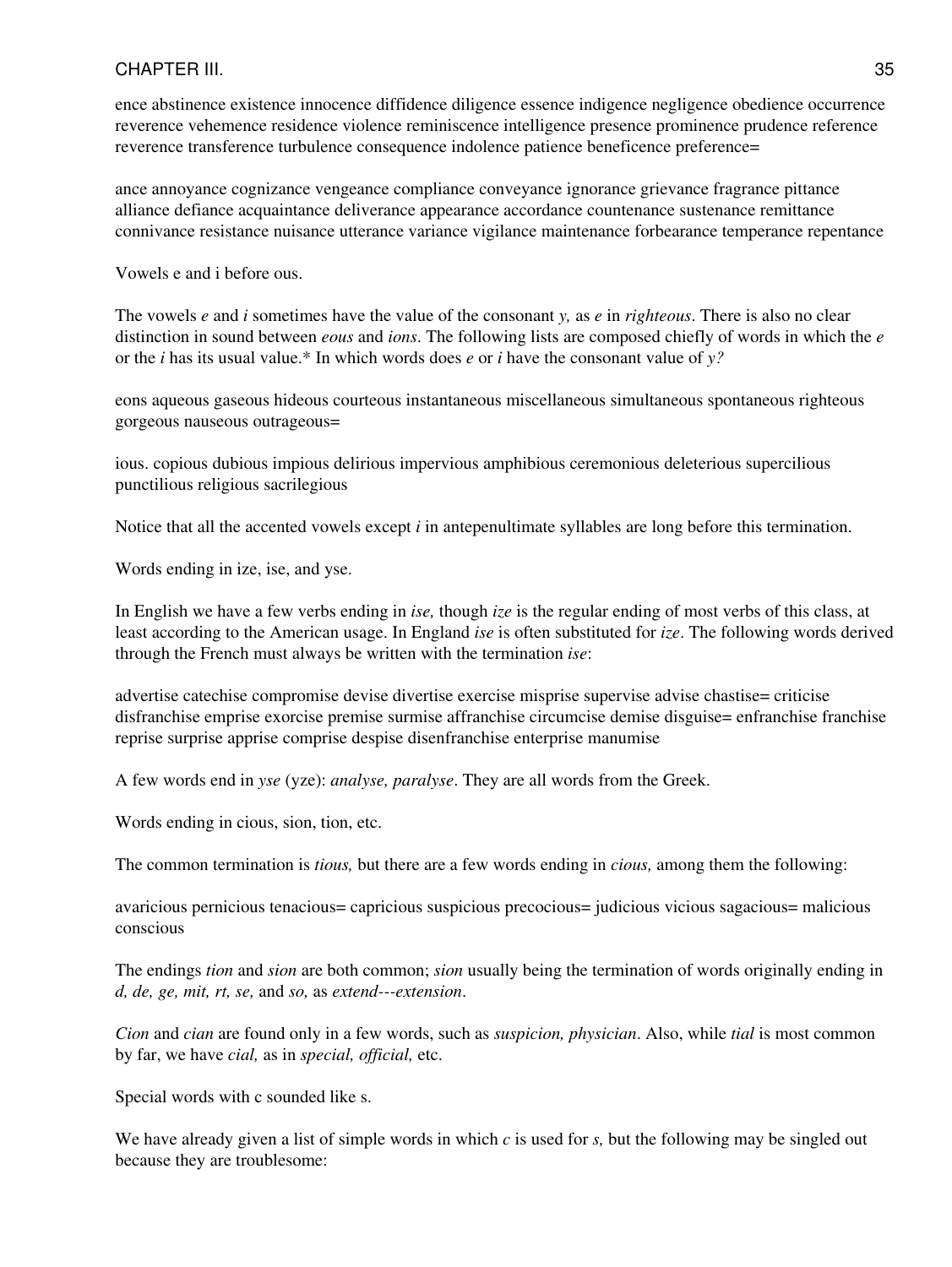acquiesce paucity reticence vacillate coincidence= publicity license tenacity crescent prejudice= scenery condescend effervesce proboscis scintillate= oscillate rescind transcend

Words with obscure Vowels.

The following words are troublesome because some vowel, usually in the next to the last syllable unaccented, is so obscured that the pronunciation does not give us a key to it:

a almanac apathy avarice cataract citadel dilatory malady ornament palatable propagate salary separate extravagant=

e celebrate desecrate supplement liquefy petroleum rarefy skeleton telescope tragedy gayety lineal renegade secretary deprecate execrate implement maleable promenade recreate stupefy tenement vegetate academy remedy revenue serenade=

i expiate privilege rarity stupidity verify epitaph retinue nutriment vestige medicine impediment prodigy serenity terrify edifice orifice sacrilege specimen

Words ending in cy and sy.

*Cy* is the common termination, but some words are troublesome because they terminate in *sy. Prophecy* is the noun, *prophesy* the verb, distinguished in pronunciation by the fact that the final *y* in the verb is long, in the noun it is short. The following are a few words in *sy* which deserve notice:

```
controversy
ecstasy=
embassy
heresy=
hypocrisy
courtesy=
fantasy
----------
```
The above lists are for reference and for review. No one, in school or out, should attempt to memorize these words offhand. The only rational way to learn them is by reference to the dictionary when one has occasion to write them, and to observe them in reading. These two habits, the use of the dictionary and observing the formation of words in reading, will prove more effective in the mastery of words of this character than three times the work applied in any other way. The usual result of the effort to memorize in lists is confusion so instilled that it can never be eradicated.

By way of review it is often well to look over such lists as those above, and common words which one is likely to use and which one feels one ought to have mastered, may be checked with a pencil, and the attention concentrated upon them for a few minutes. It will be well also to compare such words as *stupefy* and *stupidity, rarity* and *rarefy*.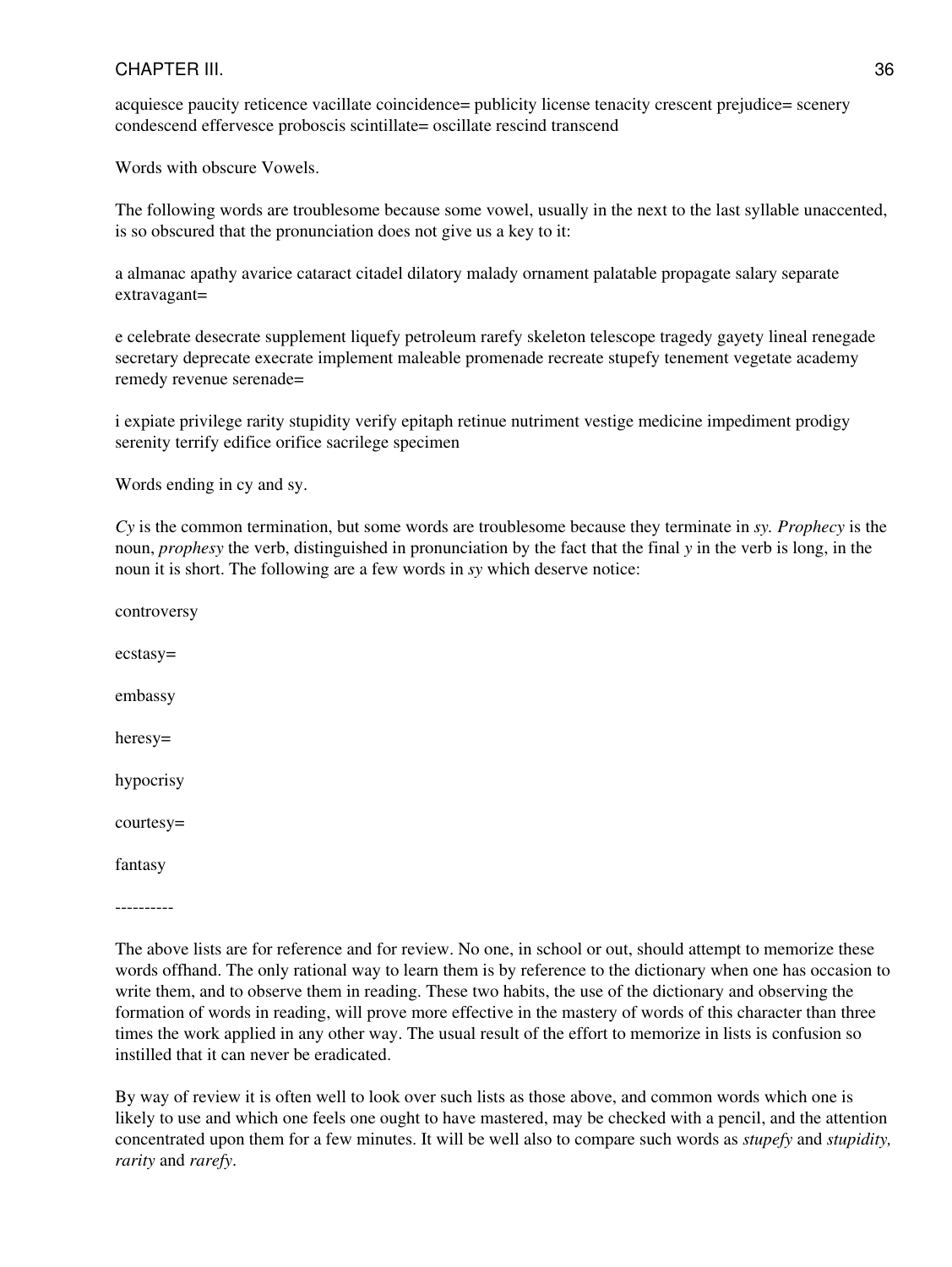#### Homonyms.

The infatuation of modern spelling-book makers has introduced the present generation to a serious difficulty in spelling which was not accounted great in olden times. The pupil now has forced upon him a large number of groups of words pronounced alike but spelled differently.

The peculiar trouble with these words is due to the confusion between the two forms, and to increase this the writers of spelling-books have insisted on placing the two forms side by side in black type or italic so that the pupil may forever see those two forms dancing together before his eyes whenever he has occasion to use one of them. The attempt is made to distinguish them by definitions or use in sentences; but as the mind is not governed by logical distinctions so much as by association, the pupil is taught to associate each word with the word which may cause him trouble, not especially with the meaning to which the word ought to be so wedded that there can be no doubt or separation.

These words should no doubt receive careful attention; but the association of one with the other should never be suggested to the pupil: it is time enough to distinguish the two when the pupil has actually confused them. The effort should always be made to fix in the pupil's mind from the beginning an association of each word with that which will be a safe key at all times. Thus *hear* may be associated (should always be associated) with *ear, their* (*theyr*) with *they, here* and *there* with each other and with *where,* etc. It will also be found that in most cases one word is more familiar than the other, as for instances *been* and *bin*. We learn *been* and never would think of confusing it with *bin* were we not actually taught to do so. In such cases it is best to see that the common word is quite familiar; then the less common word may be introduced, and nine chances out of ten the pupil will not dream of confusion. In a few cases in which both words are not very often used, and are equally common or uncommon, as for instance *mantle* and *mantel,* distinction may prove useful as a method of teaching, but generally it will be found best to drill upon one of the words, finding some helpful association for it, until it is thoroughly mastered; then the pupil will know that the other word is spelled in the other way, and think no more about it.

The following quotations contain words which need special drill. This is best secured by writing ten or twenty sentences containing each word, an effort being made to use the word in as many different ways and connections as possible. Thus we may make sentences containing *there,* as follows:

There, where his kind and gentle face looks down upon me, I used to stand and gaze upon the marble form of Lincoln.

Here and there we found a good picture.

There was an awful crowd.

I stopped there a few moments.

Etc., etc.

Quotations.

Heaven's *gate* is shut to him who comes alone. ---*Whittier*.

Many a *tale* of former day Shall wing the laughing hours away. ---*Byron*.

Fair hands the broken grain shall sift, And *knead* its meal of gold. ---*Whittier*.

They are slaves who fear to speak For the fallen and the *weak. ---Lowell*.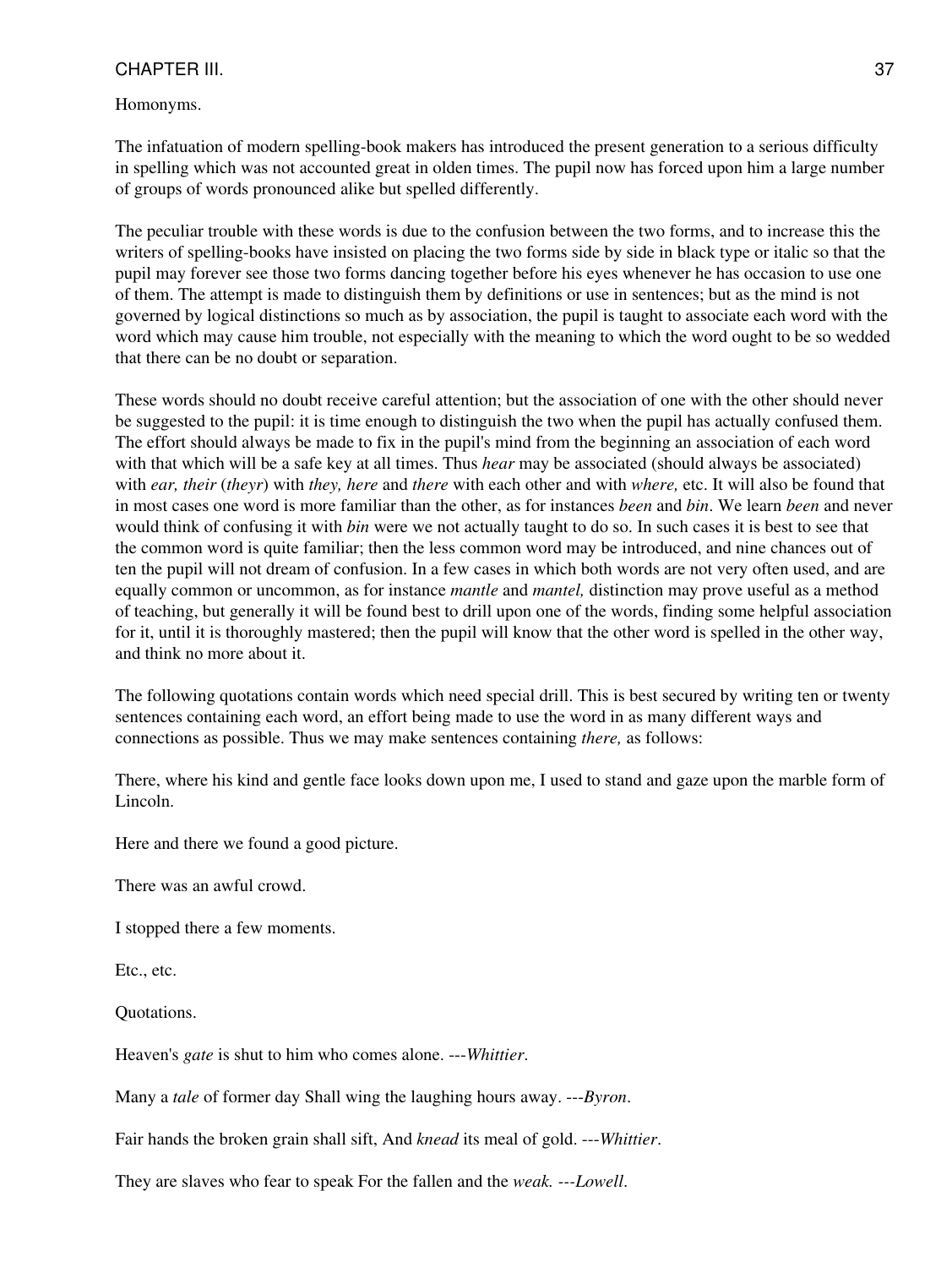If any man hath ears to *hear,* let him hear. And he saith unto them, Take heed what ye *hear. ---Bible*.

Hark! I *hear* music on the zephyr's wing. ---*Shelley*.

*Row,* brothers, *row,* the stream runs fast, The rapids are near, and the daylight's past! ---*Moore*.

Each boatman bending to his *oar,* With measured sweep the burden bore. ---*Scott*.

The visions of my youth are past, *Too* bright, *too* beautiful to last. ---*Bryant*.

(We seldom err in the use of *to* and *two*; but in how many different ways may *too* properly be used?)

With kind words and kinder looks he *bade* me go my way. ---*Whittier*. (The *a* in *bade* is short.)

Then, as to greet the sunbeam's birth, Rises the choral *hymn* of earth. ---*Mrs. Hemans*.

Come thou with me to the vineyards nigh, And we'll pluck the grapes of the richest *dye. ---Mrs. Hemans*.

If any one attempts to *haul* down the American flag, shoot him on the spot. ---*John A. Dix*.

In all the trade of war, no *feat* Is nobler than a brave retreat. ---*Samuel Butler*.

His form was bent, and his *gait* was slow, His long thin hair was white as snow. ---*George Arnold*.

Green pastures she views in the midst of the dale, Down which she so often has tripped with her *pail. ---Wordsworth*.

Like Aesop's fox when he had lost his *tail*, would have all his fellow-foxes cut off theirs. ---*Robert Burton*. He that is thy friend indeed, He will help thee in thy *need. ---Shakspere*.

Flowery May, who from her green lap throws The yellow cowslip, and the *pale* primrose. ---*Milton*.

What, keep a *week* away? Seven days and seven nights? Eight score and eight hours? ---*Shakspere*.

Spring and Autumn *here* Danc'd hand in hand. ---*Milton*.

Chasing the wild *deer,* and following the *roe,* My heart's in the Highlands wherever I go. ---*Burns*.

Th' allotted hour of daily sport is *o'er,* And Learning beckons from her temple's door? ---*Byron*.

*To* know, to esteem, to love, and then to part, Makes up life's tale to many a feeling heart. ---*Coleridge*.

Bad men excuse their faults, good men will leave them. ---*Ben Jonson*. He was a man, take *him* for all in all, I shall not look upon his like again. ---*Shakspere*.

There will little learning *die* then, that day thou art hanged. ---*Shakspere*.

Be merry all, be merry all, With holly dress the festive *hall. ---W. R. Spencer*.

When youth and pleasure meet, To chase the glowing hours with flying *feet. ---Byron*.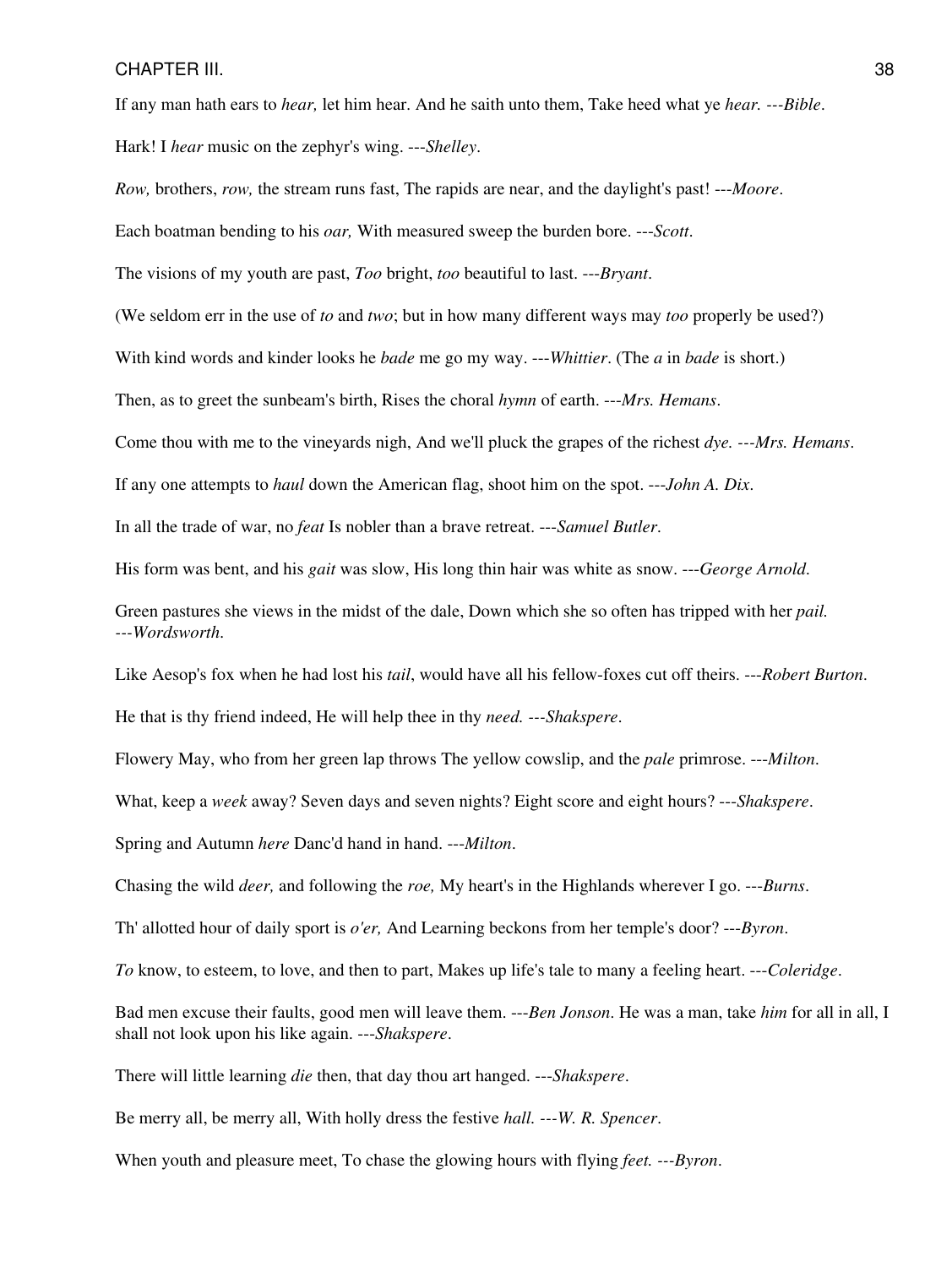Quotations containing words in the following list may be found in "Wheeler's Graded Studies in Great Authors: A Complete Speller," from which the preceding quotations were taken. Use these words in sentences, and if you are not sure of them, look them up in the dictionary, giving especial attention to quotations containing them.

ale dear rode ore blew awl thyme new ate lief cell dew sell won praise high prays hie be inn ail road rowed by blue tier so all two time knew ate leaf one due sew tear buy lone hare night clime sight tolled site knights maid cede beech waste bred piece sum plum e'er cent son weight tier rein weigh heart wood paws through fur fare main pare beech meet wrest led bow seen earn plate wear rote peel you berry flew know dough groan links see lye bell= great aught foul mean seam moan knot rap bee wrap not loan told cite hair seed night knit made peace in waist bread climb heard sent sun some air tares rain way wait threw fir hart pause would pear fair mane lead meat rest scent bough reign scene sail bier pray right toe yew sale prey rite rough tow steal done bare their creek soul draught four base beet heel but steaks coarse choir cord chaste boar butt stake waive choose stayed cast maze ween hour birth horde aisle core= rice male none plane pore fete poll sweet throe borne root been load feign forte vein kill rime shown wrung hew ode ere wrote wares urn plait arc bury peal doe grown flue know sea lie mete lynx bow stare belle read grate ark ought slay thrown vain bin lode fain fort fowl mien write mown sole drafts fore bass beat seem steel dun bear there creak bore ball wave chews staid caste maize heel bawl course quire chord chased tide sword mail nun plain pour fate wean hoard berth= isle throne vane seize sore slight freeze knave fane reek Rome rye style flea faint peak throw bourn route soar sleight frieze nave reck sere wreak roam wry flee feint pique mite seer idle pistol flower holy serf borough capital canvas indict martial kernel carat bridle lesson council collar levy accept affect deference emigrant prophesy sculptor plaintive populous ingenious lineament desert extent pillow stile descent incite pillar device patients lightening proceed plaintiff prophet immigrant fisher difference presents effect except levee choler counsel lessen bridal carrot colonel marshal indite assent sleigh= our stair capitol alter pearl might kiln rhyme shone rung hue pier strait wreck sear Hugh lyre whorl surge purl altar cannon ascent principle mantle weather barren current miner cellar mettle pendent advice illusion assay felicity genius profit statute poplar precede lightning patience devise disease insight dissent decease extant dessert ingenuous liniment stature sculpture fissure facility essay allusion advise pendant metal seller minor complement currant baron wether mantel principal burrow canon surf wholly serge whirl liar idyl flour pistil idol rise rude team corps peer straight teem reed beau compliment

The preceding list contains several pairs of words often confused with each other though they are not pronounced exactly alike.

Of course when confusion actually exists in a person's mind, a drill on distinctions is valuable. But in very many cases no confusion exists, and in such cases it is worse than unfortunate to introduce it to the mind. In any case it is by far the better way to drill upon each word separately, using it in sentences in as many different ways as possible; and the more familiar of two words pronounced alike or nearly alike should be taken up first. When that is fixed, passing attention may be given to the less familiar; but it is a great error to give as much attention to the word that will be little used as to the word which will be used often. In the case of a few words such as *principle* and *principal, counsel* and *council,* confusion is inevitable, and the method of distinction and contrast must be used; but even in cases like this, the method of studying each word exhaustively by itself will undoubtedly yield good results.

Division of Words into Syllables.

In writing it is often necessary to break words at the ends of lines. This can properly be done only between syllables, and this is the usage in the United States for the most part, though in Great Britain words are usually divided so as to show their etymological derivation.

The following rules will show the general usage in this country: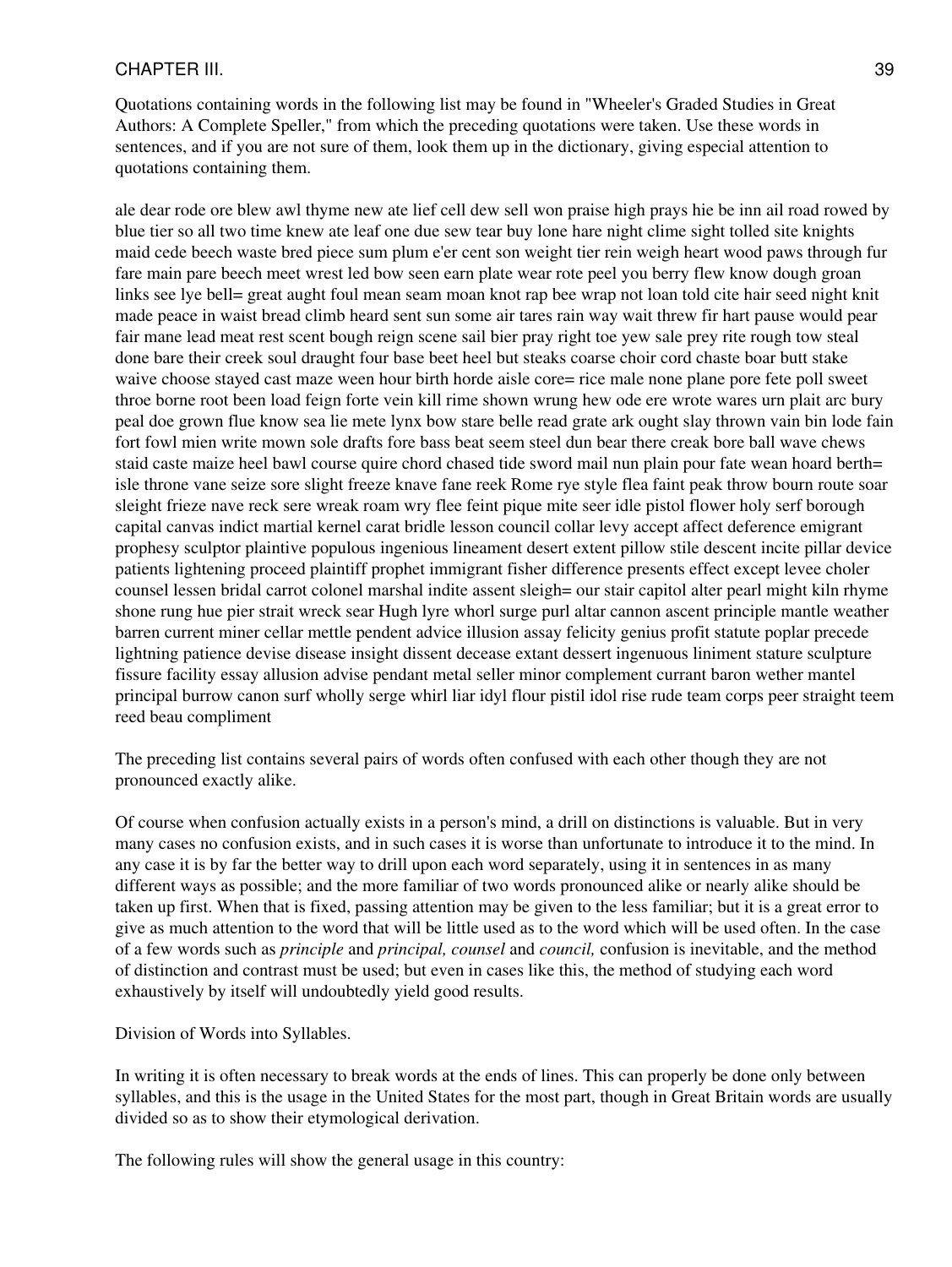1. All common English prefixes and suffixes are kept undivided, even if the pronunciation would seem to require division. Thus, *tion,* and similar endings, *ble, cions,* etc., are never divided. The termination *ed* may be carried over to the next line even when it is not pronounced, as in *scorn-ed,* but this is objectionable and should be avoided when possible. When a Latin or other foreign prefix appears in English as an essential part of the root of the word, and the pronunciation requires a different division from that which would separate the original parts, the word is divided as pronounced, as *pref'ace* (because we pronounce the *e* short), *prog'-ress,* etc. (The English divide thus: *pre-face, pro-gress*.)

2. Otherwise, words are divided as pronounced, and the exact division may be found in the dictionary. When a vowel is followed by a single consonant and is short, the consonant stands with the syllable which precedes it, especially if accented. Examples: *gram-mat'-ic-al, math-e-mat'-ics*. (The people of Great Britain write these words *gram-ma-ti-cal, ma-the-ma-ti -c{s} a l,* etc.)

3. Combinations of consonants forming digraphs are never divided. Examples: ng, th, ph.

4. Double consonants are divided. Examples: *Run-ning, drop-ped* (if absolutely necessary to divide this word), *sum-mer*.

5. Two or more consonants, unless they are so united as to form digraphs or fixed groups, are usually divided according to pronunciation. Examples: *pen-sive, sin-gle* (here the *n* has the *ng* nasal sound, and the *g* is connected with the *l*), *doc-tor, con-ster-nation, ex-am.-ple, sub-st an-tive*.

6. A vowel sounded long should as a rule close the syllable, except at the end of a word. Examples: *na'-tion* (we must also write *na'-tion-al,* because *tion* cannot be divided), *di-men'-sion, deter'min-ate, con-no-ta'-tion*.

Miscellaneous examples: *ex-haust'-ive, pre-par'a-tive, sen-si-bil'-i-ty, joc'-u-lar-y, pol-y-phon'-ic, op-po'-nent*.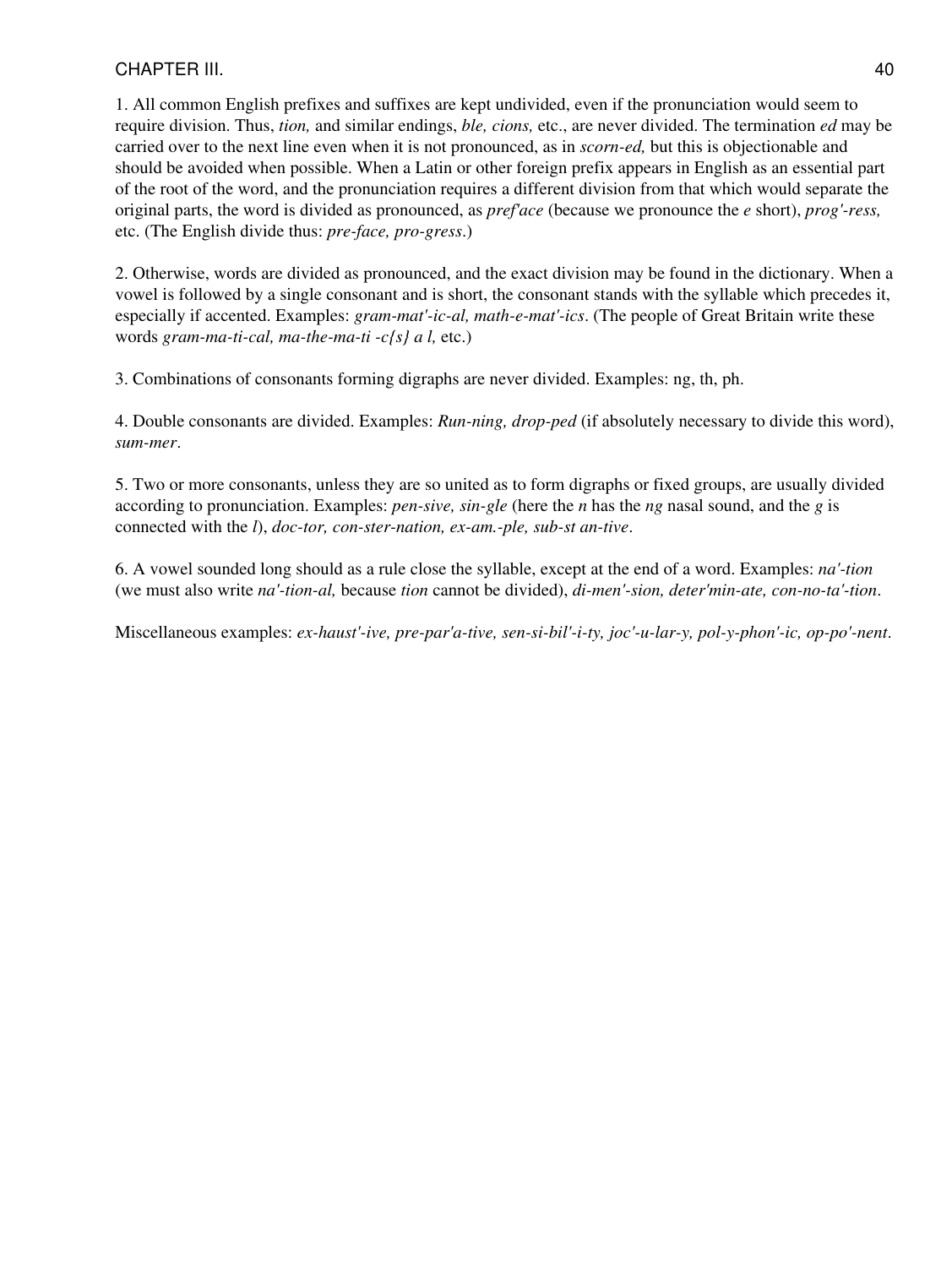## **CHAPTER IV.**

### PRONUNCIATION.

This chapter is designed to serve two practical objects: First, to aid in the correction and improvement of the pronunciation of everyday English; second, to give hints that will guide a reader to a ready and substantially correct pronunciation of strange words and names that may occasionally be met with.

#### Accent.

Let us first consider accent. We have already tried to indicate what it is. We will now attempt to find out what principles govern it.

Accent is very closely associated with rhythm. It has already been stated that a reading of poetry will cultivate an ear for accent. If every syllable or articulation of language received exactly the same stress, or occupied exactly the same time in pronunciation, speech would have an intolerable monotony, and it would be impossible to give it what is called "expression." Expression is so important a part of language that the arts of the orator, the actor, and the preacher depend directly upon it. It doubles the value of words.

The foundation of expression is rhythm, or regular succession of stress and easy gliding over syllables. In Latin it was a matter of "quantity," or long and short vowels. In English it is a mixture of "quantity" (or length and shortness of vowels) and special stress given by the speaker to bring out the meaning as well as to please the ear. Hence English has a range and power that Latin could never have had.

In poetry, accent, quantity, and rhythm are exaggerated according to an artificial plan; but the same principles govern all speech in a greater or less degree, and even the pronunciation of every word of two syllables or more. The fundamental element is "time" as we know it in music. In music every bar has just so much time allotted to it, but that time may be variously divided up between different notes. Thus, suppose the bar is based on the time required for one full note. We may have in place of one full note two half notes or four quarter notes, or a half note lengthened by half and followed by two eight notes, or two quarter notes followed by a half note, and so on. The total time remains the same, but it may be variously divided, though not without reference to the way in which other bars in the same piece of music are divided.

We will drop music and continue our illustration by reference to English poetry. In trochaic meter we have an accented syllable followed by an unaccented, and in dactylic we have an accented syllable followed by two unaccented syllables, as for instance in the following:

Trochaic--- "In' his cham'ber, weak' and dy'ing, Was' the Nor'man bar'on ly'ing."

Dactylic-- "This' is the for'est prime'val. The mur'muring pines' and the hem'locks . . . Stand' like Dru'ids of eld'."

Or in the iambic we have an unaccented syllable followed by an accented, as in-- "It was' the schoo'ner Hes'perus' That sai'led the win'try sea'."

But if two syllables are so short that they can be uttered in the same time as one, two syllables will satisfy the meter just as well as one. Thus we have the following, in the same general met $\{r\}$ e r as the foregoing quotation: "I stood' on the bridge' at mid'night, As the clocks' were stri'king the hour'."

It is all a matter of time. If we were to place a syllable that required a long time for utterance in a place where only a short time could be given to it, we should seriously break the rhythmic flow; and all the pauses indicated by punctuation marks are taken into account, in the same way that rests are counted in music. The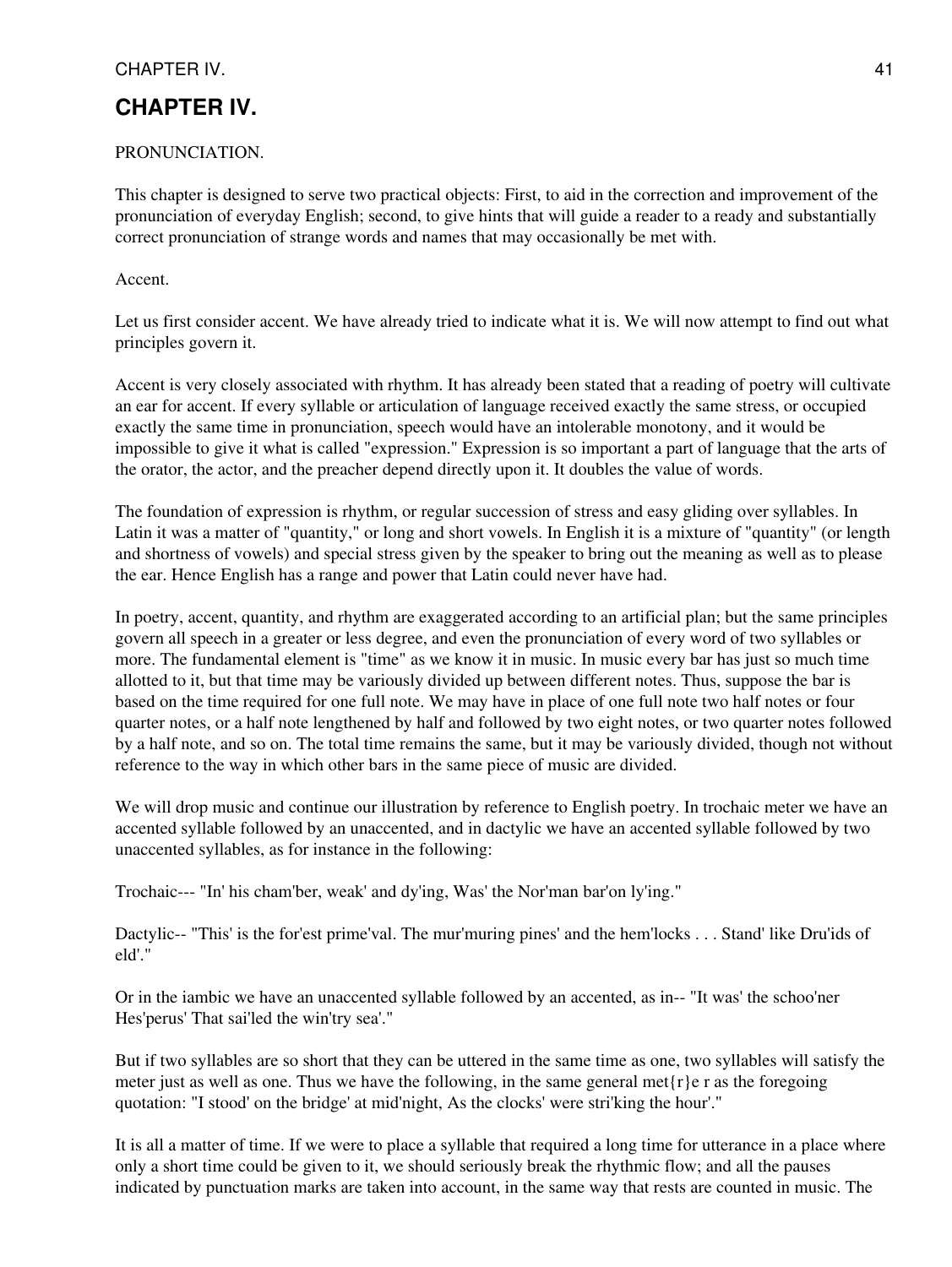natural pause at the end of a line of poetry often occupies the time of an entire syllable, and we have a rational explanation of what has been called without explanation "catalectic" and "acatalectic" lines.

The same principles govern the accenting of single words in a very large degree, and must be taken into account in reading prose aloud.

The general tendency of the English language is to throw the accent toward the beginning of a word, just as in French the tendency is to throw it toward the end. Words of two and three syllables are regularly accented on the first syllable; but if the second syllable is stronger than the first, it will get the accent. Thus we have *sum'mer, ar'gue, pres'ent,* etc.; but *agree', resolve', retain',* etc.\* We have indicated above a natural reason why it cannot fail in the cases mentioned. The voice would be incapable of accenting easily the unimportant prefix in such a word as *ac-cuse',* for instance.

Sometimes the strength of both syllables in words of two syllables is equal, and then the accent may be placed on either at will, as in the case of *re'tail,* and *retail', pro'ceed* and *proceed',* etc. There are about sixty of these words capable of being differently accented according to meaning. The verb usually takes the accent on the last syllable. In words in which it seems desirable on account of the meaning to accent the first syllable when the second syllable is naturally stronger, that second syllable is deliberately shortened in the pronunciation, as in *moun'tain, cur'tain,* etc., in which the last syllable has the value of *tin*.

\*In the chapter at the beginning of Webster's dictionary devoted to accent it is stated that these words are accented on the last syllable because by derivation the root rather than the prefix receives the accent. This "great principle of derivation" often fails, it is admitted. We have indicated above a natural reason why it cannot fail in the cases mentioned. The voice would be incapable of accenting easily the unimportant prefix in such a word as *ac-cuse',* for instance.

In words of three syllables, the accent is usually on the first syllable, especially if the second syllable is weak and the last syllable no weaker if not indeed stronger. Thus we have *pe'-ri-od, per'-son-ate, It'-aly,* etc.

If for any reason the second syllable becomes stronger than either the first or the last, then the second syllable must receive the accent and the syllable before it is usually strengthened. Thus we have *i-tal'-ic,* and there is a natural tendency to make the *i* long, though in *Italy* it is short. This is because *tal* is stronger than *ic,* though not stronger than *y*. The syllable *ic* is very weak, but the obscure *er,* or, *ur* is still weaker, and so we have *rhet'-or-ic*. In *his-tor'-ic* the first syllable is too weak to take an accent, and we strengthen its second syllable, giving *o* the *aw* sound.

It will be seen that in words of two or more syllables there may be a second, and even a third accent, the voice dwelling on every other syllable. In *pe'-ri-od* the dwelling on *od* is scarcely perceptible, but in *pe'-ri-od'-ic* it becomes the chief accent, and it receives this special force because *ic* is so weak, In *ter'-ri-to-ry* the secondary accent on *to* is slight because *ri* is nearly equal and it is easy to spread the stress over both syllables equally.

The principles above illustrated have a decided limitation in the fact that the value of vowels in English is more or less variable, and the great "principle of derivation," as Webster calls it, exercises a still potent influence, though one becoming every year less binding. The following words taken bodily from the Greek or Latin are accented on the penult rather than the antepenult (as analogy would lead us to accent them) because in the original language the penultimate vowel was long: abdo'men, hori'zon, deco'rum, diplo'ma, muse'um, sono'rous, acu'men, bitu'men; and similarly such words as farra'go, etc. We may never be sure just how to accent a large class of names taken from the Latin and Greek without knowing the length of the vowel in the original,--such words, for example, as *Mede'a, Posi'don* (more properly written *Posei'don*), *Came'nia, Iphigeni'a, Casto'lus, Cas'tores, etc*.

In a general way we may assume that the chief accent lies on either the penult or antepenult, the second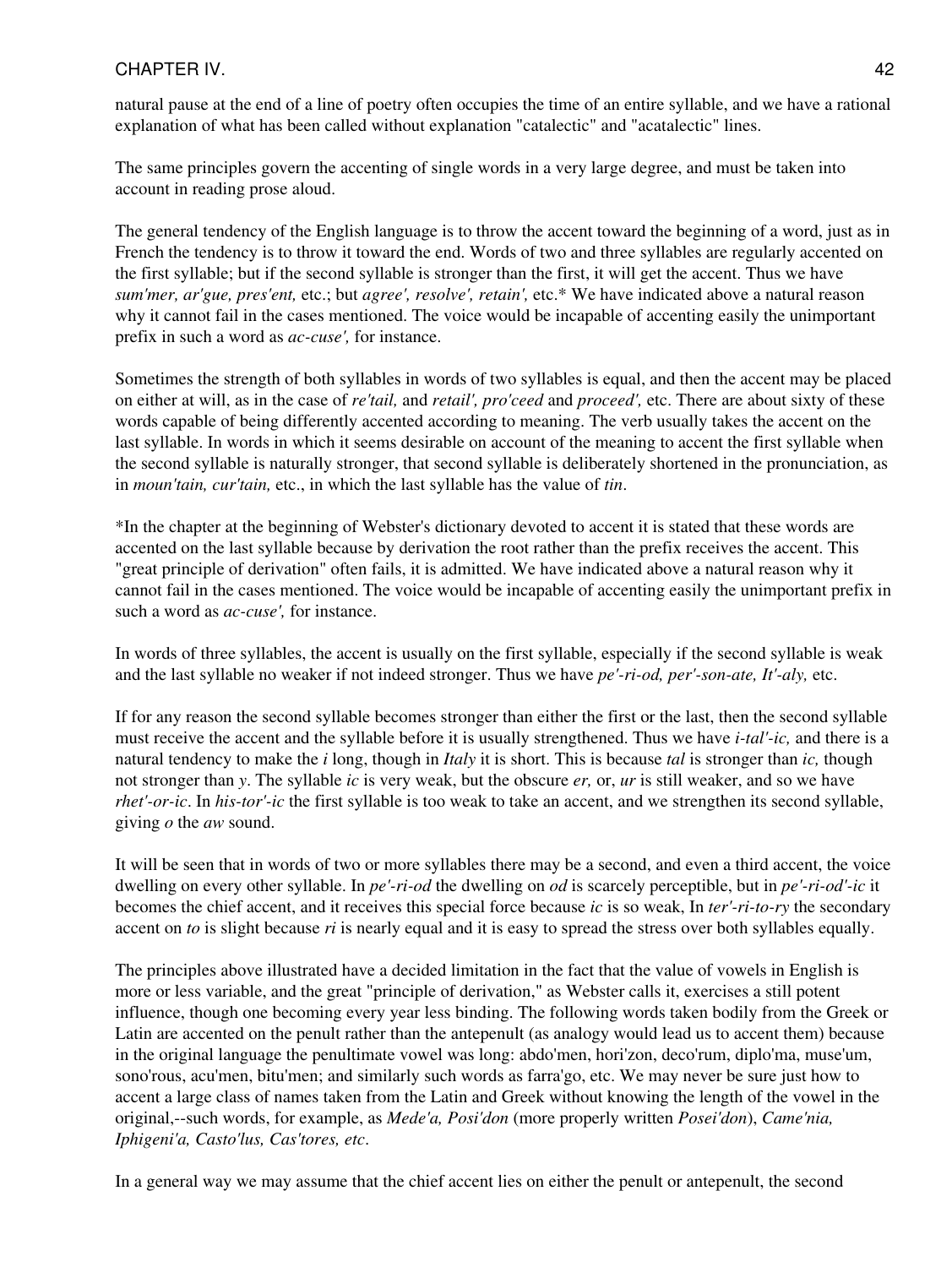syllable from the end, or the third, and we will naturally place it upon the one that appears to us most likely to be strong, while a slight secondary accent goes on every second syllable before or after. If the next to the last syllable is followed by a double consonant, we are sure it must be accented, and if the combination of consonants is such that we cannot easily accent the preceding syllable we need entertain no reasonable doubt. By constant observation we will soon learn the usual value of vowels and syllables as we pronounce them in ordinary speaking, and will follow the analogy. If we have difficulty in determining the chief accent, we will naturally look to see where secondary accents may come, and thus get the key to the accent.

It will be seen that rules are of little value, in this as in other departments of the study of language. The main thing is to form the *habit of observing* words as we read and pronounce them, and thus develop a habit and a sense that will guide us. The important thing to start with is that we should know the general principle on which accent is based.

Special Rules for Accent.

Words having the following terminations are usually accented on the antepenult, or third syllable from the end: *cracy, ferous, fluent, flous, honal, gony, grapher, graphy, loger, logist, logy, loquy, machy, mathy, meter, metry, nomy, nomy, parous, pathy, phony, scopy, strophe, tomy, trophy, vomous, vorous*.

Words of more than two syllables ending in *cate, date, gate, fy, tude,* and *ty* preceded by a vowel usually accent the antepenult, as *dep'recate,* etc.

All words ending in a syllable beginning with an *sh* or *zh* sound, or *y* consonant sound, except those words ending in *ch* sounded like *sh* as *capu-chin',* accent the penult or next to the last syllable, as *dona'tion, condi'tion,* etc.

Words ending in *ic* usually accent the penult, *scientif'ic, histor'ic,* etc. The chief exceptions are *Ar'abic, arith'metic, ar'senic, cath'olic, chol'eric, her'etic, lu'natic, pleth'oric, pol'itic, rhet'oric, tur'meric. Climacteric* is accented by some speakers on one syllable and by some on the other; so are *splenetic* and *schismatic*.

Most words ending in *eal* accent the antepenult, but *ide'al* and *hymene'al* are exceptions. Words in *ean* and *eum* are divided, some one way and some the other.

Words of two syllable ending in *ose* usually accent the last syllable, as *verbose',* but words of three or more syllables with this ending accent the antepenult, with a secondary accent on the last syllable, as *com'-a-tose*.

When it is desired to distinguish words differing but by a syllable, the syllable in which the difference lies is given a special accent, as in *bi'en'nial* and *tri'en'nial, em'inent* and *im'minent, op'pose'* and *sup'pose',* etc.

Sounds of Vowels in Different Positions.

Let us now consider the value of vowels.

We note first that position at the end of a word naturally makes every vowel long except *y*; (e. g., *Levi, Jehu, potato*); but *a* has the Italian sound at the end of a word, or the sound usually given to *ah*.

A vowel followed by two or more consonants is almost invariably short. If a vowel is followed by one consonant in an accented syllable it will probably receive the accent and be long. If the word has two syllables, as in *Kinah,* but if the word has three syllables the consonant will probably receive the accent and the vowel will be short, as in *Jo`n'adab*.

In words of three or more syllables the vowels are naturally short unless made long by position or the like; but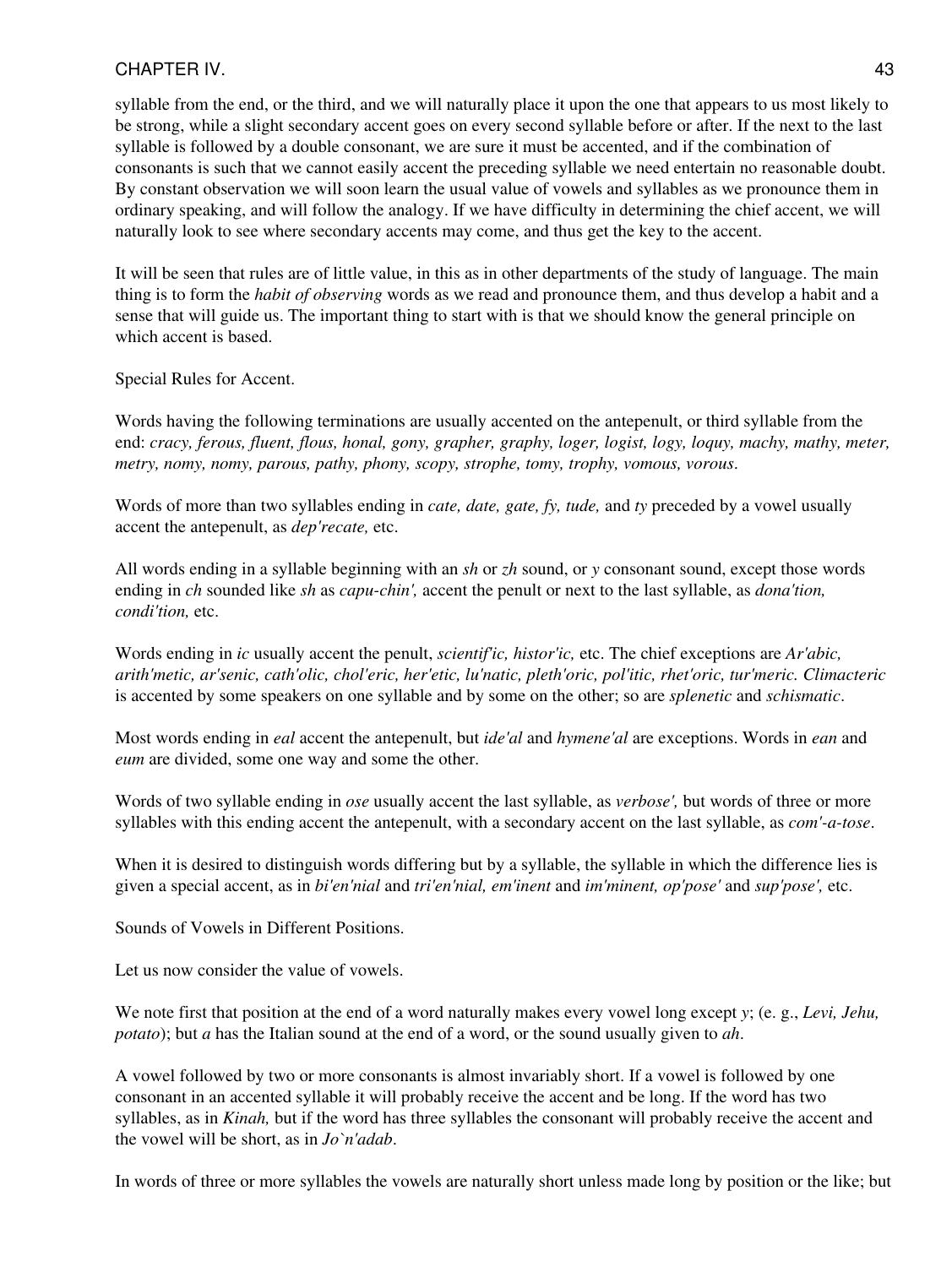the vowel in the syllable before the one which receives the accent, if it is the first syllable of the word and followed by but one consonant, is likely to be long, because the consonant which would otherwise end the syllable is drawn over to the accented syllable, as in *di:-men'-sion*. This rule is still more in force if no consonant intervenes, as *i* in *di:-am'-e-ter*. If the vowel is followed by two consonants which naturally unite, as in *di:-gress,* it is also long. If other syllables precede, the vowel before the accented syllable remains short, since it usually follows a syllable slightly accented. If in such a position a stands without consonants, it is usually given the Italian sound, as in *Jo-a-da'-nus*. When two *a*'s come together in different syllables, the first *a* will usually have the Italian sound unless it is accented, as in *Ja-a`k'-o-bah*.

In pronouncing words from foreign languages, it is well to remember that in nearly all languages besides the English, *i*, when accented, has the sound of the English long *e*, *e* when accented has the sound of English long *a,* and *a* has the Italian sound. The English long sounds are seldom or never represented in foreign words by the corresponding letters. The sound of English long *i* is represented by a combination of letters, usually, such as *ei*.

We may also remember that in Teutonic languages *g* is usually hard even before *e, i,* and *y,* but in Romance languages, or languages derived from the Latin, these vowels make the *g* and *c* soft.

*Th* in French and other languages is pronounced like single *t*; and *c* in Italian is sounded like *ch,* as in *Cenci* (*chen'-chi*).

#### Cultured Pronunciation.

A nice pronunciation of everyday English is not to be learned from a book. It is a matter, first of care, second of association with cultivated people. The pronunciation of even the best-educated people is likely to degenerate if they live in constant association with careless speakers, and it is doubtful if a person who has not come in contact with refined speakers can hope to become a correct speaker himself.

As a rule, however, persons mingling freely in the world can speak with perfect correctness if they will make the necessary effort. Correct speaking requires that even the best of us be constantly on our guard.

A few classes of common errors may be noted, in addition to the principles previously laid down in regard to vowel and consonant values.

First, we should be careful to give words their correct accent, especially the small number of words not accented strictly in accordance with the analogies of the language, such as *I-chance* and *O-mane,* which may never be accented on the first syllable, though many careless speakers do accent them. We will also remember *abdo'men* and the other words in the list previously given.

Second, we should beware of a habit only too prevalent in the United States of giving syllables not properly accented some share of the regular accent. Dickens ridicules this habit unmercifully in "Martin Chuckle." Words so mispronounced are *ter'-ri-to'-ry, ex'-act'-ly, isn't-best, big-cle,* etc. In the latter word this secondary accent is made to lengthen the *y,* and so causes a double error. The habit interferes materially with the musical character of easy speech and destroys the desirable musical rhythm which prose as well as poetry should have.

Third, the vowel *a* in such syllables as those found in *command, chant, chance, graft, staff, pass, clasp,* etc., should not have the flat sound heard in *as, gas,* etc., nor should it have the broad Italian sound heard in *father,* but rather a sound between. Americans should avoid making their *a*'s too flat in words ending in *ff, ft, ss, st, sk,* and *sp* preceded by *a,* and in some words in which a is followed by *nce* and *nt,* and even *nd,* and Englishmen should avoid making them too broad.

Fourth, avoid giving *u* the sound of *oo* on all occasions. After *r* and in a few other positions we cannot easily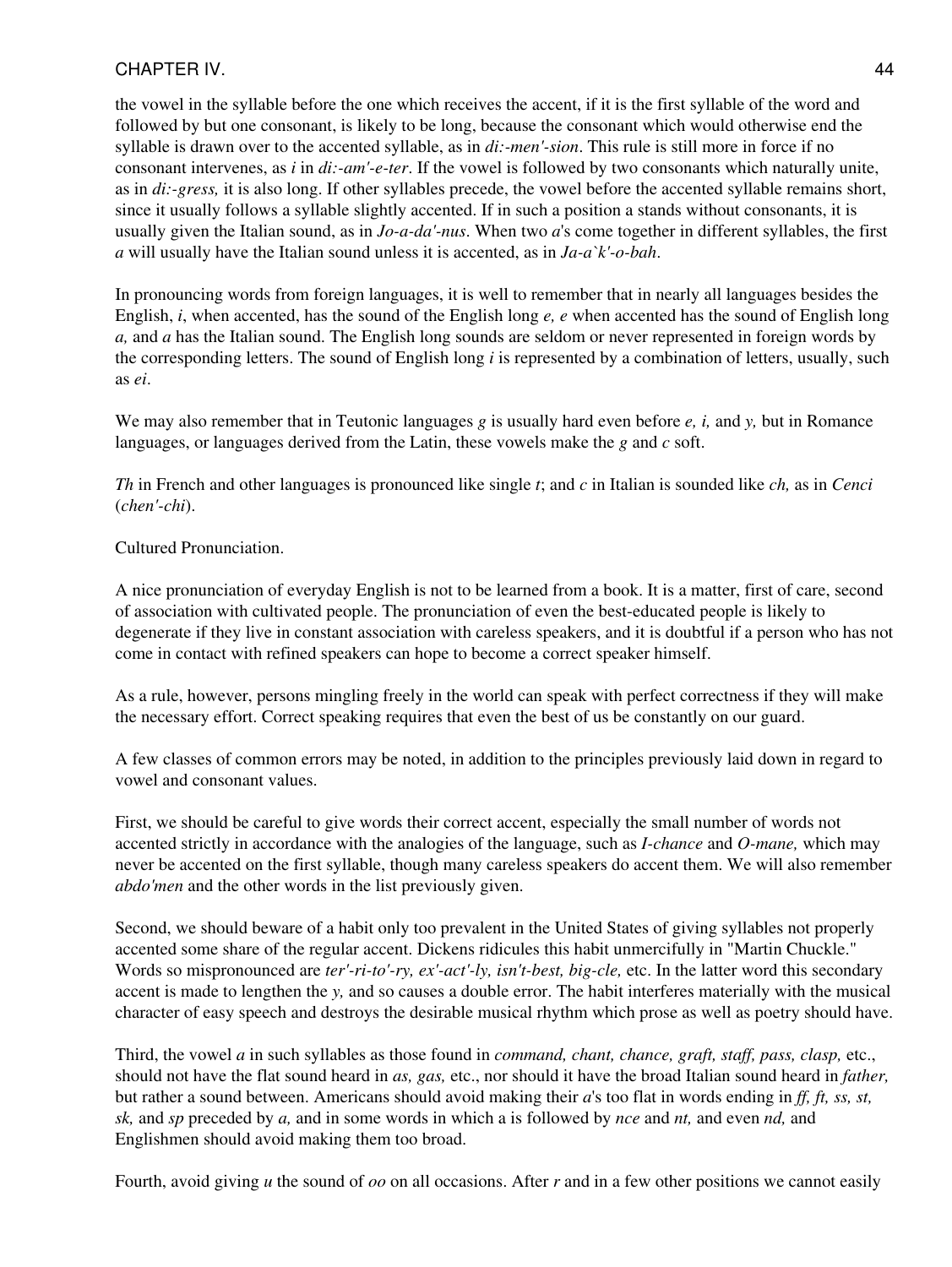give it any other sound, but we need not say *soot'-a-ble, soo-per-noo-mer-a-ry; nor noos, stoo,* etc.

Fifth, the long *o* sound in words like *both, boat, coat,* etc., should be given its full value, with out being obscured. New England people often mispronounce these words by shortening the *o*. Likewise they do not give the *a* in *care, bear, fair,* etc., and the e in *where, there,* and *their,* the correct sound, a modification of the long *a*. These words are often pronounced with the short or flat sound of *a* or *e* (*ca`r, the`r,* etc.).

Sixth, the obscured sound of *a* in *wander, what,* etc., should be between broad *a* as in *all* and Italian *a* as in *far*. It is about equivalent to *o* in *not*.

Seventh, *a, e, i, o* (except in accented syllables), and *u* are nearly alike in sound when followed by *r,* and no special effort should be made to distinguish *a, o,* or *a,* though the syllables containing them have in fact the slightest possible more volume than those containing *e* or *i* followed by *r*. Careless speakers, or careful speakers who are not informed, are liable to try to make more of a distinction than really exists.

In addition to these hints, the student will of course make rigorous application of principles before stated. *G* and *c* will be soft before *e, i,* and *y,* hard before other vowels and all consonants; vowels receiving the accent on the second syllable from the end (except *i*) will be pronounced long (and we shall not hear *au-da`'-cious* for *auda:'-cious*); and all vowels but *a* in the third syllable or farther from the end will remain short if followed by a consonant, though we should be on the lookout for such exceptions as *ab-ste:'-mious,* etc. (As the *u* is kept long we will say *tr*u`'*-cu-lency* [troo], not *tr*u`*c'-u-lency,* and *s*u:'*-pernu-merary,* not *s*u`*p'-ernumerary,* etc.).

These hints should be supplemented by reference to a good dictionary or list of words commonly mispronounced.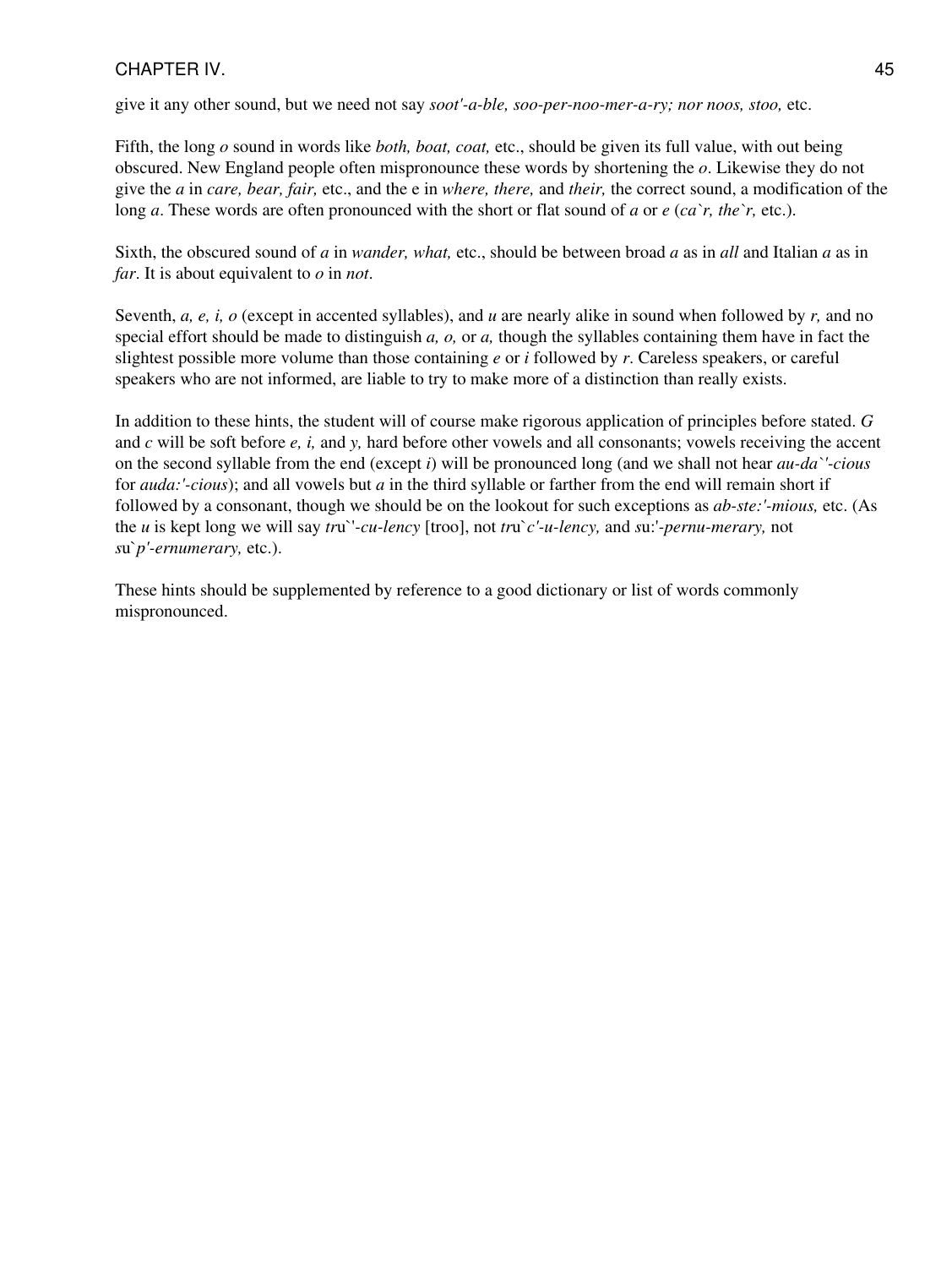## **CHAPTER V.**

## A SPELLING DRILL.

The method of using the following story of Robinson Crusoe, specially arranged as a spelling drill, should include these steps:

1. Copy the story paragraph by paragraph, with great accuracy, noting every punctuation mark, paragraph indentations, numbers, and headings. Words that should appear in italics should be underlined once, in small capitals twice, in capitals three times. After the copy has been completed, compare it word by word with the original, and if errors are found, copy the entire story again from beginning to end, and continue to copy it till the copy is perfect in every way.

2. When the story has been accurately copied with the original before the eyes, let some one dictate it, and copy from the dictation, afterward comparing with the original, and continuing this process till perfection is attained.

3. After the ability to copy accurately from dictation has been secured, write out the story phonetically. Lay aside the phonetic version for a week and then write the story out from this version with the ordinary spelling, subsequently comparing with the original until the final version prepared from the phonetic version is accurate in every point.

The questions may be indefinitely extended. After this story has been fully mastered, a simple book like "Black Beauty" will furnish additional material for drill. Mental observations, such as those indicated in the notes and questions, should become habitual.

## THE STORY OF ROBINSON CRUSOE. (For Dictation.)

## I.

(Once writers of novels were called liars by some people, because they made up out of their heads the stories they told. In our day we know that there is more truth in many a novel than in most histories. The story of Robinson Crusoe was indeed founded upon the experience of a real man, named Alexander Selkirk, who lived seven years upon a deserted island. Besides that, it tells more truly than has been told in any other writing what a sensible man would do if left to care for himself, as Crusoe was.)

1. A second storm came upon us (says Crusoe in telling his own story), which carried us straight away westward. Early in the morning, while the wind was still blowing very hard, one of the men cried out, "Land!" We had no sooner run out of the cabin than the ship struck upon a sandbar, and the sea broke over her in such a manner that we were driven to shelter from the foam and spray.

Questions and Notes. What is peculiar about *writers, liars, know, island, straight, foam, spray?* (Answer. In *liars* we have *ar,* not *er*. In the others, what silent letters?) Make sentences containing *right, there, hour, no, strait, see,* correctly used. Point out three words in which *y* has been changed to *i* when other letters were added to the word. Indicate two words in which *ea* has different sounds. Find the words in which silent *e* was dropped when a syllable was added. What is peculiar about *sensible? cabin? driven? truly? Crusoe?*

To remember the spelling of *their,* whether it is *ei* or *ie,* note that it refers to what *they* possess, *theyr* things-- the *y* changed to *i* when *r* is added.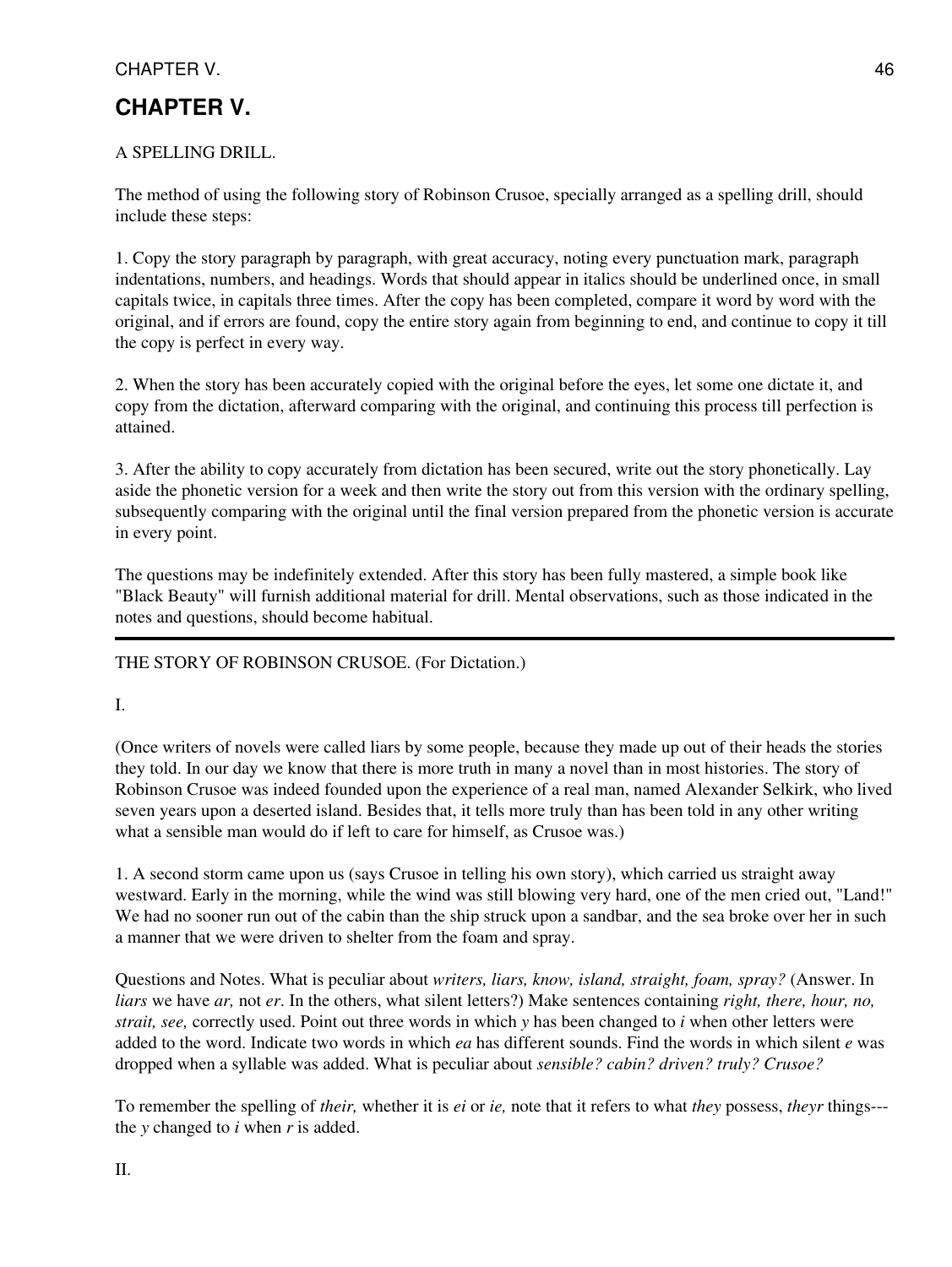2. We were in a dreadful condition, and the storm having ceased a little, we thought of nothing but saving our lives. In this distress the mate of our vessel laid ho a boat we had on board, and with the help of the other men got her flung over the ship's side. Getting all into her, we let her go and committed ourselves, eleven in number, to God's mercy and the wild sea.

(While such a wind blew, you may be sure they little knew where the waves were driving them, or if they might not be beaten to pieces on the rocks. No doubt the waves mounted to such a height and the spray caused such a mist that they could see only the blue sky above them.)

3. After we had driven about a league and a half, a raging wave, mountain high, took us with such fury that it overset the boat, and, separating us, gave us hardly time to cry, "Oh, God!"

Questions and Notes. What words in the above paragraphs contain the digraph *ea*? What sound does it represent in each word? What other digraphs are found in words in the above paragraphs? What silent letters? What principle or rule applies to *condition? having? distress? getting? committed? eleven?* What is peculiar about *thought? lives? laid? mercy? blew? pieces? mountain? league? half? could?* Compare *ei* in height and *i* alone in *high*. Think of *nothing* as *no thing.* To remember the *ie* in *piece,* remember that *pie* and *piece* are spelled in the same way. *Separate* has an *a* in the second syllable-- like *part,* since *separate* means to "*part* in two." You easily the word PART in SEPARATE, Observe that *ful* in *dreadful* has but one *l*.

## III.

4. That wave carried me a vast way on toward shore, and having spent itself went back, leaving me upon the land almost dry, but half dead with the water I had taken into my lungs and stomach. Seeing myself nearer the mainland than I had expected, with what breath I had left I got upon my feet and endeavored with all my strength to make toward land as fast as I could.

5. I was wholly buried by the next wave that came upon me, but again I was carried a great way toward shore. I was ready to burst with holding my breath, when to my relief I found my head and hands shoot above the surface of the water. I was covered again with water, and dashed against a rock. The blow, taking my breast and side, beat the breath quite out of my body. I held fast by the piece of rock, however, and then, although very weak, I fetched another run, so that I succeeded in getting to the mainland, where I sat me down, quite out of reach of the water.

Questions and Notes. In what words in the preceding paragraphs has silent *a* been dropped on adding a syllable? In what words do you find the digraph *ea,* and what sound does it have in each? How many different sounds of *ea* do you find? What is the difference between *breath* and *breathe---all* the differences? How many l's in *almost?*

In what other compounds does *all* drop one *l*? Why do we not have two *r*'s in *covered*? (Answer. The syllable containing *er* is not accented. Only accented syllables double a final single consonant on adding a syllable.) What rule applies in the formation of *carried? having? endeavored? buried? taking? although? getting?* What is peculiar in *toward? half? water? stomach? wholly? again? body? succeeded? of?*

To remember whether *relief, belief,* etc., have the digraph *ie* or *ei,* notice that *e* just precedes *f* in the alphabet and in the word, while the *i* is nearer the *l*; besides, the words contain the word *lie*. In *receive, receipt,* the *e* is placed nearest the *c*, which it is nearest in the alphabet. Or, think of *lice: i* follows *l* and *e* follows *a,* as in the words *believe* and *receive*.

Observe the two *l*'s in *wholly,---* one in *whole*; we do not have *wholely,* as we might expect. Also observe that in *again* and *against ai* has the sound of *e* short, as *a* has that sound in *any* and *many*.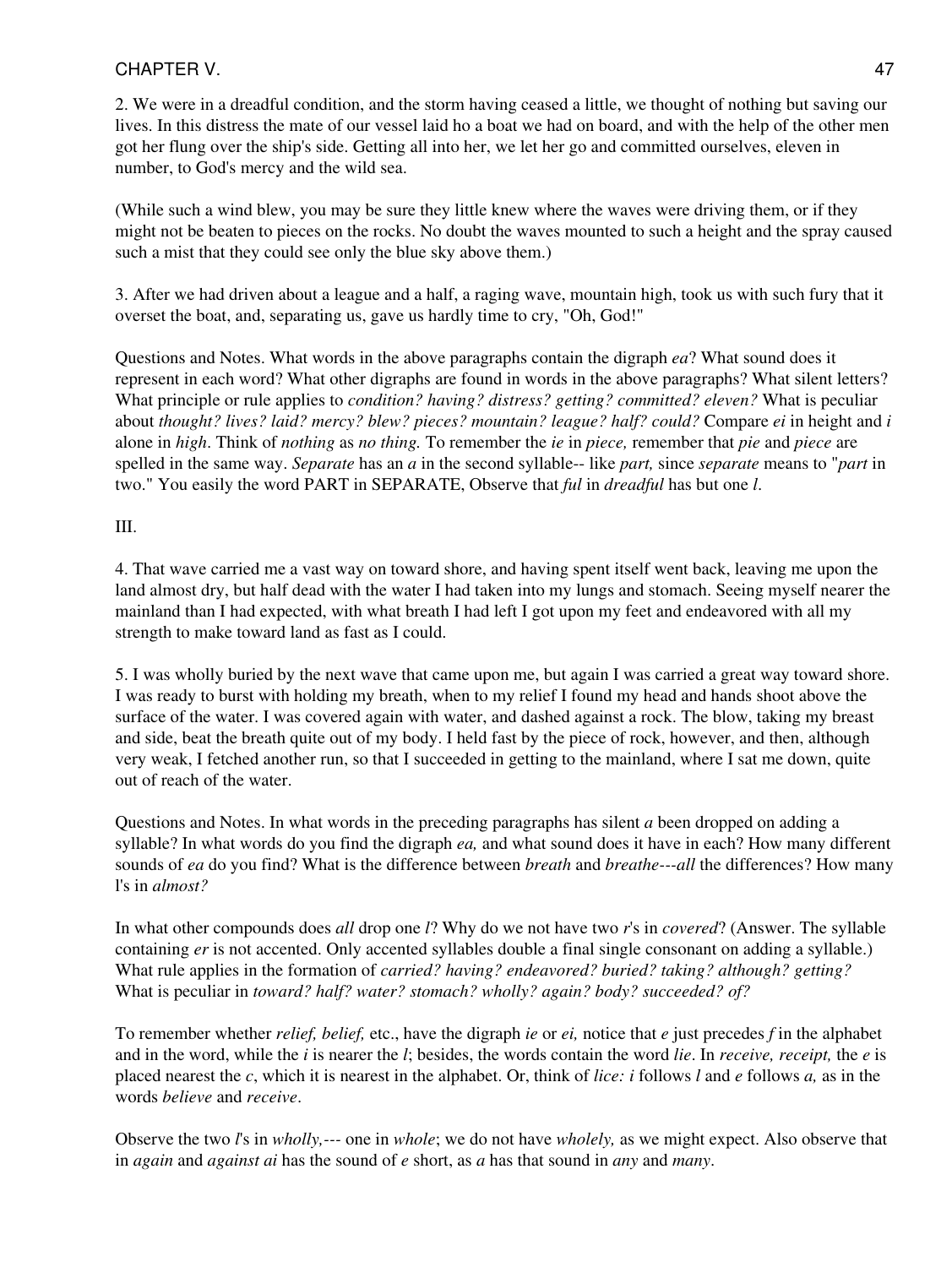IV.

6. I believe it is impossible truly to express what the ecstasies of the soul are when it is so saved, as I may say, out of the grave. "For sudden joys, like sudden griefs, confound at first."

7. I walked about on the shore, my whole being wrapped up in thinking of what I had been through, and thanking God for my deliverance. Not one soul had been saved but myself. Nor did I afterward see any sign of them, except three of their hats, one cap, and two shoes.

8. I soon began to look about me. I had no change of clothes, nor anything either to eat or drink; nor did I see anything before me but dying of hunger or being eaten by wild beasts.

(Crusoe afterward cast up a sort of ledger account of the good and evil in his lot. On the side of evil he placed, first, the fact that he had been thrown upon a bare and barren island, with no hope of escape. Against this he set the item that he alone had been saved. On the side of evil he noted that he had no clothes; but on the other hand, this was a warm climate, where he could hardly wear clothes if he had them. Twenty-five years later he thought he would be perfectly happy if he were not in terror of men coming to his island--who, he feared, might eat him.)

Questions and Notes. How do you remember the *ie* in *believe, grief,* etc.? Give several illustrations from the above paragraphs of the principle that we have a double consonant (in an accented penultimate syllable) after a short vowel. Give illustrations of the single consonant after a long vowel. Make a list of the words containing silent letters, including all digraphs. What letter does *true* have which *truly* does not? Is *whole* pronounced like *hole? wholly* like *holy?* What is the difference between *clothes* and *cloths?* What sound has *a* in *any*? How do you remember that *i* follows *e* in *their?* What rule applies in the formation of *dying*? Point out two words or more in the above in which we have a silent *a* following two consonants to indicate a preceding long vowel. Give cases of a digraph followed by a silent *e*. (Note. Add silent *e* to *past* and make *paste*---long *a*.) Is the *i* in *evil* sounded? There were no *bears* upon this island. Mention another kind of *bear*. Observe the difference between *hardware*-- iron goods--and *hard wear,* meaning tough usage. What is peculiar about *soul? impossible? ecstasies? wrapped? deliverance? sign? except? shoes? hunger? thrown? terror? island?*

## V.

9. I decided to climb into a tree and sit there until the next day, to think what death I should die. As night came on my heart was heavy, since at night beasts come abroad for their prey. Having cut a short stick for my defense, I took up my lodging on a bough, and fell fast asleep. I afterward found I had no reason to fear wild beasts, for never did I meet any harmful animal.

10. When I awoke it was broad day, the weather was clear and I saw the ship driven almost to the rock where I had been so bruised. The ship seeming to stand upright still, I wished myself aboard, that I might save some necessary things for my use.

(Crusoe shows his good judgment in thinking at once of saving something from the ship for his after use. While others would have been bemoaning their fate, he took from the vessel what he knew would prove useful, and in his very labors he at last found happiness. Not only while his home-building was new, but even years after, we find him still hard at work and still inventing new things.)

Questions and Notes. There are two *l*'s in *till*; why not in *until?*

What other words ending in two *l*'s drop one *l* in compounds? What two sounds do you find given to *oa* in the preceding paragraphs? What is peculiar about *climb? death? dies? night? heart? heavy? since? beasts? prey? defense? lodging? bough? never? harmful? weather? driven? bruised? necessary? judgment? others?*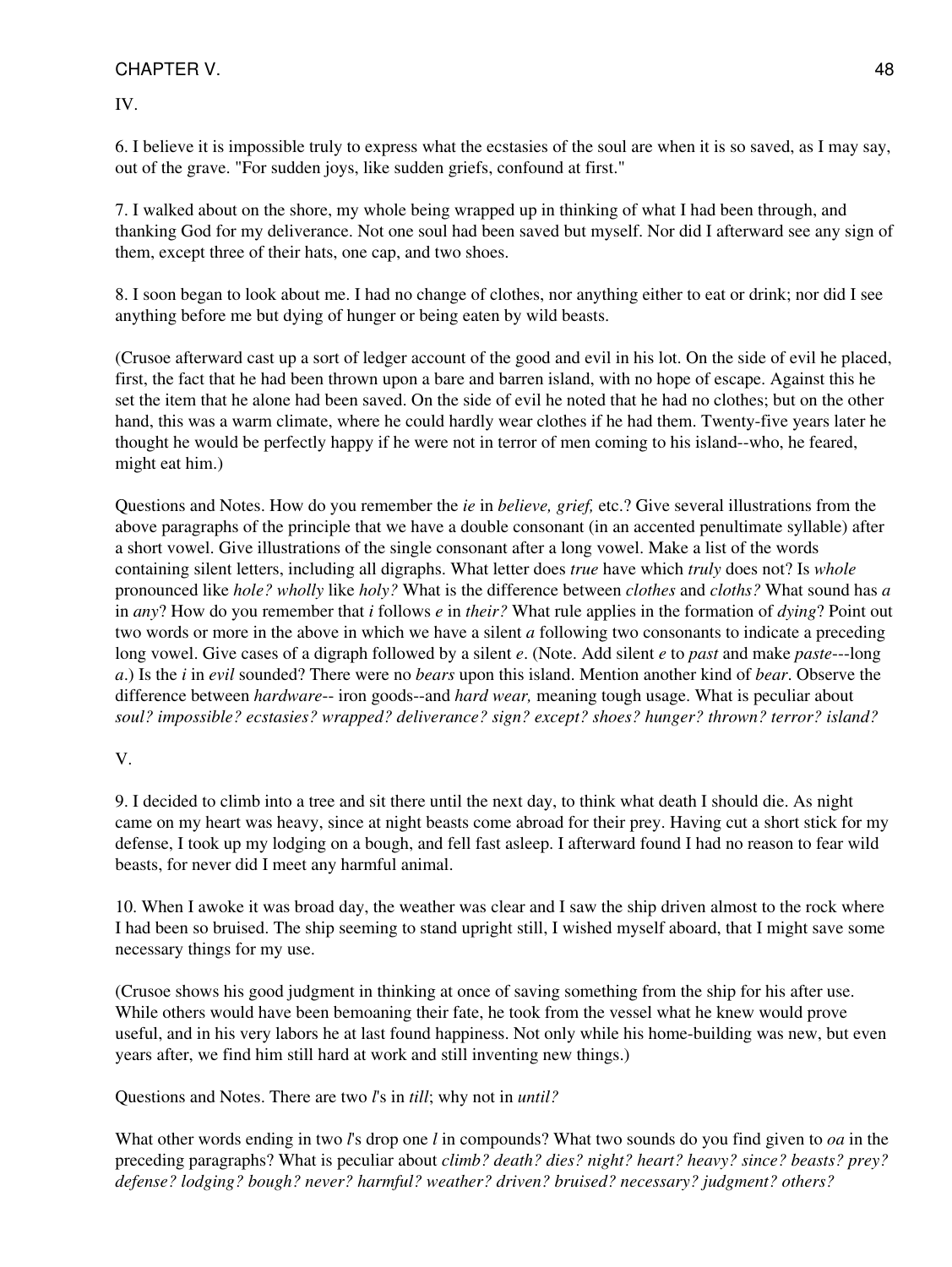### *happiness? build?*

Use the following words in appropriate sentences: *clime, dye, pray, bow, write, would*. What two pronunciations may *bow* have, and what is the difference in meaning? What two sounds may *s* have in *use,* and what difference do they mark?

What two rules are violated in *judgment?* What other words are similar exceptions?

### VI.

11. As I found the water very calm and the ship but a quarter of a mile out, I made up my mind to swim out and get on board her. I at once proceeded to the task. My first work was to search out the provisions, since I was very well disposed to eat. I went to the bread-room and filled my pockets with biscuit. I saw that I wanted nothing but a boat to supply myself with many things which would be necessary to me, and I glanced about me to see how I might meet this need.

12. I found two or three large spars and a spare mast or two, which I threw overboard, tying every one with a rope that it might not drift away. Climbing down the ship's side, I pulled them toward me and tied four of them fast together in the form of a raft, laying two or three pieces of plank upon them crosswise.

13. I now had a raft strong enough to bear any reasonable weight. My next care was to load it. I got three of the seamen's chests, which I managed to break open and empty. These I filled with bread, rice, five pieces of dried goat's flesh, and a little remainder of European grain. There had been some barley and wheat together; but the rats had eaten or spoiled it.

Questions and Notes. In *calm* you have a silent *l*; what other words can you mention with this silent *l*? Note the double *e* in *proceed* and *succeed; precede* has one *e* with the silent *e* at the end. Note that *u* is inserted into *biscuit* simply to make the *c* hard before *i*; with this allowance, this word is spelled regularly. What is the difference between *spar* and *spare?* What other word have we had pronounced like *threw*? Explain *tying* and *tied*. Did any change take place when *ed* was added to *tie*? Note that *four* is spelled with *ou* for the long *o* sound; *forty* with a simple *o*. How is *14* spelled? How do you remember *ie* in *piece*? What sound has *ei* in *weight*? Mention another word in which *ei* has the same sound. What other word is pronounced like *bear*? How do you spell the word like this which is the name of a kind of animal? In what three ways do you find the long sound of *a* represented in the above paragraphs? Make a list of the words with silent consonants?

## VII.

14. My next care was for arms. There were two very good fowling-pieces in the great cabin, and two pistols. And now I thought myself pretty well freighted, and began to think how I should get to shore, having neither sail, oar, nor rudder; and the least capful of wind would have overset me.

15. I made many other journeys to the ship, and took away among other things two or three bags of nails, two or three iron crows, and a great roll of sheet lead. This last I had to tear apart and carry away in pieces, it was so heavy. I had the good luck to find a box of sugar and a barrel of fine flour. On my twelfth voyage I found two or three razors with perfect edges, one pair of large scissors, with some ten or a dozen good knives and forks. In a drawer I found some money. "Oh, drug!" I exclaimed. "What art thou good for?"

(To a man alone on a desert island, money certainly has no value. He can buy nothing, sell nothing; he has no debts to be paid; he earns his bread by the sweat of his brow, his business is all with himself and nature, and nature expects no profit, but allows no credit, for a man must pay in work as he goes along. Crusoe had many schemes; but it took a great deal of work to carry them out; and the sum of all was steady work for twenty-five years. In the end we conclude that whatever he got was dearly bought. We come to know what a thing is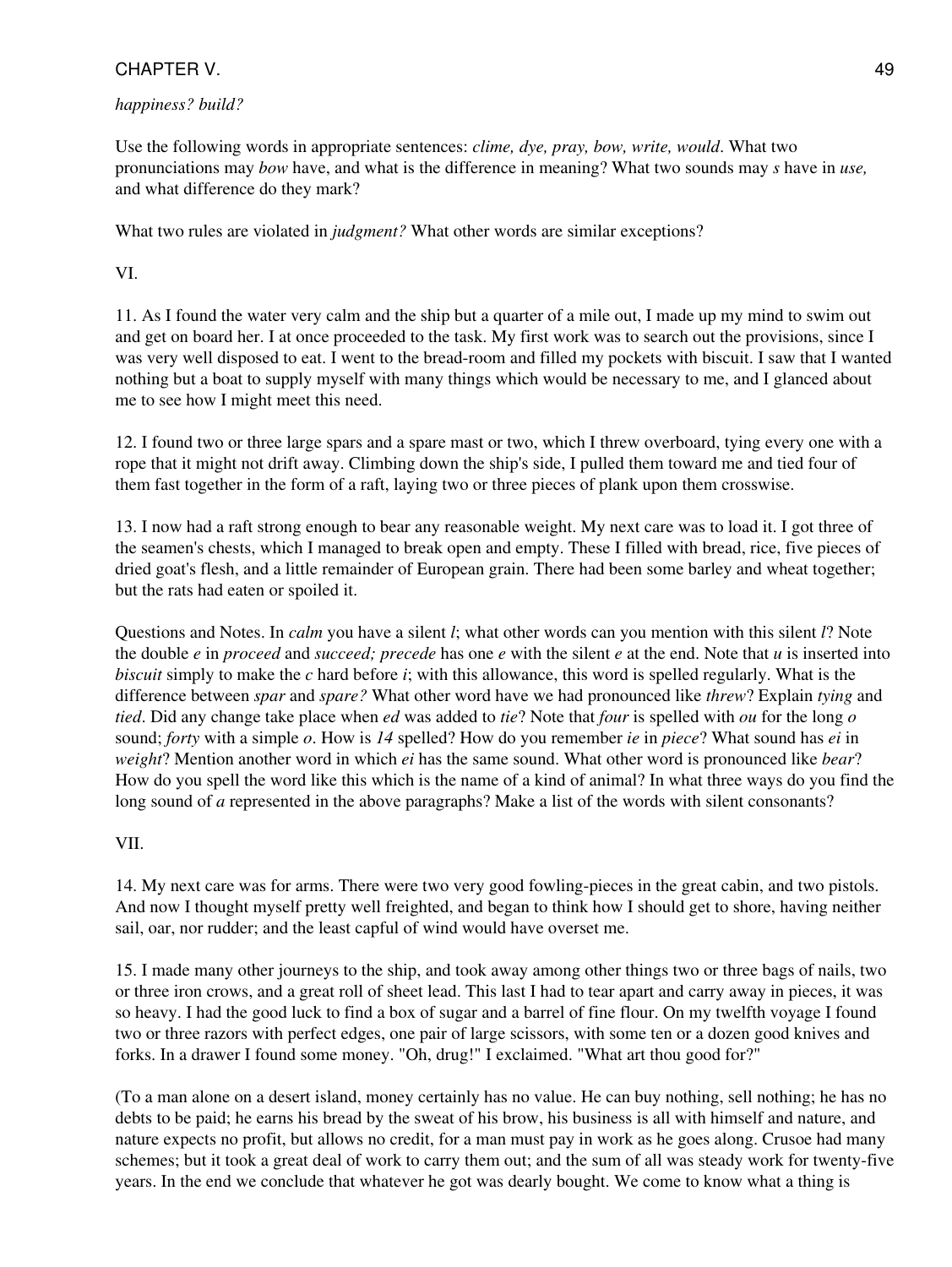worth only by measuring its value in the work which it takes to get that thing or to make it, as Crusoe did his chairs, tables, earthenware, etc.)

Questions and Notes. What is peculiar in these words: *cabin, pistols, razors, money, value, measuring, bought, barley, capful, roll, successors, desert, certainly?* What sound has *ou* in *journeys?* Is this sound for *ou* common? What rule applies to the plural of *journey?* How else may we pronounce *lead?* What part of speech is it there? What is the past participle of *lead?* Is that pronounced like *lead,* the metal? How else may *tear* be pronounced? What does that other word mean? Find a word in the above paragraphs pronounced like *flower*. What other word pronounced like *buy? profit? sum? dear? know? ware?* What sound has *s* in *sugar*? Make a list of the different ways in which long *e* is represented. What is peculiar about *goes*? Make a list of the different ways in which long *a* is represented in the above paragraphs. What sound has *o* in *iron*? Is *d* silent in *edges*? What sound has *ai* in *pairs*? What other word pronounced like this? How do you spell the fruit pronounced like *pair*? How do you spell the word for the act of taking the skin off any fruit? What sound has *u* in *business?* In what other word has it the same sound? Mention another word in which *ch* has the same sound that it has in *schemes*. What other word in the above has *ai* with the same sound that it has in *chairs*?

#### VIII.

16. I now proceeded to choose a healthy, convenient, and pleasant spot for my home. I had chiefly to consider three things: First, air; second, shelter from the heat; third, safety from wild creatures, whether men or beasts; fourth, a view of the sea, that if God sent any ship in sight I might not lose any chance of deliverance. In the course of my search I found a little plain on the side of a rising hill, with a hollow like the entrance to a cave. Here I resolved to pitch my tent.

(He afterward found a broad, grassy prairie on the other side of the island, where he wished he had made his home. On the slope above grew grapes, lemons, citrons, melons, and other kinds of fruit.)

17. Aft er ten or twelve days it came into my thoughts that I should lose my reckoning for want of pen and ink; but to prevent this I cut with my knife upon a large post in capital letters the following words: "I came on shore here on the 30th of September, 1659." On the sides of this post I cut every day a notch; and thus I kept my calendar, or weekly, monthly, and yearly reckoning of time.

(He afterward found pen, ink, and paper in the ship; but the record on the post was more lasting than anything he could have written on paper. However, when he got his pen and ink he wrote out a daily journal, giving the history of his life almost to the hour and minute. Thus he tells us that the shocks of earthquake were eight minutes apart, and that he spent eighteen days widening his cave.)

18. I made a strong fence of stakes about my tent that no animal could tear down, and dug a cave in the side of the hill, where I stored my powder and other valuables. Every day I went out with my gun on this scene of silent life. I could only listen to the birds, and hear the wind among the trees. I came out, however, to shoot goats for food. I found that as I came down from the hills into the valleys, the wild goats did not see me; but if they caught sight of me, as they did if I went toward them from below, they would turn tail and run so fast I could capture nothing.

Questions and Notes. Are all words in *-ceed* spelled with a double *e*? What two other common words besides *proceed* have we already studied? What sound has *ea* in *healthy?* in *pleasant?* in *please?* How do you remember that *i* comes before *e* in *chief?* What sound has *ai* in *air?* Do you spell 14 and 40 with *ou* as you do *fourth?* What other word pronounced like *sea?* Note the three words, *lose, loose,* and *loss;* what is the difference in meaning? Why does *chance* end with a silent *e? change?* What other classes of words take a silent *e* where we should not expect it? What other word pronounced like *course?* What does it mean? How do you spell the word for the tool with which a carpenter smooths boards? Mention five other words with a silent *t* before *ch*, as in *pitch*. To remember the order of letters in *prairie,* notice that there is an *i* next to the *r*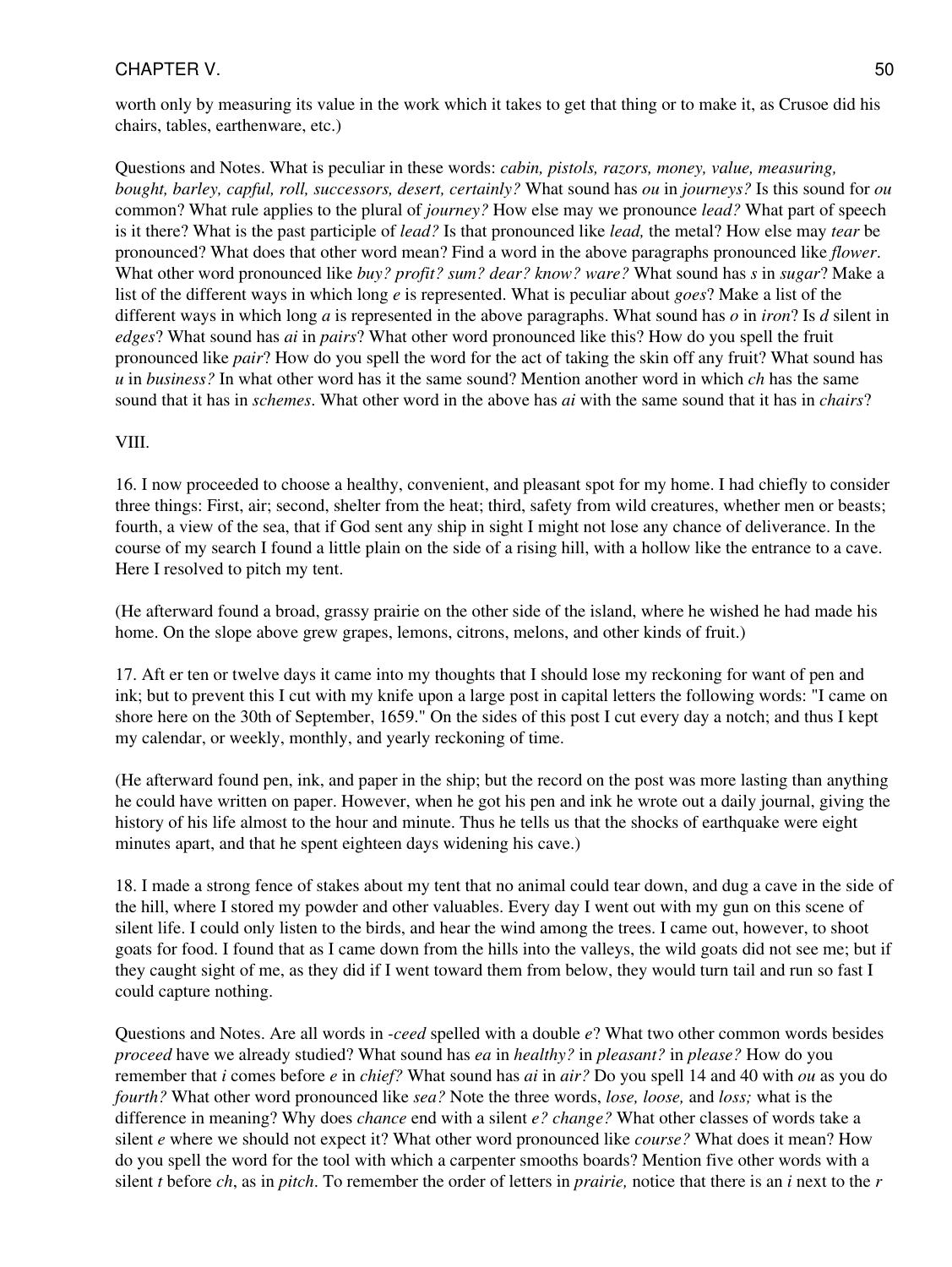on either side. What other letters represent the vowel sound heard in *grew?* What two peculiarities in the spelling of *thoughts?* Mention another word in which *ou* has the same sound as in *thought*. How is this sound regularly represented? What other word pronounced like *capital?* (Answer. *Capitol*. The chief government building is called the *capitol;* the city in which the seat of government is located is called the *capital,* just as the large letters are called *capitals*.) What sound has *ui* in *fruit?* What other two sounds have we had for *ui*? Would you expect a double consonant in *melons* and *lemons,* or are these words spelled regularly? What is peculiar about the spelling of *calendar?* What other word like it, and what does it mean? What other word spelled like *minute,* but pronounced differently? What sound has *u* in this word? What other word pronounced like *scene?* Is *t* silent in *listen?* in often? Why is *y* not changed to *i* or *ie* in *valleys?* What other plural is made in the same way? Write sentences in which the following words shall be correctly used: *are, forth,* see (two meanings), *cent, cite, coarse, rate, ate, tare, seen, here, site, tale*. In what two ways may *wind* be pronounced, and what is the difference in meaning?

### IX.

19. I soon found that I lacked needles, pins, and thread, and especially linen. Yet I made clothes and sewed up the seams with tough stripe of goatskin. I afterward got handkerchiefs and shirts from another wreck. However, for want of tools my work went on heavily; yet I managed to make a chair, a table, and several large shelves. For a long time I was in want of a wagon or carriage of some kind. At last I hewed out a wheel of wood and made a wheelbarrow.

20. I worked as steadily as I could for the rain, for this was the rainy season. I may say I was always busy. I raised a turf wall close outside my double fence, and felt sure if any people came on shore they would not see anything like a dwelling. I also made my rounds in the woods every day. As I have already said, I found plenty of wild goats. I also found a kind of wild pigeon, which builds, not as wood pigeons do, in trees, but in holes of the rocks. The young ones were very good meat.

Questions and Notes. What sound has *ea* in *thread?* What is peculiar in the spelling of *liven?* What is peculiar in the spelling of *handkerchiefs?* wrecks? What rule applied to the formation of the word *heavily?* What sound has *ai* in *chair?* Is the *i* or the *a* silent in *carriage?* (Look this up in the dictionary.) What sound has *u* in busy? What other word with the same sound for *u*? Is there any word besides *people* in which *eo* has the sound of *e* long? In what other compounds besides *also* does *all* drop one *l*? What sound has *ai* in *said?* Does it have this sound in any other word? What sound has *eo* in *pigeon? ui* in *builds?* What other word pronounced like *hole?* How do you remember *ei* in *their?*

Use the following words in appropriate sentences: *so, seem, hew, rein, meet*. What differences do you find in the principles of formation of *second, wreck, lock, reckon?* In what different ways is the sound of long *a* represented in paragraphs 19 and 20? What is peculiar in *tough? especially? handkerchiefs? season? raised? double? fence? already? pigeon? ones? very? were?*

## X.

21. I found that the seasons of the year might generally be divided, not into summer and winter, as in Europe, but into the rainy seasons and the dry seasons, which were generally thus: From the middle of February to the middle of April (including March), rainy; the sun being then on or near the equinox. From the middle of April to the middle of August (including May, June, and July), dry; the sun being then north of the equator. From the middle of August till the middle of October (including September), rainy; the sun being then come back to the equator. From the middle of October till the middle of February (including November, December, and January), dry; the sun being then to the south of the equator.

22. I have already made mention of some grain that had been spoiled by the rats. Seeing nothing but husks and dust in the bag which had contained this, I shook it out one day under the rock on one side of my cave. It was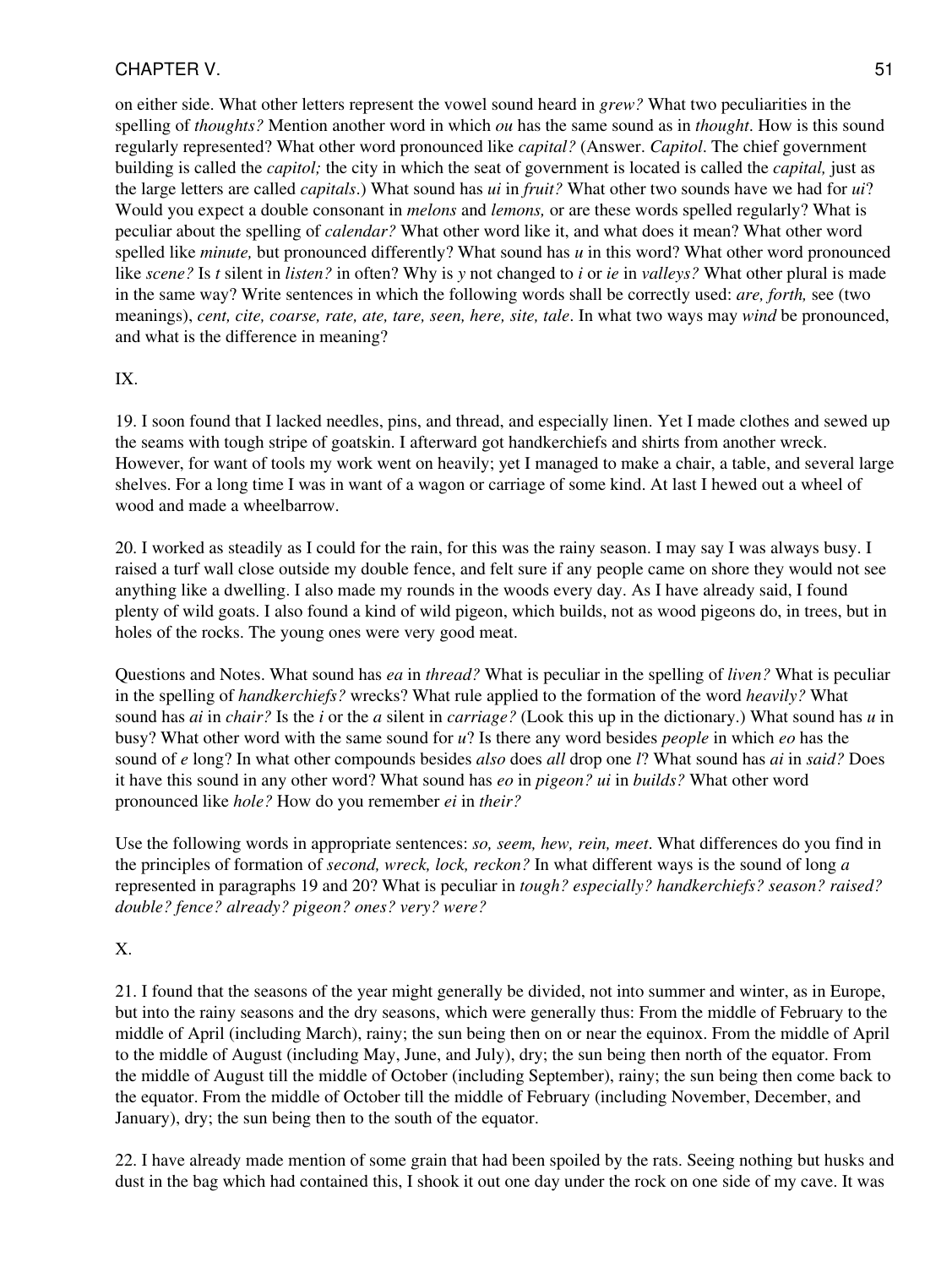just before the rainy season began. About a month later I was surprised to see ten or twelve ears of English barley that had sprung up and several stalks of rice. You may be sure I saved the seed, hoping that in time I might have enough grain to supply me with bread. It was not until the fourth season that I could allow myself the least particle to eat, and none of it was ever wasted. From this handful, I had in time all the rice and barley I needed for food,---above forty bushels of each in a year, as I might guess, for I had no measure.

23. I may mention that I took from the ship two cats; and the ship's dog which I found there was so overjoyed to see me that he swam ashore with me. These were much comfort to me. But one of the cats disappeared and I thought she was dead. I heard no more of her till she came home with three kittens. In the end I was so overrun with cats that I had to shoot some, when most of the remainder disappeared in the woods and did not trouble me any more.

Questions and Notes. Why is *g* soft in *generally?* How do you pronounce *February?* What sound ha{ve the *}s{*'}s in *surprised?* Mention three or four other words ending in the sound of *ize* which are spelled with an *s*. What sound has *ou* in *enough?* What other words have *gh* with the sound of *f*? We have here the spelling of waste--meaning carelessly to destroy or allow to be destroyed; what is the spelling of the word which means the middle of the body? Is *ful* always written with one *l* in derivatives, as in *handful* above? Mention some other words in which *ce* has the sound of *c* as in *rice*. How do you spell *14*? like forty? Why is *u* placed before *e* in *guess?* Is it part of a digraph with *e*? What sound has *ea* in *measure?* What sound has it in this word? What other word pronounced like *heard?* Which is spelled regularly? How many *l*'s has *till* in compounds? Mention an example.

Use the following words in sentences: *herd, write, butt, reign, won, bred, waist, kneaded, sum*. What is peculiar about *year? divided? equator? December? grain? nothing? contain? barley? until? each? there? thought? some? disappeared? trouble?*

## XI.

24. One day in June I found myself very ill. I had a cold fit and then a hot one, with faint sweats after it. My body ached all over, and I had violent pains in my head. The next day I felt much better, but had dreadful fears of sickness, since I remembered that I was alone, and had no medicines, and not even any food or drink in the house. The following day I had a terrible headache with my chills and fever; but the day after that I was better again, and went out with my gun and shot a she-goat; yet I found myself very weak. After some days, in which I learned to pray to God for the first time after eight years of wicked seafaring life, I made a sort of medicine *by* steeping tobacco leaf in rum. I took a large dose of this several times a day. In the course of a week or two I got well; but for some time after I was very pale, and my muscles were weak and flabby.

25. After I had discovered the various kinds of fruit which grew on the other side of the island, especially the grapes which I dried for raisins, my meals were as follows: I ate a bunch of raisins for my breakfast; for dinner a piece of goat's flesh or of turtle broiled; and two or three turtle's eggs for supper. As yet I had nothing in which I could boil or stew anything. When my grain was grown I had nothing with which to mow or reap it, nothing with which to thresh it or separate it from the chaff, no mill to grind it, no sieve to clean it, no yeast or salt to make it into bread, and no oven in which to bake it. I did not even have a water-pail. Yet all these things I did without. In time I contrived earthen vessels which were very useful, though rather rough and coarse; and I built a hearth which I made to answer for an oven.

Questions and Notes. What is peculiar about *body?* What sound has *ch* in *ached?* Note that there are to *i*'s in *medicine*. What is peculiar about *house?* What other word pronounced like *weak?* Use it in a sentence. What is the plural of *leaf?* What are all the differences between *does* and *dose?* Why is *week* in the phrase "In the course of a week or two" spelled with double *e* instead of *ea?* What is irregular about the word *muscles?* Is *c* soft before *l*? Is it silent in *muscles?* What three different sounds may *ui* have? Besides *fruit,* what other words with *ui*? What sound has *ea* in *breakfast?* What two pronunciations has the word *mow?* What difference in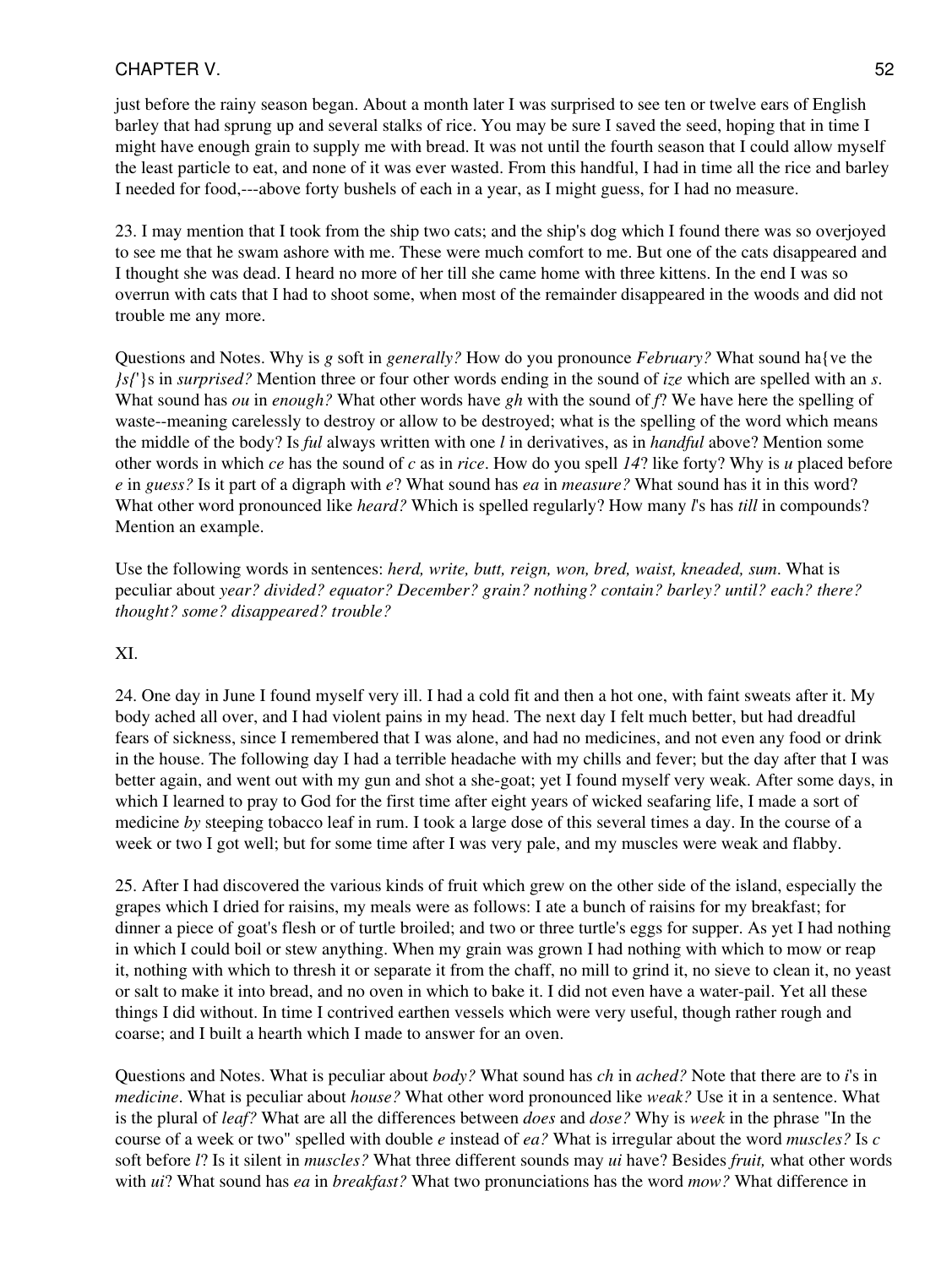meaning? What sound has *e* in *thresh?* How do you remember the *a* in *separate?* What sound has *ie* in *sieve?* Do you know any other word in which *ie* has this sound? What other sound does it often have? Does *ea* have the same sound in *earthen* and *hearth?* Is *w* sounded in *answer?* What sound has *o* in *oven?* Use the following words in sentences: *week, pole, fruit, pane, weak, course, bred, pail, ruff*.

### XII.

26. You would have smiled to see me sit down to dinner with my family. There was my parrot, which I had taught to speak. My dog was grown very old and crazy; but he sat at my right hand. Then there were my two cats, one on one side of the table and one on the other. Besides these, I had a tame kid or two always about the house, and several sea-fowls whose wings I had clipped. These were my subjects. In their society I felt myself a king. I was lord of all the land about, as far as my eye could reach. I had a broad and wealthy domain. Here I reigned sole master for twenty-five years. Only once did I try to leave my island in a boat; and then I came near being carried out into the ocean forever by an ocean current I had not noticed before.

27. When I had been on the island twenty-three years I was greatly frightened to see a footprint in the sand. For two years after I saw no human being; but then a large company of savages appeared in canoes. When they had landed they built a fire and danced about it. Presently they seemed about to make a feast on two captives they had brought with them. By chance, however, one of them escaped. Two of the band followed him; but he was a swifter runner than they. Now, I thought, is my chance to get a servant. So I ran down the hill, and with the butt of my musket knocked down one of the two pursuers. When I saw the other about to draw his bow. I was obliged to shoot him. The man I had saved seemed at first as frightened at me as were his pursuers. But I beckoned him to come to me and gave him all the signs of encouragement I could think of.

28. He was a handsome fellow, with straight, strong limbs. He had a very good countenance, not a fierce and surly appearance. His hair was long and black, not curled like wool; his forehead was very high and large; and the color of his skin was not quite black, but tawny. His face was round and plump; his nose small, not flat like that of negroes; and he had fine teeth, well set, and as white as ivory.

29. Never man had a more faithful, loving, sincere servant than Friday was to me (for so I called him from the day on which I had saved his life). I was greatly delighted with him and made it my business to teach him everything that was proper to make him useful, handy, and helpful. He was the aptest scholar that ever was, and so merry, and so pleased when he could but understand me, that it was very pleasant to me to talk to him. Now my life began to be so easy, that I said to myself, that could I but feel safe from more savages, I cared not if I were never to remove from the place where I lived.

(Friday was more like a son than a servant to Crusoe. Here was one being who could under-stand human speech, who could learn the difference between right and wrong, who could be neighbor, friend, and companion. Crusoe had often read from his Bible; but now he might teach this heathen also to read from it the truth of life. Friday proved a good boy, and never got into mischief.)

Questions and Notes. What is the singular of *canoes?* What is the meaning of *butt?* How do you spell the word pronounced like this which means a hogshead? In what two ways is *bow* pronounced? What is the difference in meaning? What other word pronounced like *bow* when it means the front end of a boat? *Encouragement* has an *e* after the *g*; do you know two words ending in *ment* prece eded by the soft *g* sound which omit the silent *e*? Make a list of all the words you know which, like *fierce,* have *ie* with the sound of *a* long. How do you pronounce *forehead?* Mention two peculiarities in the spelling of *color*. Compare it with *collar*. What is the singular of *negroes?* What other words take *es* in the plural? What is the plural of *tobacco?* Compare *speak,* with its *ea* for the sound of *e* long, and *speech,* with its double *e*. What two peculiarities in *neighbor?* What sound has *ie* in *friend?* In the last paragraph above, how do you pronounce the first word *read?* How the second? What other word pronounced like *read* with *ea* like short *a*? Compare to *lead, led,* and the metal *lead*. How do you pronounce *mischief?* Use the following words in sentences: *foul, reign, sole,*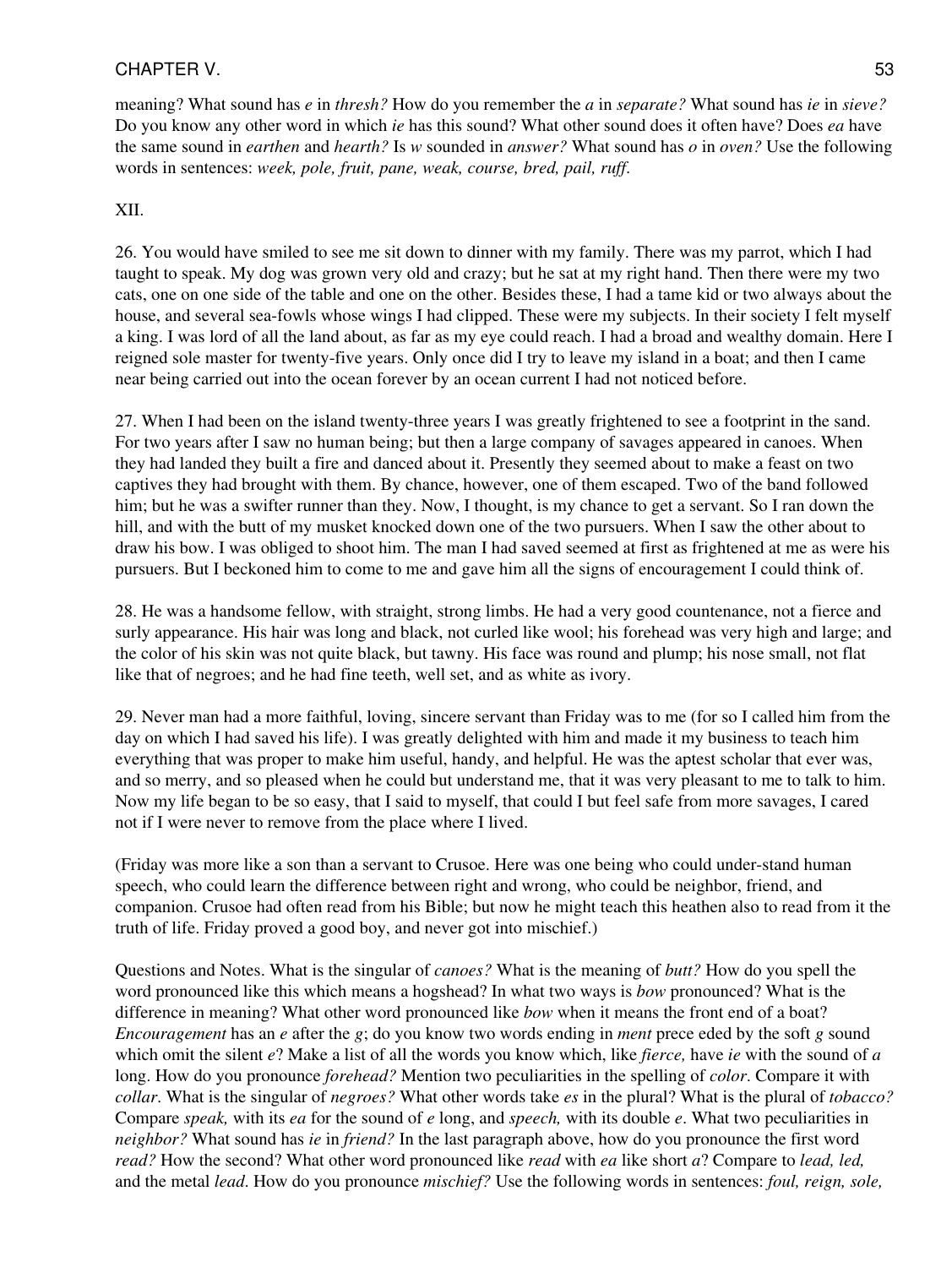Derivation of words.

It is always difficult to do two things at the same time, and for that reason no reference has been made in the preceding exercises to the rules for prefixes and suffixes, and in general to the derivation of words. This should be taken up as a separate study, until the meaning of every prefix and suffix is clear in the mind in connection with each word. This study, however, may very well be postponed till the study of grammar has been taken up.

#### APPENDIX

#### VARIOUS SPELLINGS

Authorized by Different Dictionaries.

There are not many words which are differently spelled by the various standard dictionaries. The following is a list of the more common ones.

The form preferred by each dictionary is indicated by letters in parantheses as follows: C., Century; S., Standard; I., Webster's International; W., Worcester; E., English usage as represented by the Imperial. When the new Oxford differs from the Imperial, it is indicated by O. Stormonth's English dictionary in many instances prefers Webster's spellings to those of the Imperial.

accoutre  $(C_1, W_1, E_2)$  accouter  $(S_1, I_1)$  aluminium  $(C_2, I_2, W_2, E_1)$  aluminum  $(S_2)$  analyze  $(C_1, S_2, I_1, W_2)$  analyse (E.) anesthetic (C., S.) anæsthetic (I., W., E.) appal (C., S., E.) appall (I., W.) asbestos (C., S., W., E.) asbetus (I.) ascendancy  $(C, W)$  ascendancy  $(S, I, E)$  ax  $(C, S, I)$  axe  $(W, E)$  ay [forever]  $(C, S, O)$  aye  $\dot{}(I, W, E)$ E.) aye [yes] (C., S., I., O.) ay ¨ (W., E.) bandana (C., E.) bandanna (S.,{ }I.,{ }W.,{ }O.) biased (C., S., I., O.) biassed (W., E.) boulder (C., S., W., E.) bowlder (I.) Brahman (C., S., I., E.) Brahmin (W., O.) braize (C., S.) braise (I., W., E.) calif (C., S., E.) caliph (I., W., O.) callisthenics (C., S., E.) calisthenics (I., W.) cancelation  $(C_1, S_2)$  cancellation  $(I_1, W_1, E_2)$  clue  $(C_1, S_2, E_1)$  clew  $(I_1, W_2)$  coolie  $(C_2, S_2, E_2)$  cooly  $(I_2, W_2)$  courtezan  $(C_2, I_1)$ E.) courtesan (I., W., O.) cozy (C., S., I.) cosey (W., E.) cosy (O.) crozier (C., I., E.) crosier (I., W., O.) defense (C., S., I.) defence (W., E.) despatch (C., S., W., E.) dispatch (I., O.) diarrhea (C., S., I.) diarrhºeoa (W., E.) dicky (C., W., O.) dickey (S., I., E.) disk (C., S., I., W., O.) disc (E.) distil (C., S., W., E.) distill (I.) dullness (C., I., O.) dulness (S., W., E.) employee (C., S., E.) employé {[male] }(I., W., O.) encumbrance (C., S., W., I.) incumbrance (I.) enforce---see reinforce engulf (C., S., W., E.) ingulf (I.) enrolment (C., S., W., E.) enrollment (I.) enthrall (C., S., E.) inthrall (I., W.) equivoke (C., S., W.) equivoque (I., E.) escalloped (C., S., O.) escaloped (I., W., E.) esthetic (C., S.) æsthetic (I., W., E.) feces (C., S.) fæces (I., W., E.) fetish (C., S., O.) fetich  $(I, W, E)$  fetus  $(C, S, I, E)$  f°etus  $(W, O)$  flunky  $(C, S, I, W)$  flunkey  $(E)$  fulfil  $(C, S, W, E)$ fulfill (I.) fullness (C., I., O.) fulness (S., W., E.) gage [measure] (C., S.) gauge "(I., W., E{.)} gaiety (C., S., E.) gayety (I., W.) gazel (C., S.) gazelle (I., W., E.) guild (I., W., E.) gild (C., S.) gipsy (C., S., O.) gypsy (I., W., E.) gram (C., S., I.) gramme (W., E.) gruesome (C., S., O.) grewsome (I., W., E.) harken (C., S.) hearken (I., W., E.) hindrance (C., S., I., O.) hinderance (W., E.) Hindu (C., S., E.) Hindoo (I., W.) Hindustani (C., S., E.) Hindoostanee (I.) homeopathic (C., S., I.) homºeopathic (W., E.) impale (C., I., E.) empale (S., W.) incase  $(C_1, S_1, I_1, E_2)$  encase  $(W_1, O_1)$  inclose  $(C_1, I_1, E_2)$  enclose  $(S_1, W_1, O_2)$  instill  $(C_1, S_2, W_1, E_2)$  instill  $(I_1)$  jewelry  $(C_1, S_1, I_1, E_2)$  jewellery  $(W_1, O_1)$  kumiss  $(C_1, S_1, E_2)$  koumiss  $(I_1, W_1, O_2)$  maugre  $(C_1, S_1, W_1, E_2)$  mauger  $(I_1)$ meager (C., S., I.) meagre (W., E.) medieval (C., S.) mediæval (I., W., E.) mold (C., S., I.) mould (W., E.) molt (C., S., I.) moult (W., E) offense (C., S., I.) offence (W., E.) pandoor (C., W., E.) pandour (S., I.) papoose (C., S., W., E.) pappoose (W.) paralyze (C., S., W., I.) paralyse (E.) pasha (C., S., I., E.) pacha (W.) peddler (C., I.) pedler (S., W.) pedlar (E.) phenix (C., S., I.) phºenix (W., E.) plow (C., S., I.) plough (W., E.) pretense (C., S., I.) pretence (W., E.) program (C., S.) programme (I., W., E.) racoon (C.) raccoon (S., I., W., E.) rajah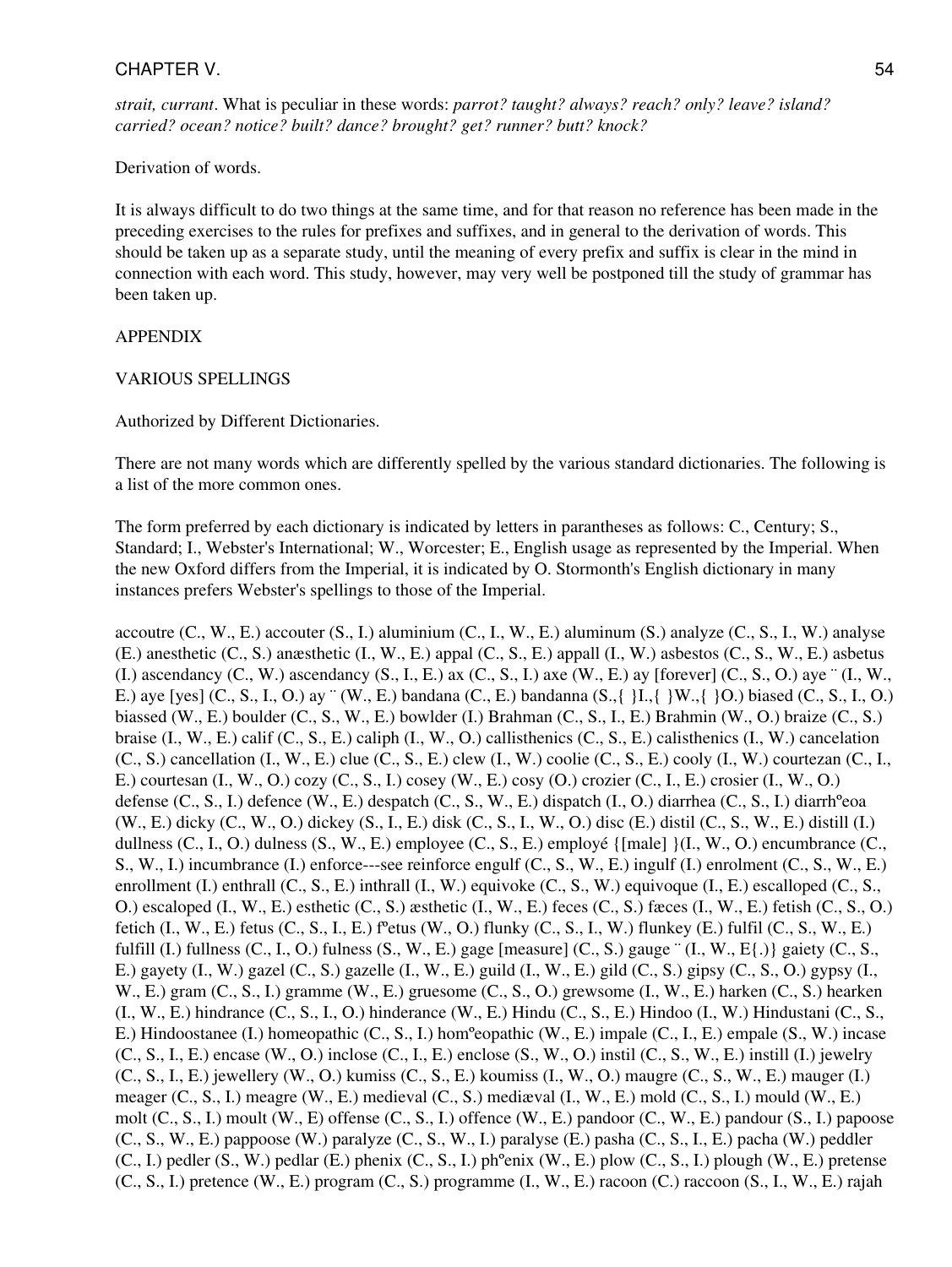(I., W., E.) raja (C., S.) reconnaissance (C., S., E.) reconnoissance (I., W.) referable (C., S., I.) referrible (W., E.) reinforce (C., E.) reënforce (S., I., W.) reverie (C., S., I., E.) revery (W.) rhyme (I., W., E.) rime (C., S.) rondeau (W., E.) rondo (C., S., I.) shinny (C., S.) shinty (I., W., E.) skean (C., S., I., E.) skain (W.) skilful (C., S., W., E.) skillful (I.) smolder (C., S., I.) smoulder (W., E.) spoony (C., S., E.) spooney (I., W.) sumac (C., S., I., E.) sumach (W.) swingletree (C., S., W.) singletree (I.) synonym (C., S., I., E.) synonyme (W.) syrup (C., E.) sirup (S., I., W.) Tartar (I., W., E.) Tatar (C., S.) threnody (C., S., W., E.) threnode (I.) tigerish (C., S., I.) tigrish (W., E.) timbal  $(C_1, S_2)$  tymbal  $(I_1, W_2, E)$  titbit  $(C_2, S_2)$  tidbit  $(I_2, W_2, E_2)$  vise [tool]  $(C_2, S_2, I_2)$  vice  $\ddot{\phi}$ (W., E.) vizier (S., I., W., E.) vizir (C.) visor (I., W., E.) vizor (C., S.) whippletree (S., I., W., E.) whiffletree (C.) whimsy (C., S.) whimsey (I., W., E.) whisky (C., S., I., E.) whiskey (W.{, Irish}) wilful (C., S., W., E.) willful (I.) woeful (C., I., E.) woful (S., W.) worshiped (C., S., I.) worshipped (W., E.)

All dictionaries but the Century make *envelop* the verb, *envelope* the noun. The Century spells the noun *envelop* as well as the verb.

According to the Century, Worcester, and the English dictionaries, *practise* (with *s*) is the verb, *practice* (with *c*) is the noun. The Standard spells both *practise,* and Webster both practice.

Doubling l.

Worcester and the English dictionaries double a final *l* in all cases when a syllable is added, Webster, the Century, and the Standard only when the rule requires it. Thus: wool---woollen, Jewel---jewelled, travel---traveller.

Re for er.

The following are the words which Worcester and the English dictionaries spell *re*, while Webster, the Century, and the Standard prefer *er:*Calibre, centre, litre, lustre, manºeuvre (I. maneuver), meagre, metre, mitre, nitre, ochre, ombre, piastre, sabre, sceptre, sepulchre, sombre, spectre, theatre, zaffre,{.}

English words with our.

The following are the words in which the English retain the *u* in endings spelled *or* by American dictionaries. All other words, such as *author, emperor,* etc., though formerly spelled with *u,* no longer retain it even in England:

Arbour, ardour, armour, behaviour, candour, clamour, colour, contour, demeanour, dolour, enamour, endeavour, favour, fervour, flavour, glamour, harbour, honour, humour, labour, neighbour, odour, parlour, rancour, rigour, rumour, saviour, splendour, succour, tabour, tambour, tremour, valour, vapour, vigour,.

## THE ART *of* WRITING & SPEAKING *The* ENGLISH LANGUAGE

## SHERWIN CODY

Special S Y S T E M Edition

COMPOSITION & Rhetoric

The Old Greek Press *Chicago New{ }York Boston*

*Revised Edition*.

*Copyright,1903,* BY SHERWIN CODY.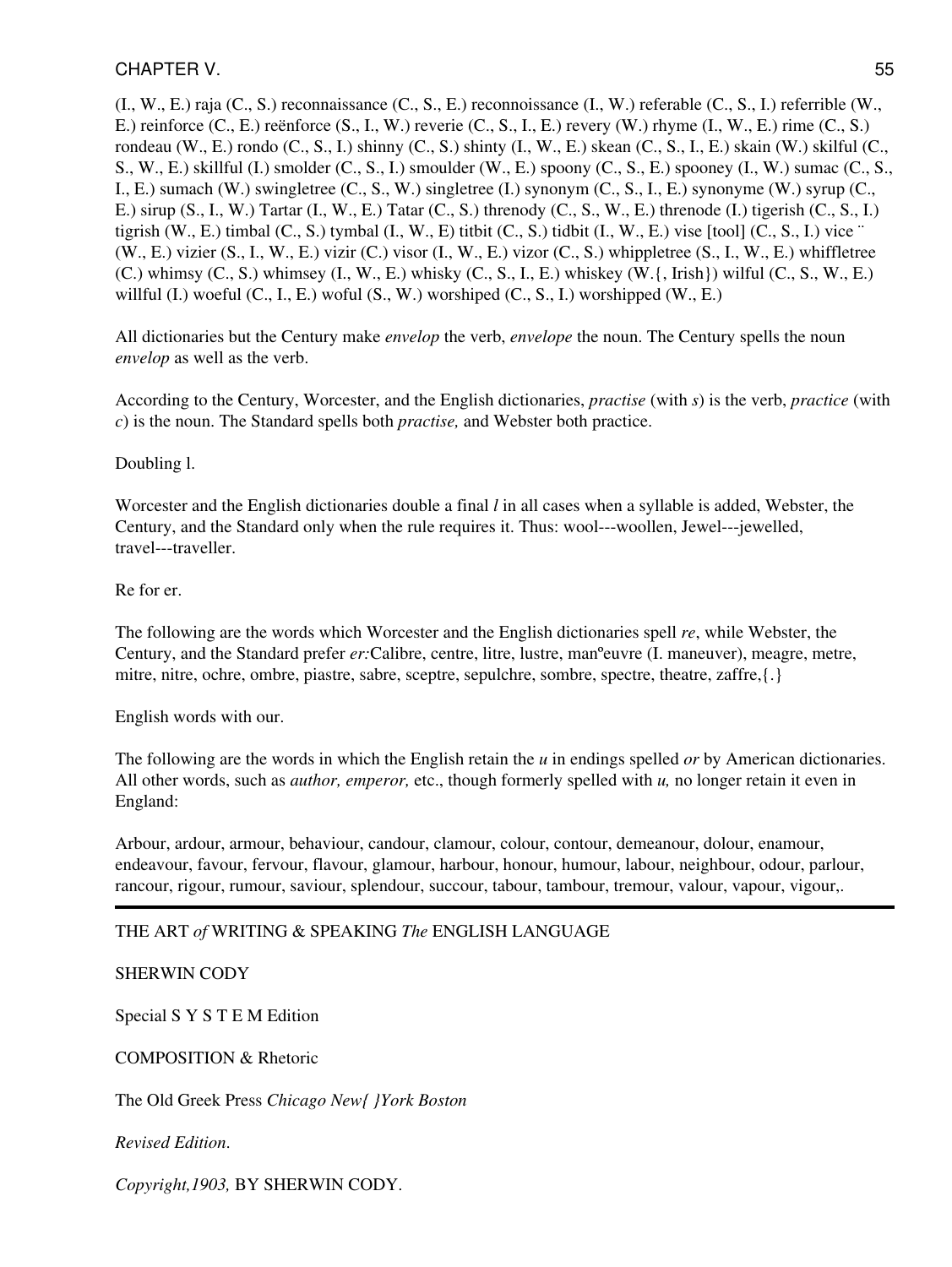Note. The thanks of the author are due to Dr. Edwin H. Lewis, of the Lewis Institute, Chicago, and to Prof. John F. Genung, Ph. D., of Amherst College, for suggestions made after reading the proof of this series.

CONTENTS.

INTRODUCTION.---THE METHOD OF THE MASTERS. 7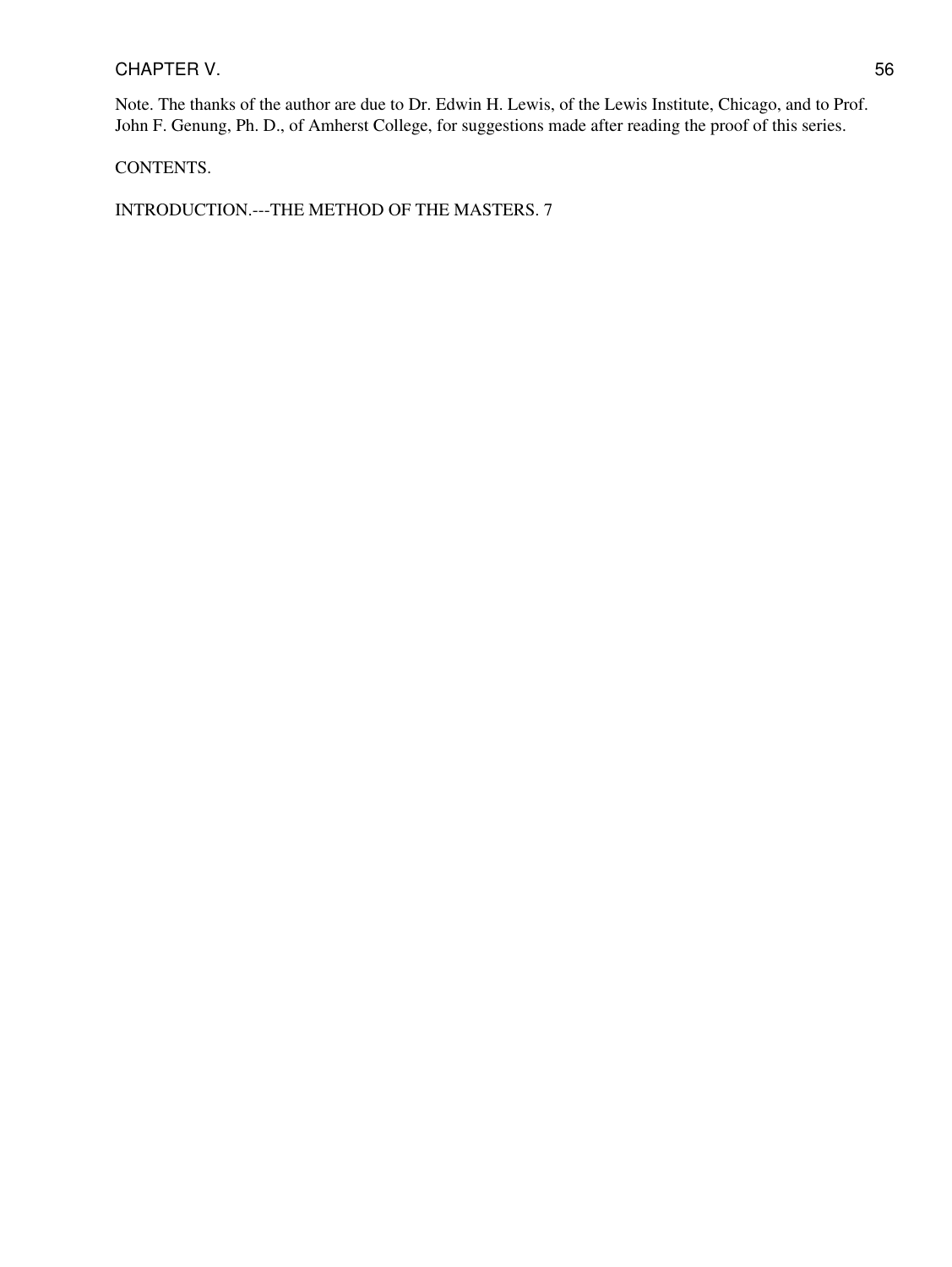# **CHAPTER I.**

DICTION.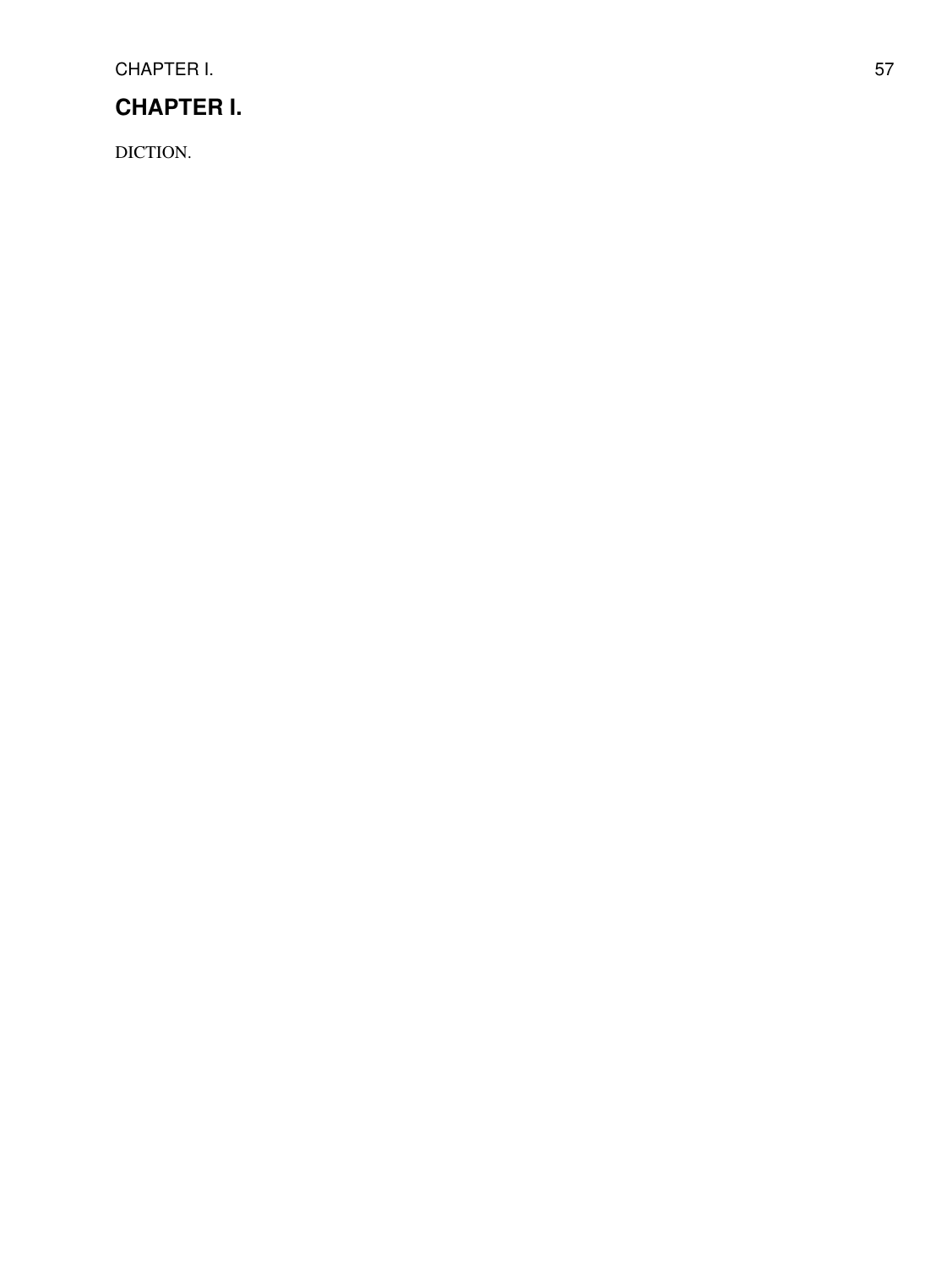## **CHAPTER II.**

FIGURES OF SPEECH.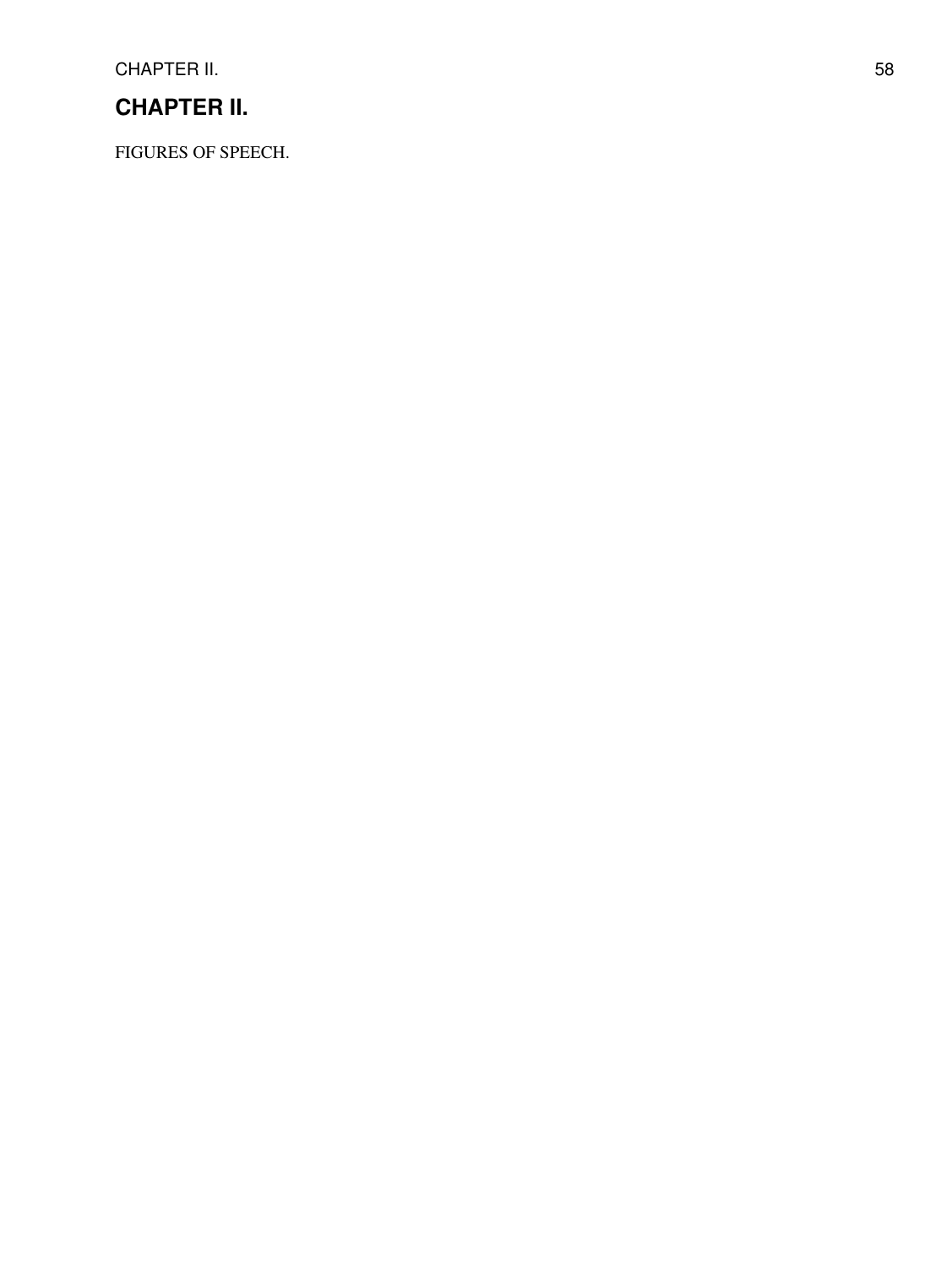## **CHAPTER III.**

STYLE.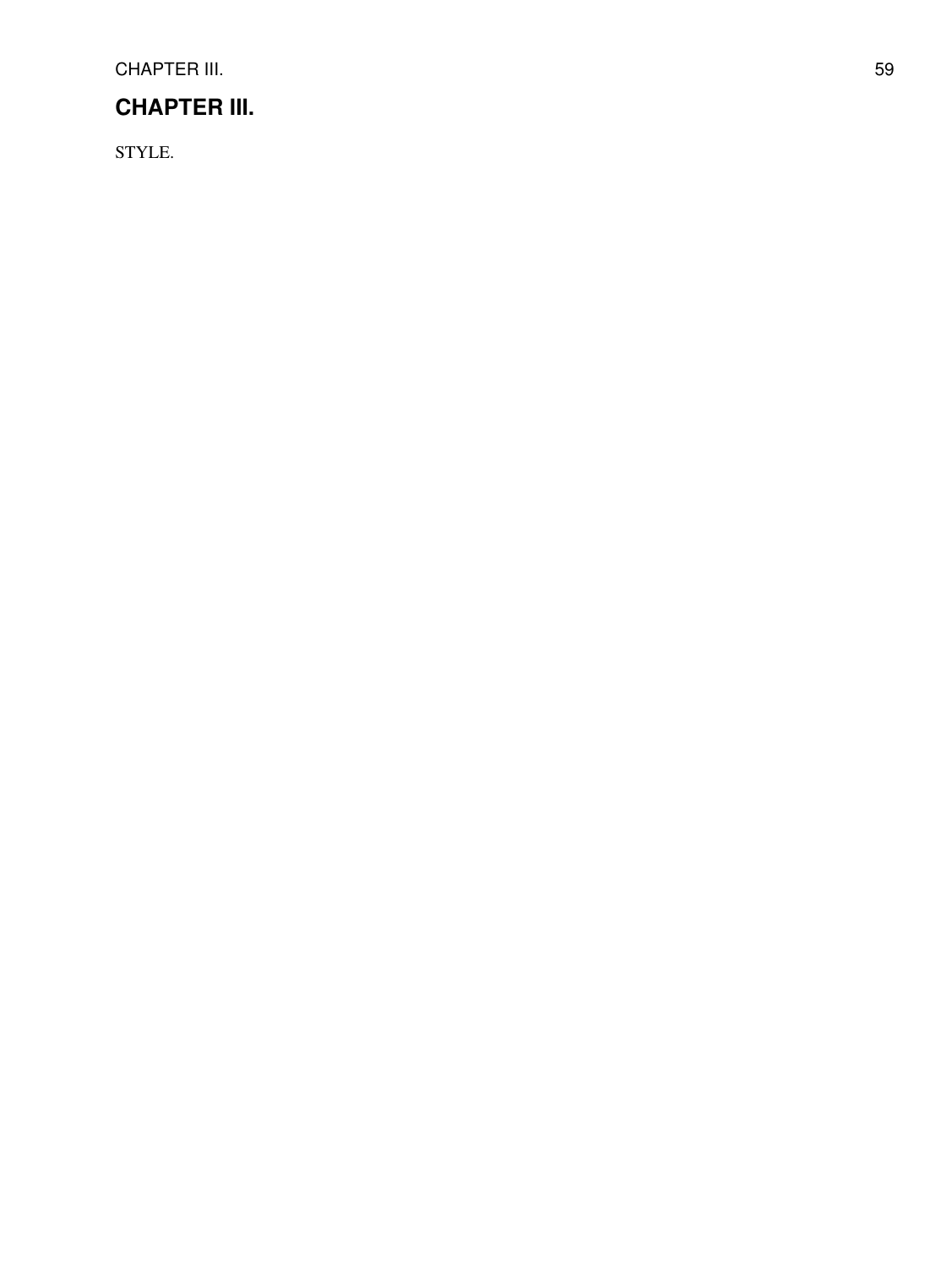# **CHAPTER IV.**

HUMOR.---Addison, Stevenson, Lamb.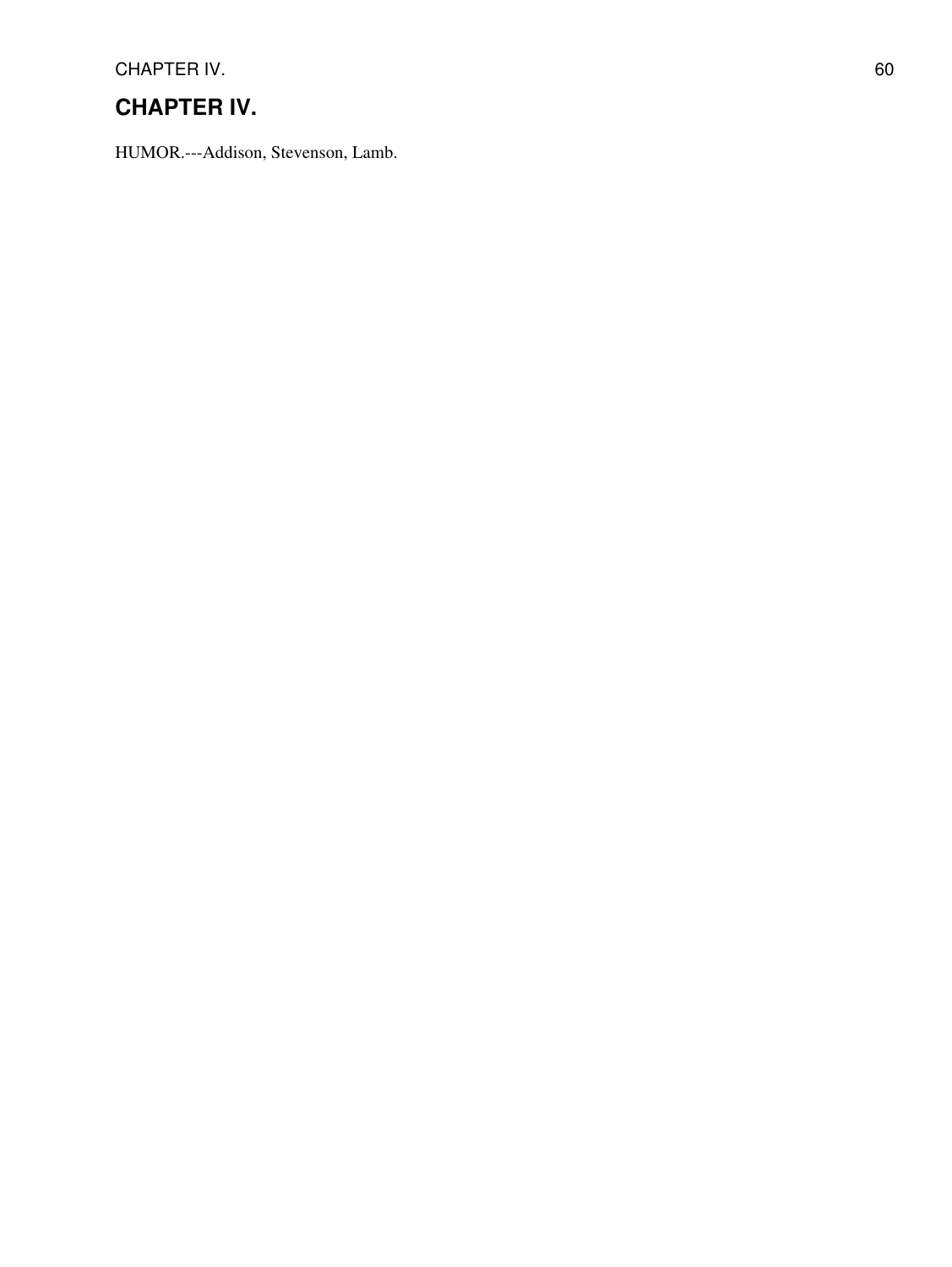## **CHAPTER V.**

RIDICULE.---Poe.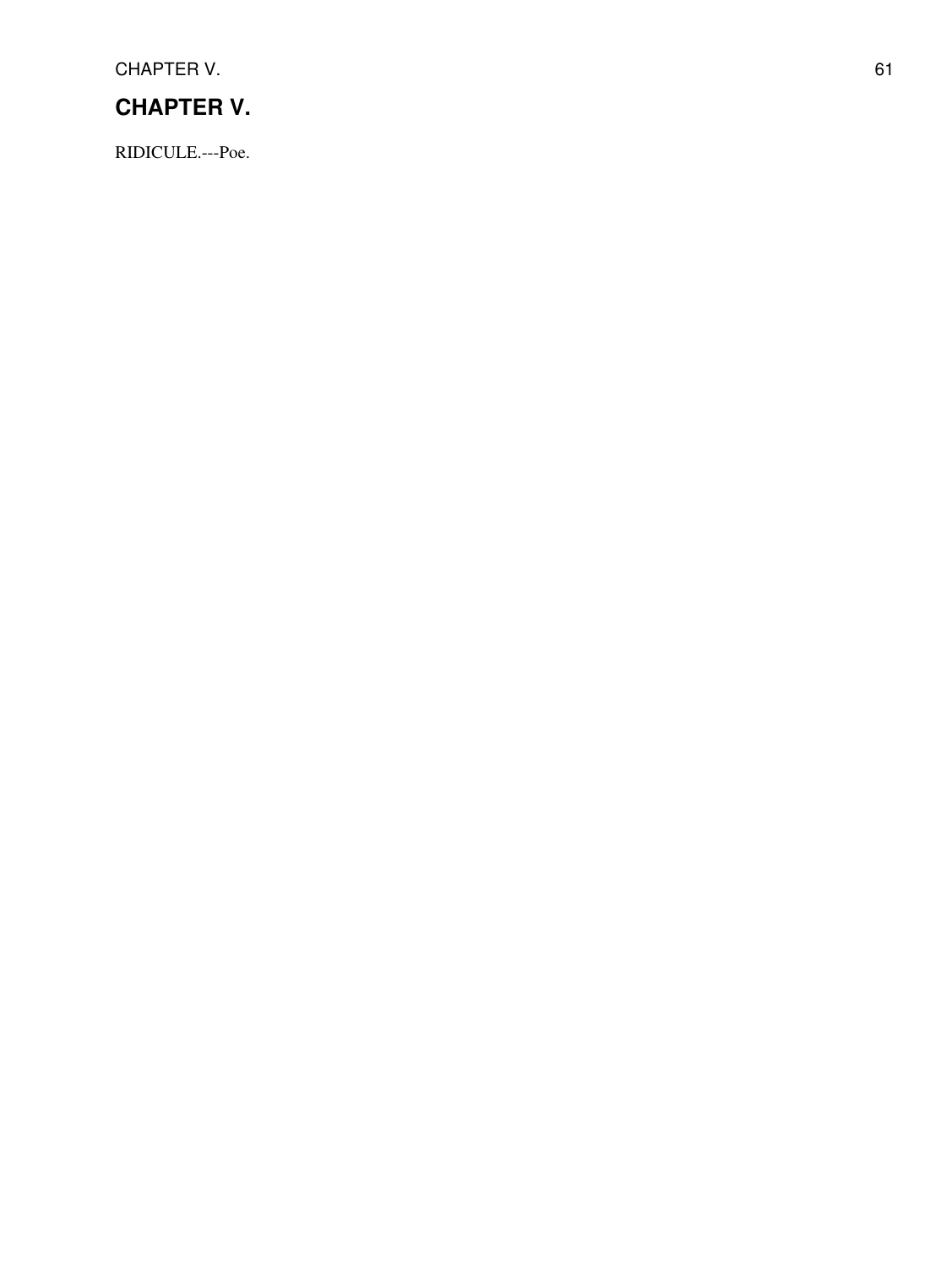# **CHAPTER VI.**

THE RHETORICAL, IMPASSIONED AND LOFTY STYLES. ---Macaulay and De Quincey.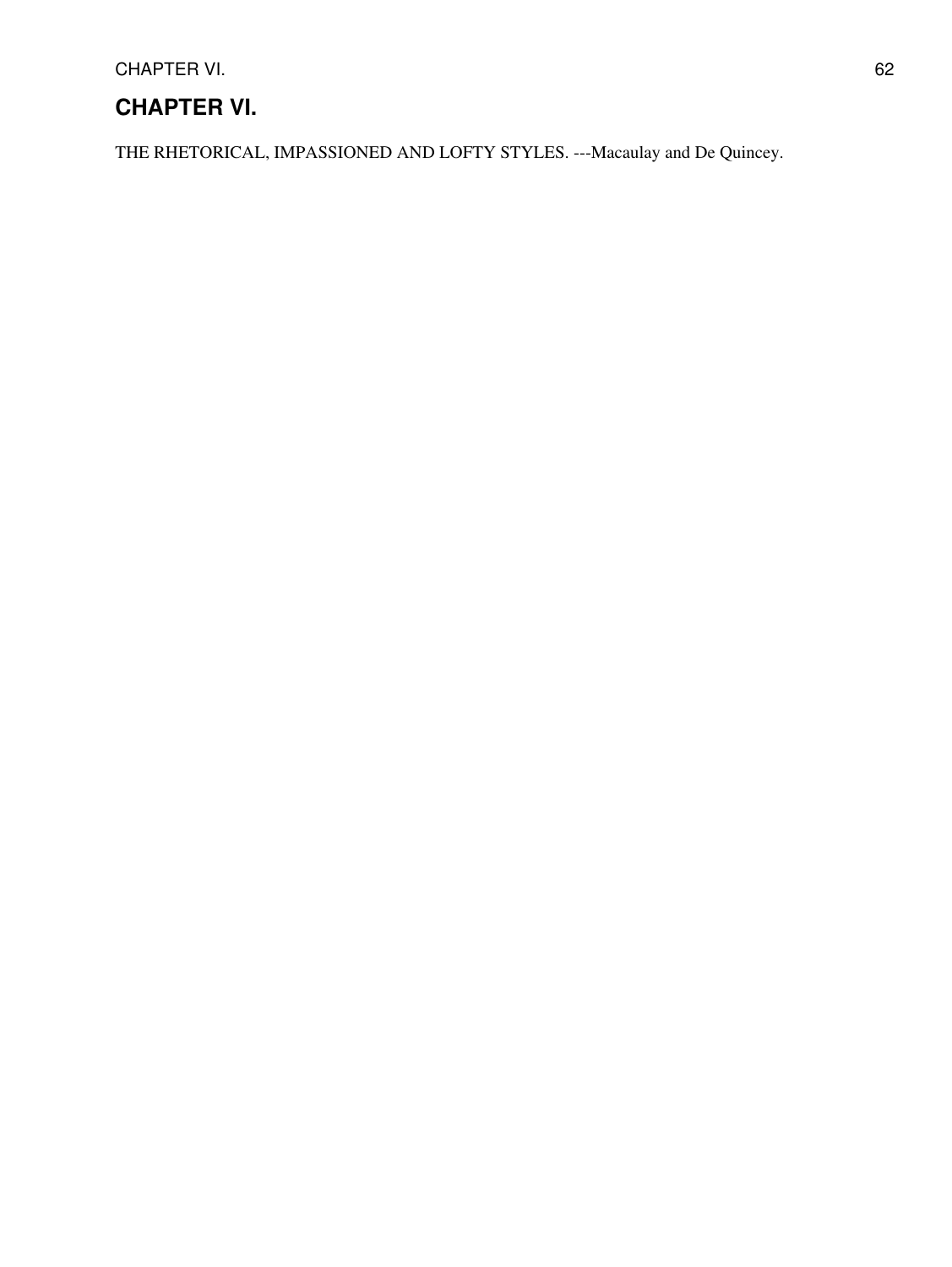## **CHAPTER VII.**

RESERVE.---Thackeray.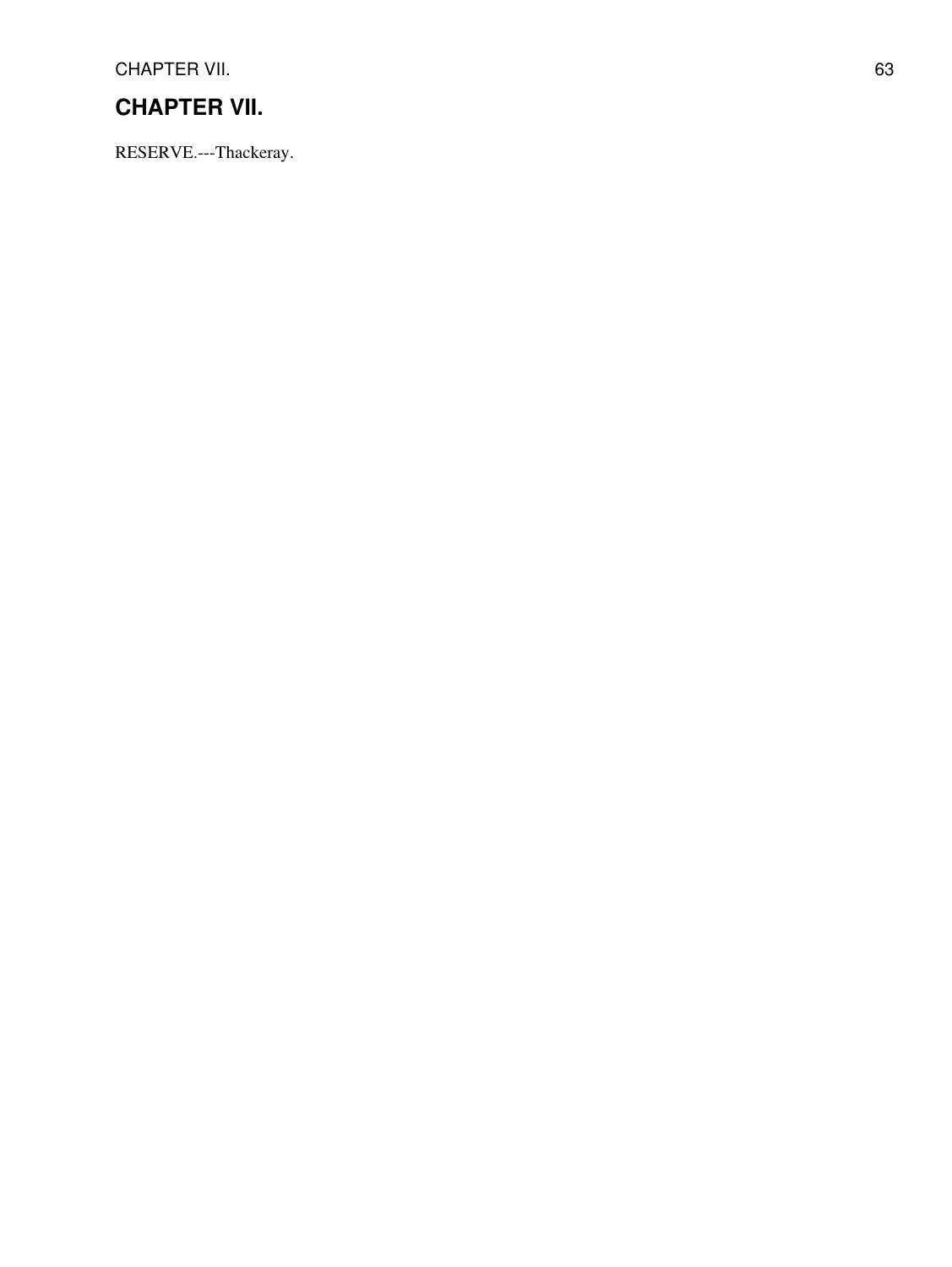# **CHAPTER VIII.**

CRITICISM.---Matthew Arnold and Ruskin.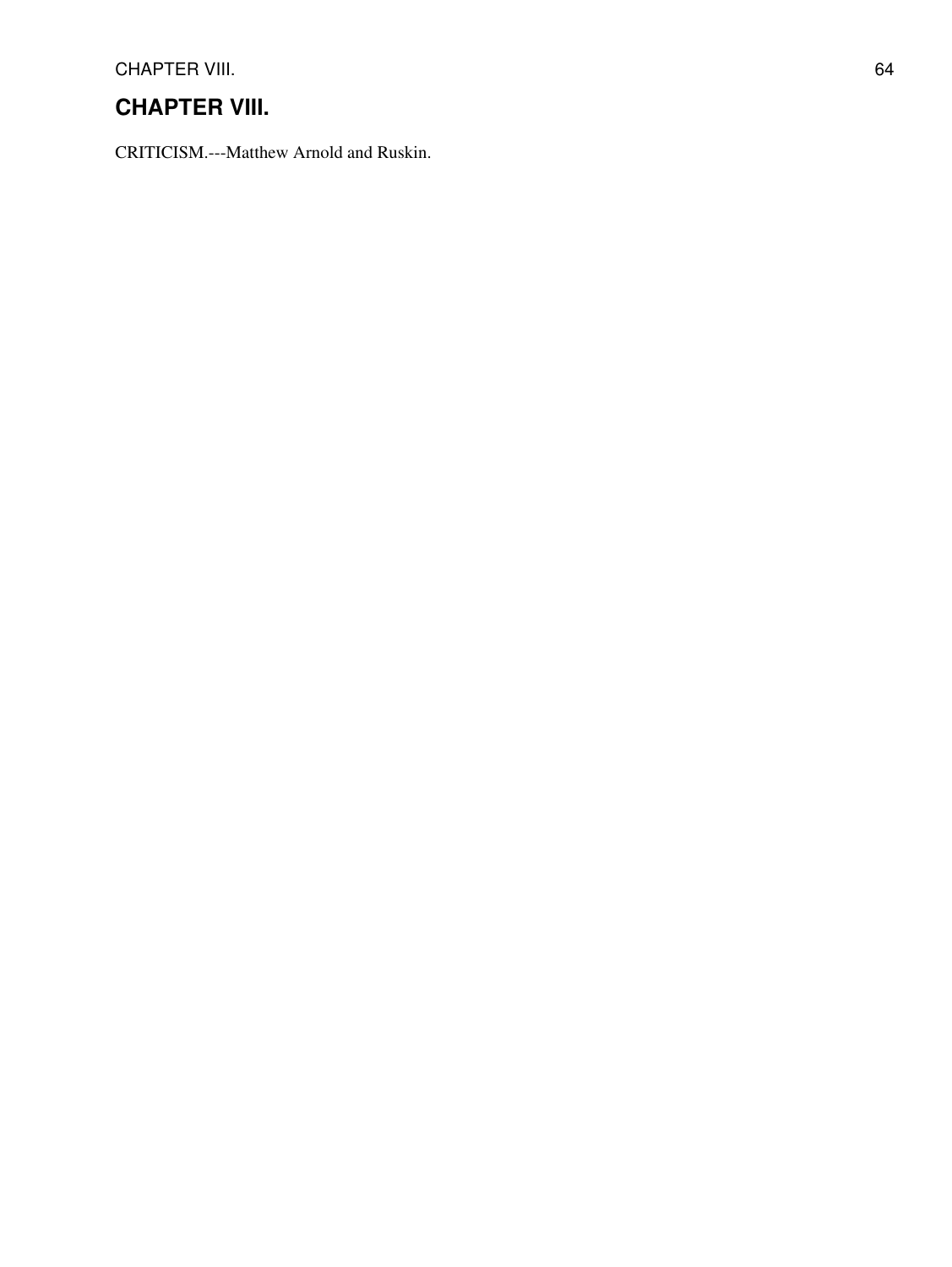# **CHAPTER IX.**

THE STYLE OF FICTION: NARRATIVE, DESCRIPTION, AND DIALOGUE.---Dickens.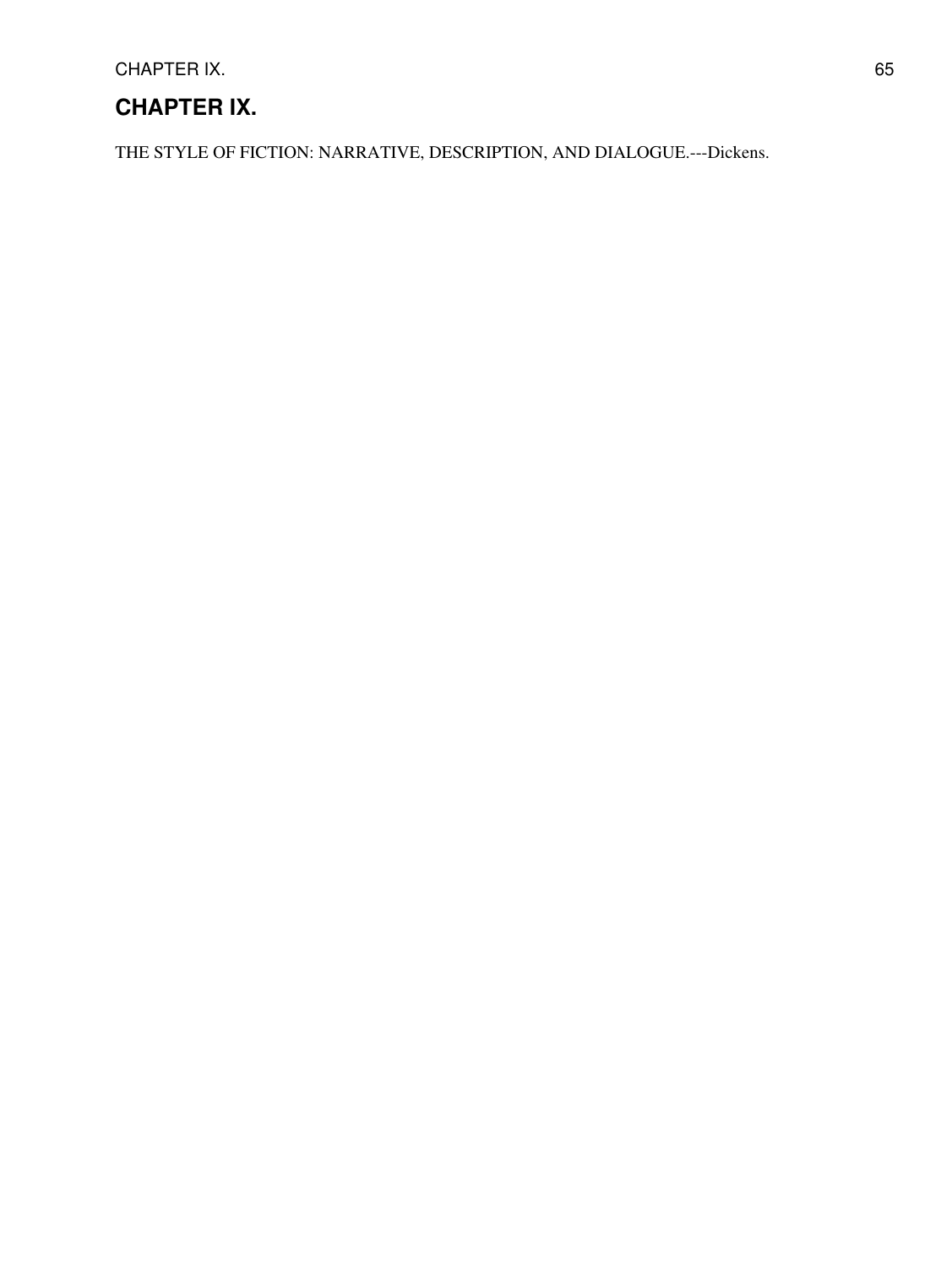CHAPTER X. 66

# **CHAPTER X.**

THE EPIGRAMMATIC STYLE.---Stephen Crane.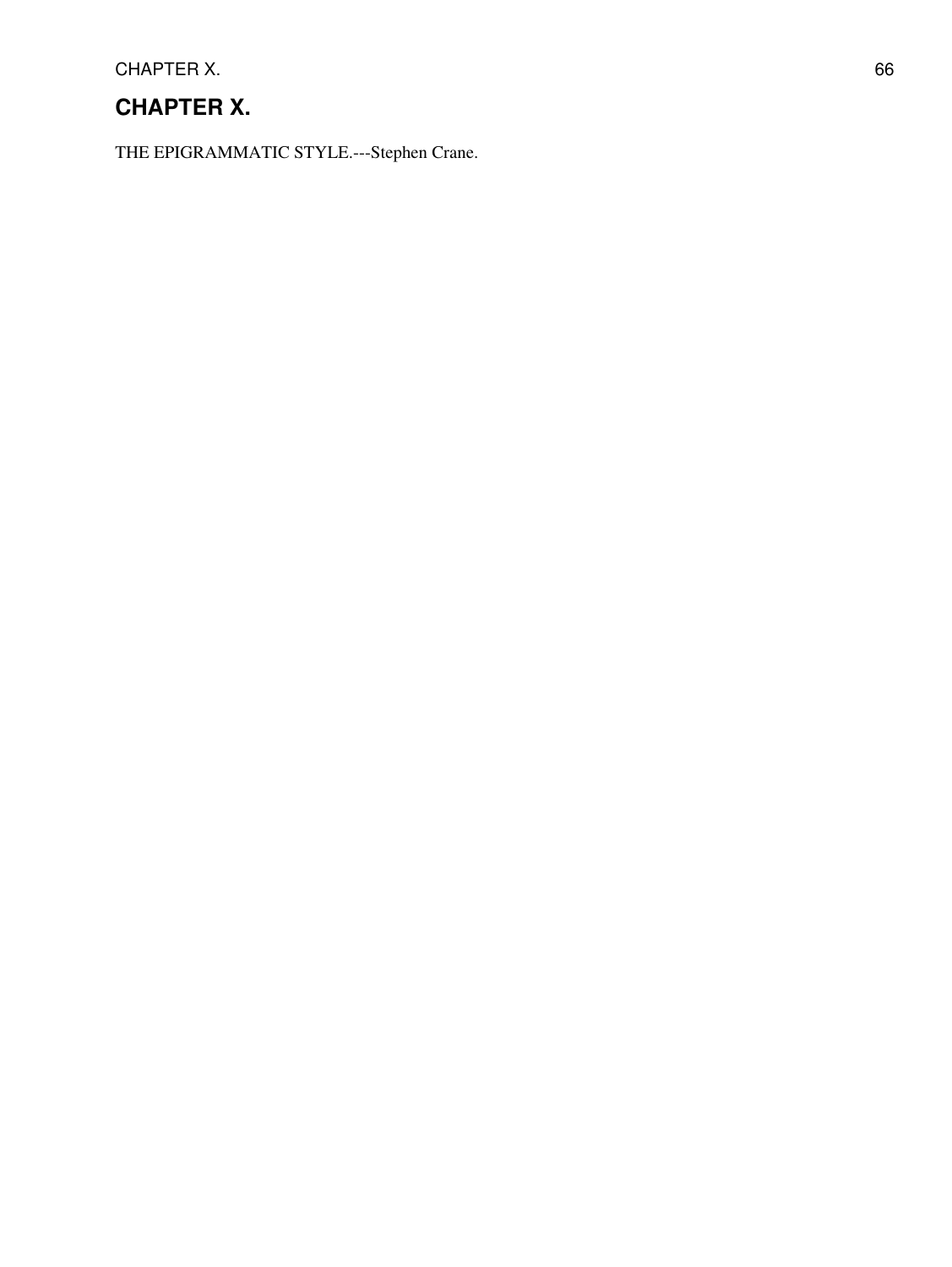# **CHAPTER XI.**

THE POWER OF SIMPLICITY.---The Bible, Franklin, Lincoln.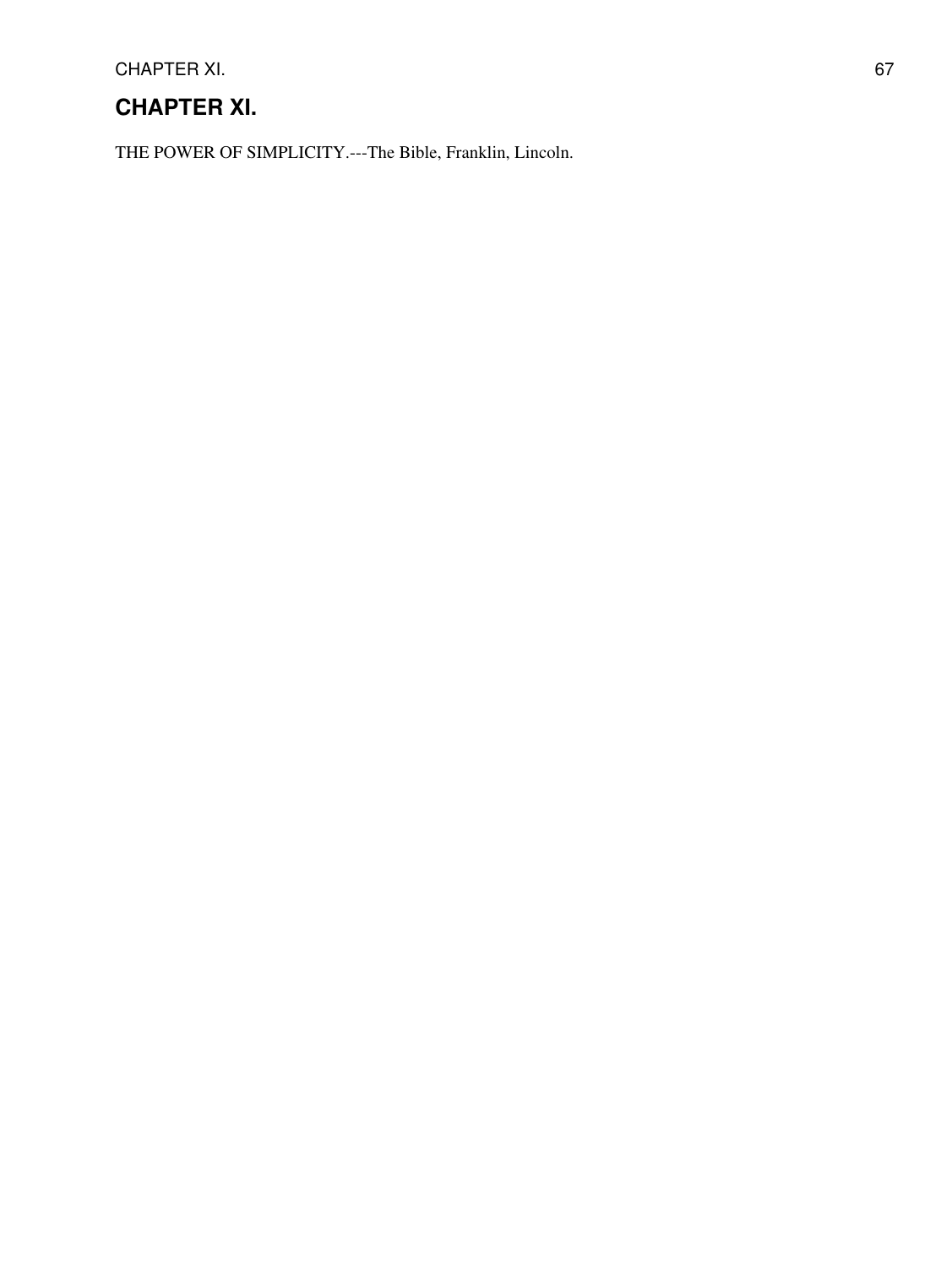# **CHAPTER XII.**

HARMONY OF STYLE.---Irving and Hawthorne.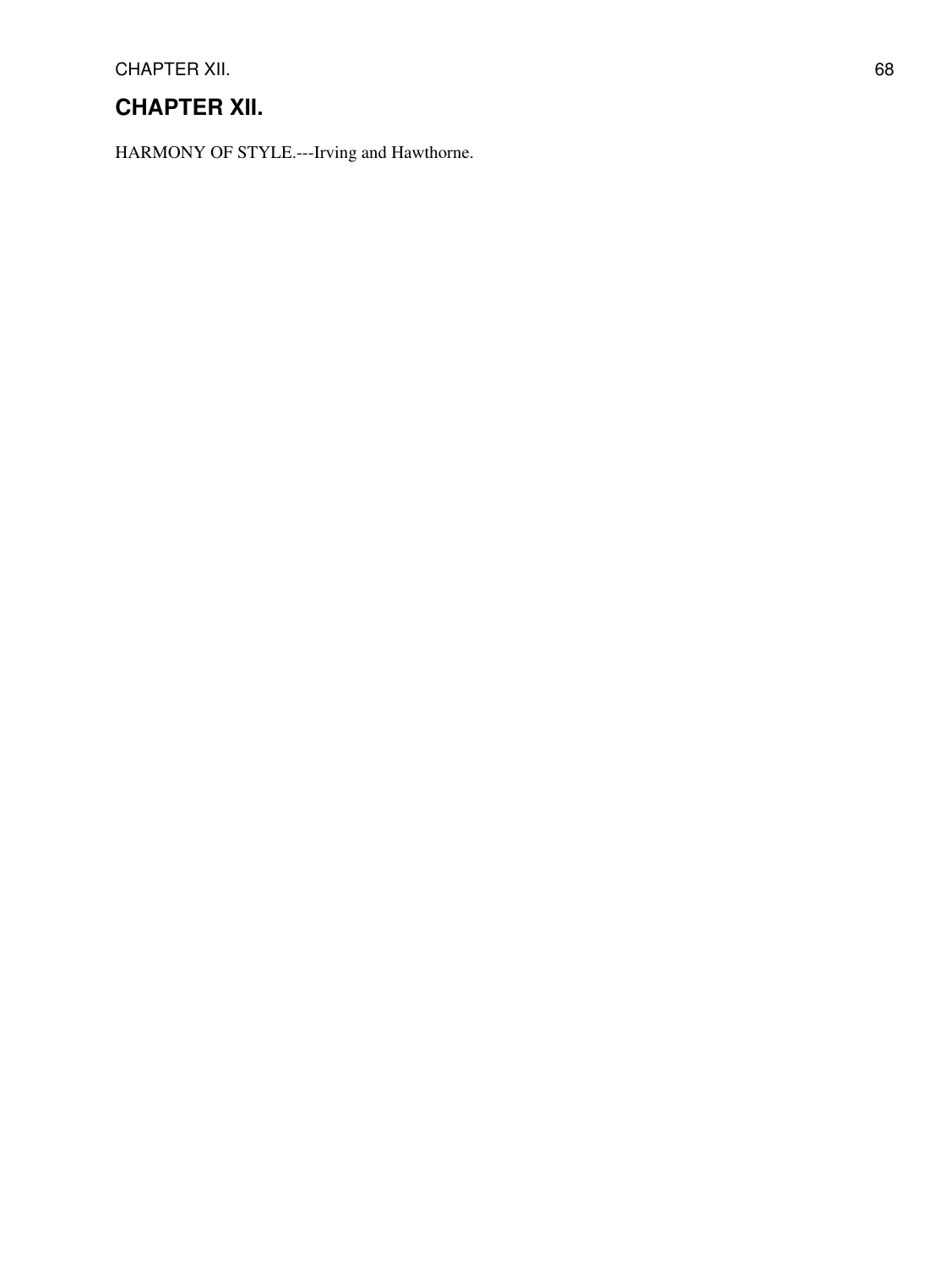# **CHAPTER XIII.**

IMAGINATION AND REALITY.---THE AUDIENCE.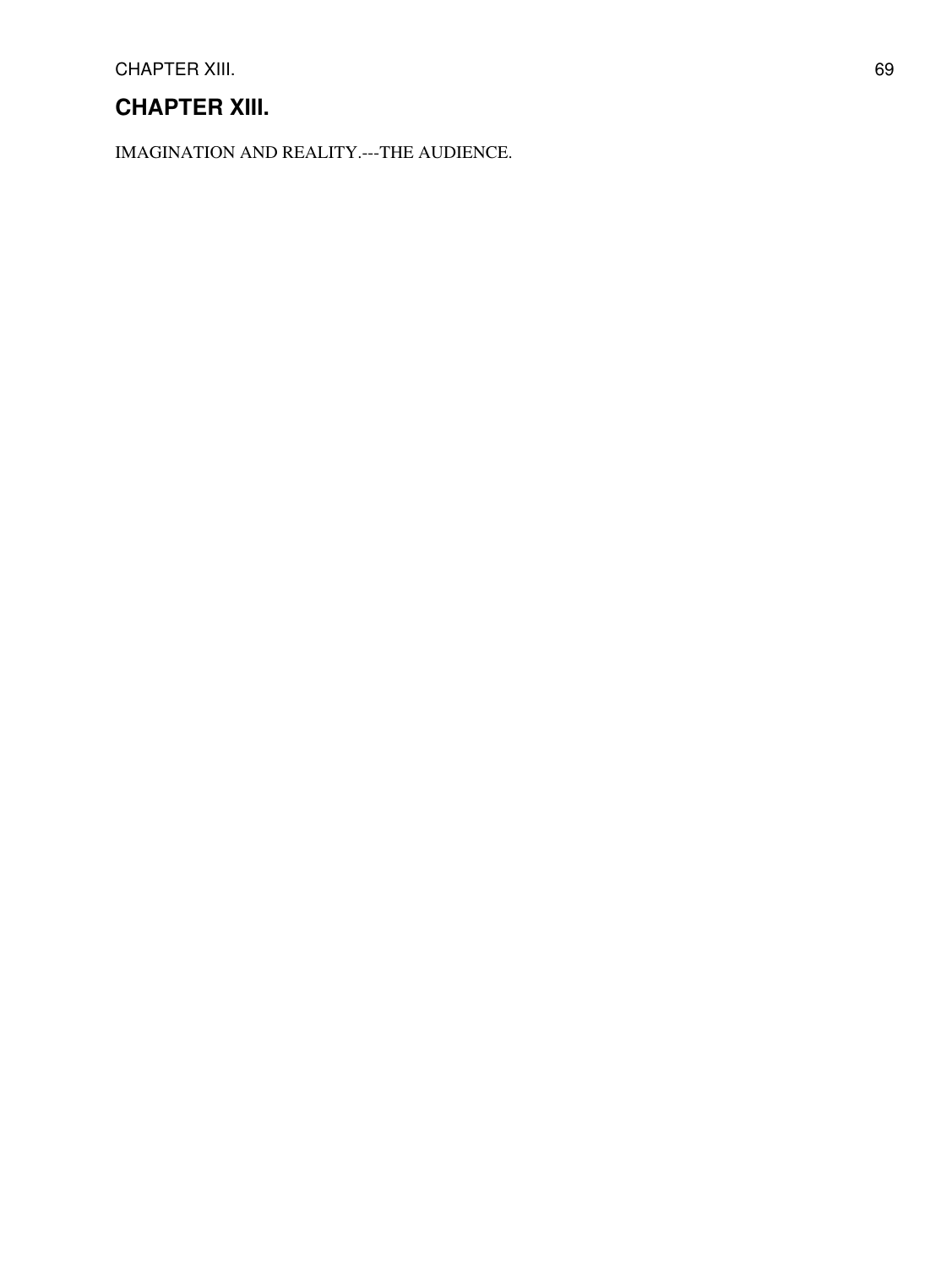CHAPTER XIV. 2012 2013 12:30 12:30 12:30 12:30 12:30 12:30 12:30 12:30 12:30 12:30 12:30 12:30 12:30 12:30 12:30 12:30 12:30 12:30 12:30 12:30 12:30 12:30 12:30 12:30 12:30 12:30 12:30 12:30 12:30 12:30 12:30 12:30 12:30 1

# **CHAPTER XIV.**

THE USE OF MODELS IN WRITING FICTION.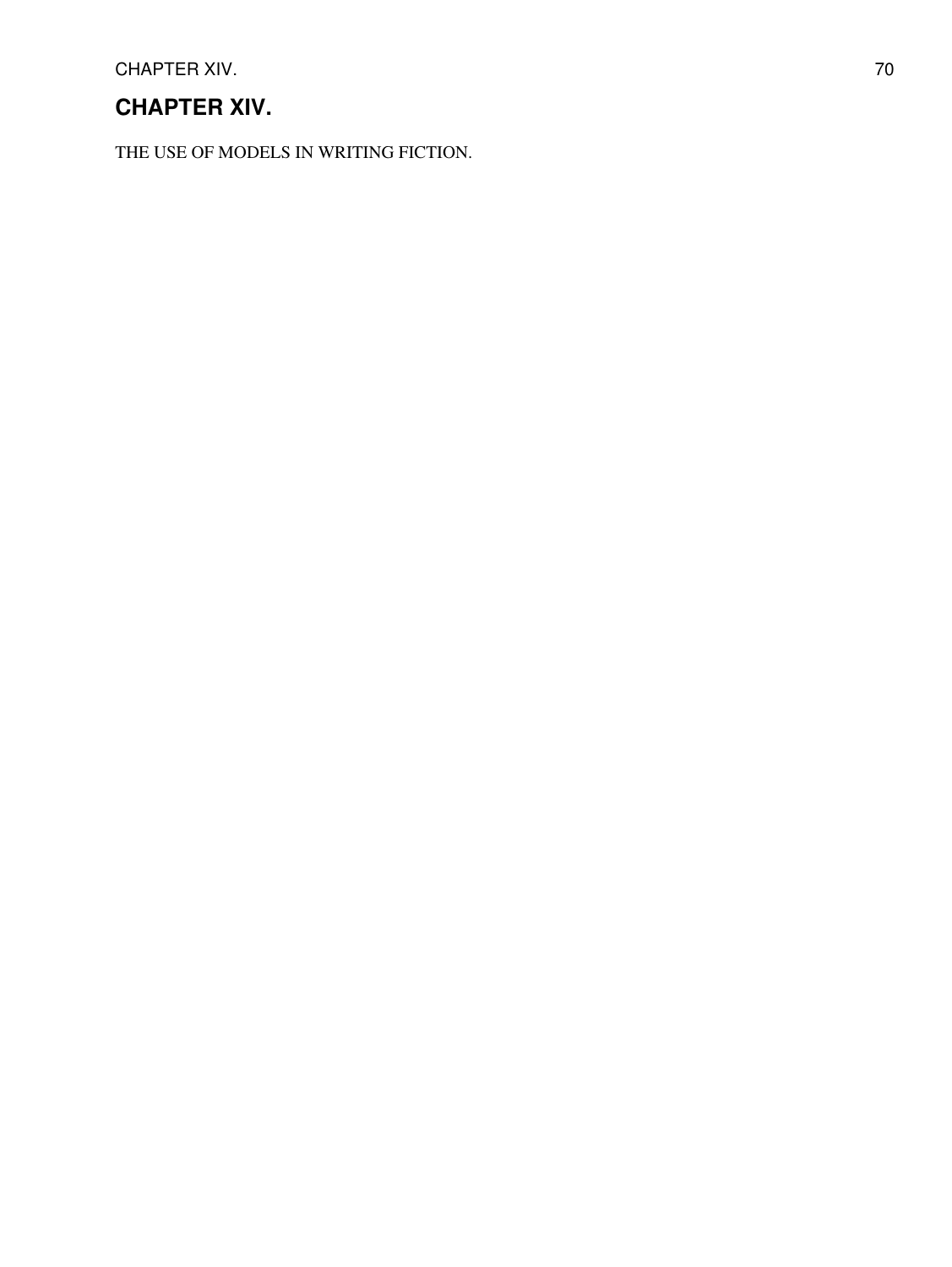## **CHAPTER XV.**

CONTRAST. APPENDIX

#### **COMPOSITION**

#### INTRODUCTION.

### THE METHOD OF THE MASTERS

For Learning to Write and Speak Masterly English.

The first textbook on rhetoric which still remains to us was written by Aristotle. He defines rhetoric as the art of writing effectively, viewing it primarily as the art of persuasion in public speaking, but making it include all the devices for convincing or moving the mind of the hearer or reader.

Aristotle's treatise is profound and scholarly, and every textbook of rhetoric since written is little more than a restatement of some part of his comprehensive work. It is a scientific analysis of the subject, prepared for critics and men of a highly cultured and investigating turn of mind, and was not originally intended to instruct ordinary persons in the management of words and sentences for practical purposes.

While no one doubts that an ordinary command of words may be learned, there is an almost universal impression in the public mind, and has been even from the time of Aristotle himself, that writing well or ill is almost purely a matter of talent, genius, or, let us say, instinct. It has been truly observed that the formal study of rhetoric never has made a single successful writer, and a great many writers have succeeded preëminently without ever having opened a rhetorical textbook. It has not been difficult, therefore, to come to the conclusion that writing well or ill comes by nature alone, and that all we can do is to pray for luck,---or, at the most, to practise incessantly. Write, write, write; and keep on writing; and destroy what you write and write again; cover a ton of paper with ink; some day perhaps you will succeed---says the literary adviser to the young author. And to the business man who has letters to write and wishes to write them well, no one ever says anything. The business man himself has begun to have a vague impression that he would like to improve his command of language; but who is there who even pretends to have any power to help him? There is the school grind of "grammar and composition," and if it is kept up for enough years, and the student happens to find any point of interest in it, some good may result from it. That is the best that anyone has to offer.

Some thoughtful people are convinced that writing, even business letters, is as much a matter for professional training as music or painting or carpentry or plumbing. That view certainly seems reasonable. And against that is the conviction of the general public that use of language is an art essentially different from any of the other arts, that all people possess it more or less, and that the degree to which they possess it depends on their general education and environment; while the few who possess it in a preëminent degree, do so by reason of peculiar endowments and talent, not to say genius. This latter view, too, is full of truth. We have only to reflect a moment to see that rhetoric as it is commonly taught can by no possibility give actual skill. Rhetoric is a system of scientific analysis. Aristotle was a scientist, not an artist. Analysis tears to pieces, divides into parts, and so destroys. The practical art of writing is wholly synthesis,---building up, putting together, creating,---and so, of course, a matter of instinct. All the dissection, or vivisection, in the world, would never teach a man how to bring a human being into the world, or any other living thing; yet the untaught instinct of all animals solves the problem of creation every minute of the world's history. In fact, it is a favorite comparison to speak of poems, stories, and other works of literary art as being the children of the writer's brain; as if works of literary art came about in precisely the same simple, yet mysterious, way that children are conceived and brought into the world.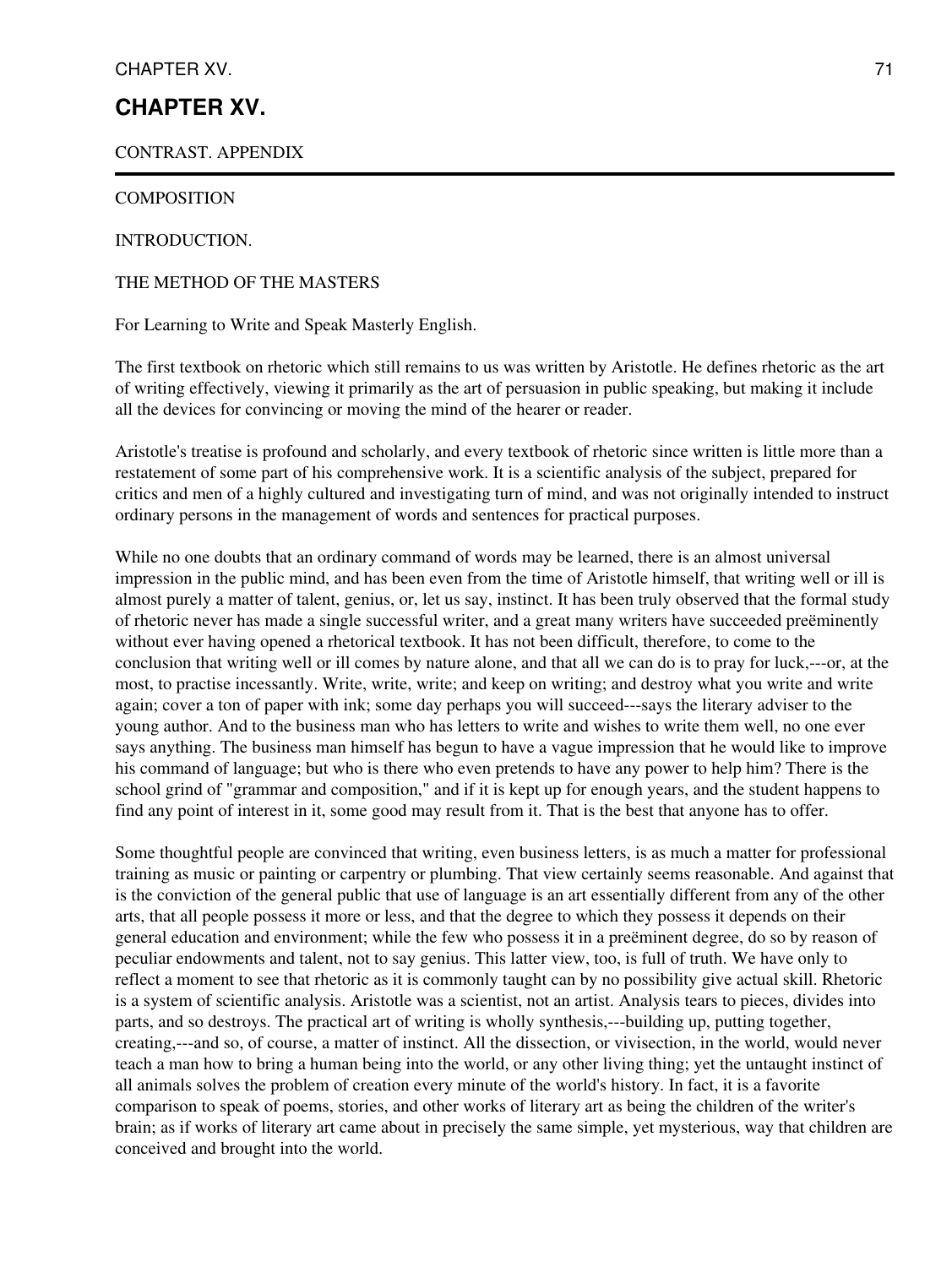Yet the comparison must not be pushed too far, and we must not lose sight of the facts in the case. You and I were not especially endowed with literary talent. Perhaps we are business men and are glad we are not so endowed. But we want to write and speak better than we do, ---if possible, better than those with whom we have to compete. Now, is there not a practical way in which we can help ourselves? There is no thought that we shall become geniuses, or anything of the kind. For us, why should there be any difference between plumbing and writing? If all men were born plumbers, still some would be much better than others, and no doubt the poor ones could improve their work in a great measure, simply by getting hints and trying. However, we all know that the trying will not do *very* much good without the hints. Now, where are the master-plumber's hints--- or rather, the master-writer's hints, for the apprentice writer?

No doubt some half million unsuccessful authors will jump to their feet on the instant and offer their services. But the business man is not convinced of their ability to help him. Nor does he expect very much real help from the hundred thousand school teachers who teach "grammar and composition" in the schools. The fact is, the rank and file of teachers in the common schools have learned just enough to know that they want help themselves. Probably there is not a more eager class in existence than they.

The stock advice of successful authors is, Practise. But unluckily I have practised, and it does not seem, to do any good. "I write one hundred long letters (or rather dictate them to my stenographer) every day," says the business man. "My newspaper reports would fill a hundred splendid folios," says the newspaper man, "and yet---and yet---I can't seem to hit it when I write a novel." No, practice without guidance will not do very much, especially if we happen to be of the huge class of the uninspired. Our lack of genius, however, does not seem to be a reason why we should continue utterly ignorant of the art of making ourselves felt as well as heard when we use words. Here again use of language differs somewhat from painting or music, for unless we had some talent there would be no reason for attempting those arts.

Let us attack our problem from a common-sense point of view. How have greater writers learned to write? How do plumbers learn plumbing?

The process by which plumbers learn is simple. They watch the master-plumber, and then try to do likewise, and they keep at this for two or three years. At the end they are themselves master-plumbers, or at least masters of plumbing.

The method by which great writers, especially great writers who didn't start with a peculiar genius, have learned to write is much the same. Take Stevenson, for instance: he says he "played the sedulous ape." He studied the masterpieces of literature, and tried to imitate them. He kept at this for several years. At the end he was a master himself. We have reason to believe that the same was true of Thackeray, of Dumas, of Cooper, of Balzac, of Lowell. All these men owe their skill very largely to practice in imitation of other great writers, and often of writers not as great as they themselves. Moreover, no one will accuse any of these writers of not being original in the highest degree. To imitate a dozen or fifty great writers never makes imitators; the imitator, so called, is the person who imitates one. To imitate even two destroys all the bad effects of imitation.

Franklin, himself a great writer, well describes the method in his autobiography:

How Franklin Learned to Write.

"A question was once, somehow or other, started between Collins and me, of the propriety of educating the female sex in learning, and their abilities for study. He was of the opinion that it was improper, and that they were naturally unequal to it. I took the contrary side, perhaps a little for dispute's sake. He was naturally more eloquent, having a ready plenty of words, and sometimes, as I thought, I was vanquished more by his fluency than by the strength of his reasons. As we parted without settling the point, and were not to see one another again for some time, I sat down to put my arguments in writing, which I copied fair and sent to him. He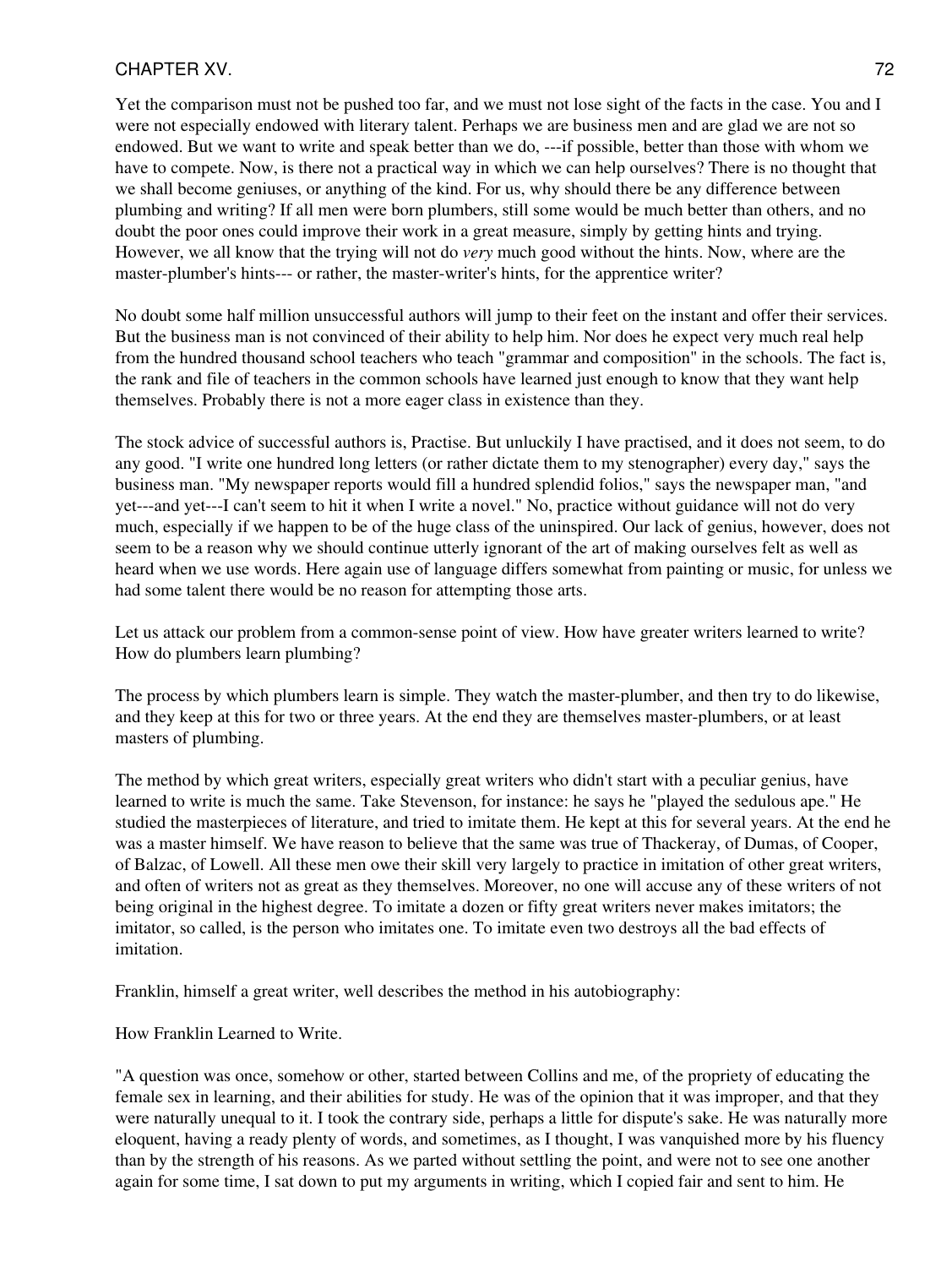answered, and I replied. Three or four letters on a side had passed, when my father happened to find my papers and read them. Without entering into the subject in dispute, he took occasion to talk to me about the manner of my writing; observed that, though I had the advantage of my antagonist in correct spelling and pointing (which I owed to the printing-house), I fell far short in elegance of expression, in method, and in perspicuity, of which he convinced me by several instances. I saw the justice of his remarks, and thence grew more attentive to the manner in writing, and determined to endeavor an improvement.

"About this time I met with an odd volume of the *Spectator*. It was the third. I had never before seen any of them. I bought it, read it over and over, and was much delighted with it. I thought the writing excellent, and wished it possible to imitate it. With this view I took some of the papers, and making short hints of the sentiments in each sentence, laid them by a few days, and then, without looking at the book, tried to complete the papers again, by expressing each hinted sentiment at length, and as fully as it had been expressed before, in any suitable words that should come to hand. Then I compared my *Spectator* with the original, discovered some of my faults, and corrected them. But I found I wanted a stock of words, or a readiness in recollecting and using them, which I thought I should have acquired before that time if I had gone on making verses, since the continued search for words of the same import, but of different length to suit the measure, or of different sound for the rhyme, would have laid me under a constant necessity of searching for variety, and also have tended to fix that variety in mind, and make me master of it. Therefore I took some of the tales and turned them into verse; and, after a time, when I had pretty well forgotten the prose, turned them back again.

"I also sometimes jumbled my collection of hints into confusion, and after some weeks endeavored to reduce them into the best order before I began to form the full sentences and complete the subject. This was to teach me method in the arrangement of the thoughts. By comparing my work with the original, I discovered my faults and amended them; but I sometimes had the pleasure of fancying, that, in certain particulars of small import, I had been fortunate enough to improve the method or the language, and this encouraged me to think that I might possibly in time come to be a tolerable English writer; of which I was extremely ambitious. My time for these exercises and for reading was at night, after work, or before it began in the morning, or on Sundays, when I contrived to be in the printing-house alone, evading as much as I could the common attendance on public worship which my father used to exact of me when I was under his care, and which indeed I still continued to consider a duty, though I could not, as it seemed to me, afford time to practise it."

### A Practical Method.

Aristotle's method, though perfect in theory, has failed in practice. Franklin's method is too elementary and undeveloped to be of general use. Taking Aristotle's method (represented by our standard textbooks on rhetoric) as our guide, let us develop Franklin's method into a system as varied and complete as Aristotle's. We shall then have a method at the same time practical and scholarly.

We have studied the art of writing words correctly (spelling) and writing sentences correctly (grammar).\* Now we wish to learn to write sentences, paragraphs, and entire compositions *effectively*.

\*See the earlier volumes in this series.

First, we must form the habit of observing the meanings and values of words, the structure of sentences, of paragraphs, and of entire compositions as we read standard literature---just as we have been trying to form the habit of observing the spelling of words, and the logical relationships of words in sentences. In order that we may know what to look for in our observation we must analyse a *little,* but we will not imagine that we shall learn to do a thing by endless talk about doing it.

Second, we will practise in the imitation of selections from master writers, in every case fixing our attention on the rhetorical element each particular writer best illustrates. This imitation will be continued until we have mastered the subject toward which we are especially directing our attention, and all the subjects which go to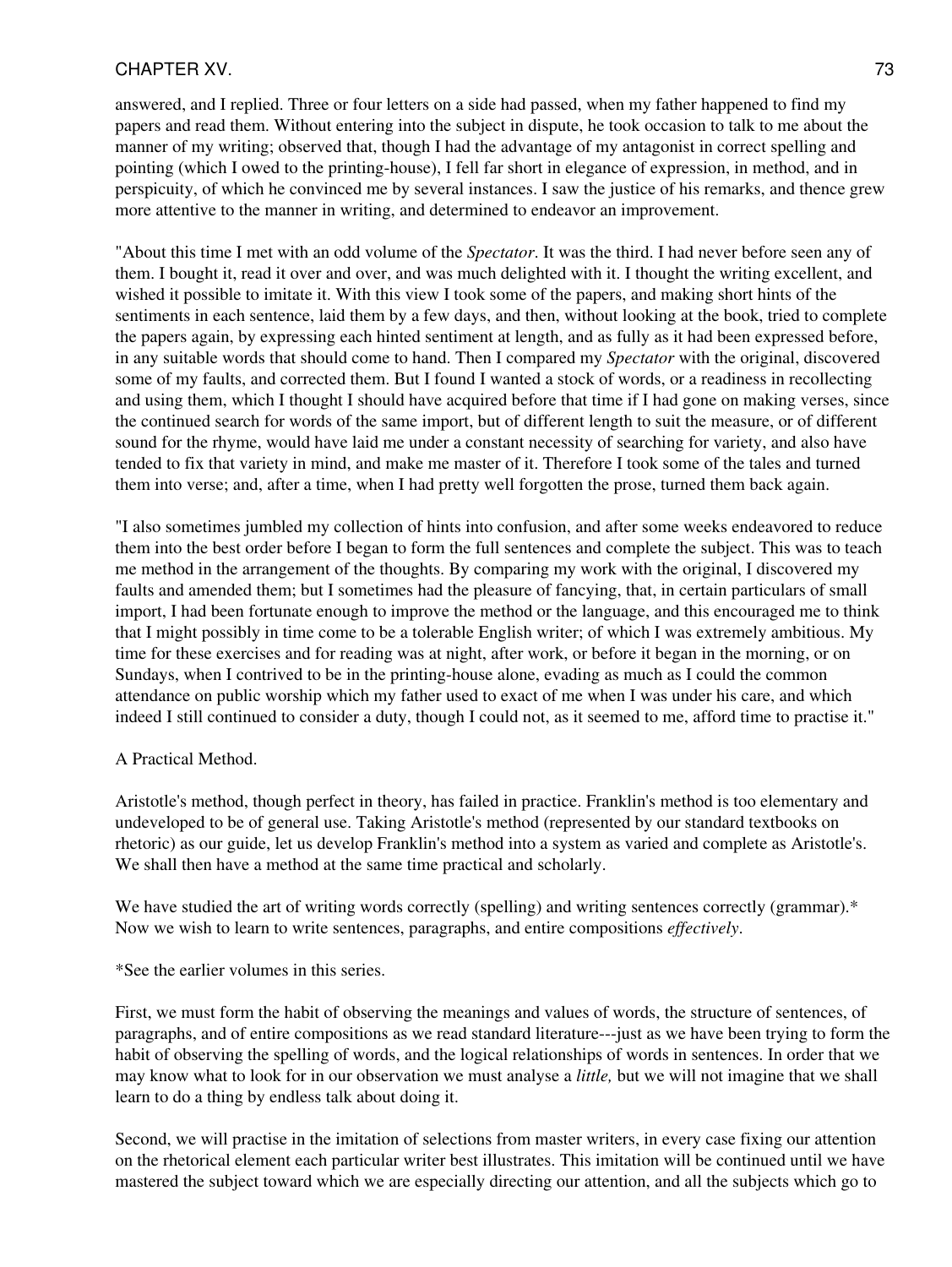the making of an accomplished writer.

Third, we will finally make independent compositions for ourselves with a view to studying and expressing the stock of ideas which we have to express. This will involve a study of the people on whom we wish to impress our ideas, and require that we constantly test the results of our work to see what the actual effect on the mind of our audience is.

Let us now begin our work.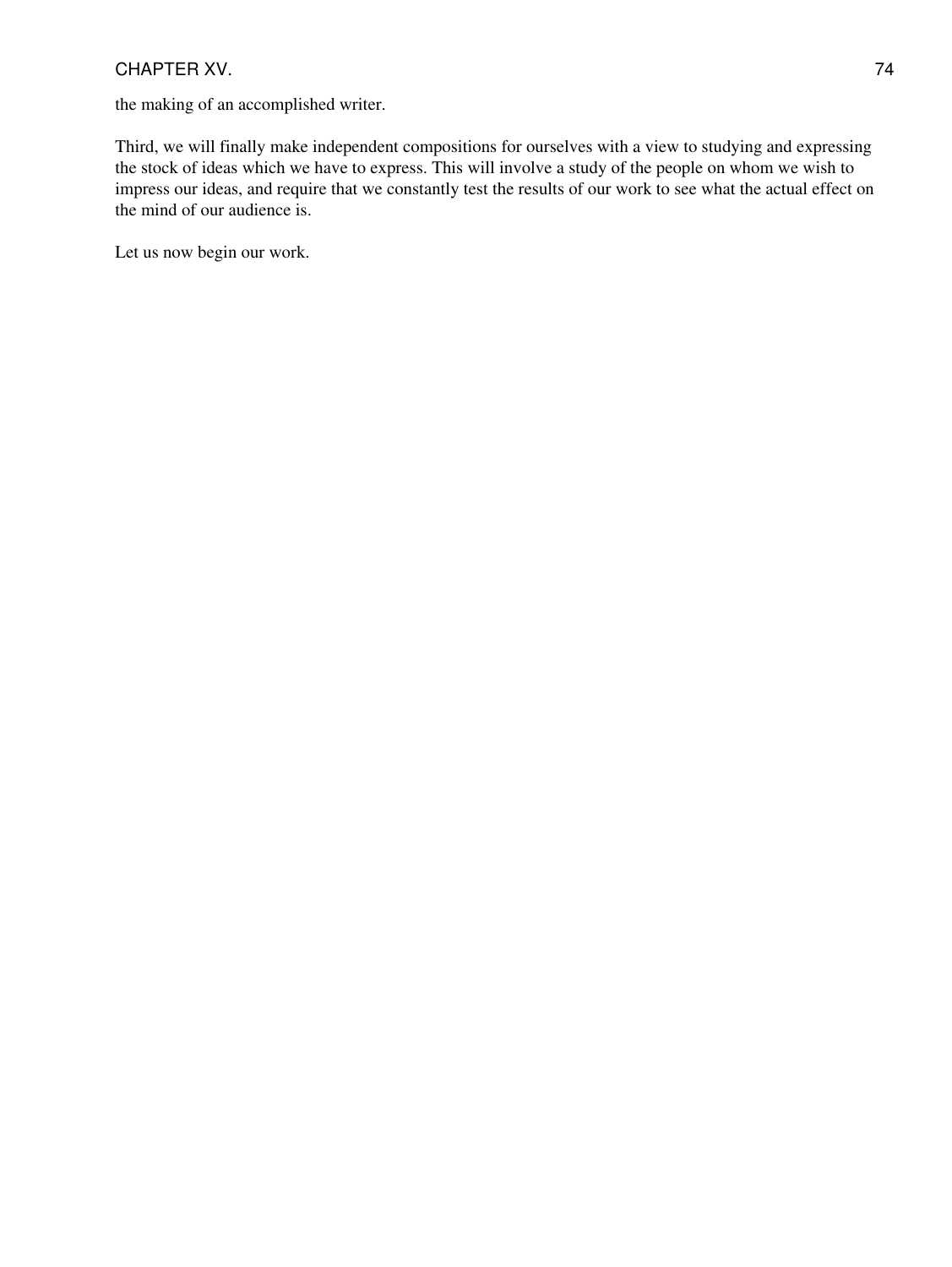# **CHAPTER I.**

# DICTION.

"Diction" is derived from the Latin *dictio,* a word, and in rhetoric it denotes choice of words. In the study of grammar we have learned that all words have logical relationships in sentences, and in some cases certain forms to agree with particular relationships. We have also taken note of "idioms," in which words are used with peculiar values.

On the subject of Idiom Arlo Bates in his book "On Writing English" has some very forcible remarks. Says he, "An idiom is the personal---if the word may be allowed---the personal idiosyncrasy of a language. It is a method of speech wherein the genius of the race making the language shows itself as differing from that of all other peoples. What style is to the man, that is idiom to the race. It is the crystalization in verbal forms of peculiarities of race temperament--- perhaps even of race eccentricities . . . . . English which is not idiomatic becomes at once formal and lifeless, as if the tongue were already dead and its remains embalmed in those honorable sepulchres, the philological dictionaries. On the other hand, English which goes too far, and fails of a delicate distinction between what is really and essentially idiomatic and what is colloquial, becomes at once vulgar and utterly wanting in that subtle quality of dignity for which there is no better term than *distinction*."\*

\*As examples of idioms Mr. Bates gives the following: A ten-foot (instead of ten-feet) pole; the use of the "flat adverb" or adjective form in such expressions as "speak loud." "walk fast," "the sun shines hot," "drink deep;" and the use of prepositions adverbially at the end of a sentence, as in "Where are you going to?" "The subject which I spoke to you about," etc.

We therefore see that idiom is not only a thing to justify, but something to strive for with all our might. The use of it gives character to our selection of words, and better than anything else illustrates what we should be looking for in forming our habit of observing the meanings and uses of words as we read.

Another thing we ought to note in our study of words is the *suggestion* which many words carry with them in addition to their obvious meaning. For instance, consider what a world of ideas the mere name of Lincoln or Washington or Franklin or Napoleon or Christ calls up. On their face they are but names of men, or possibly sometimes of places; but we cannot utter the name of Lincoln without thinking of the whole terrible struggle of our Civil War; the name of Washington, without thinking of nobility, patriotism, and self-sacrifice in a pure and great man; Napoleon, without thinking of ambition and blood; of Christ, without lifting our eyes to the sky in an attitude of worship and thanksgiving to God. So common words carry with them a world of suggested thought. The word *drunk* calls up a picture horrid and disgusting; *violet* suggests blueness, sweetness, and innocence; *oak* suggests sturdy courage and strength; *love* suggests all that is dear in the histories of our own lives. Just what will be suggested depends largely on the person who hears the word, and in thinking of suggestion we must reflect also on the minds of the persons to whom we speak.

The best practical exercise for the enlargement of one's vocabulary is translating, or writing verses. Franklin commends verse-writing, but it is hardly mechanical enough to be of value in all cases. At the same time, many people are not in a position to translate from a foreign language; and even if they were, the danger of acquiring foreign idioms and strange uses of words is so great as to offset the positive gain. But we can easily exercise ourselves in translating one kind of English into another, as poetry into prose, or an antique style into modern. To do this the constant use of the English dictionary will be necessary, and incidentally we shall learn a great deal about words.

As an example of this method of study, we subjoin a series of notes on the passage quoted from Franklin in the last chapter. In our study we constantly ask ourselves, "Does this use of the word sound perfectly natural?" At every point we appeal to our *instinct,* and in time come to trust it to a very great extent. We even train it. To train our instinct for words is the first great object of our study.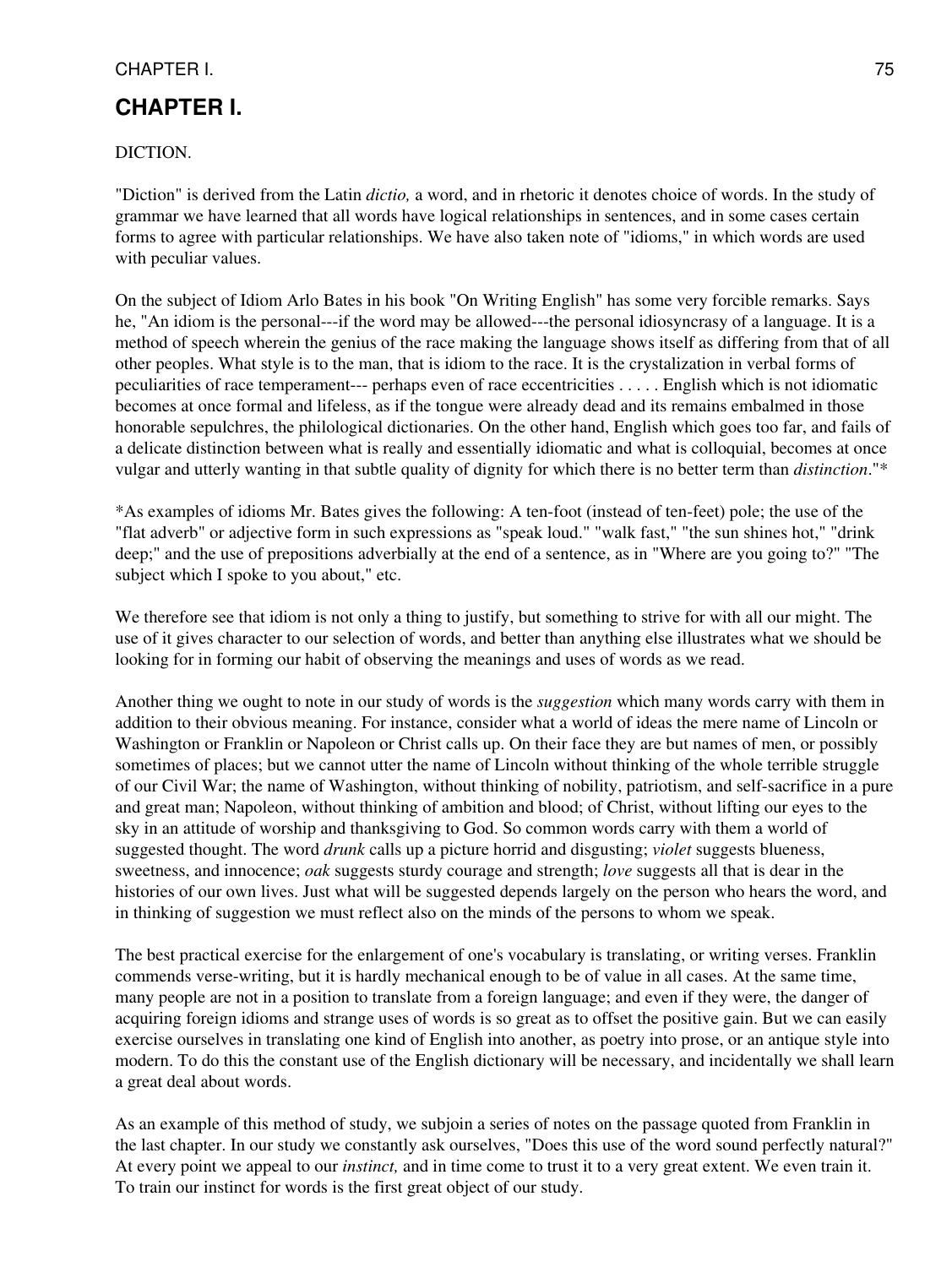# CHAPTER I. 26 and 20 and 20 and 20 and 20 and 20 and 20 and 20 and 20 and 20 and 20 and 20 and 20 and 20 and 20 and 20 and 20 and 20 and 20 and 20 and 20 and 20 and 20 and 20 and 20 and 20 and 20 and 20 and 20 and 20 and 2

Notes on Franklin. (See "How Franklin Learned to Write" in preceding chapter.)

1. "The female sex" includes animals as well as human beings, and in modern times we say simply "women," though when Franklin wrote "the female sex" was considered an elegant phrase.

2. Note that "their" refers to the collective noun "sex."

3. If we confine the possessive case to persons we would not say "for dispute's sake," and indeed "for the sake of dispute" is just as good, if not better, in other respects.

4. "Ready plenty" is antique usage for "ready abundance." Which is the stronger?

5. "Reasons" in the phrase "strength of his reasons" is a simple and forcible substitute for "arguments."

6. "Copied fair" shows an idiomatic use of an adjective form which perhaps can be justified, but the combination has given way in these days to "made a fair copy of."

7. Observe that Franklin uses "pointing" for *punctuation,* and "printing-house" for *printing-office*.

8. The old idiom "endeavor at improvement" has been changed to *endeavor to improve,* or *endeavor to make improvement*.

9. Note how the use of the word *sentiment* has changed. We would be more likely to say *ideas* in a connection like this.

10. For "laid them by," say *laid them away*.

11. For "laid me under . . . . . . necessity" we might say *compelled me,* or *made it necessary that I should*.

12. "Amended" is not so common now as *corrected*.

13. For "evading" (attendance at public worship) we should now say *avoiding*. We "evade" more subtle things than attendance at church.

There are many other slight differences in the use of words which the student will observe. It would be an excellent exercise to write out, not only this passage, but a number of others from the Autobiography, in the most perfect of simple modern English.

We may also take a modern writer like Kipling and translate his style into simple, yet attractive and good prose; and the same process may be applied to any of the selections in this book, simply trying to find equivalent and if possible equally good words to express the same ideas, or slight variations of the same ideas. Robinson Crusoe, Bacon's Essays, and Pilgrim's Progress are excellent books to translate into modern prose. The chief thing is to do the work slowly and thoughtfully.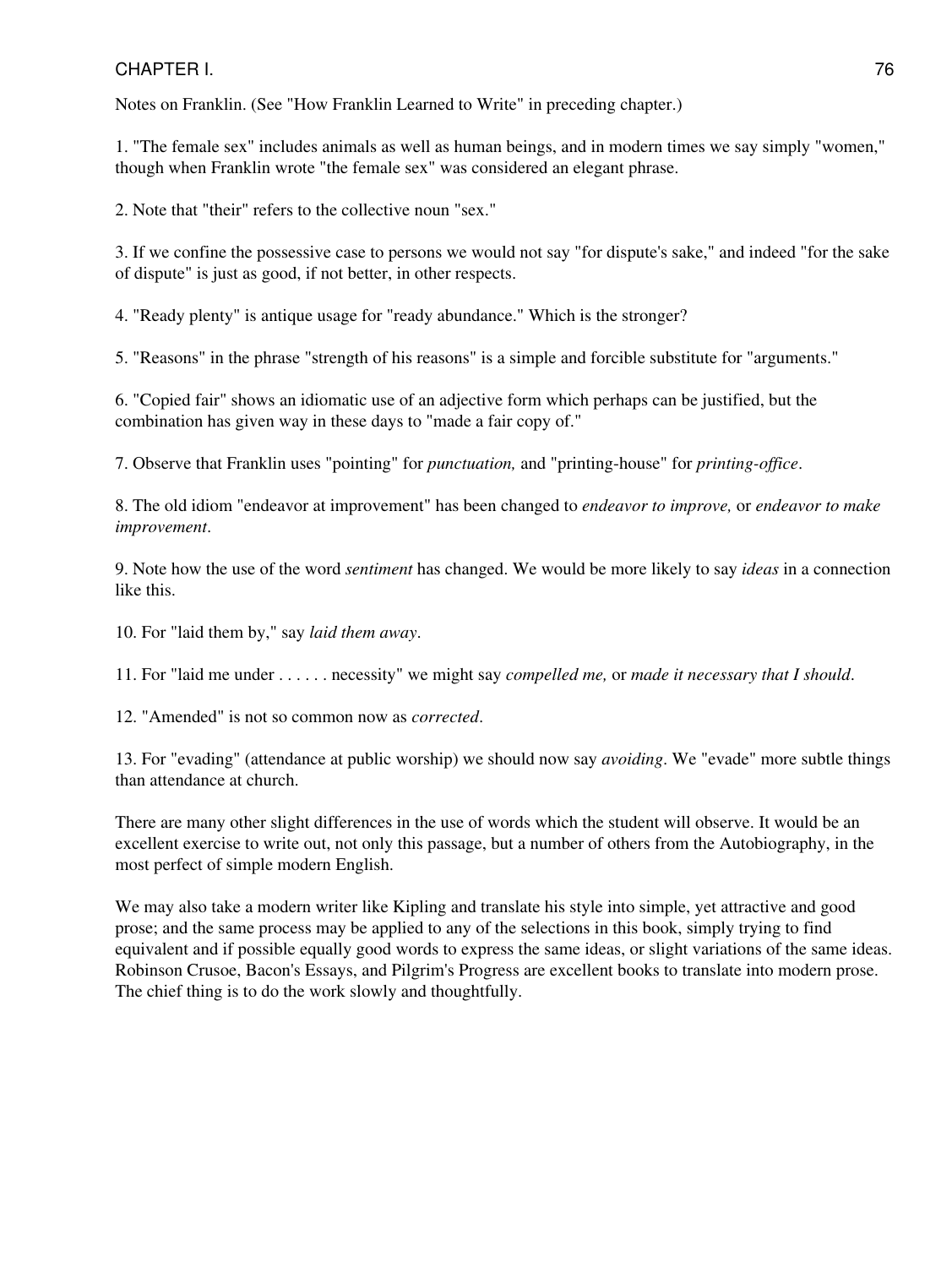# **CHAPTER II.**

### FIGURES OF SPEECH.

It is not an easy thing to pass from the logical precision of grammar to the vague suggestiveness of words that call up whole troops of ideas not contained in the simple idea for which a word stands. Specific idioms are themselves at variance with grammar and logic, and the grammarians are forever fighting them; but when we go into the vague realm of poetic style, the logical mind is lost at once. And yet it is more important to use words pregnant with meaning than to be strictly grammatical. We must reduce grammar to an instinct that will guard us against being contradictory or crude in our construction of sentences, and then we shall make that instinct harmonize with all the other instincts which a successful writer must have. When grammar is treated (as we have tried to treat it) as "logical instinct," then there can be no conflict with other instincts.

The suggestiveness of words finds its specific embodiment in the so called "figures of speech." We must examine them a little, because when we come to such an expression as "The kettle boils" after a few lessons in tracing logical connections, we are likely to say without hesitation that we have found an error, an absurdity. On its face it is an absurdity to say "The kettle boils" when we mean "The water in the kettle boils." But reflection will show us that we have merely condensed our words a little. Many idioms are curious condensations, and many figures of speech may be explained as natural and easy condensations. We have already seen such a condensation in "more complete" for "more nearly complete."

The following definitions and illustrations are for reference. We do not need to know the names of any of these figures in order to use them, and it is altogether probable that learning to name and analyse them will to some extent make us too self-conscious to use them at all. At the same time, they will help us to explain things that otherwise might puzzle us in our study.

1. Simile. The simplest figure of speech is the *simile*. It is nothing more or less than a direct comparison by the use of such words as *like* and *as*.

*Examples:* Unstable as water, thou shalt not excel. How often would I have gathered my children together, as a hen doth gather her broodunder her wings! The Kingdom of God is like a grain of mustard seed, is like leaven hidden in three measures of meal. Their lives glide on like rivers that water the woodland. Mercy droppeth as the gentle rain from heaven upon the place beneath.

2. Metaphor. A *metaphor* is an implied or assumed comparison. The words *like* and *as* are no longer used, but the construction of the sentence is such that the comparison is taken for granted and the thing to which comparison is made is treated as if it were the thing itself.

*Examples*: The valiant taste of death but once. Stop my house's ears. His strong mind reeled under the blow. The compressed passions of a century exploded in the French Revolution. It was written at a white heat. He can scarcely keep the wolf from the door. Strike while the iron is hot. Murray's eloquence never blazed into sudden flashes, but its clear, placid, and mellow splendor was never overclouded.

The metaphor is the commonest figure of speech. Our language is a sort of burying-ground of faded metaphors. Look up in the dictionary the etymology of such words as *obvious, ruminating, insuperable, dainty, ponder,* etc., and you will see that they got their present meanings through metaphors which have now so faded that we no longer recognize them.

Sometimes we get into trouble by introducing two comparisons in the same sentence or paragraph, one of which contradicts the other. Thus should we say "Pilot us through the wilderness of life" we would introduce two figures of speech, that of a ship being piloted and that of a caravan in a wilderness being guided, which would contradict each other. This is called a "mixed metaphor."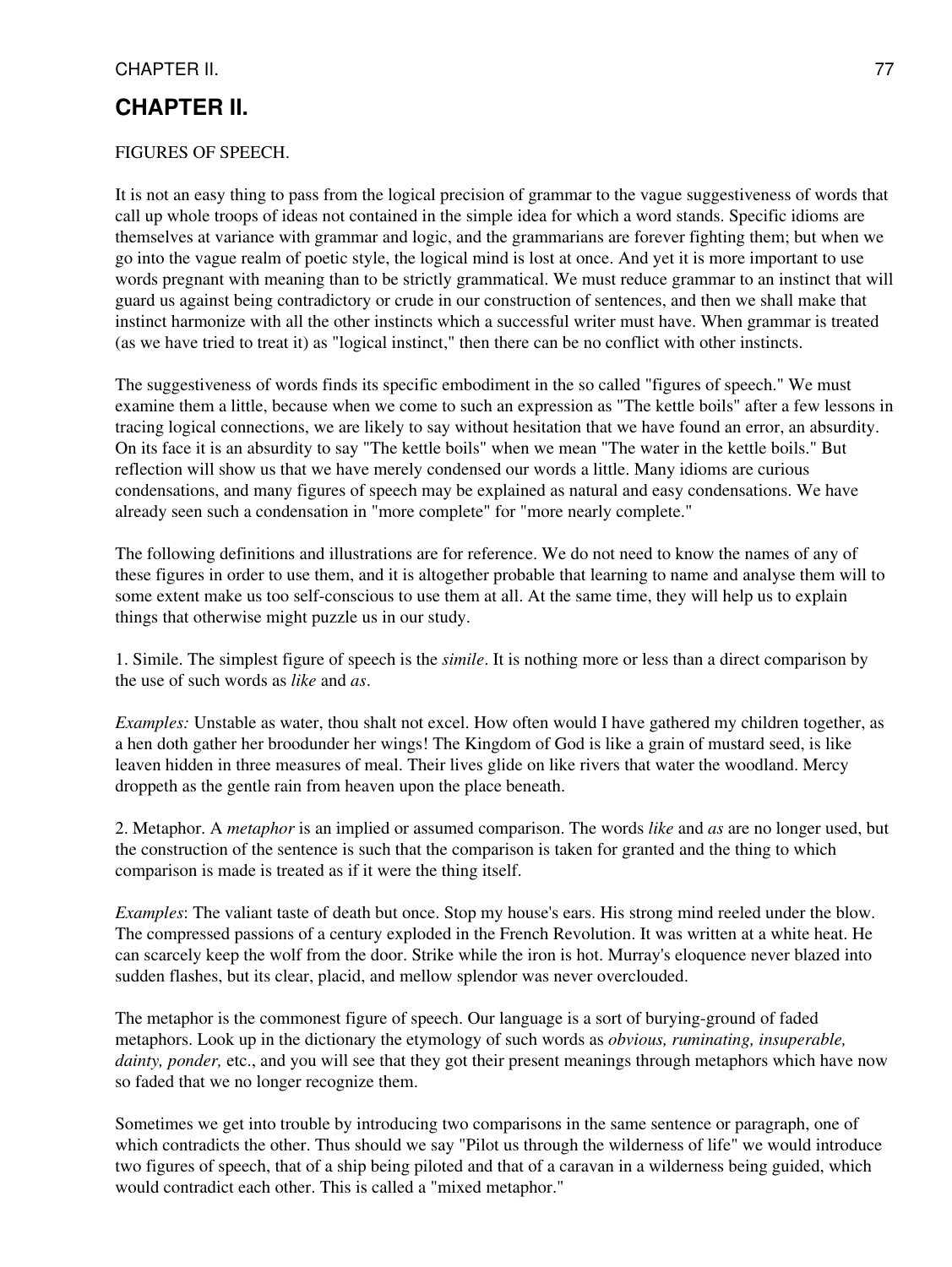# CHAPTER II. 28 and 20 and 20 and 20 and 20 and 20 and 20 and 20 and 20 and 20 and 20 and 20 and 20 and 20 and 20 and 20 and 20 and 20 and 20 and 20 and 20 and 20 and 20 and 20 and 20 and 20 and 20 and 20 and 20 and 20 and

3. Allusion. Sometimes a metaphor consists in a reference or allusion to a well known passage in literature or a fact of history. *Examples*: Daily, with souls that cringe and plot, we Sinais climb and know it not. (Reference to Moses on Mt. Sinai). He received the lion's share of the profits. (Reference to the fable of the lion's share). Suffer not yourselves to be betrayed by a kiss. (Reference to the betrayal of Christ by Judas).

4. Personification. Sometimes the metaphor consists in speaking of inanimate things or animals as if they were human. This is called the figure of *personification*. It raises the lower to the dignity of the higher, and so gives it more importance.

*Examples*: Earth felt the wound. Next Anger rushed, his eyes on fire. The moping Owl doth to the Moon complain. True Hope is swift and flies with swallow's wings. Vice is a monster of so frightful mien, as to be hated needs but to be seen. Speckled Vanity will sicken soon and die.

(Note in the next to the last example that the purely impersonal is raised, not to human level, but to that of the brute creation. Still the figure is called personification).

5. Apostrophe. When inanimate things, or the absent, whether living or dead, are addressed as if they were living and present, we have a figure of speech called *apostrophe*. This figure of speech gives animation to the style. *Examples*: O Rome, Rome, thou hast been a tender nurse to me. Blow, winds, and crack your cheeks. Take her, O Bridegroom, old and gray!

6. Antithesis. The preceding figures have been based on likeness. *Antithesis* is a figure of speech in which opposites are contrasted, or one thing is set against another. Contrast is almost as powerful as comparison in making our ideas clear and vivid.

*Examples*: (Macaulay, more than any other writer, habitually uses antitheses). Saul, seeking his father's asses, found himself turned into a king. Fit the same intellect to a man and it is a bowstring; to a woman and it is a harp-string. I thought that this man had been a lord among wits, but I find that he is only a wit among lords. Better to reign in hell than to serve in heaven. For fools rush in where angels fear to tread.

7. Metonymy. Besides the figures of likeness and unlikeness, there are others of quite a different kind. *Metonymy* consists in the substitution for the thing itself of something closely associated with it, as the sign or symbol for the thing symbolized, the cause for the effect, the instrument for the user of it, the container for the thing contained, the material for the thing made of it, etc.

*Examples*: He is a slave to the *cup*. Strike for your *altars* and your *fires*. The *kettle boils,* He rose and addressed the *chair*. The *palace* should not scorn the *cottage*. The watched *pot* never boils. The red *coats* turned and fled. *Iron* bailed and *lead* rained upon the enemy. The *pen* is mightier than the *sword*.

8. Synecdoche. There is a special kind of metonymy which is given the dignity of a separate name. It is the substitution of the part for the whole or the whole for the part. The value of it consists in putting forward the thing best known, the thing that will appeal most powerfully to the thought and feeling.

*Examples*: Come and trip it as you go, on the light fantastic *toe*. American commerce is carried in British *bottoms*. He bought a hundred *head* of cattle. It is a village of five hundred *chimneys*. He cried, "A sail, a sail!" The busy *fingers* toll on.

Exercise.

Indicate the figure of speech used in each of the following sentences:

1. Come, seeling Night, scarf up the tender eye of pitiful Day.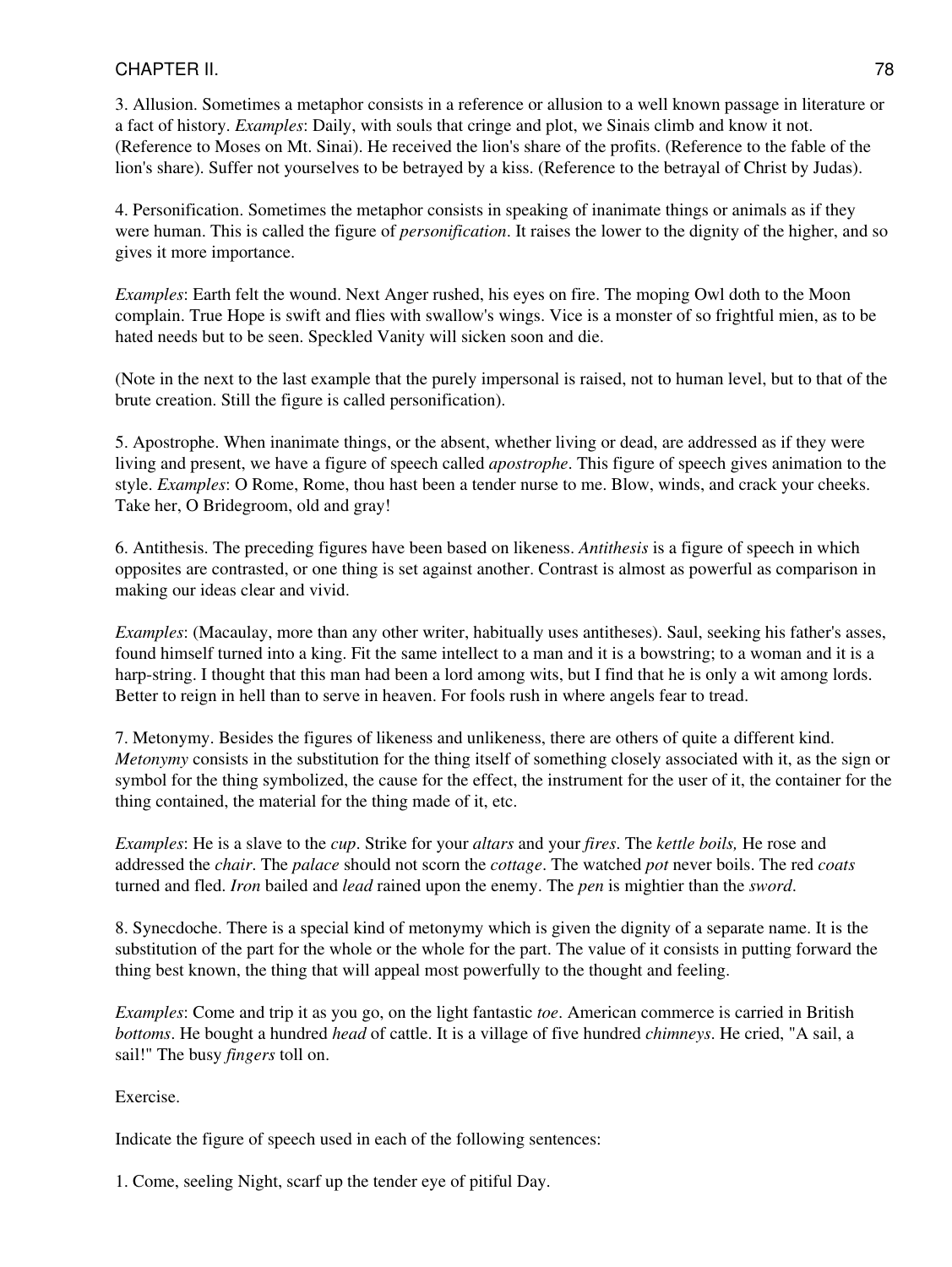2. The coat does not make the man.

3. From two hundred observatories in Europe and America, the glorious artillery of science nightly assaults the skies.

4. The lamp is burning.

5. Blow, blow, thou winter wind, thou art not so unkind as man's ingratitude.

6. His reasons are as two grains of wheat hid in two bushels of chaff.

7. Laughter and tears are meant to turn the wheels of the machinery of sensibility; one is wind power, the other water power.

8. When you are an anvil, hold you still; when you are a hammer, strike your fill.

9. Save the ermine from pollution.

10. There is a tide in the affairs of men, which, taken at the flood, leads on to fortune; omitted, all the voyage of their lives is bound in shallows and in miseries.

Turn each of the above sentences into plain language. Key: (the numbers in parantheses indicate the figure of speech in the sentences as numbered above). 1. (4); 2. (7); 3. (2); 4. (7); 5. (5); 6. (1); 7. (2 and 6); 8. (2 and 6); 9. (7); 10. (2).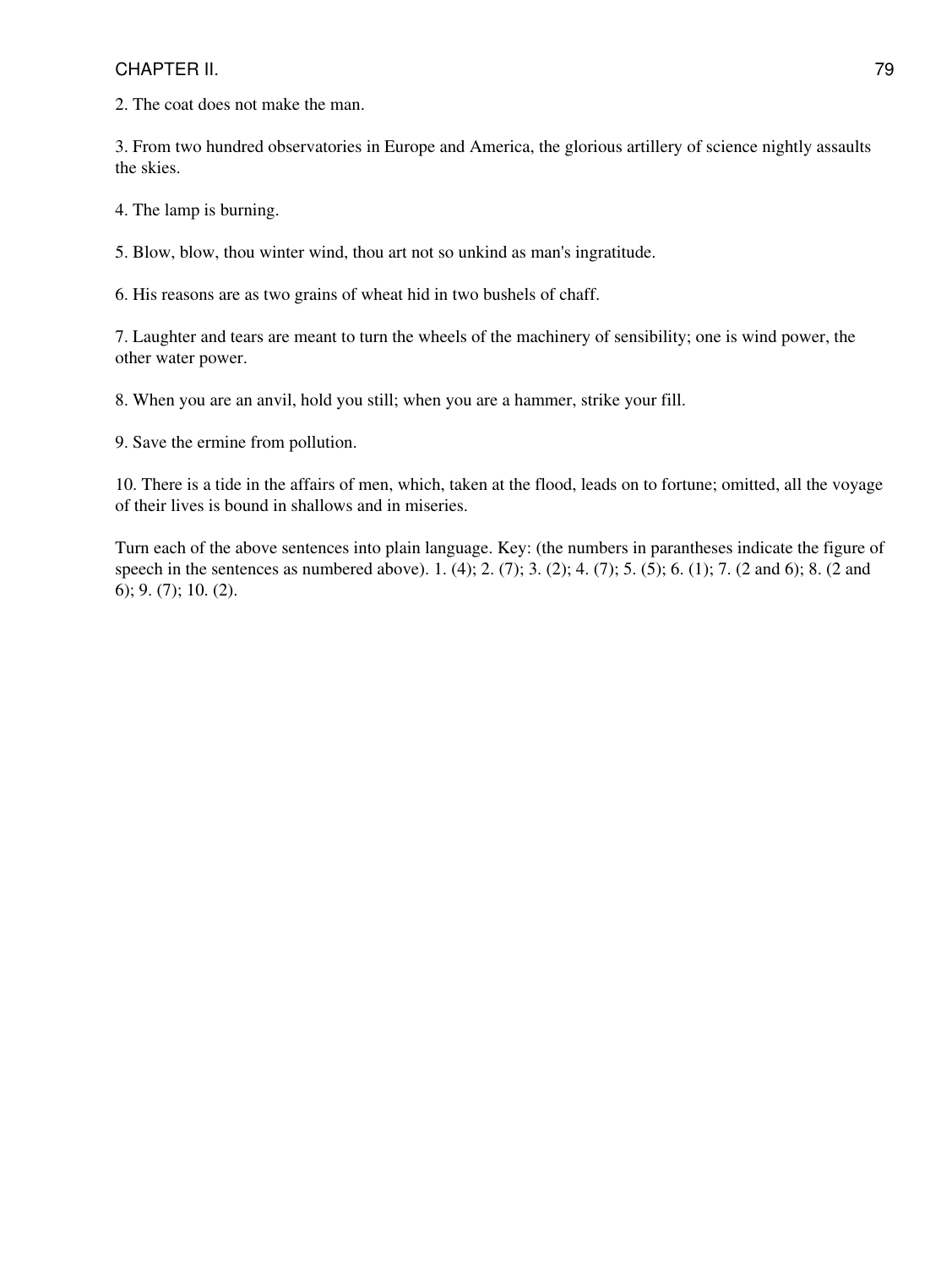# **CHAPTER III.**

# STYLE.

There have been many definitions of style; but the disputes of the rhetoricians do not concern us. *Style,* as the word is commonly understood, is the choice and arrangement of words in sentences and of sentences in paragraphs as that arrangement is effective in expressing our meaning and convincing our readers or hearers. A *good style* is one that is effective, and a *bad style* is one which fails of doing what the writer wishes to do. There are as many ways of expressing ideas as there are ways of combining words (that is, an infinite number), and as many styles as there are writers. None of us wishes precisely to get the style of any one else; but we want to form a good one of our own.

We will briefly note the elements mentioned by those who analyse style, and then pass on to concrete examples.

Arrangement of words in a sentence. The first requirement is that the arrangement of words should be logical, that is grammatical. The rhetorical requirements are that---

1. One sentence, with one principal subject and one principal predicate, should try to express one thought and no more. If we try to mix two thoughts in the same sentence, we shall come to grief. Likewise, we shall fail if we attempt to mix two subjects in the same paragraph or composition.

2. The words in the sentence should be arranged that those which are emphatic will come in the emphatic places. The beginning and the end of a sentence are emphatic positions, the place before any mark of punctuation is usually emphatic, and any word not in its usual place with relation to the word it modifies grammatically is especially emphatic. We must learn the emphatic positions by experience, and then our instinct will guide us. The whole subject is one of the relative values of words.

3. The words in a sentence should follow each other in such a simple, logical order that one leads on to another, and the whole meaning flows like a stream of water. The reader should never be compelled to stop and look back to see how the various ideas "hang together." This is the rhetorical side of the logical relationship which grammar requires. Not only must grammatical rules be obeyed, but logical instinct must be satisfied with the linking of idea to idea to make a complete thought. And the same law holds good in linking sentences into paragraphs and paragraphs into whole compositions.

These three requirements have been named Unity, Mass, and Coherence.

The variations in sentences due to emphasis have given rise to a rhetorical division of sentences into two classes, called loose and periodic.

A loose sentence is one in which words follow each other in their natural order, the modifiers of the verb of course following the verb. Often many of these modifiers are not strictly necessary to complete the sense and a period may be inserted at some point before the close of the sentence without destroying its grammatical completeness. The addition of phrases and clauses not strictly required constitutes *looseness* of sentence structure.

A periodic sentence is one which is not grammatically or logically complete till the end. If the sentence is somewhat long, the mind is held in suspense until the last word is uttered.

*Example*. The following is a loose sentence: "I stood on the bridge at midnight, as the clocks were striking the hour." The same sentence becomes periodic by transposition of the less important predicate modifiers, thus---"At midnight, as the clocks were striking the hour, I stood on the bridge."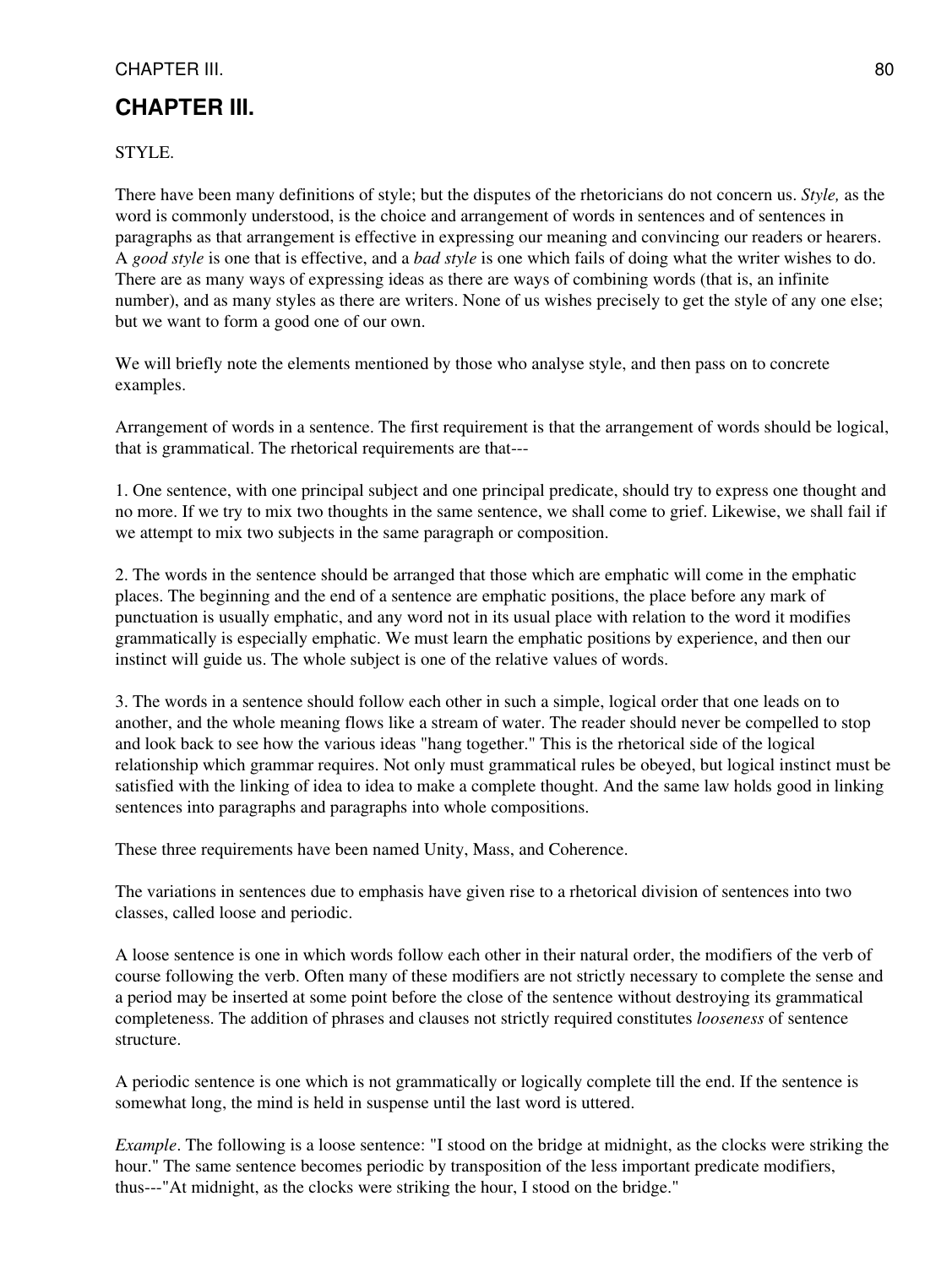It will be observed that the periodic form is adapted to oratory and similar forms of eloquent writing in which the mind of the reader or hearer is keyed up to a high pitch of expectancy; while the loose sentence is the one common in all simple narrative and unexcited statement.

Qualities of Style. Writers on rhetoric note three essential qualities of style, namely *clearness, force,* and *elegance*.

Clearness of style is the direct result of clearness and simplicity of thought. Unless we have mastered our thought in every particular before trying to express it, confusion is inevitable. At the same time, if we have mastered our thought perfectly, and yet express it in language not understood by the persons to whom and for whom we write or speak, our style will not be clear to them, and we shall have failed in conveying our thoughts as much as if we had never mastered them.

Force is required to produce an effect on the mind of the hearer. He must not only understand what we say, but have some emotion in regard to it; else he will have forgotten our words before we have fairly uttered them. Force is the appeal which words make to the feeling, as clearness is the appeal they make to the understanding.

Elegance is required only in writing which purports to be good literature. It is useful but not required in business letters, or in newspaper writing; but it is absolutely essential to higher literary art. It is the appeal which the words chosen and the arrangement selected make to our sense of beauty. That which is not beautiful has no right to be called "literature," and a style which does not possess the subtle elements of beauty is not a strictly "literary" style.

Most of us by persistent effort can conquer the subject of clearness. Even the humblest person should not open his mouth or take up his pen voluntarily unless he can express himself clearly; and if he has any thought to express that is worth expressing, and wants to express it, he will sooner or later find a satisfactory way of expressing it.

The thing that most of us wish to find out is, how to write with force. Force is attained in various ways, summarized as follows:

1. By using words which are in themselves expressive.

2. By placing those words in emphatic positions in the sentence.

3. By varying the length and form of successive sentences so that the reader or hearer shall never be wearied by monotony.

4. By figures of speech, or constant comparison and illustration, and making words suggest ten times as much as they say.

5. By keeping persistently at one idea, though from every possible point of view and without repetition of any kind, till that idea has sunk into the mind of the hearer and has been fully comprehended.

Force is destroyed by the---Vice of repetition with slight change or addition; Vice of monotony in the words, sentences or paragraphs; Vice of over-literalness and exactness; Vice of trying to emphasize more than one thing at a time; Vice of using many words with little meaning; or words barren of suggestiveness and destitute of figures of speech; and its opposite, the Vice of overloading the style with so many figures of speech and so much suggestion and variety as to disgust or confuse. These vices have been named tautology, dryness, and "fine writing." Without doubt the simplest narration is the hardest kind of composition to write, chiefly because we do not realize how hard it is. The first necessity for a student is to realize the enormous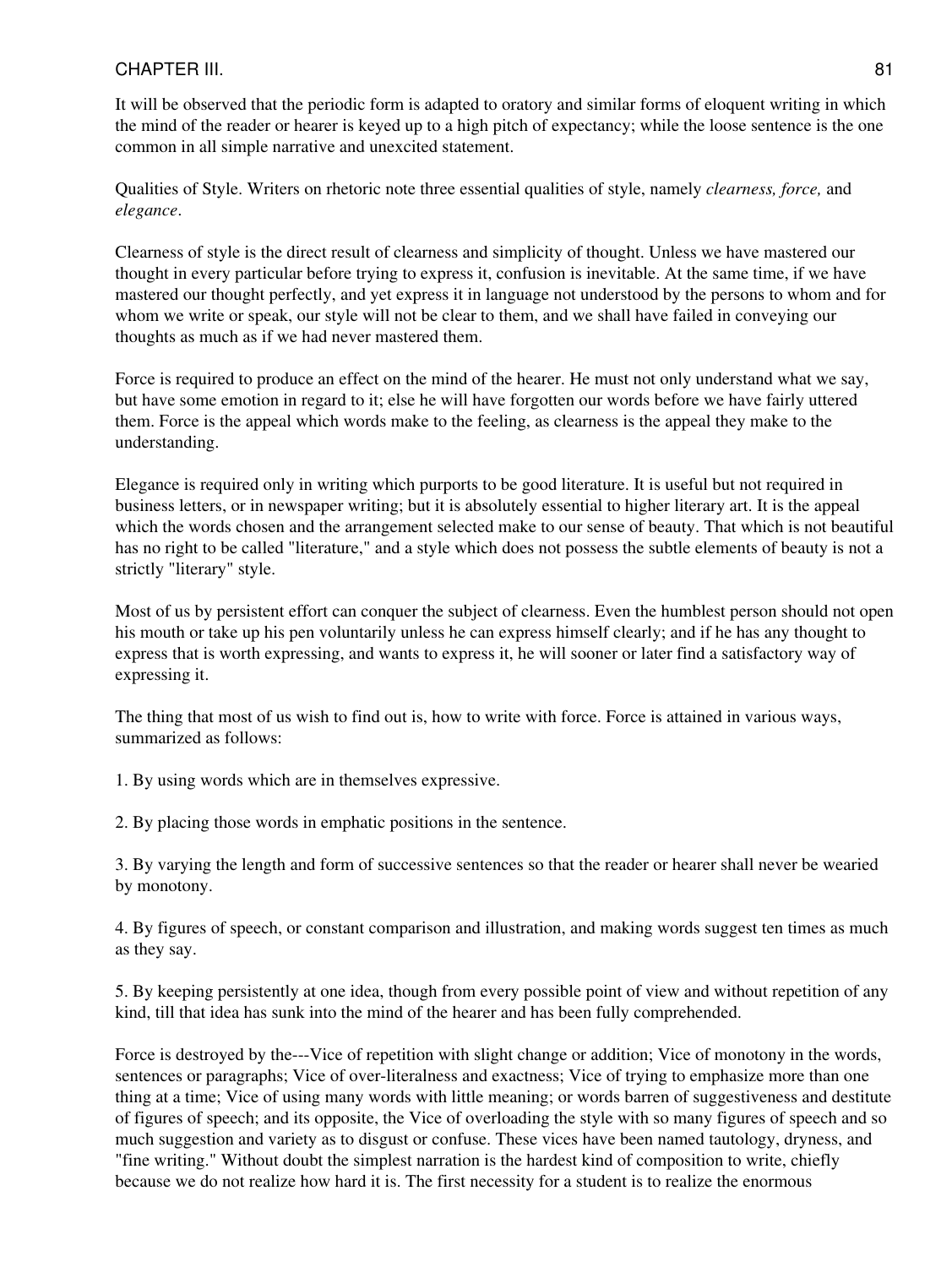requirements for a perfect mastery of style. The difficulties will not appear to the one who tries original composition by way of practice, since there is no way of "checking up" his work. He may (or may not) be aware that what he is doing does not produce the effect that the writing of a master produces; but if he does realize it, he will certainly fail to discover wherein his own weakness consists.

The only effective way of making the discovery is that described by Franklin, and there is no masterpiece of literature better to practise upon than Ruskin's "The King of the Golden River." Unlike much beautiful and powerful writing, it is so simple that a child can understand it. Complete comprehension of the meaning is absolutely necessary before any skill in expressing that meaning can be looked for, and an attempt to imitate that which is not perfectly clear will not give skill. And with this simplicity there is consummate art. Ruskin uses nearly all the devices described in the preceding pages. Let us look at some of these in the first three paragraphs of Ruskin's story:

In a secluded and mountainous part of Styria, there was, in old time, a valley of most surprising and luxuriant fertility. It was surrounded on all sides by steep and rocky mountains rising into peaks which were always covered with snow and from which a number of torrents descended in constant cataracts. One of these fell westward, over the face of a crag so high that, when the sun had set to everything else, and all below was darkness, his beams still shone full upon this waterfall, so that it looked like a shower of gold. It was, therefore, called by the people of the neighborhood the Golden River{.} It was strange that none of these streams fell into the valley itself. They all descended on the other side of the mountains, and wound through broad plains and by populous cities. But the clouds were drawn so constantly to the snowy hills, and rested so softly in the circular hollow, that, in time of drought and heat, when all the country round was burnt up, there was still rain in the little valley; and its crops were so heavy, and its hay so high, and its apples so red, and its grapes so blue, and its wine so rich, and its honey so sweet, that it was a marvel to every one who beheld it, and was commonly called the Treasure Valley.

The whole of this little valley belonged to three brothers, called Schwartz, Hans, and Gluck. Schwartz and Hans, the two elder brothers, were very ugly men, with overwhelming eyebrows and small, dull eyes, which were always half shut, so that you couldn't see into them, and always fancied they saw very far into *you*. They lived by farming the Treasure Valley, and very good farmers they were. They killed everything that did not pay for its eating. They shot the blackbirds, because they pecked the fruit; and killed the hedge-hogs, lest they should suck the cows; they poisoned the crickets for eating the crumbs in the kitchen; and smothered the cicadas, which used to sing all summer in the lime-trees. They worked their servants without any wages, till they could not work any more, and then quarrelled with them and turned them out of doors without paying them. It would have been very odd, if, with such a farm, and such a system of farming, they hadn't got very rich; and very rich they did get.

They generally contrived to keep their corn by them till it was very dear, and then sell it for twice its value; they had heaps of gold lying about on their floors, yet it was never known that they had given so much as a penny or a crust in charity; they never went to mass; grumbled perpetually at paying tithes; and were, in a word, of so cruel and grinding a temper, as to receive from all those with whom they had any dealings, the nickname of the "Black Brothers."

The youngest brother, Gluck, was as completely opposed, in both appearance and character, to his seniors as could possibly be imagined or desired. He was not above twelve years old, fair, blue-eyed, and kind in temper to every living thing. He did not, of course, agree particularly well with his brothers, or rather they did not agree with him. He was usually appointed to the honorable office of turnspit, when there was anything to roast, which was not often; for, to do the brothers justice, they were hardly less sparing upon themselves than upon other people. At other times he used to clean the shoes, the floors, and sometimes the plates, occasionally getting what was left on them, by way of encouragement, and a wholesome quantity of dry blows, by way of education.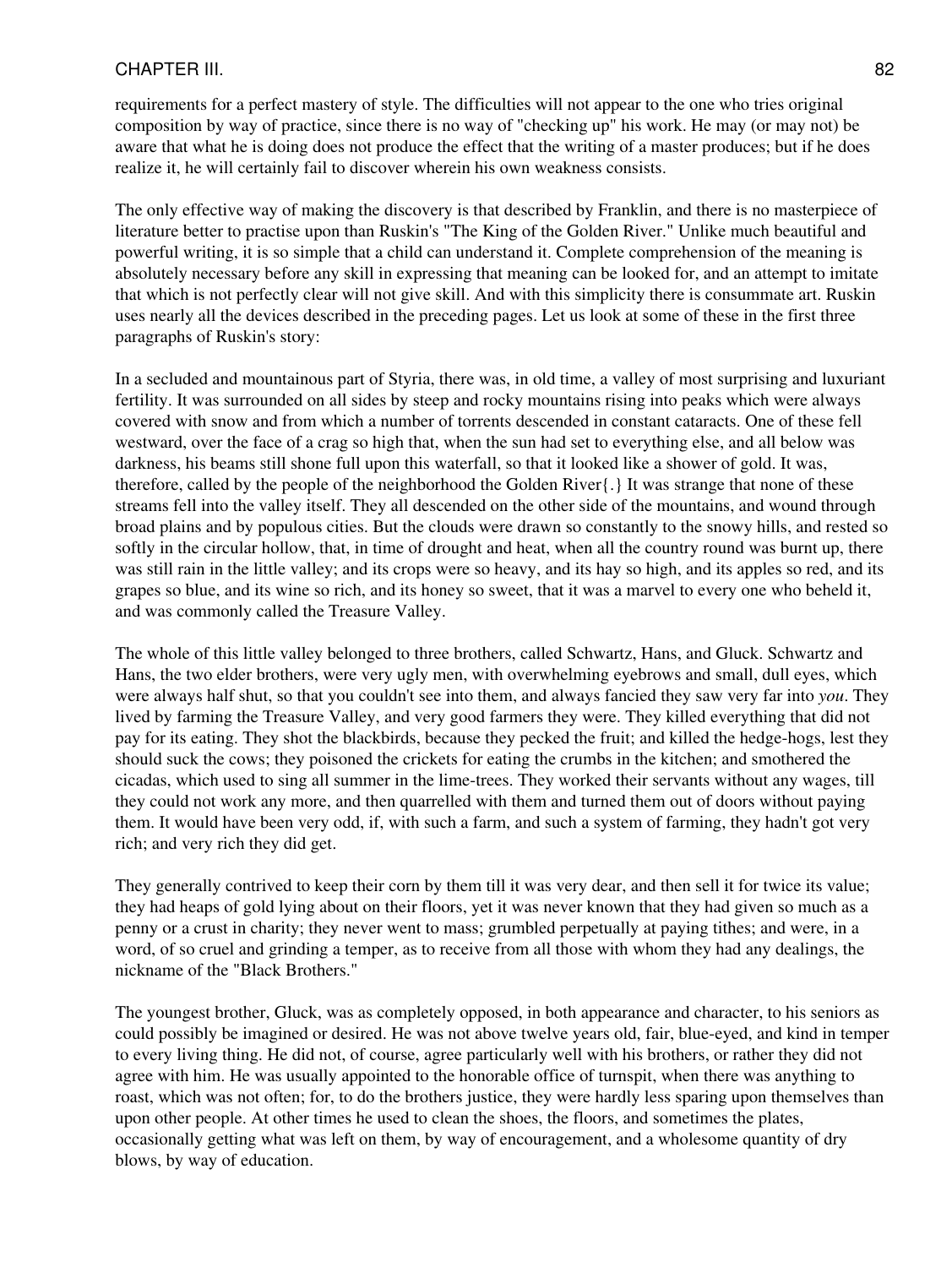The author starts out with a periodic sentence, beginning with a predicate modifier and placing the subject last. This serves to fix our attention from the first. The arrangement also throws the emphasis on "surprising and luxuriant fertility." The last word is the essential one in conveying the meaning, though a modifier of the simple subject noun "valley." The next sentence is a loose one. After catching the attention of the reader, we must not burden his mind too much till he gets interested. We must move along naturally and easily, and this Ruskin does. The third sentence is periodic again. We are now awake and able to bear transposition for the sake of emphasis. Ruskin first emphasizes "so high," the adjective being placed after its noun, and then leads the way to the chief emphasis, which comes on the word "gold," the last in the sentence. There is also an antithesis between the darkness below and the light on the peak which is bright enough to turn the water into gold. This also helps to emphasize "gold." We have now had three long sentences and the fourth sentence, which concludes this portion of the subject, is a short one. "Golden River" is emphasized by being thrown quite to the end, a little out of its natural order, which would have been immediately after the verb. The emphasis on "gold" in the preceding sentence prepared the way for the emphasis on "Golden River;" and by looking back we see how every word has been easily, gracefully leading up to this conclusion.

Ordinarily this would be the end of a paragraph. We may call the first four sentences a "sub-paragraph." The capital letters in "Golden River" mark the division to the eye, and the emphasis marks the division to the mind. We do not begin with a new paragraph, simply because the subject that follows is more closely connected with the first four sentences than with the paragraph which follows.

Beginning with "It was strange that none of these streams" etc., we have two rather short, simple, loose sentences, which introduce us in a most natural manner to the subject to be presented, and prepare the way for a very long, somewhat complicated sentence, full of antitheses, ending with the emphatic words "Treasure Valley." These two words are to this part of the paragraph what the words "Golden River" were to the first part; and besides, we see before us the simple, beautiful picture of the Golden River above the Treasure Valley, presented in words whose power and grace we cannot fail to appreciate.

The second paragraph goes forward in the most matter-of-course and easy way. The first sentence is short, but the second is longer, with a pleasing variation of long and short phrases, and it ends with a contrast marked to the eye by the italic words "them" and "you." The next two sentences are quite short, and variety is given by the simple transposition in "and very good farmers they were." This is no more than a graceful little twirl to relieve any possible monotony. The fourth sentence in the paragraph is also very short, purposely made so for emphasis. It gives in a word what the following long sentence presents in detail. And observe the constant variation in the form of this long sentence: in the first clause we have "They shot . . . . because," in the second, "and killed . . . . lest" (the subject of killed being implied, but its place supplied by and), while in the third, the subject of the verb is again expressed, and then we have the prepositional form "for eating" instead of the conjunction and verb in a subordinate sentence. Moreover we have three different verbs meaning the same thing---shot, killed, poisoned. By the variation Ruskin avoids monotony; yet by the similarity he gains emphasis. The likeness of the successive clauses is as important as their difference. There is also in each an implied contrast, between the severe penalty and the slight offense. By implication each word gives an added touch to the picture of hardness and cruelty of the two brothers. Ruskin finds a dozen different ways of illustrating the important statement he made in the second sentence (the first sentence being merely introductory). And at the end of the paragraph we have the whole summed up in a long sentence full of deliberate rather than implied contrasts, which culminate in the two words "Black Brothers."

It is easy to see that much of the strength of these two paragraphs lies in the continued and repeated use of contrast. The first paragraph, with its beautiful description of the "Golden River" and the "Treasure Valley," is itself a perfect contrast to the second, with its "Black Brothers" and all their meanness; and we have already seen that the second paragraph itself is filled with antitheses.

In these two paragraphs we have but two simple ideas, that of the place with all its beauty, and that of the brothers with all their ugliness. Ruskin might have spoken of them in two sentences, or even in one; but as a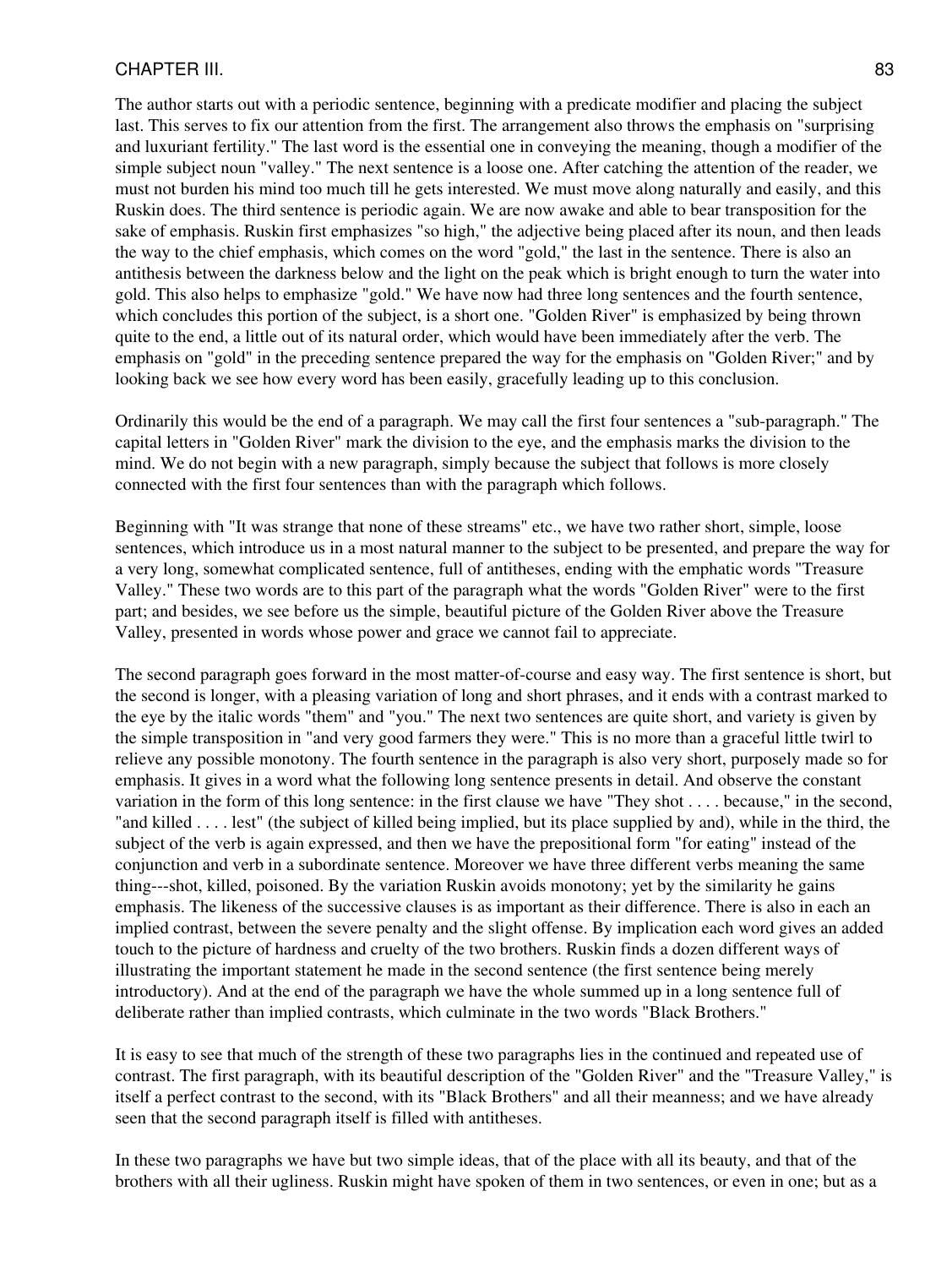matter of fact, in order to make us think long enough about these two things, he takes them one at a time and gives us glints, like the reflections from the different facets of a diamond slowly turned about in the light. Each is almost like the preceding, yet a little different; and when we have seen all in succession, we understand each better, and the whole subject is vividly impressed on our minds.

In the third paragraph we have still another contrast in the description of little Gluck. This paragraph is shorter, but the same devices are used that we found in the preceding.

In these three paragraphs the following points are well illustrated:

1. Each paragraph develops one subject, which has a natural relation to what precedes and what follows;

2. Each idea is presented in a succession of small details which follow in easy, logical order one after the other;

3. There is constant variety and contrast, difference with likeness and likeness with difference.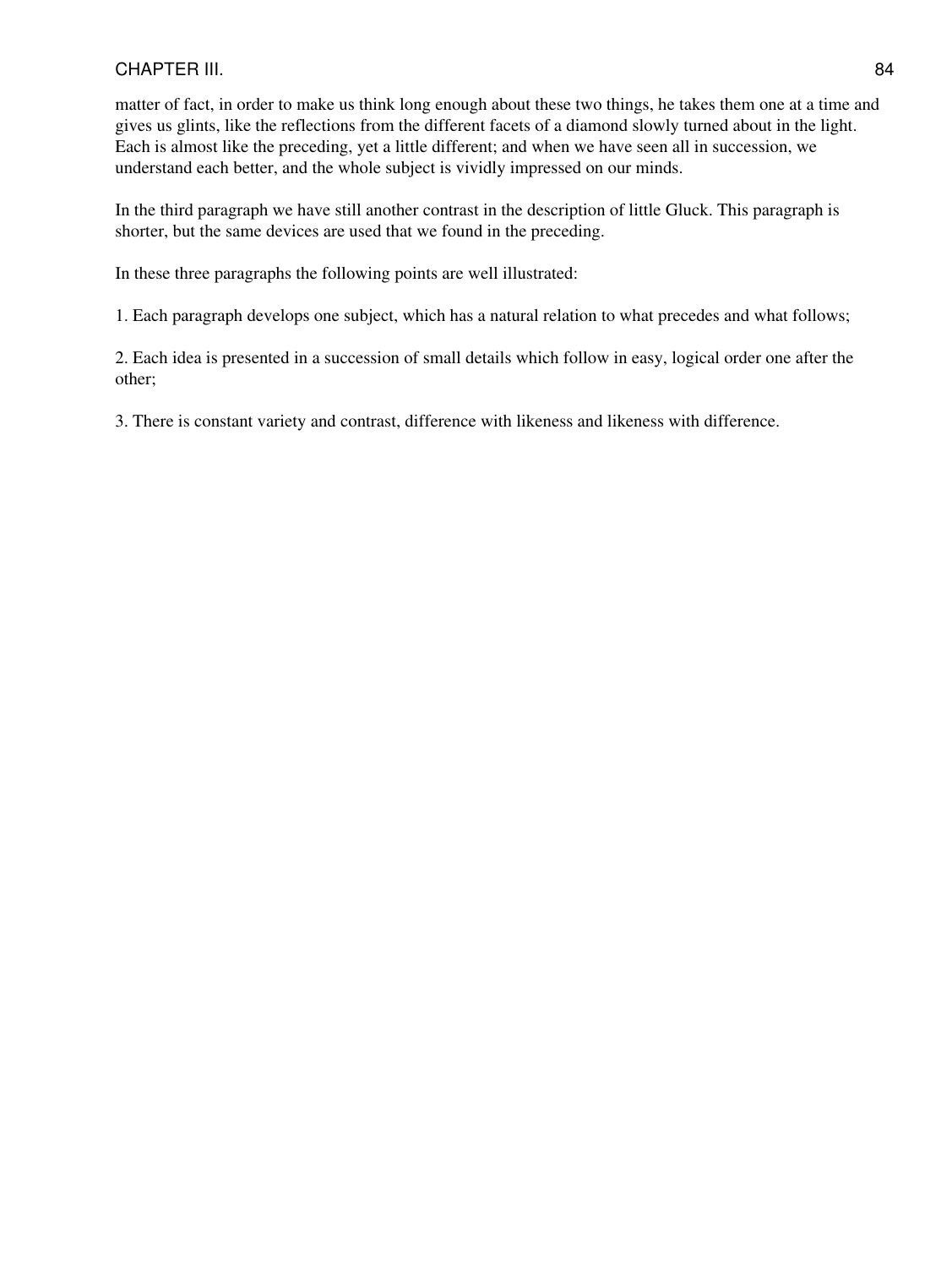# **CHAPTER IV.**

# HUMOR:

Addison, Stevenson, Lamb.

Mere correctness in sentence structure (grammar) may be purely scientific; but the art of rhetoric is so wrapped up with human emotion that the study of human nature counts for infinitely more than the theory of arrangement, figures of speech, etc., Unless the student has some idea how the human mind works (his own mind and the minds of his readers), he will make little or no progress in his study of this subject. Professional teachers ignore this almost completely, and that is one reason why they so often fail; and it is also a reason why persons who do not go to them for training so often succeed: the latter class finds that knowledge of the human heart makes up for many deficiencies.

The first important consideration is *good nature*. It is not often that we can use words to compel; we must win; and it is an old proverb that "more flies are caught with molasses than with vinegar." The novice in writing is always too serious, even to morbidness, too "fierce," too arrogant and domineering in his whole thought and feeling. Sometimes such a person compels attention, but not often. The universal way Is to attract, win over, please. Most of the arts of formal rhetoric are arts of making language pleasing; but what is the value of knowing the theory in regard to these devices when the spirit of pleasing is absent?

We must go at our work gently and good-naturedly, and then there will be no straining or morbidness or repulsiveness of manner. But all this finds its consummation in what is called *humor*.

Humor is a thing that can be cultivated, even learned; and it is one of the most important things in the whole art of writing.

We will not attempt to say just what humor is. The effort could bring no results of value. Suffice it to say that there is implanted in most of us a sense of the ridiculous---of the incongruous. If a thing is a little too big or a little too small for the place it is intended to fill, for some occult reason we regard it as funny. The difference of a hair seems to tickle us, whereas a great difference does not produce that kind of effect at all.

We may secure humor by introducing into our writing the slightest possible exaggeration which will result in the slightest possible incongruity. Of course this presupposes that we understand the facts in a most thorough and delicate way. Our language is not precisely representative of things as they are, but it proves better than any other language that we know just what the truth is.

Humor is the touchstone by which we ought to try ourselves and our work.

It will prevent our getting very far away from what is normal and natural.

So much for its effect on ourselves. To our readers it proves that we are good-natured, honest, and determined to be agreeable. Besides, it makes an appeal to them on their weakest side. Few people can resist a joke. There is never any occasion for them to cultivate resistance. So there is no more certain way by which we can get quickly and inevitably into their confidence and fellowship. When once we are on good terms with them they will listen to us while we say anything we may have to say. Of course we shall often have many serious things to say; but humor will open the way for us to say them better than any other agency.

It is to be noted that humor is slighter and more delicate than any other form of wit, and that it is used by serious and accomplished writers. It is the element of success in nearly all essay-writing, especially in letters; and the business man will find it his most powerful weapon in advertising. Its value is to be seen by uses so various.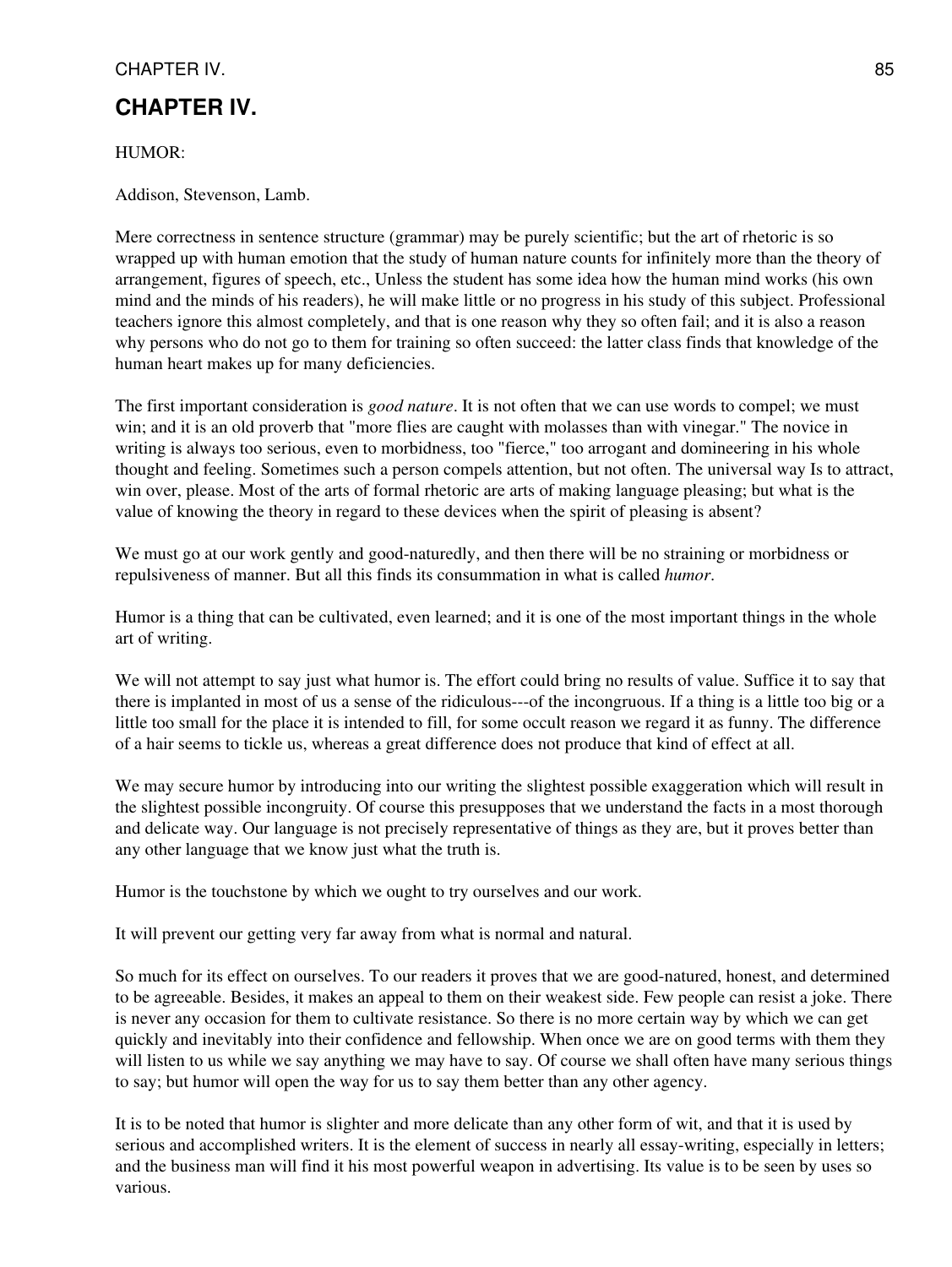The student is invited to study three examples of humor. The first is Addison's "Advice in Love." It is obvious that this subject could not very well be treated in any other way. It is too delicate for anything but delicate humor, for humor can handle subjects which would be impossible for any other kind of language. Besides, the sentiment would be likely to nauseate us by its excess or its morbidity, except for the healthy salt of humor. Humor makes this essay instructive and interesting.

Next we present two letters from Stevenson. Here we see that humor makes commonplace things interesting. How deadly dull would be the details Stevenson gives in these letters but for the enlivenment of humor! By what other method could anything worth reading have been gotten out of the facts?

The selection from Charles Lamb is an illustration of how humor may save the utterly absurd from being unreadable. Lamb had absolutely nothing to say when he sat down to write this letter; and yet he contrived to be amusing, if not actually interesting.

The master of humor can draw upon the riches of his own mind, and thereby embellish and enliven any subject he may desire to write upon.

Of these three selections, the easiest to imitate is Addison. First, we should note the old-fashioned phrasing and choice of words, and perhaps translate Addison into simple, idiomatic, modern English, altering as little as possible. We note that the letter offered by Addison is purposely filled with all the faults of rhetoric which we never find in his own writing. Addison's humorous imitation of these faults gives us twice as good a lesson as any possible example of real faults made by some writer unconsciously.

In Stevenson's letters we see the value of what has been called "the magic word." Nearly the whole of his humor consists in selecting a word which suggests ten times as much as it expresses on its face. There is a whole world of fun in this suggestion. Sometimes it is merely commonplace punning, as when he speaks of the "menial" of "high Dutch extraction" as yet "only partially extracted;" and again it is the delicate insinuation contained in spelling "Parc" with a *c,* for that one letter gives us an entire foreign atmosphere, and the disproportion between the smallness of the letter and the extent of the suggestiveness touches our sense of the ridiculous.

The form of study of these passages may be slightly altered. Instead of making notes and rewriting exactly as the original authors wrote, we should keep the original open before us and try to produce something slightly different in the same vein. We may suppose the letter on love written by a man instead of by a woman. Of course its character will be quite different, though exactly the same characteristics will be illustrated. This change will require an alteration in almost every sentence of the essay. Our effort should be to see how little change in the wording will be required by this one change in subject; though of course we should always modernize the phrasing. In the case of Stevenson, we may suppose that we are writing a similar letter to friends, but from some other city than San Francisco. We may imitate Lamb by describing our feelings when afflicted by some other ailment than a cold.

### ADVICE IN LOVE.

### By Joseph Addison.

It is an old observation, which has been made of politicians who would rather ingratiate, themselves with their sovereign, than promote his real service, that they accommodate their counsels to his inclinations, and advise him to such actions only as his heart is naturally set upon. The privy-counsellor of one in love must observe the same conduct, unless he would forfeit the friendship of the person who desires his advice. I have known several odd cases of this nature. Hipparchus was going to marry a common woman, but being resolved to do nothing without the advice of his friend Philander, he consulted him upon the occasion. Philander told him his mind freely, and represented his mistress to him in such strong colors, that the next morning he received a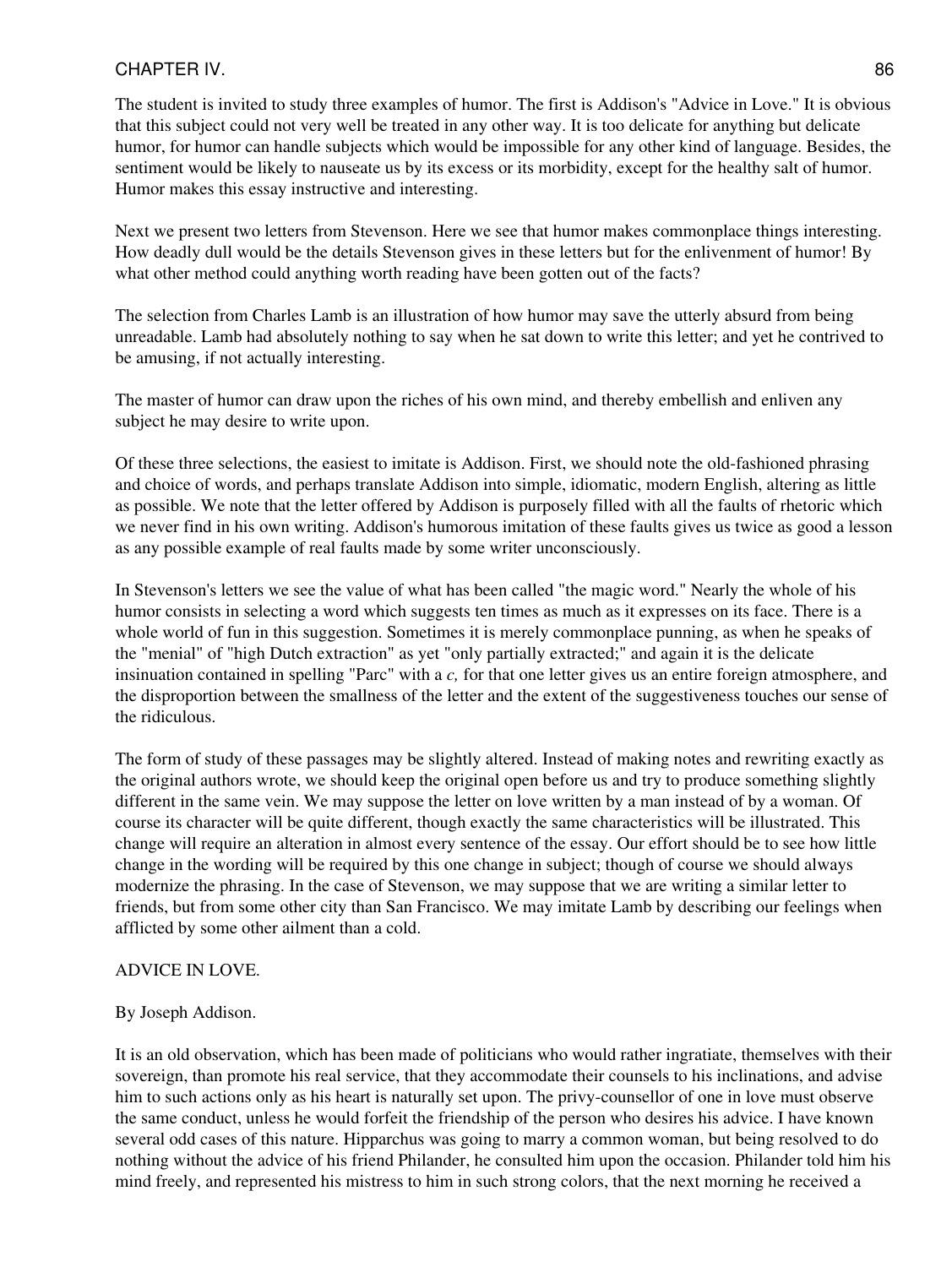challenge for his pains, and before twelve o'clock was run through the body by the man who had asked his advice. Celia was more prudent on the like occasion; she desired Leonilla to give her opinion freely upon a young fellow who made his addresses to her. Leonilla, to oblige her, told her with great frankness, that she looked upon him as one of the most worthless--- Celia, foreseeing what a character she was to expect, begged her not to go on, for that she had been privately married to him above a fortnight.

The truth of it is a woman seldom asks advice before she has bought her wedding clothes. When she has made her own choice, for form's sake she sends a *congé d'élire* to her friends.

If we look into the secret springs and motives that set people at work on these occasions, and put them upon asking advice, which they never intend to take; I look upon it to be none of the least, that they are incapable of keeping a secret which is so very pleasing to them. A girl longs to tell her confidant that she hopes to be married in a little time, and, in order to talk of the pretty fellow that dwells so much in her thoughts, asks her gravely, what she would advise her to in a case of so much difficulty. Why else should Melissa, who had not a thousand pounds in the world, go into every quarter of the town to ask her acquaintance whether they would advise her to take Tom Townly, that made his addresses to her with an estate of five thousand a year? 'Tis very pleasant on this occasion to hear the lady propose her doubts, and to see the pains she is at to get over them.

I must not here omit a practice that is in use among the vainer part of our own sex, who will often ask a friend's advice, in relation to a fortune whom they are never likely to come at. Will Honeycomb, who is now on the verge of threescore, took me aside not long since, and ask me in his most serious look, whether I would advise him to marry my Lady Betty Single, who, by the way, is one of the greatest fortunes about town. I stared him full in the face upon so strange a question; upon which he immediately gave me an inventory of her jewels and estate, adding, that he was resolved to do nothing in a matter of such consequence without my approbation. Finding he would have an answer, I told him, if he could get the lady's consent, he had mine. This is about the tenth match which, to my knowledge, Will has consulted his friends upon, without ever opening his mind to the party herself.

I have been engaged in this subject by the following letter, which comes to me from some notable young female scribe, who, by the contents of it, seems to have carried matters so far that she is ripe for asking advice; but as I would not lose her good-will, nor forfeit the reputation which I have with her for wisdom, I shall only communicate the letter to the public, without returning any answer to it.

"Mr. Spectator, Now, sir, the thing is this: Mr. Shapely is the prettiest gentleman about town. He is very tall, but not too tall neither. He dances like an angel. His mouth is made I do not know how, but it is the prettiest that I ever saw in my life. He is always laughing, for he has an infinite deal of wit. If you did but see how he rolls his stockings! He has a thousand pretty fancies, and I am sure, if you saw him, you would like him, he is a very good scholar, and can talk Latin as fast as English. I wish you could but see him dance. Now you must understand poor Mr. Shapely has no estate; but how can he help that, you know? And yet my friends are so unreasonable as to be always teasing me about him, because he has no estate: but I am sure he has that that is better than an estate; for he is a good-natured, ingenious, modest, civil, tall, well-bred, handsome man, and I am obliged to him for his civilities ever since I saw him. I forgot to tell you that he has black eyes, and looks upon me now and then as if he had tears in them. And yet my friends are so unreasonable, that they would have me be uncivil to him. I have a good portion which they cannot hinder me of, and I shall be fourteen on the 29th day of August next, and am therefore willing to settle in the world as soon as I can, and so is Mr. Shapely. But everybody I advise with here is poor Mr. Shapely's enemy. I desire, therefore, you will give me your advice, for I know you are a wise man: and if you advise me well, I am resolved to follow it. I heartily wish you could see him dance, and am, "Sir, your most humble servant. B. D." "He loves your Spectator" mightily."

Notes.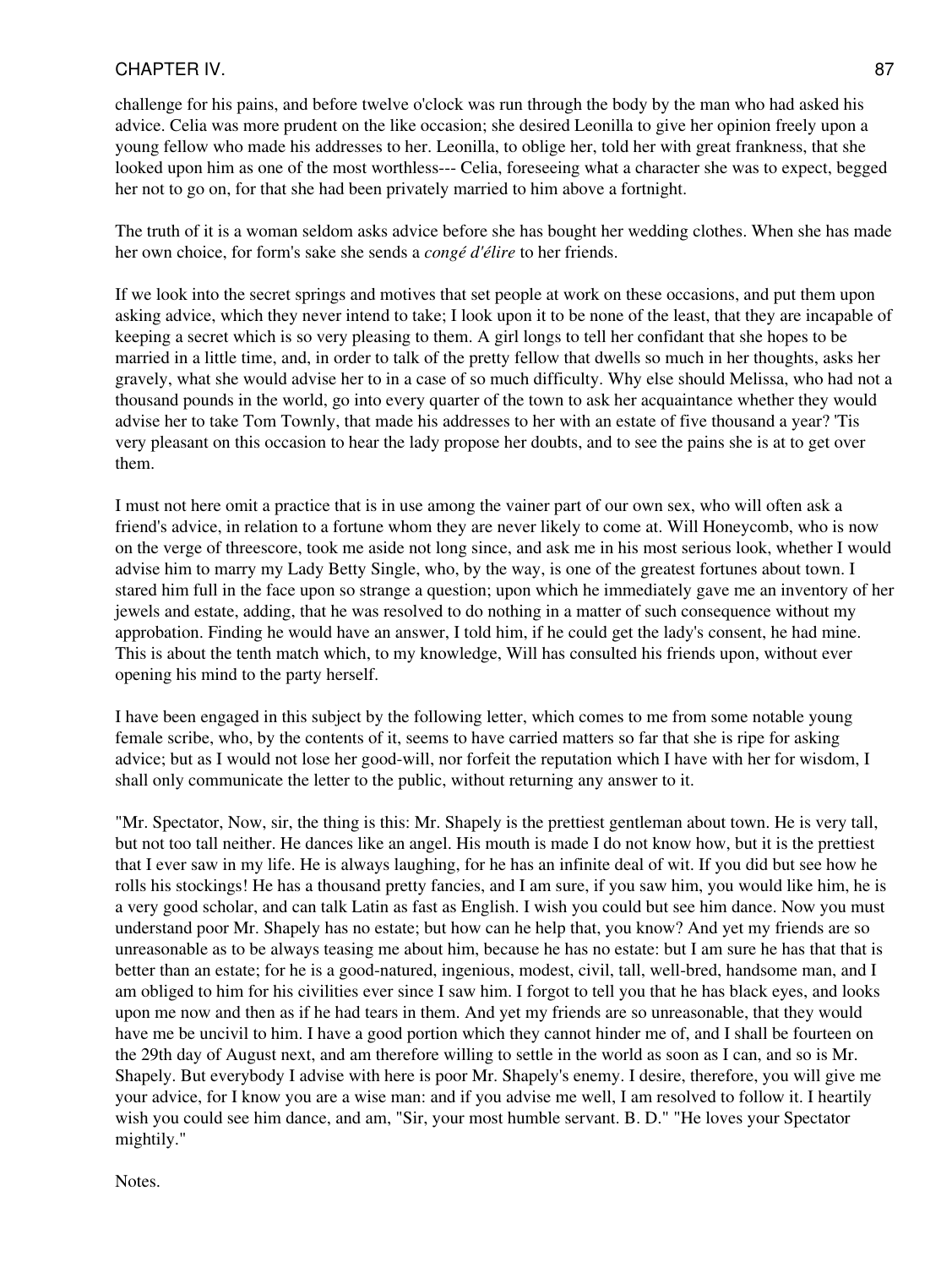Addison's object in writing this paper is largely serious: he wishes to criticise and correct manners and morals. He is satirical, but so good-humored in his satire that no one could be offended. He also contrives to give the impression that he refers to "the other fellow," not to you. This delicacy and tact are as important in the writer as in the diplomat, for the writer quite as much as the diplomat lives by favor.

Addison is not a very strict writer, and his works have given examples for the critics by the score. One of these is seen in "begged her not to go on, *for-that* she had been privately married:" "begged" and "for that" do not go well together. To a modern reader such a phrasing as "If we look into . . . . . . I look upon it to be" etc., seems a little awkward, if not crude; but we may excuse these seeming discrepancies as "antique usage," along with such phrases as "advise her to in a case of such difficulty" and "to hear the lady *propose* her doubts, and to see the pains she is *at* to get over them."

"Fortune whom" is evidently a personification. The use of *party* in "to the party herself" is now reckoned an Americanism (!) "Engaged *in* this subject" is evidently antiquated.

We miss in Addison the variety which we found in Ruskin. He does not seem to understand the art of alternating long and short sentences, and following one sentence form by another in quick succession. The fact is, English prose style has made enormous advances since the time of Addison, and we learn more by comparing him with a writer like Ruskin than by deliberately imitating him. At the same time his method is simpler, and since it is so we may find him a good writer to begin our study with. In spite of any little faults we may find with him, he was and is a great writer, and we should be sure we can write as *well* as he before we reject him.

# LETTERS.

By Robert Louis Stevenson.

I.

My Dear Mother,---I am here at last, sitting in my room, without coat or waistcoat, and with both window and door open, and yet perspiring like a terra-cotta jug or a Gruy $\{\check{S}\}\$ ere cheese:

We had a very good passage, which we certainly deserved no compensation for having to sleep on the cabin floor and finding absolutely nothing fit for human food in the whole filthy embarkation. We made up for lost time by sleeping on deck a good part of the forenoon. When I awoke, Simpson was still sleeping the sleep of the just, on a coil of ropes and (as appeared afterwards) his own hat; so I got a bottle of Bass and a pipe and laid hold of an old Frenchman of somewhat filthy aspect (fiat experimentum in corpora vii) to try my French upon. I made very heavy weather of it. The Frenchman had a very pretty young wife; but my French always deserted me entirely when I had to answer her, and so she soon drew away and left me to her lord, who talked of French politics, Africa, and domestic economy with great vivacity. From Ostend a smoking hot journey to Brussels! At Brussels we went off after dinner to the Pare. If any person wants to be happy, I should advise the Pare. You sit drinking iced drinks and smoking penny cigars under great old trees.

The band place, covered walks, etc., are all lit up; and you can't fancy how beautiful was the contrast of the great masses of lamplit foliage and the dark sapphire night sky with just one blue star set overhead in the middle of the largest patch. In the dark walks, too, there are crowds of people whose faces you cannot see, and here and there a colossal white statue at the corner of an alley that gives the place a nice, *artificial,* eighteenth-century sentiment. There was a good deal of summer lightning blinking overhead, and the black avenues and white statues leapt out every minute into short-lived distinctness.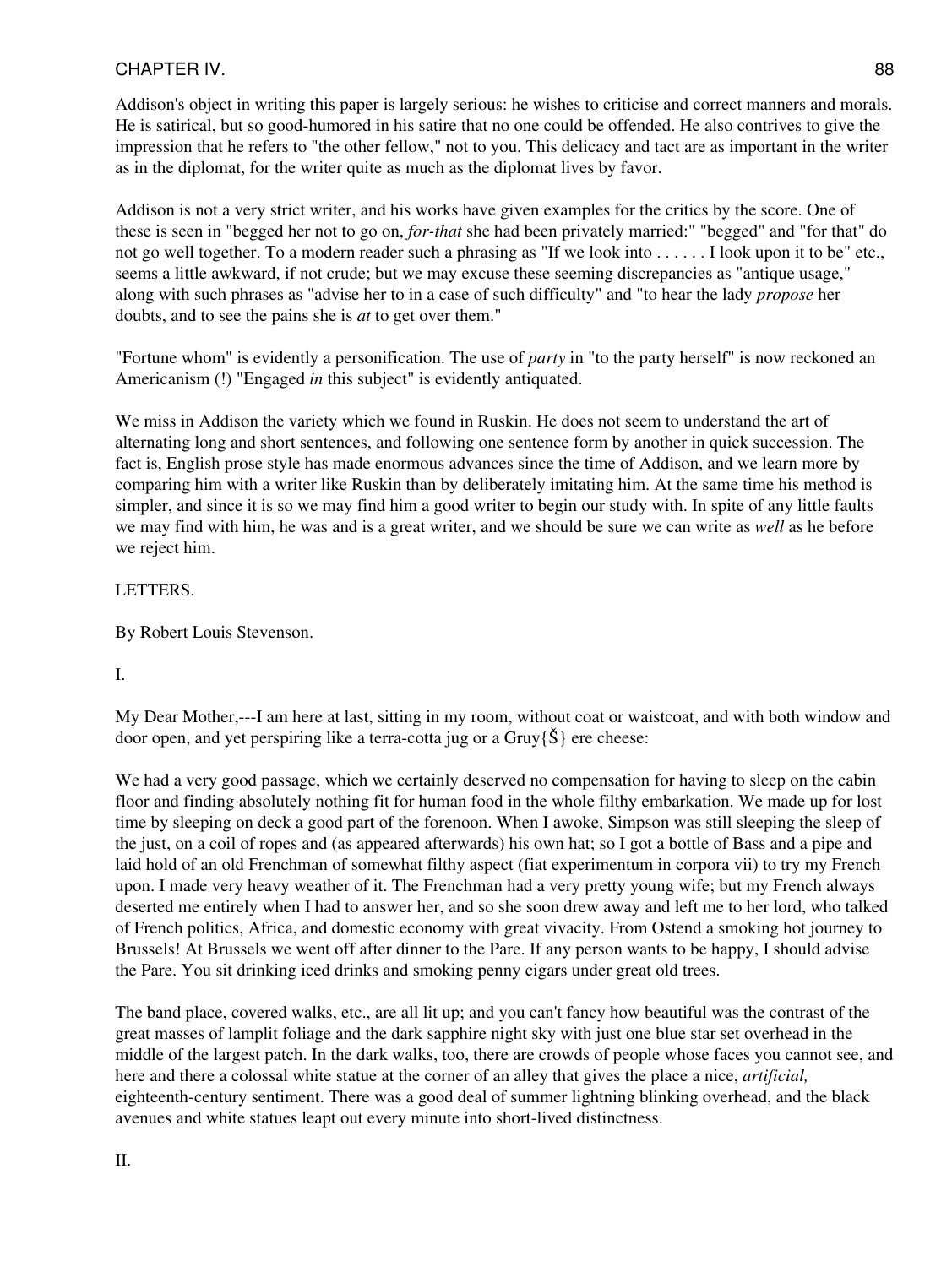My dear Colvin,---Any time between eight and half-past nine in the morning, a slender gentleman in an ulster, with a volume buttoned into the breast of it, may be observed leaving No. 608 Bush and descending Powell with an active step. The gentleman is R. L. S.; the volume relates to Benjamin Franklin, on whom he meditates one of his charming essays. He descends Powell, crosses Market, and descends in Sixth on a branch of the original Pine Street Coffee House, no less; I believe he would be capable of going to the original itself, if he could only find it. In the branch he seats himself at a table covered with waxcloth, and a pampered menial, of high Dutch extraction and, indeed, as yet only partially extracted, lays before him a cup of coffee, a roll, and a pat of butter, all, to quote the deity, very good. Awhile ago, and H. L. S. used to find the supply of butter insufficient; but he has now learned the art to exactitude, and butter and roll expire at the same moment. For this refection he pays ten cents, or five pence sterling (£0 0s 5d).

Half an hour later, the inhabitants of Bush Street observe the same slender gentleman armed, like George Washington, with his little hatchet, splitting kindling, and breaking coal for his fire. He does this quasi-publicly upon the window-sill; but this is not to be attributed to any love of notoriety, though he is indeed vain of his prowess with the hatchet (which he persists in calling an axe), and daily surprised at the perpetuation of his fingers. The reason is this: that the sill is a strong, supporting beam, and that blows of the same emphasis in other parts, of his room might knock the entire shanty into hell. Thenceforth, for from three to four hours, he is engaged darkly with an ink-bottle. Yet he is not blacking *his* boots, for the only pair that he possesses are innocent of lustre and wear the natural hue of the material turned up with caked and venerable slush. The youngest child of his landlady remarks several times a day, as this strange occupant enters or quits the house, "Dere's de author." Can it be that this bright-haired innocent has found the true clue to the mystery? The being in question is, at least, poor enough to belong to that honorable craft.

### Notes.

The first of these two letters by Stevenson was written very early in his literary career, the second when he may be supposed to have been at the height of his powers. It is interesting to see to what extent he had improved his style.

Note now much suggestiveness (apart from the apparent meaning) is contained in such words and phrases as "the whole filthy embarkation;" "made very heavy weather of it" (speaking French); "Parc"; "*artificial*" (the peculiar meaning being indicated by italicizing); "pampered menial" (the reference being to just the opposite).

There is a peculiar mechanical sort of humor in omitting the word *street* after "Bush," "Powell," etc., and in giving the cost of his meal so elaborately---"ten cents, or fiverence sterling  $(£00s5d)$ ."

The chief source of fun is in giving small things an importance they do not deserve. The author is making fun at himself. Of course since he makes fun at himself it is good-natured; but it must be just as good-natured if one is to make fun of any one else. Addison was so successful because no suggestion of malice ever crept into his satire.

### A LETTER TO BERNARD BARTON.

By Charles Lamb.

January 9, 1824.

Dear B. B.,---Do you know what it is to succumb under an insurmountable day-mare,---a "whoreson lethargy," Falstaff calls it,---an indisposition to do anything or to be anything; a total deadness and distaste; a suspension of vitality; an indifference to locality; a numb, soporifical good-for-nothingness; an ossification all over; an oyster-like insensibility to the passing events; a mind-stupor; a brawny de---fiance to the needles of a thrust-in conscience? Did you ever have a very bad cold with a total irresolution to submit to water-gruel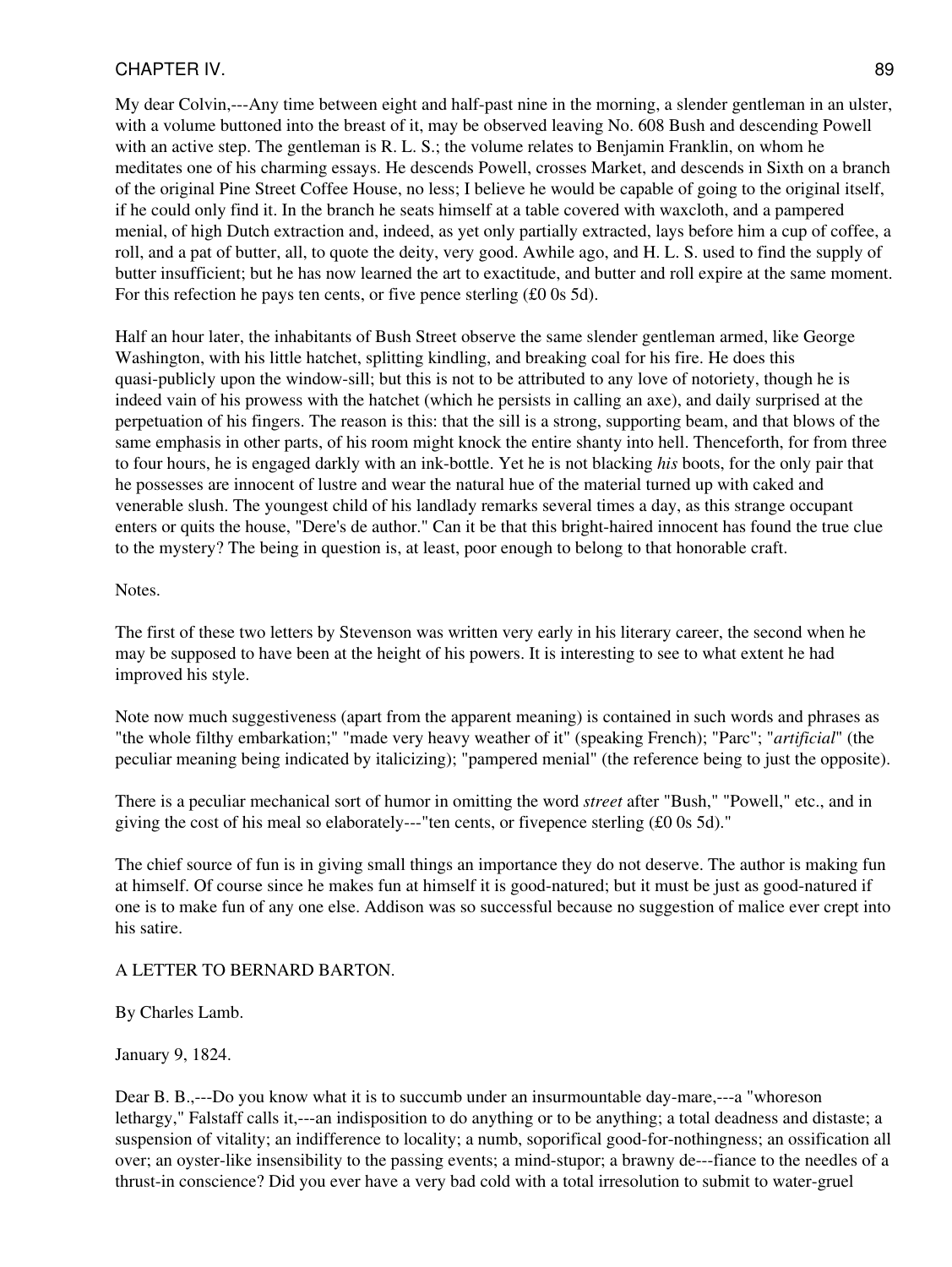processes? This has been for many weeks my lot and my excuse. My fingers drag heavily over this paper, and to my thinking it is three-and-twenty furlongs from here to the end of this demi-sheet. I have not a thing to say, nothing is of more importance than another. I am flatter than a denial or a pancake; emptier than Judge Parke's wig when the head is in it; duller than a country stage when the actors are off it,---a cipher, an o! I acknowledge life at all only by an occasional convulsional cough, and a permanent phlegmatic pain in the chest. I am weary of the world; life is weary of me. My day is gone into twilight, and I don't think it worth the expense of candles. My wick bath a thief in it, but I can't muster courage to snuff it. I inhale suffocation; I can't distinguish veal from mutton; nothing interests me. 'Tis twelve o'clock, and Thurtell\* is just now coming out upon the new drop, Jack Ketch alertly tucking up his greasy sleeves to do the last office of mortality; yet cannot I elicit a groan or a moral reflection. If you told me the world will be at an end tomorrow, I should say "Will it?" I have not volition enough left to dot my i's, much less to comb my eyebrows; my eyes are set in my head; my brains are gone out to see a poor relation in Moorfields, and they did not say when they'd come back again; my skull is a Grub-street attic to let,---not so much as a joint-stool left in it; my hand writes, not I, from habit, as chickens run about a little when their heads are cut off. Oh for a vigorous fit of gout, colic, toothache---an earwig $\{ \# \}$  \* in my auditory, a fly in my visual organs; pain is life,---the sharper the more evidence of life; but this apathy, this death! Did you ever have an obstinate cold, a six or seven weeks' unintermitting chill and suspension of hope, fear, conscience, and everything? Yet do I try all I can to cure it. I try wine, and spirits, and smoking, and snuff in unsparing quantities; but they all only seem to make me worse, instead of better. I sleep in a damp room, but it does no good; I come home late o' nights, but do not find any visible amendment! Who shall deliver me from the body of this death?

\*Hanged that day for the murder of Weare.

{#} \*An ant

It is just fifteen minutes after twelve. Thurtell is by this time a good way on his journey, baiting at Scorpion, perhaps. Ketch is bargaining for his cast coat and waistcoat; and the Jew demurs at first at three half-crowns, but on consideration that he may get somewhat by showing 'em in the town, finally closes. C. L.

#### Notes.

The danger of not adapting your method to your auditor is well illustrated by the beginning of Lamb's next letter to the same person:

"My dear sir,---That peevish letter of mine, which was meant to convey an apology for my incapacity to write, seems to have been taken by you in too serious a light,---it was only my way of telling you I had a severe cold."

Lamb's letter is filled with about every figure of speech known to rhetoricians: It will be a useful exercise to pick them out.

Any person who does not have a well developed sense of humor will hardly see the force of the reference to Thurtell, the murderer. It is a whimsical way of indicating by a specific example how empty the writer's brain was, forcing him to reflect on such a subject in so trivial a manner.

Observe the occasional summing up of the meaning, curiously repeating exactly the same thing---"Did you ever have a very bad cold---?" "Did you ever have an obstinate cold---?" The very short sentences summarize the very long ones. The repetition is meant to give the impression of being clumsy and stupid. In describing harshness we use words that are harsh, in describing awkwardness we use words that are awkward, in describing brightness and lightness we use words that are bright and light, in the very words themselves giving a concrete illustration of what we mean.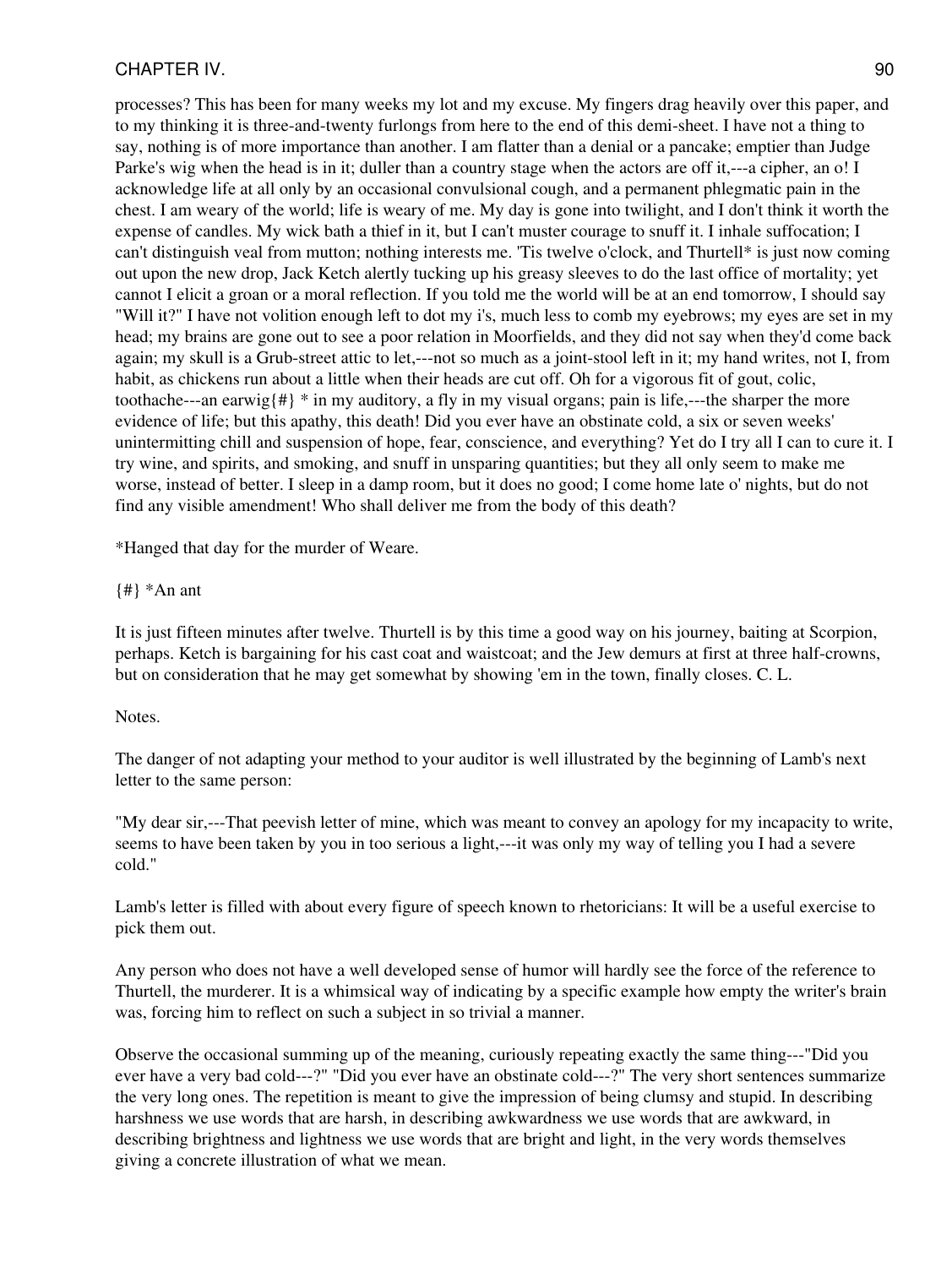# **CHAPTER V.** CHAPTER V. 91

# RIDICULE:

Poe.

I have said that humor is good-natured and winning. This is always true, though the winning of one reader may be at the expense of some other. Humor used to win one at the expense of another is called *satire* and *sarcasm*. The simplest form of using satire and sarcasm is in direct *ridicule*.

Ridicule, satire, and sarcasm are suitable for use against an open enemy, such as a political opponent, against a public nuisance which ought to be suppressed, or in behalf of higher ideals and standards. The one thing that makes this style of little effect is anger or morbid intensity. While some thing or some one is attacked, perhaps with ferocity, results are to be obtained by winning the reader. So it comes about that winning, good-natured humor is an essential element in really successful ridicule. If intense or morbid hatred or temper is allowed to dominate, the reader is repulsed and made distrustful, and turns away without being affected in the desired way at all.

The following, which opens a little known essay of Edgar Allan Poe's, is one of the most perfect examples of simple ridicule in the English language. We may have our doubts as to whether Poe was justified in using such withering satire on poor Mr. Channing; but we cannot help feeling that the workmanship is just what it ought to be when ridicule is employed in a proper cause. Perhaps the boosting of books into public regard by the use of great names is a proper and sufficient subject for attack by ridicule.

# WILLIAM ELLERY CHANNING.

# By Edgar Allan Poe.

In speaking of Mr. William Ellery Channing, who has just published a very neat little volume of poems, we feel the necessity of employing the indefinite rather than the definite article. He is *a,* and by no means *the,* William Ellery Channing. He is only the *son*\* of the great essayist deceased. . . It may be said in his favor that nobody ever heard of him. Like an honest woman, he has always succeeded in keeping himself from being made the subject of gossip. His book contains about sixty-three things, which he calls poems, and which he no doubt seriously supposes to be such. They are full of all kinds of mistakes, of which the most important is that of their having been printed at all.

They are not precisely English---nor will we insult a great nation by calling them Kickapoo; perhaps they are Channingese. We may convey some general idea of them by two foreign terms not in common use---the Italian *pavoneggiarsi,* "to strut like a peacock," and the German word for "sky-rocketing," *Schwarmerei*. They are more preposterous, in a word, than any poems except those of the author of "Sam Patch;" for we presume we are right (are we not?) in taking it for granted that the author of "Sam Patch" is the very worst of all the wretched poets that ever existed upon the earth.

In spite, however, of the customary phrase of a man's "making a fool of himself," we doubt if any one was ever a fool of his own free will and accord. A poet, therefore, should not always be taken too strictly to task. He should be treated with leniency, and even when damned, should be damned with respect. Nobility of descent, too, should be allowed its privileges not more in social life than in letters. The son of a great author cannot be handled too tenderly by the critical Jack Ketch. Mr. Channing must be hung, that's true. He must be hung *in terrorem --and* for this there is no help under the sun; but then we shall do him all manner of justice, and observe every species of decorum, and be especially careful of his feelings, and hang him gingerly and gracefully, with a silken cord, as Spaniards hang their grandees of the blue blood, their nobles of the *sangre azul*.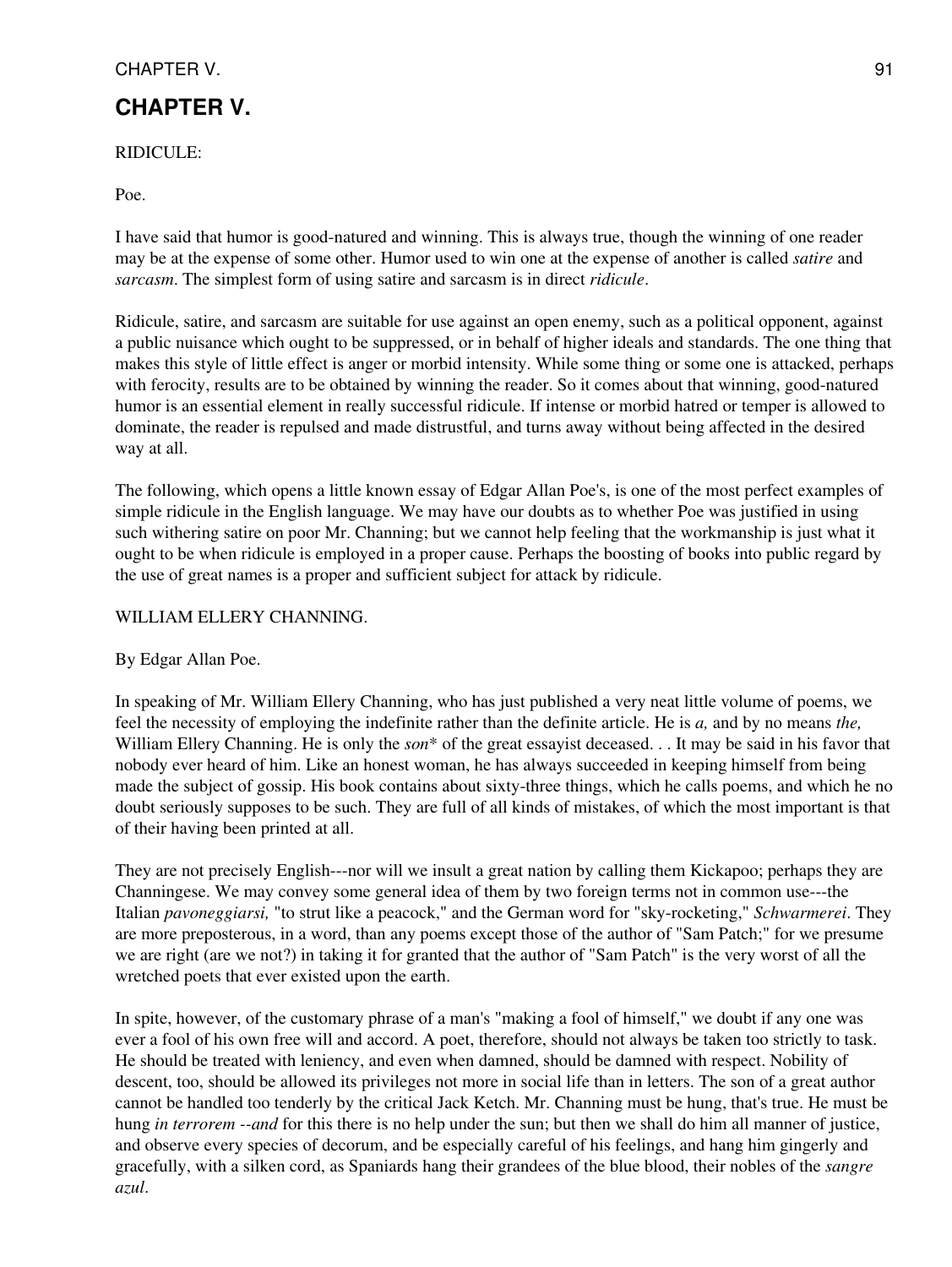# CHAPTER V. 2022 2023 12:30 12:30 12:30 12:30 12:30 12:30 12:30 12:30 12:30 12:30 12:30 12:30 12:30 12:30 12:30

#### \*Really the *nephew*.

To be serious, then, as we always wish to be, if possible, Mr. Channing (whom we suppose to be a *very* young man, since we are precluded from supposing him a *very* old one), appears to have been inoculated at the same moment with *virus* from Tennyson and from Carlyle, etc.

### Notes.

The three paragraphs which we have quoted illustrate three different methods of using ridicule. The first is the simple one of contemptuous epithets--"calling names," as we put it in colloquial parlance. So long as it is good-humored and the writer does not show personal malice, it is a good way; but the reader soon tires of it. A sense of fairness prevents him from listening to mere calling of names very long. So in the second paragraph Poe changes his method to one more subtile: he pretends to apologize and find excuses, virtually saying to the reader, "Oh, I'm going to be perfectly fair," while at the same time the excuses are so absurd that the effect is ridicule of a still more intense and biting type. In the third paragraph Poe seems to answer the reader's mental comment to the effect that "you are merely amusing us by your clever wit" by asserting that he means to be extremely serious. He then proceeds about his business with a most solemn face, which is as amusing in literature as it is in comic representations on the stage.

In practising upon this type of writing one must select a subject that he feels to be decidedly in need of suppression. Perhaps the most impersonal and easy subject to select for practice is a popular novel in which one can see absurdities, or certain ridiculous departments in the newspapers, such as the personal-advice column. Taking such a subject, adapt Poe's language to it with as little change as possible.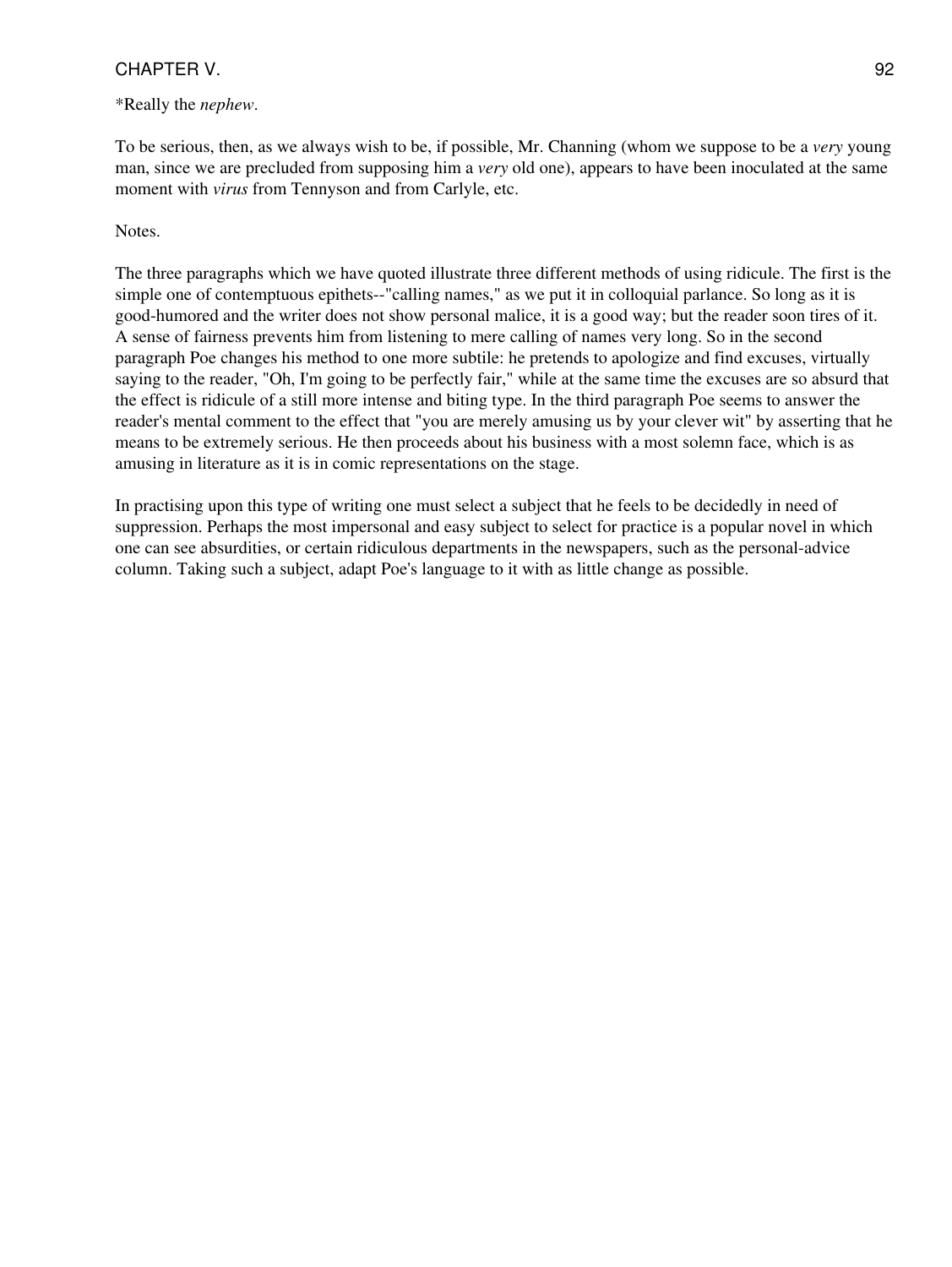# **CHAPTER VI.**

### THE RHETORICAL, IMPASSIONED AND LOFTY STYLES:

Macaulay and De Quincey. The familiar style of the humorist is almost universal in its availability. It is the style of conversation, to a great extent---at least of the best conversation,---of letter-writing, of essay-writing, and, in large part, of fiction. But there are moments when a different and more, hard and artificial style is required. These moments are few, and many people never have them at all. Some people try to have them and thereby fall into the fault of "fine writing." But it is certainly very important that when the great moment comes we should be prepared for it. Then a lofty and more or less artificial style is demanded as imperatively as the key-stone of an arch when the arch is completed except for the key-stone. Without the ability to write one lofty sentence, all else that we have said may completely fail of its effect, however excellent in itself.

There are three kinds of prose which may be used on such occasions as we have described. The lowest and most common of these, as it is the most artificial and most easily acquired, is the rhetorical, or oratorical, style, the style of all orators, the style which is called eloquence. Of course we may find specimens of it in actual oratory, but it is best illustrated in its use for written compositions in Macaulay. The next variety, more rarely used, was especially developed if not actually invented by De Quincey and was called by him impassioned prose.

It would seem at first that language could go no higher; but it does mount a little higher simply by trying to do less, and we have loftiness in its plain simplicity, as when man stands bareheaded and humble in the presence of God alone.

Macaulay's style is highly artificial, but its rotundity, its movement, its impressive sweep have made it popular. Almost any one can acquire some of its features; but the ease with which it is acquired makes it dangerous in a high degree, for the writer becomes fascinated with it and uses it far too often. It is true that Macaulay used it practically all the time; but it is very doubtful it Macaulay would have succeeded so well with it to-day, when the power of simplicity is so much better understood.

De Quincey's "impassioned prose" was an attempt on his part to imitate the effects of poetry in prose. Without doubt he succeeded wonderfully; but the art is so difficult that no one else has equalled him and prose of the kind that he wrote is not often written. Still, it is worth while to try to catch some of his skill. He began to write this kind of composition in "The Confessions of an English Opium Eater," but he reached perfection only in some compositions intended as sequels to that book, namely, "Suspiria de Profundis," and "The English Mail Coach," with its "Vision of Sudden Death," and "Dream-Fugue" upon the theme of sudden death.

What we should strive for above all is the mighty effect of simple and bare loftiness of thought. Masters of this style have not been few, and they seem to slip into it with a sudden and easy upward sweep that can be compared to nothing so truly as to the upward flight of an eagle. They mount because their spirits are lofty. No one who has not a lofty thought has any occasion to write the lofty style; and such a person will usually succeed best by paying very little attention to the manner when he actually comes to write of high ideas. Still, the lofty style should be studied and mastered like any other.

It is to be noted that all these styles are applicable chiefly if not altogether to description. Narration may become intense at times, but its intensity demands no especial alteration of style. Dialogue, too, may be lofty, but only in dramas of passion, and very few people are called upon to write these. But it is often necessary to indicate a loftier, a more serious atmosphere, and this is effected by description of surrounding details in an elevated manner.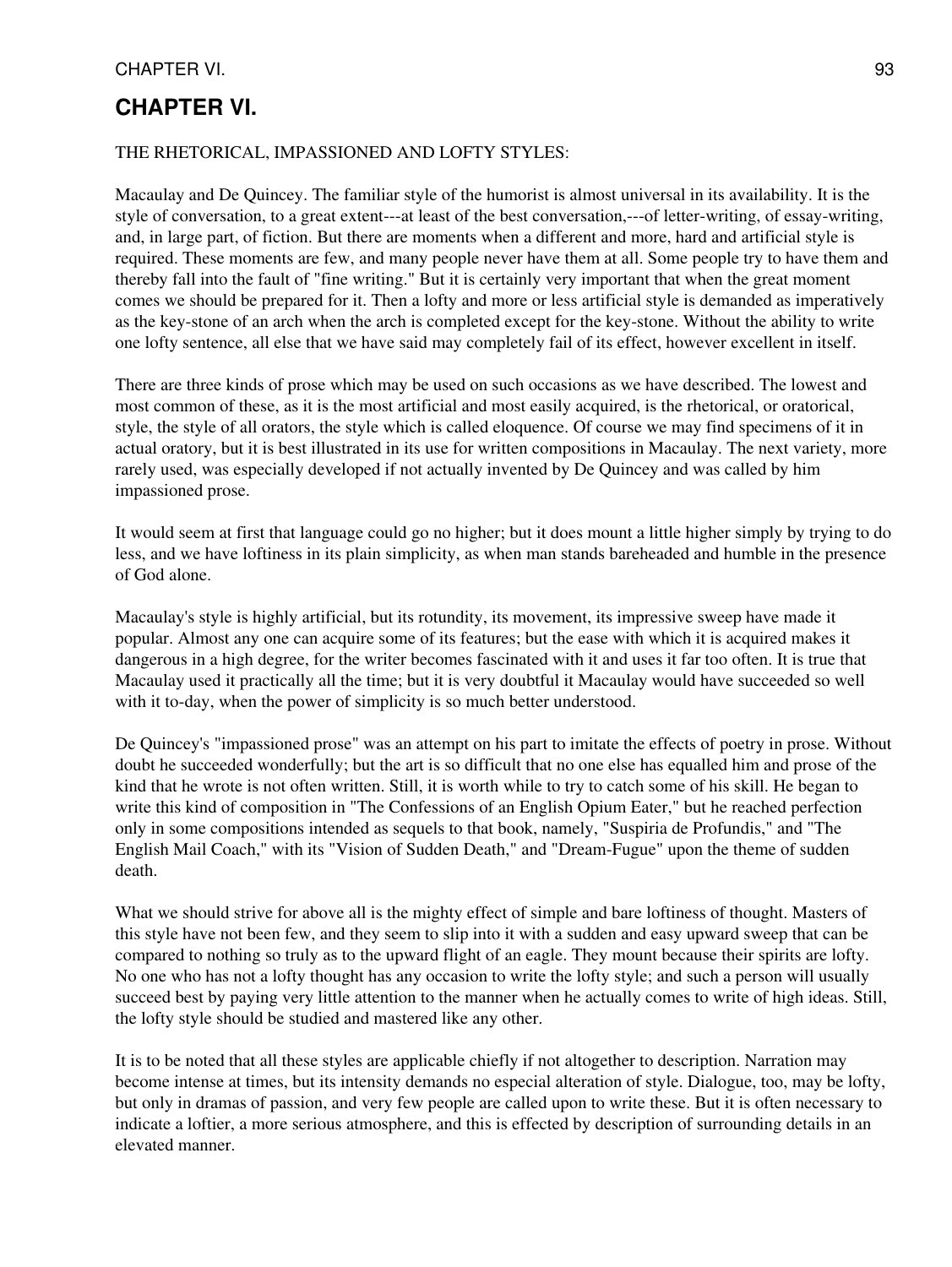One of the most natural, simple, and graceful of lofty descriptions may be found in Ruskin's "King of the Golden River," Chapter III, where he pictures the mountain scenery:

It was, indeed, a morning that might have made any one happy, even with no Golden River to seek for. Level lines of dewy mist lay stretched along the valley, out of which rose the massy mountains,---their lower cliffs in pale gray shadow, hardly distinguishable from the floating vapor, but gradually ascending till they caught the sunlight, which ran in sharp touches of ruddy color along the angular crags, and pierced in long, level rays, through their fringes of spear-like Pine. Far above, shot up splintered masses of castellated rock, jagged and shivered into myriads of fantastic forms, with here and there a streak of sunlit snow, traced down their chasms like a line of forked lightning; and, far beyond, and far above all these, fainter than the morning cloud, but purer and changeless, slept in the blue sky, the utmost peaks of the eternal snow.

If we ask how this loftiness is attained, the reply must be, first, that the subject is lofty and deserving of lofty description. Indeed, the description never has a right to be loftier than the subject. Then, examining this passage in detail, we find that the words are all dignified, and in their very sound they are lofty, as for instance "massy," "myriads," "castellated," "angular crags." The very sound of the words seems to correspond to the idea. Notice the repetition of the letter *i* in "Level lines of dewy mist lay stretched along the valley." This repetition of a letter is called alliteration, and here it serves to suggest in and of itself the idea of the level. The same effect is produced again in "streak of sunlit snow" with the repetition of *s*. The entire passage is filled with *alliteration*, but it is used so naturally that you would never think of it unless your attention were called to it.

Next, we note that the structure rises gradually but steadily upward. We never jump to loftiness, and always find it necessary to climb there.

"Jumping to loftiness" is like trying to lift oneself by one's boot-straps: it is very ridiculous to all who behold it. Ruskin begins with a very ordinary sentence. He says it was a fine morning, just as any one might say it. But the next sentence starts suddenly upward from the dead level, and to the end of the paragraph we rise, terrace on terrace, by splendid sweeps and jagged cliffs, till at the end we reach "the eternal snow."

### Exercise.

The study of the following selections from Macaulay and De Quincey may be conducted on a plan a trifle different from that heretofore employed.

The present writer spent two hours each day for two weeks reading this passage from Macaulay over and over: then he wrote a short essay on "Macaulay as a Model of Style," trying to describe Macaulay's style as forcibly and skillfully as Macaulay describes the Puritans. The resulting paper did not appear to be an imitation of Macaulay, but it had many of the strong features of Macaulay's style which had not appeared in previous work. The same method was followed in the study of De Quincey's "English Mail Coach," with even better results. The great difficulty arose from the fact that these lofty styles were learned only too well and were not counterbalanced by the study of other and more universally useful styles. It is dangerous to become fascinated with the lofty style, highly useful as it is on occasion.

If the student does not feel that he is able to succeed by the method of study just described, let him confine himself to more direct imitation, following out Franklin's plan.

### THE PURITANS.

(From the essay on Milton.)

By T. B. Macaulay.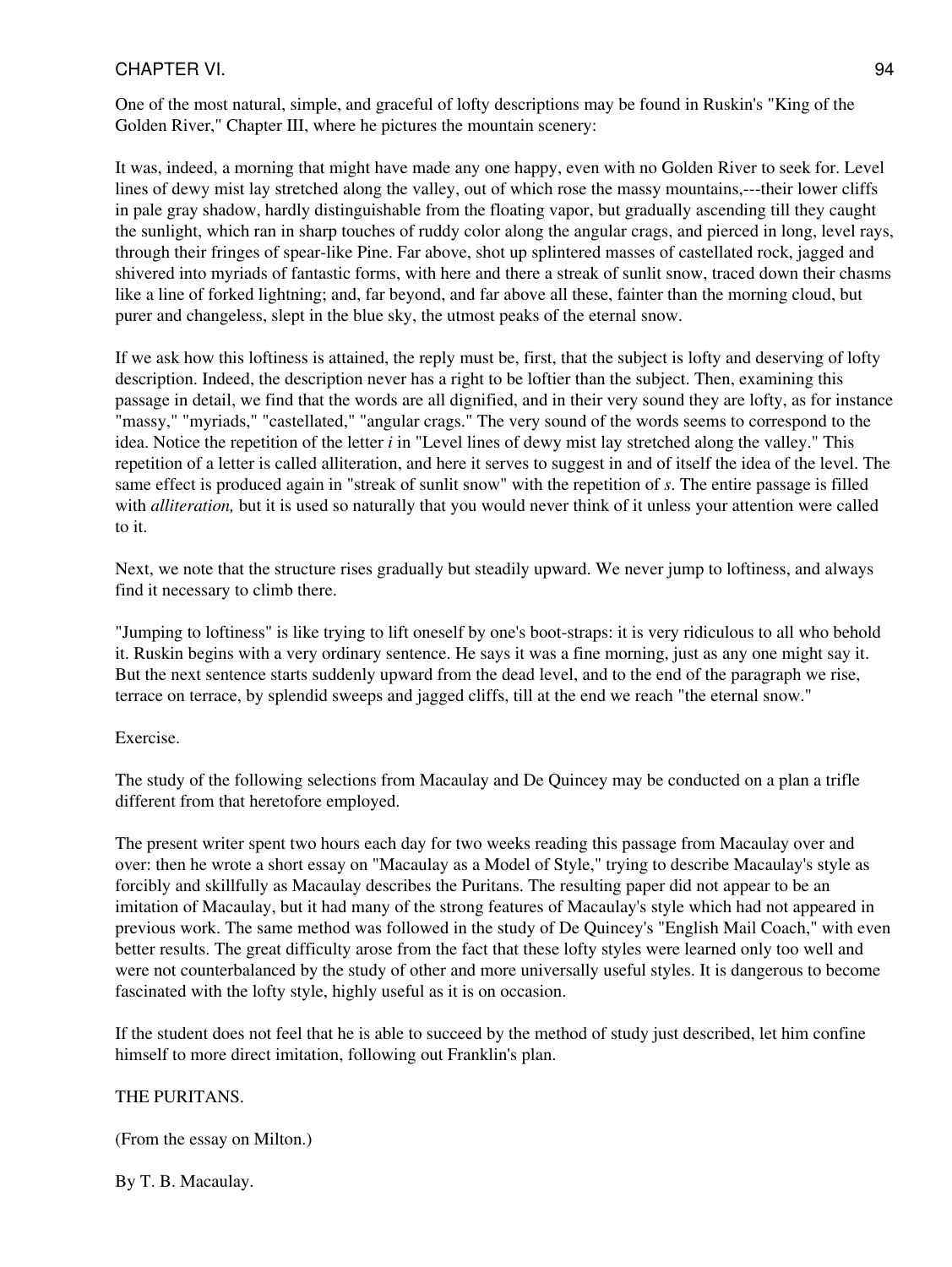#### CHAPTER VI. 2008 2009 12:00:00 00:00 00:00 00:00 00:00 00:00 00:00 00:00 00:00 00:00 00:00 00:00 00:00 00:00 00:00 00:00 00:00 00:00 00:00 00:00 00:00 00:00 00:00 00:00 00:00 00:00 00:00 00:00 00:00 00:00 00:00 00:00 00:00

We would speak first of the Puritans, the most remarkable body of men, perhaps, which the world has ever produced. The odious and ridiculous parts of their character lie on the surface. He that runs may read them; nor have there been wanting attentive and malicious observers to point them out. For many years after the Restoration, they were the theme of unmeasured invective and derision. They were exposed to the utmost licentiousness of the press and of the stage, when the press and the stage were most licentious. They were not men of letters; they were, as a body, unpopular; they could not defend themselves; and the public would not take them under its protection. They were therefore abandoned, without reserve, to the tender mercies of the satirists and dramatists. The ostentatious simplicity of their dress, their sour aspect, their nasal twang, their stiff posture, their long graces, their Hebrew names, the Scriptural phrases which they introduced on every occasion, their contempt of human learning, their destestation of polite amusements, were indeed fair game for the laughers. But it is not from the laughers alone that the philosophy of history is to be learnt. And he who approaches this subject should carefully guard against the influence of that potent ridicule which has already misled so many excellent writers.

#### . . . . . . . .

Those who roused the people to resistance, who directed their measures through a long series of eventful years, who formed out of the most unpromising materials, the finest army that Europe has ever seen, who trampled down King, Church, and Aristocracy, who, in the short intervals of domestic sedition and rebellion, made the name of England terrible to every nation on the face of the earth, were no vulgar fanatics. Most of their absurdities were mere external badges, like the signs of freemasonry, or the dress of the friars. We regret that these badges were not more attractive. We regret that a body to whose courage and talents mankind has owed inestimable obligations had not the lofty elegance which distinguished some of the adherents of Charles the First, or the easy good-breeding for which the court of Charles the Second was celebrated. But, if we must make our choice, we shall, like Bassanio in the play, turn from the specious caskets which contain only the Death's head and the Fool's head and fix on the plain leaden chest which conceals the treasure.

The Puritans were men whose minds had derived a peculiar character from the daily contemplation of superior beings and eternal interests. Not content with acknowledging in general terms an overruling Providence, they habitually ascribed every event to the will of the Great Being, for whose power nothing was too vast, for whose inspection nothing was too minute. To know him, to serve him, to enjoy him, was with them the great end of existence. They rejected with contempt the ceremonious homage which other sects substituted for the pure worship of the soul. Instead of catching occasional glimpses of the Deity through an obscuring veil, they aspired to gaze full on his intolerable brightness, and to commune with him face to face. Hence originated their contempt for terrestrial distinctions. The difference between the greatest and the meanest of mankind seemed to vanish, when compared with the boundless intervals which separated the whole race from him on whom their eyes were constantly fixed. They recognized no title to superiority but his favor; and, confident of that favor, they despised all the accomplishments and all the dignities of the world. If they were unacquainted with the works of philosophers and poets, they were deeply read in the oracles of God. If their names were not found in the registers of heralds, they were recorded in the Book of Life. If their steps were not accompanied by a splendid train of menials, legions of ministering angels had charge over them. Their palaces were houses not made with hands; their diadems crowns of glory which should never fade away. On the rich and the eloquent, on nobles and priests, they looked down with contempt: for they esteemed themselves rich in a more precious treasure, and eloquent in a more sublime language, nobles' by the right of an earlier creation, and priests by the imposition of a mightier hand. The very meanest of them was a being to whose fate a mysterious and terrible importance belonged, on whose slightest action the spirits of light and darkness looked with anxious interest, who had been destined, before heaven and earth were created, to enjoy a felicity which should continue when heaven and earth should have passed away. Events which shortsighted politicians ascribed to earthly causes, had been ordained on his account. For his sake empires had risen, and flourished, and decayed. For his sake the Almighty had proclaimed his will by the pen of the Evangelist, and the harp of the prophet. He had been wrested by no common deliverer from the grasp of no common foe. He had been ransomed by the sweat of no vulgar agony, by the blood of no earthly sacrifice. It was for him that the sun had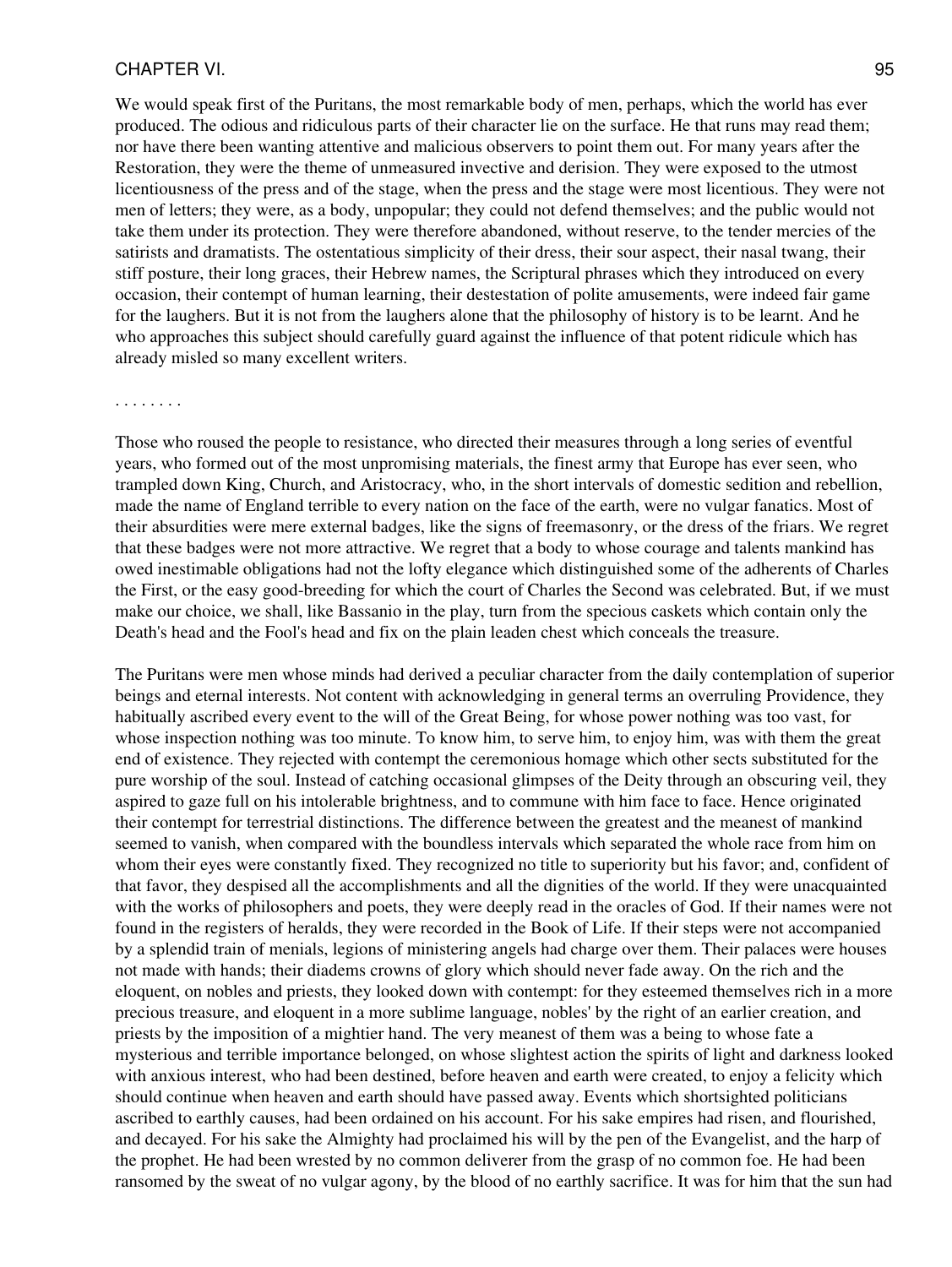been darkened, that the rocks had been rent, that the dead had risen, that all nature had shuddered at the suffering of her expiring God.

Thus the Puritans were made up of two different men, the one all self-abasement, penitence, gratitude, passion, the other proud, calm, inflexible, sagacious. He prostrated himself in the dust before his Maker: but he set his foot on the neck of his king. In his devotional retirement, he prayed with convulsions, and groans, and tears. He was half maddened by glorious or terrible illusions. He heard the lyres of angels or the tempting whispers of fiends. He caught a gleam of the Beatific Vision, or woke screaming from dreams of everlasting fire. Like Vane, he thought himself intrusted with the sceptre of the millienial year. Like Fleetwood he cried in the bitterness of his soul that God had hid his face from him. But when he took his seat in the council, or girt on his sword for war, these tempestuous works of the soul had left no perceptible trace behind them.

People who saw nothing of the godly but their uncouth visages, and heard nothing from them but their groans and their whining hymns, might laugh at them. But those had little reason to laugh who encountered them in the hall of debate or in the field of battle. These fanatics brought to civil affairs a coolness of judgment and an immutability of purpose which some writers have thought inconsistent with their religious zeal, but which were in fact the necessary effects of it. The intensity of their feelings on one subject made them tranquil on every other. One overpowering sentiment had subjected to itself pity and hatred, ambition and fear. Death had lost its terrors, and pleasure its charms.

They had their smiles and their tears, their raptures and their sorrows, but not for the things of this world. Enthusiasm had made them Stoics, had cleared their minds from every vulgar passion and prejudice, and raised them above the influence of danger and of corruption. It sometimes might lead them to pursue unwise ends, but never to choose unwise means. They went through the world like Sir Artegal's iron man Talus with his flail, crushing and trampling down oppressors, mingling with human beings, but having neither part nor lot in human infirmities, insensible to fatigue, to pleasure, and to pain, not to be pierced by any weapon, not to be withstood by a n barrier.

Such we believe to have been the character of the Puritans. We perceive the absurdity of their manners. We dislike the sullen gloom of their domestic habits. We acknowledge that the tone of their minds was often injured by straining after things too high for mortal reach: and we know that, in spite of their hatred of Popery, they too often fell into the worst vices of that bad system, intolerance and extravagant austerity, that they had their anchorites and their crusades, their Dunstans and their De Montforts, their Dominics and their Escobars. Yet, when all circumstances are taken into consideration, we do not hesitate to pronounce them a brave, a wise, an honest, and a useful body.

#### Notes.

The most casual examination of Macaulay's style shows us that the words, the sentences, and the paragraphs are all arranged in rows, one on this side, one on that, a column here, another just like it over there, a whole row of columns above this window, and a whole row of columns above that window, just as bricks are built up in geometrical design. Almost every word contains an antithesis. The whole constitutes what is called the *balanced structure*.

We see also that Macaulay frequently repeats the same word again and again, and the repetition gives strength. Indeed, repetition is necessary to make this balanced structure: there must always be so much likeness and so much unlikeness---and the likeness and unlikeness must just balance.

We have shown the utility of variation: Macaulay shows the force there is in monotony, in repetition. In one sentence after another through an entire paragraph he repeats the same thing over and over and over. There is no rising by step after step to something higher in Macaulay: everything is on the dead level; but it is a powerful, heroic level.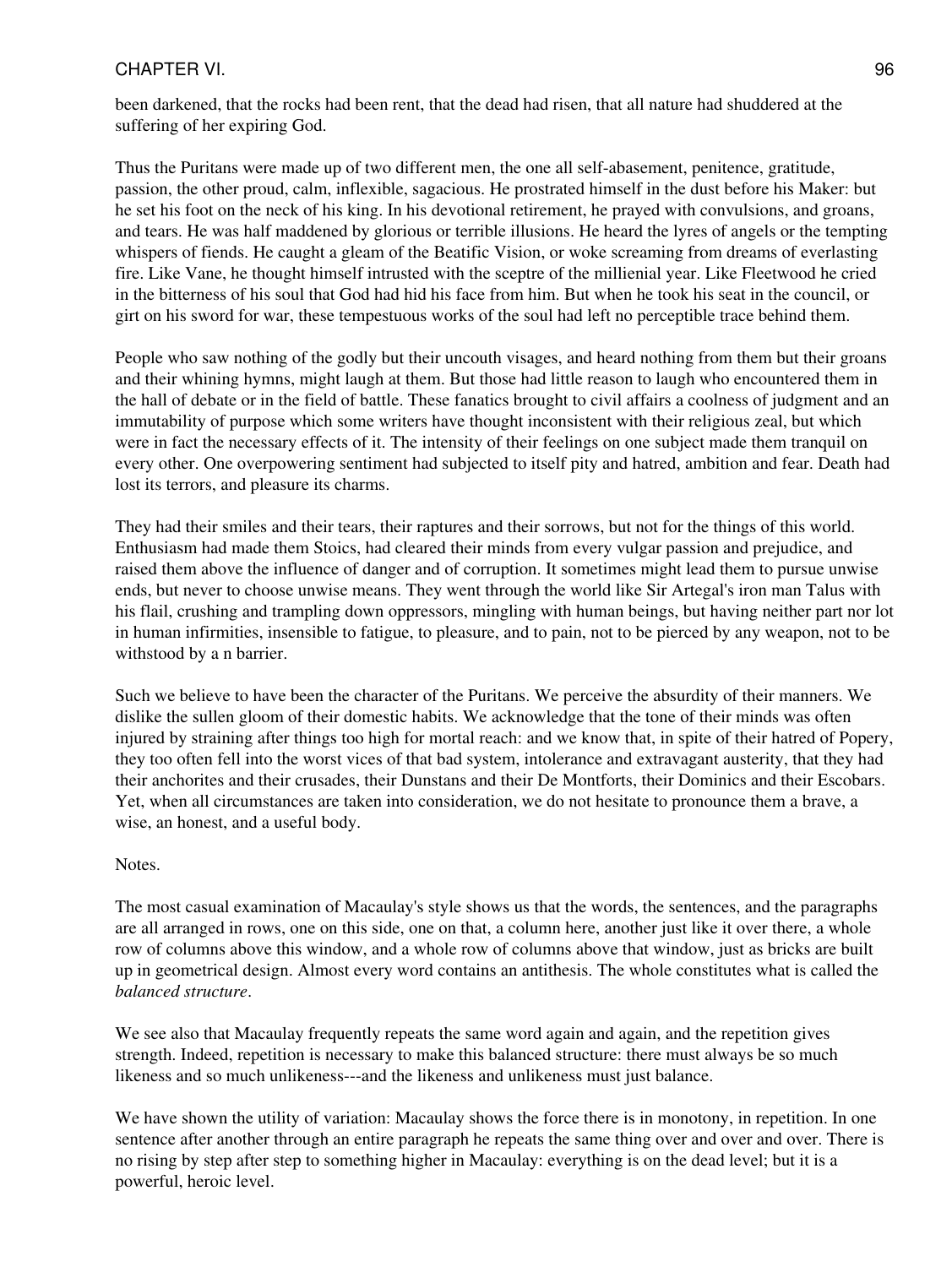# CHAPTER VI. 2002. 2003. The set of the set of the set of the set of the set of the set of the set of the set of the set of the set of the set of the set of the set of the set of the set of the set of the set of the set of

The first words repeated and contrasted are press and stage. The sentence containing these words is balanced nicely. In the following sentence we have four short sentences united into one, and the first clause contrasts with the second and the third with the fourth. The sentence beginning "The ostentatious simplicity of their dress" gives us a whole series of subjects, all resting on a single short predicate---"were fair game for the laughers." The next sentence catches up the, word "laughers" and plays upon it.

In the second paragraph we have as subject "those" followed by a whole series of relative clauses beginning with "who," and this series again rests on a very short predicate---"were no vulgar fanatics."

And so on through the entire description, we find series after series, contrast after contrast; now it is a dozen words all in the same construction, now a number of sentences all beginning in the same way and ending in the same way.

The first paragraph takes up the subject of the contrast of those who laughed and those who were laughed at. The second paragraph enlarges upon good points in the objects of the examination. The third paragraph describes their minds, and we perceive that Macaulay has all along been leading into this by his series of contrasts. In the fourth paragraph he brings the two sides into the closest possible relations, so that the contrast reaches its height. The last short paragraph sums up the facts.

This style, though highly artificial, is highly useful when used in moderation. It is unfortunate that Macaulay uses it so constantly. When he cannot find contrasts he sometimes makes them, and to make them he distorts the truth. Besides, he wearies us by keeping us too monotonously on a high dead level. In time we come to feel that he is making contrasts merely because he has a passion for making them, not because they serve any purpose. But for one who wishes to learn this style, no better model can be found in the English language.

### DREAM-FUGUE

On the Theme of Sudden Death.\*

By Thomas De Quincey.

\*"The English Mail-Coach" consists of three sections, "The Glory of Motion," "vision of Sudden Death," and "Dream-Fugue." De Quincey describes riding on the top of a heavy mail-coach. In the dead of night they pass a young couple in a light gig, and the heavy mail-coach just escapes shattering the light gig and perhaps killing the young occupants. De Quincey develops his sensations in witnessing this "vision of sudden death," and rises step by step to the majestic beauty and poetic passion of the dream-fugue.

"Whence the sound Of instruments, that made melodious chime, Was heard, of harp and organ; and who moved Their stops and chords, was seen; his volant touch Instinct through all proportions, low and high, Fled and pursued transverse the resonant fugue."

#### Paradise Lost, Book XI.

#### *Tumultuosissimamente*.

Passion of sudden death! that once in youth I read and interpreted by the shadows of thy averted signs!---rapture of panic taking the shape (which amongst tombs in churches I have seen) of woman bursting her selpuchral bonds---of woman's ionic form bending forward from the ruins of her grave with arching foot, with eyes upraised, with clasped, adoring hands---waiting, watching, trembling, praying for the trumpet's call to rise from dust forever! Ah, vision too fearful of shuddering humanity on the brink of mighty abysses!---vision that didst start back, that didst reel away, like a shivering scroll before the wrath of fire racing on the wings of the wind! Epilepsy so brief of horror, wherefore is it that thou canst not die? Passing so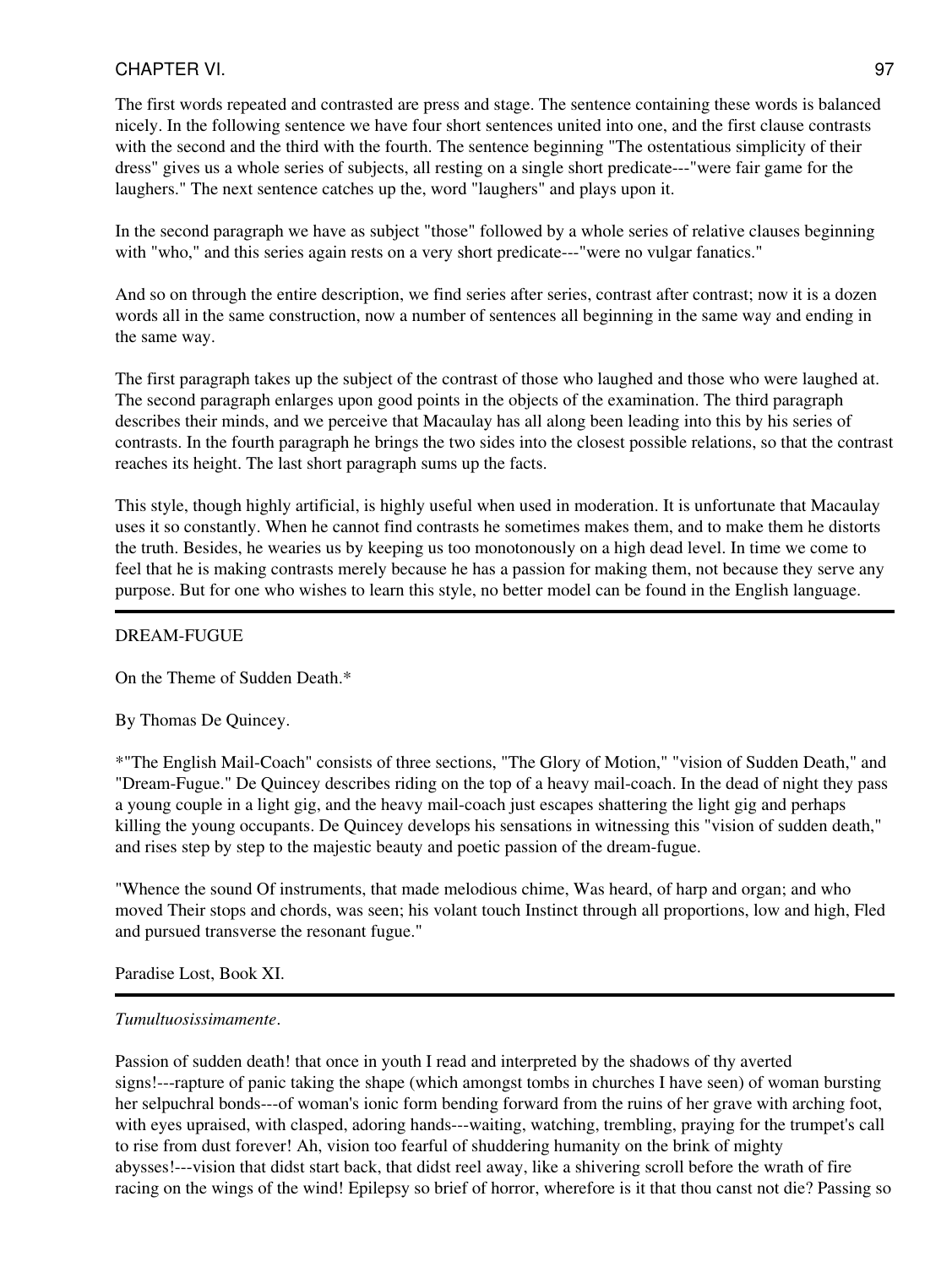### CHAPTER VI. 28 and 20 and 20 and 20 and 20 and 20 and 20 and 20 and 20 and 20 and 20 and 20 and 20 and 20 and 20 and 20 and 20 and 20 and 20 and 20 and 20 and 20 and 20 and 20 and 20 and 20 and 20 and 20 and 20 and 20 and

suddenly into darkness, wherefore is it that still thou sheddest thy sad funeral blights upon the gorgeous mosaic of dreams? Fragments of music too passionate, heard once and heard no more, what aileth thee, that thy deep rolling chords come up at intervals through all the worlds of sleep, and after forty years, have lost no element of horror?

### I.

Lo, it is summer---almighty summer! The everlasting gates of life and summer are thrown open wide; and on the ocean tranquil and verdant as a savannah, the unknown lady from the dreadful vision and I myself are floating---she upon a fairy pinnace, and I upon an English three-decker.

Both of us are wooing gales of festive happiness within the domain of our common country, within that ancient watery park, within that pathless chase of ocean, where England takes her pleasure as a huntress through winter and summer, from the rising to the setting sun. Ah, what a wilderness of floral beauty was hidden, or was suddenly revealed, upon the tropic islands through which the pinnace moved! And upon her deck what a bevy of human flowers---young women how lovely, young men bow noble, that were dancing together, and slowly drifting toward us amidst music and incense, amidst blossoms from forests and gorgeous corymbi from vintages, amidst natural carolling, and the echoes of sweet girlish laughter. Slowly the pinnace nears us, gaily she hails us, and silently she disappears beneath the shadow of our mighty bows. But then, as at some signal from heaven, the music, and the carols, and the sweet echoing of girlish laughter,---all are hushed. What evil has smitten the pinnace, meeting or overtaking her? Did ruin to our friends couch within our own dreadful shadow? Was our shadow the shadow of death? I looked over the bow for an answer, and, behold! the pinnace was dismantled; the revel and the revellers were found no more; the glory of the vintage was dust; and the forests with their beauty were left without a witness upon the seas. "But where," and I turned to our crew---"where are the lovely women that danced beneath the awning of flowers and clustering corynibi? Whither have fled the noble young men that danced with *them?*" Answer there was none. But suddenly the man at the masthead, whose countenance darkened with alarm, cried out, "Sail on the weather beam! Down she comes upon us; in seventy seconds she also will founder,"

### II.

I looked to the weather side, and the summer had departed. The sea was rocking, and shaking with gathering wrath. Upon its surface sat mighty mists, which grouped themselves into arches and long cathedral aisles. Down one of these, with the fiery pace of a quarrel from a crossbow, ran a frigate right athwart our course. "Are they mad?" some voice exclaimed from our deck. "Do they woo their ruin?" But in a moment, as she was close upon us, some impulse of a heady current or local vortex gave a wheeling bias to her course, and off she forged without a shock. As she ran past us, high aloft amongst the shrouds stood the lady of the pinnace. The deeps in malice opened ahead to receive her, the billows were fierce to catch her. But far away she was borne upon the desert spaces of the sea: whilst still by sight I followed her, she ran before the howling gale, chased by angry sea-birds and by maddening billows: still I saw her, as at the moment when she ran past us, standing amongst the shrouds, with her white draperies streaming before the wind. There she stood, with hair dishevelled, one hand clutched amongst the tackling---rising, sinking, fluttering, trembling, praying---there for leagues I saw her as she stood, raising at intervals one hand to heaven, amidst the fiery crests of the pursuing waves and the raving of the storm; until at last, upon a sound from afar of malicious laughter and mockery, all was hidden forever in driving showers; and afterwards, but when I know not, nor how.

### Notes.

De Quincey's "Dream-Fugue" is as luxuriant and extravagant a use of metaphor as Macaulay's "Puritans" is of the use of antithesis and the balanced structure. The whole thing is a metaphor, and every part is a metaphor within a metaphor.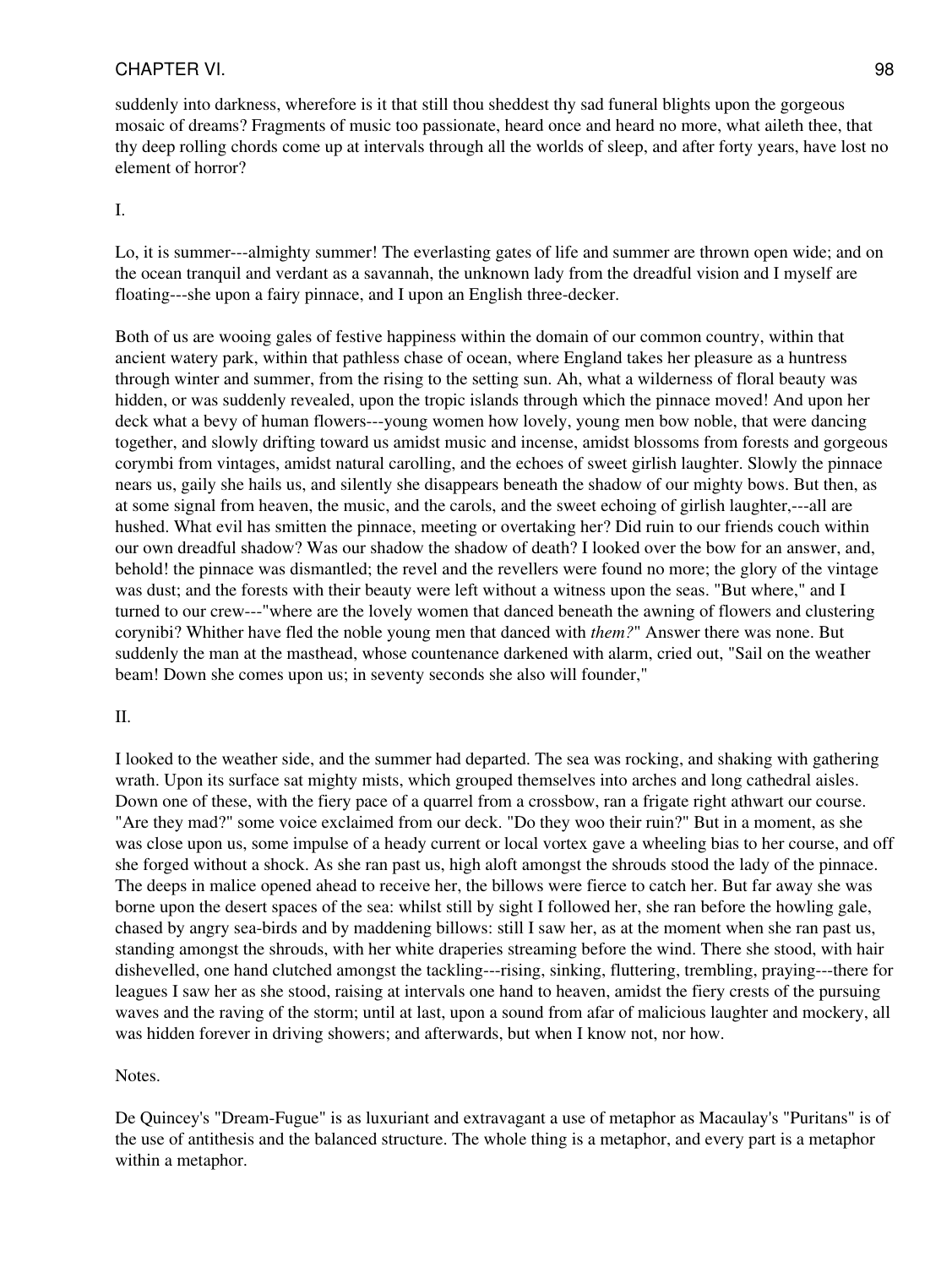# CHAPTER VI. 2008 2009 12:00:00 00:00 00:00 00:00 00:00 00:00 00:00 00:00 00:00 00:00 00:00 00:00 00:00 00:00 00:00 00:00 00:00 00:00 00:00 00:00 00:00 00:00 00:00 00:00 00:00 00:00 00:00 00:00 00:00 00:00 00:00 00:00 00:00

This is much more than mere fine writing. It is a metaphorical representation of the incident he has previously described. In that incident he was particular struck by the actions of the lady. The young man turned his horse out of the path of the coach, but some part of the coach struck one of the wheels of the gig, and as it did so, the lady involuntarily started up, throwing up her arms, and at once sank back as in a faint. De Quincey did not see her face, and hence he speaks in this description of "averted signs?" The "woman bursting her sepulchral bonds" probably refers to a tomb in Westminster Abbey which represents a woman escaping from the door of the tomb, and Death, a skeleton, is just behind her, but too late to catch her "arching foot" as she flies upward---presumably as a spirit.

So every image corresponds to a reality, either in the facts or in De Quincey's emotion at the sight of them. The novice fails in such writing as this because he becomes enamored of his beautiful images and forgets what he is trying to illustrate. The relation between reality and image should be as invariable as mathematics. If such startling images cannot be used with perfect clearness and vivid perception of their usefulness and value, they should not be used at all. De Quincey is so successful because his mind comprehends every detail of the scene, and through the images we see the bottom truth as through a perfect crystal. A clouded diamond is no more ruined by its cloudiness than a clouded metaphor.

As in Ruskin's description of the mountain, we see in this the value of the sounds of words, and how they seem to make music in themselves. A Word lacking in dignity in the very least would have ruined the whole picture, and so would a word whose rotund sound did not correspond to the loftiness of the passage. Perhaps the only word that jars is "English three-decker"---but the language apparently afforded De Quincey no substitute which would make his meaning clear.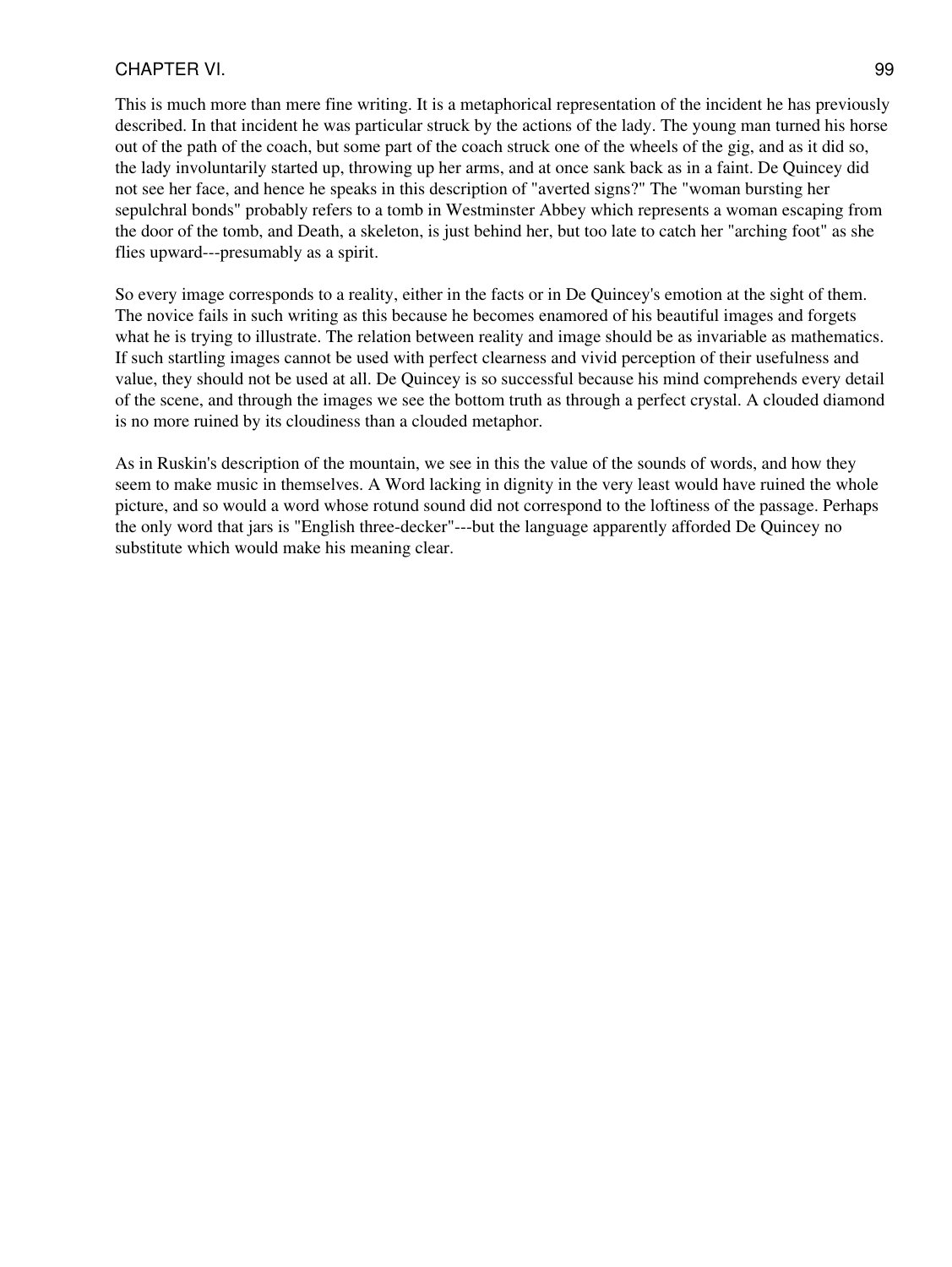# **CHAPTER VII.**

RESERVE:

Thackeray.

It has been hinted that the rhetorical, impassioned, and lofty styles are in a measure dangerous. The natural corrective of that danger is artistic *reserve*.

Reserve is a negative quality, and so it has not been emphasized by writers on composition as it ought to be. But if it is negative, it is none the less real and important, and fortunately we have in Thackeray a masterly example of its positive power.

Originally reserve is to be traced to a natural reticence and modesty in the character of the author who employs it. It may be studied, however, and cultivated as a characteristic of style. As an artistic quality it consists in saying exactly what the facts demand, no more, no less---and to say no more especially on those occasions when most people employ superlatives. Macaulay was not characterized by reserve. He speaks of the Puritans as "the most remarkable body of men the world ever produced." "Most" is a common word in his vocabulary, since it served so well to round out the phrase and the idea. Thackeray, on the other hand, is almost too modest. He is so afraid of saying too much that sometimes he does not say enough, and that may possibly account for the fact that he was never as popular as the overflowing Dickens. The lack of reserve made Dickens "slop over" occasionally, as indelicate critics have put it; and the presence of reserve did more than any other one thing to give Thackeray the reputation for perfect style which all concede to him.

One of the most famous passages in all of Thackeray's works is the description of the battle of Waterloo in "Vanity Fair," ch. XXXII:

All that day, from morning till past sunset, the cannon never ceased to roar. It was dark when the cannonading stopped all of a sudden.

All of us have read of what occurred during that interval. The tale is in every Englishman's mouth; and you and I, who were children when the great battle was won and lost, are never tired of hearing and recounting the history of that famous action. Its remembrance rankles still in the bosoms of millions of the countrymen of those brave men who lost the day. They pant for an opportunity of revenging that humiliation; and if a contest, ending in a victory on their part, should ensue, elating them in their turn, and leaving its cursed legacy of hatred and rage behind to us, there is no end to the so called glory and shame, and to the alternation of successful and unsuccessful murder, in which two high-spirited nations might engage. Centuries hence, we Frenchmen and Englishmen might be boasting and killing each other still, carrying out bravely the Devil's code of honor.

All our friends took their share, and fought like men in the great field. All day long, while the women were praying ten miles away, the lines of the dauntless English infantry were receiving and repelling the furious charges of the French horsemen. Guns which were heard in Brussels were ploughing up their ranks, and comrades falling, and the resolute survivors closing in. Towards evening, the attack of the French, repeated and resisted so bravely, slackened in its fury. They had other foes besides the British to engage, or were preparing for a final onset. It came at last; the columns of the Imperial Guard marched up the hill of Saint Jean, at length and at once to sweep the English from the height which they had maintained all day and spite of all; unscared by the thunder of the artillery, which hurled death from the English line,---the dark rolling column pressed on and up the hill. It seemed almost to crest the eminence, when it began to wave and falter. Then it stopped, still facing the shot. Then, at last, the English troops rushed from the post from which no enemy had been able to dislodge them, and the Guard turned and fled.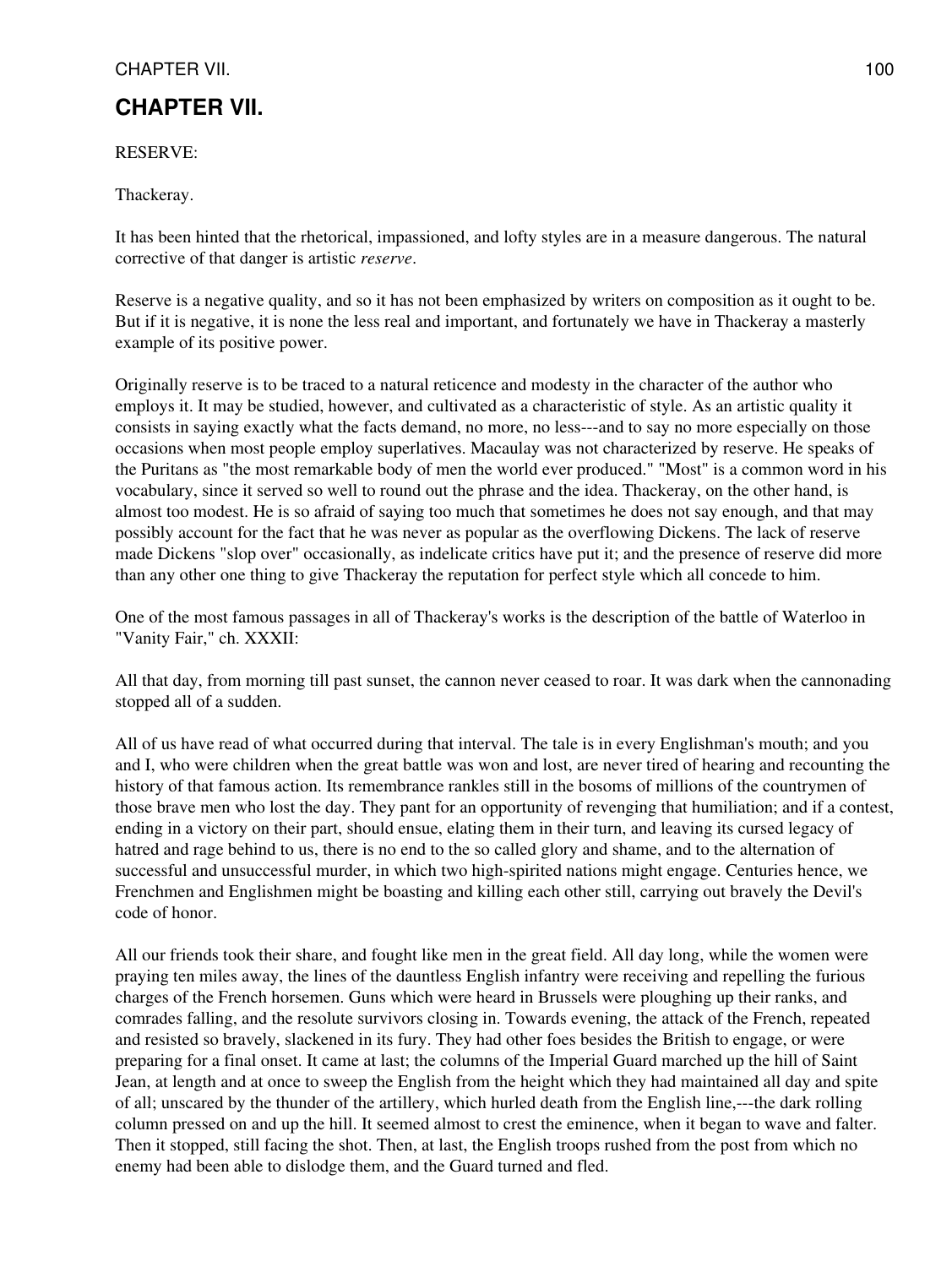No more firing was heard at Brussels,---the pursuit rolled miles away. Darkness came down on the field and city; and Amelia was praying for George, who was lying on his face, dead, with a bullet through his heart.

Who before ever began the description of a great victory by praising the enemy! And yet when we consider it, there is no more artistically powerful method than this, of showing how very great the enemy was, and then saying simply, "The English defeated them."

But Thackeray wished to do more than this. He was preparing the reader for the awful presence of death in a private affliction, Amelia's loss of her husband George. To do this he lets his heart go out in sympathy for the French, and by that sympathy he seems to rise above all race, to a supreme height where exist the griefs of the human heart and God alone.

With all this careful preparation, the short, simple closing paragraph--- the barest possible statement of the facts---produces an effect unsurpassed in literature. The whole situation seems to cry out for superlatives; yet Thackeray uses none, but remains dignified, calm, and therefore grand.

The following selection serves as a sort of preface to the novel "Vanity Fair." It is quite as remarkable for the things it leaves unsaid as for the things it says. Of course its object is to whet the reader's appetite for the story that is to follow; but throughout the author seems to be laughing at himself. In the last paragraph we see one of the few superlatives to be found In Thackeray---he says the show has been "most favorably noticed" by the "conductors of the Public Press, and by the Nobility and Gentry." Those capital letters prove the humorous intent of the superlative, which seems to be a burlesque on other authors who praise themselves. One of the criticisms had been that Amelia was no better than a doll; and Thackeray takes the critics at their word and refers to the "Amelia Doll," merely hinting gently that even a doll may find friends.

### BEFORE THE CURTAIN.

(Preface to "Vanity Fair.")

# By W. M. Thackeray.

As the Manager of the Performance sits before the curtain on the boards, and looks into the Fair, a feeling of profound melancholy comes over him in his survey of the bustling place. There is a great quantity of eating and drinking, making love and jilting, laughing and the contrary, smoking, cheating, fighting, dancing, and fiddling: there are bullies pushing about, bucks ogling the women, knaves picking pockets, policemen on the lookout, quacks (other quacks, plague take them!) bawling in front of their booths, and yokels looking up at the tinselled dancers and poor old rouged tumblers, while the light-fingered folk are operating upon their pockets behind. Yes, this is Vanity Fair; not a moral place certainly; nor a merry one, though very noisy. Look at the faces of the actors and buffoons when they come off from their business; and Tom Fool washing the paint off his cheeks before he sits down to dinner with his wife and the little Jack Puddings behind the canvas. The curtain will be up presently, and he will be turning over head and heels, and crying, "How are you?"

A man with a reflective turn of mind, walking through an exhibition of this sort, will not be oppressed, I take it, by his own or other people's hilarity. An episode of humor or kindness touches and amuses him here and there,---a pretty child looking at a gingerbread stall; a pretty girl blushing whilst her lover talks to her and chooses her fairing; poor Tom Fool, yonder behind the wagon mumbling his bone with the honest family which lives by his tumbling; but the general impression is one more melancholy than mirthful. When you come home, you sit down, in a sober, contemplative, not uncharitable frame of mind, and apply yourself to your books or your business.

I have no other moral than this to tag to the present story of "Vanity Fair." Some people consider Fairs immoral altogether, and eschew such, with their servants and families; very likely they are right. But persons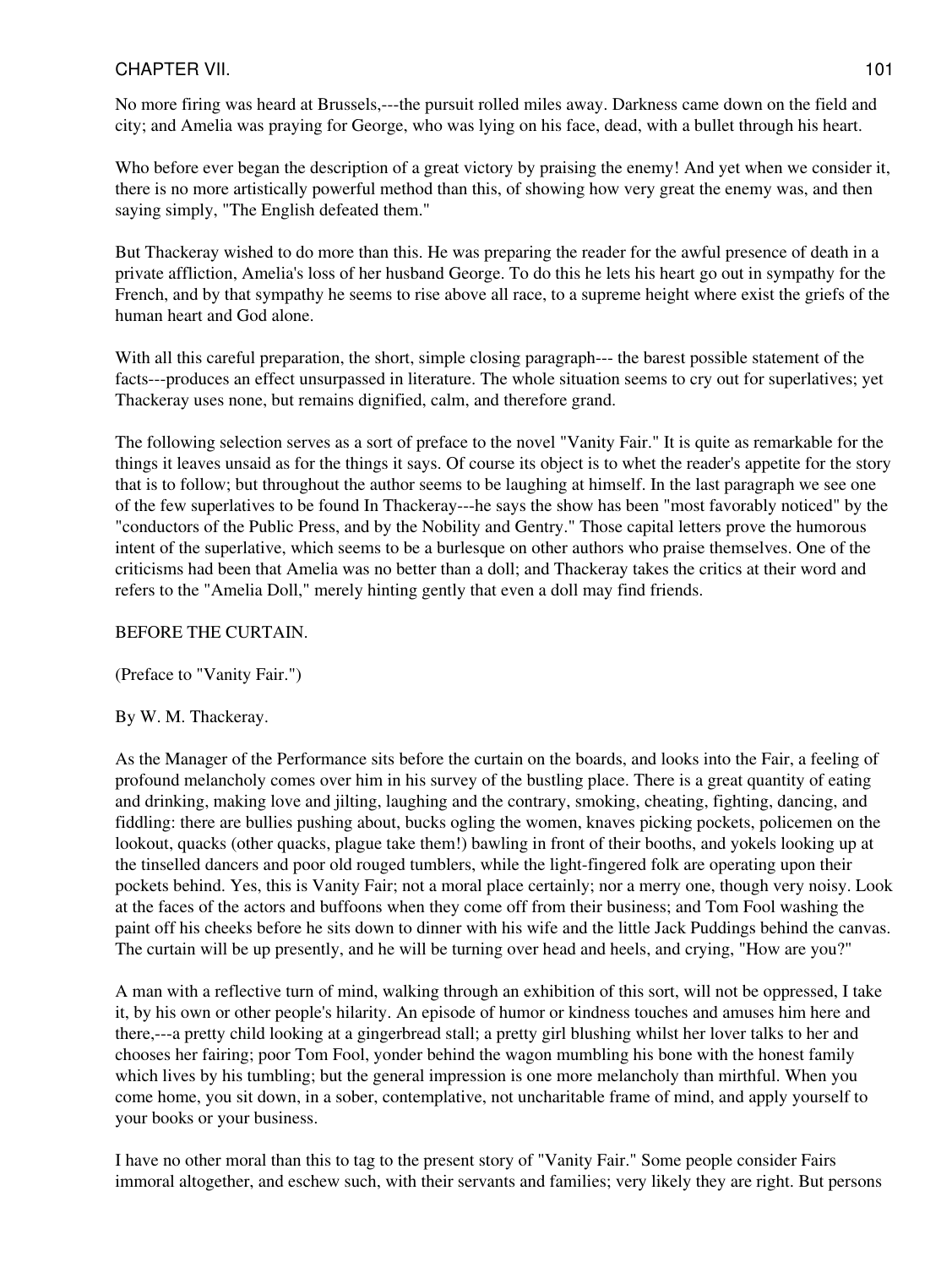who think otherwise, and are of a lazy, or a benevolent, or a sarcastic mood, may perhaps like to step in for half an hour, and look at the performances. There are scenes of all sorts; some dreadful combats, some grand and lofty horse-riding, some scenes of high life, and some of very middling indeed; some love-making for the sentimental, and some light comic business; the whole accompanied by appropriate scenery, and brilliantly illuminated with the Author's own candles.

What more has the Manager of the Performance to say?—To acknowledge the kindness with which it has been received in all the principal towns of England through which the show has passed, and where it has been most favorably noticed by the respected conductors of the Public Press, and by the Nobility and Gentry. He is proud to think that his Puppets have given satisfaction to the very best company in this empire. The famous little Becky Puppet has been pronounced to be uncommonly flexible in the joints, and lively on the wire: the Amelia Doll, though it has had a smaller circle of admirers, has yet been carved and dressed with the greatest care by the artist: the Dobbin Figure, though apparently clumsy, yet dances in a very amusing and natural manner: the Little Boy's Dance has been liked by some; and please to remark the richly dressed figure of the Wicked Nobleman, on which no expense has been spared, and which Old Nick will fetch away at the end of this singular performance.

And with this, and a profound bow to his patrons, the Manager retires, and the curtain rises.

London, June 28, 1848.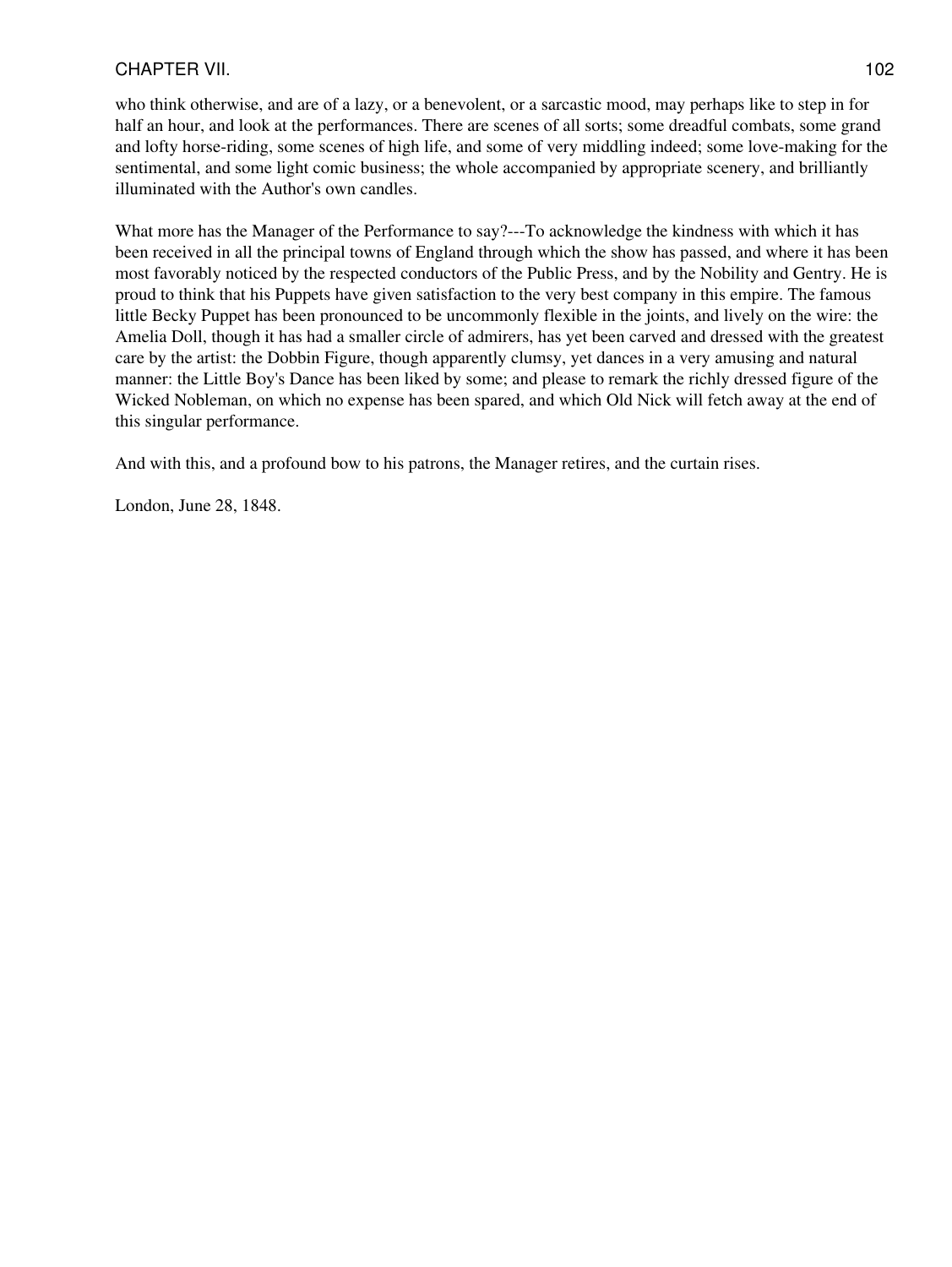# **CHAPTER VIII.**

### CRITICISM:

Matthew Arnold and Ruskin.

The term "criticism" may appropriately be used to designate all writing in which logic predominates over emotion. The style of criticism is the style of argument, exposition, and debate, as well as of literary analysis; and it is the appropriate style to be used in mathematical discussions and all scientific essays.

Of course the strictly critical style may be united with almost any other. We are presenting pure types; but very seldom does it happen that any composition ordinarily produced belongs to any one pure type. Criticism would be dull without the enlivening effects of some appeal to the emotions. We shall Illustrate this point in a quotation from Ruskin.

The critical style has just one secret: It depends on a very close definition of work in ordinary use, words do not have a sufficiently definite meaning for scientific purposes. Therefore in scientific writing it is necessary to define them exactly, and so change common words into technical terms. To these may be added the great body of words used in no other way than as technical terms.

Of course our first preparation for criticism is to master the technical terms and technical uses of words peculiar to the subject we are treating. Then we must make it clear to the reader that we are using words in their technical senses so that he will know how to interpret them.

But beyond that we must make technical terms as we go along, by defining common words very strictly. This is nicely illustrated by Matthew Arnold, one of the most accomplished of pure critics. The opening paragraphs of the first chapter of "Culture and Anarchy"---the chapter entitled "Sweetness and Light"---will serve for illustration, and the student is referred to the complete work for material for further study and imitation.

From "Sweetness and Light."

The disparagers of culture, [says Mr. Arnold], make its motive curiosity; sometimes, indeed, they make its motive mere exclusiveness and vanity. The culture which is supposed to plume itself on a smattering of Greek and Latin is a culture which is begotten by nothing so intellectual as curiosity; it is valued either out of sheer vanity and ignorance, or else as an engine of social and class distinction, separating its holder, like a badge or title, from other people who have not got it. No serious man would call this *culture,* or attach any value to it, as culture, at all. To find the real ground for the very different estimate which serious people will set upon culture, we must find some motive for culture in the terms of which may lie a real ambiguity; and such a motive the word *curiosity* gives us.

I have before now pointed out that we English do not, like the foreigners, use this word in a good sense as well as in a bad sense. A liberal and intelligent eagerness about the things of the mind may be meant by a foreigner when he speaks of curiosity, but with us the word always conveys a certain notion of frivolous and unedifying activity. In the *Quarterly Review,* some little time ago, was an estimate of the celebrated French critic, M. Sainte-Beuve, and a very inadequate estimate it in my judgment was. And its inadequacy consisted chiefly in this: that in our English way it left out of sight the double sense really involved in the word *curiosity,* thinking enough was said to stamp M. Sainte-Beuve with blame if it was said that he was impelled in his operations as a critic by curiosity, and omitting either to perceive that M. Sainte-Beuve himself, and many other people with him, would consider that this was praiseworthy and not blameworthy, or to point out why it ought really to be accounted worthy of blame and not of praise. For as there is a curiosity about intellectual matters which is futile, and merely a disease, so there is certainly a curiosity,---a desire after the things of the mind simply for their own sakes and for the pleasure of seeing them as they are,---which is, in an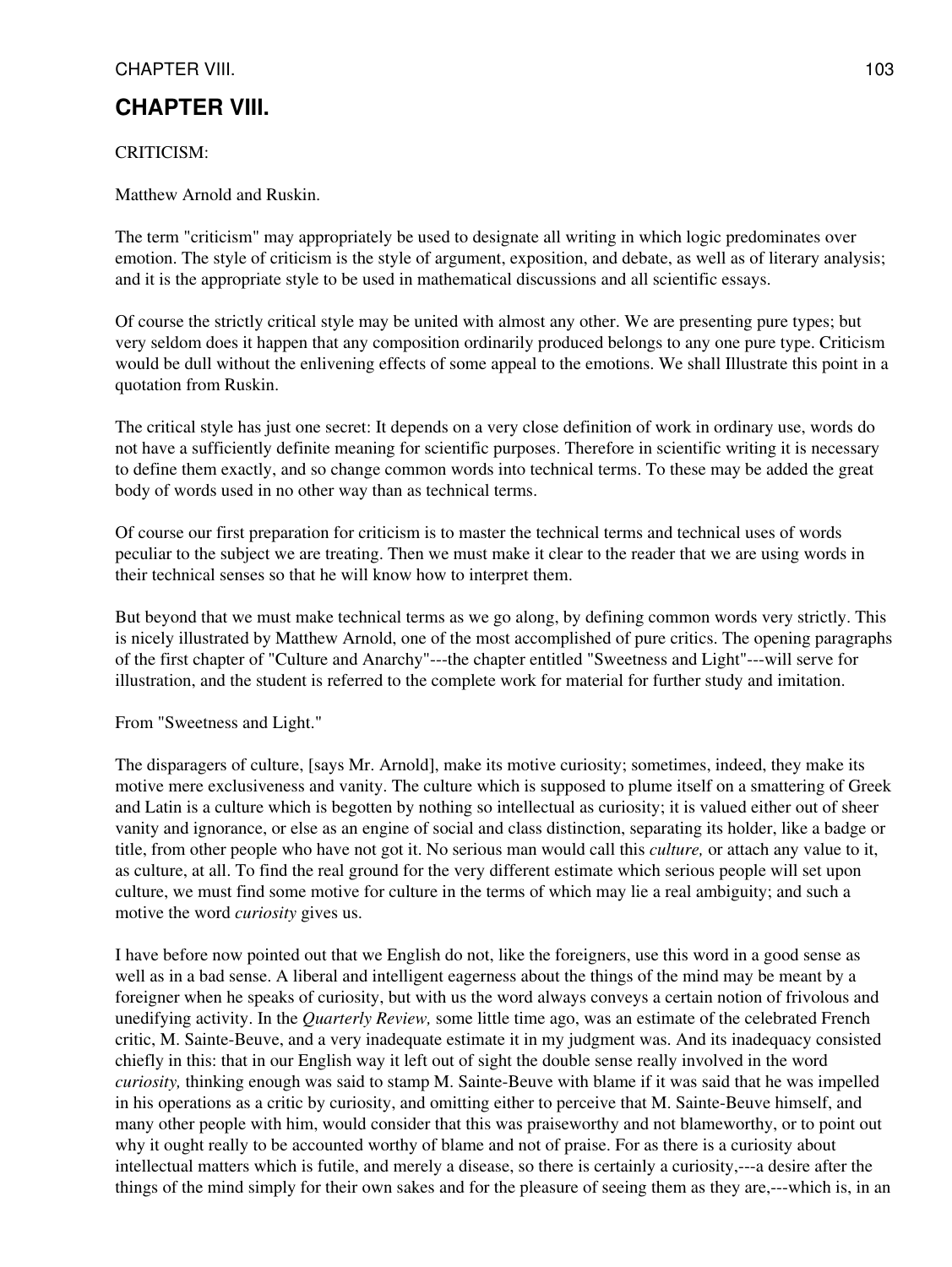intelligent being, natural and laudable. Nay, and the very desire to see things as they are implies a balance and regulation of mind which is not often attained without fruitful effort, and which is the very opposite of the blind and diseased impulse of mind which is what we mean to blame when we blame curiosity. Montesquieu says: 'The first motive which ought to impel us to study is the desire to augment the excellence of our nature, and to render an intelligent being yet more intelligent.' This is the true ground to assign for the genuine scientific passion, however manifested, and for culture, viewed simply as a fruit of this passion; and it is a worthy ground, even though we let the term *curiosity* stand to describe it.

Starting with exact definitions of words, it is easy to pass to exact definitions of ideas, which is the thing we should be aiming at all the time. The logical accuracy of our language, however, is apparent throughout.

Matthew Arnold does not embellish his criticism, nor does he make any special appeal to the feelings or emotions of his readers. Not so Ruskin. He discovers intellectual emotions, and makes pleasant appeals to those emotions. Consequently his criticism has been more popular than Matthew Arnold's. As an example of this freer, more varied critical style, let us cite the opening paragraphs of the lecture "Of Queens' Gardens"--in "Sesame and Lilies":

# From "Sesame and Lilies."

It will be well . . that I should shortly state to you my general intention. . . The questions specially proposed to you in my former lecture, namely How and What to Read, rose out of a far deeper one, which it was my endeavor to make you propose earnestly to yourselves, namely, Why to Read I want you to feel, with me, that whatever advantage we possess in the present day in the diffusion of education and of literature, can only be rightly used by any of us when we have apprehended clearly what education is to lead to, and literature to teach. I wish you to see that both well directed moral training and well chosen reading lead to the possession of a power over the ill-guided and illiterate, which is, according to the measure of it, in the truest sense kingly;\* conferring indeed the purest kingship that can exist among men. Too many other kingships (however distinguished by visible insignia or material power) being either spectral, or tyrannous; spectral---that is to say, aspects and shadows only of royalty, hollow as death, and which only the "likeness of a kingly crown have on;" or else tyrannous---that is to say, substituting their own will for the law of justice and love by which all true kings rule.

\*The preceding lecture was entitled "Of Kings's Treasures."

There is then, I repeat (and as I want to leave this idea with you, I begin with it, and shall end with it) only one pure kind of kingship, ---an inevitable or eternal kind, crowned or not,---the kingship, namely, which consists in a stronger moral state and truer thoughtful state than that of others, enabling you, therefore, to guide or to raise them. Observe that word "state :" we have got into a loose way of using it. It means literally the standing and stability of a thing; and you have the full force of it in the derived word "statue"---"the immovable thing." A king's majesty or "state," then, and the right of his kingdom to be called a State, depends on the movelessness of both,---without tremor, without quiver of balance, established and enthroned upon a foundation of eternal law which nothing can alter or overthrow.

Believing that all literature and all education are only useful so far as they tend to confirm this calm, beneficent, and therefore kingly, power,---first over ourselves, and, through ourselves, over all around us,--- I am now going to ask you to consider with me further, what special portion or kind of this royal authority, arising out of noble education, may rightly be possessed by women; and how far they also are called to a true queenly power,---not in their households merely, but over all within their sphere. And in what sense, if they rightly understood and exercised this royal or gracious influence, the order and beauty induced by such benignant power would justify us in speaking of the territories over which each of them reigned as 'Queens' Gardens.'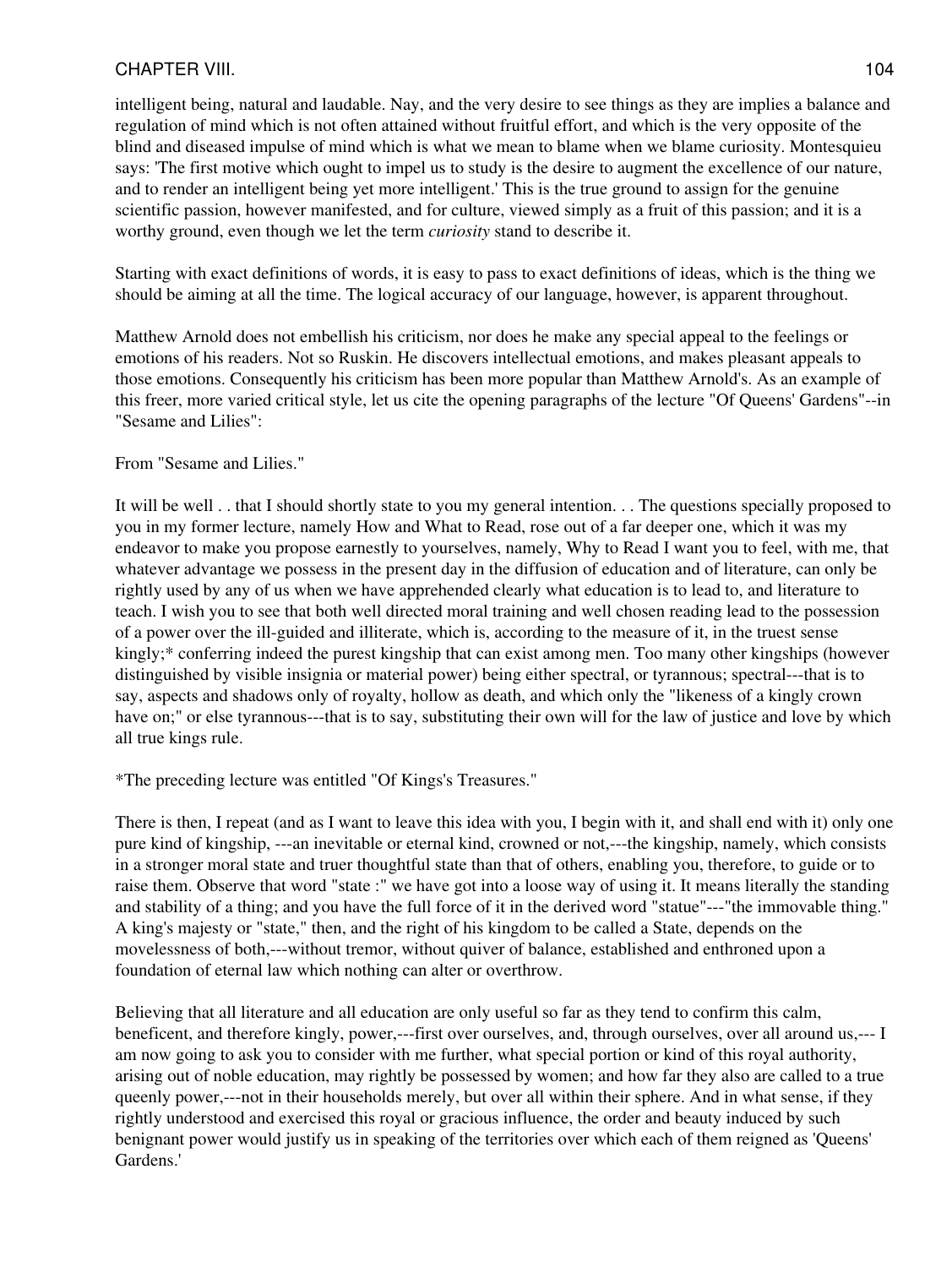Here still is the true critical style, with exact definitions; but the whole argument is a metaphor, and the object of the criticism is to rouse feelings that will lead to action.

It will be observed that words which by definition are to be taken in some sort of technical sense are distinguished to the eye in some way. Matthew Arnold used italics. Ruskin first places "state" within quotation marks, and then, when he uses the word in a still different sense, he writes it with a capital letter---State. Capitalization is perhaps the most common way for designating common words when used in a special sense which is defined by the writer---or defined by implication. This is the explanation of the capital letters with which the writings of Carlyle are filled. He constantly endeavors to make words mean more than, or something different from, the meaning they usually have.

The peculiar embellishments of the critical writer are epigram, paradox, and satire. An *epigram* is a very short phrase or sentence which is so full of implied meaning or suggestion that it catches the attention at once, and remains in the memory easily. The *paradox* is something of the same sort on a larger scale. It is a statement that we can hardly believe to be true, since it seems at first sight to be self-contradictory, or to contradict well known truths or laws; but on examination we find that in a peculiar sense it is strictly true. *Satire* is a variation of humor peculiarly adapted to criticism, since it is intended to make the common idea ridiculous when compared with the ideas which the critic is trying to bring out: it is a sort of argument by force of stinging points. We may find an example of satire in its perfection in Swift, especially in his "Gulliver's Travels"-- since these are satires the point of which we can appreciate to-day. Oscar Wilde was peculiarly given to epigram, and in his plays especially we may find epigram carried to the same excess that the balanced structure is carried by Macaulay. More moderate epigram may be found in Emerson and Carlyle. Paradox is something that we should use only on special occasion.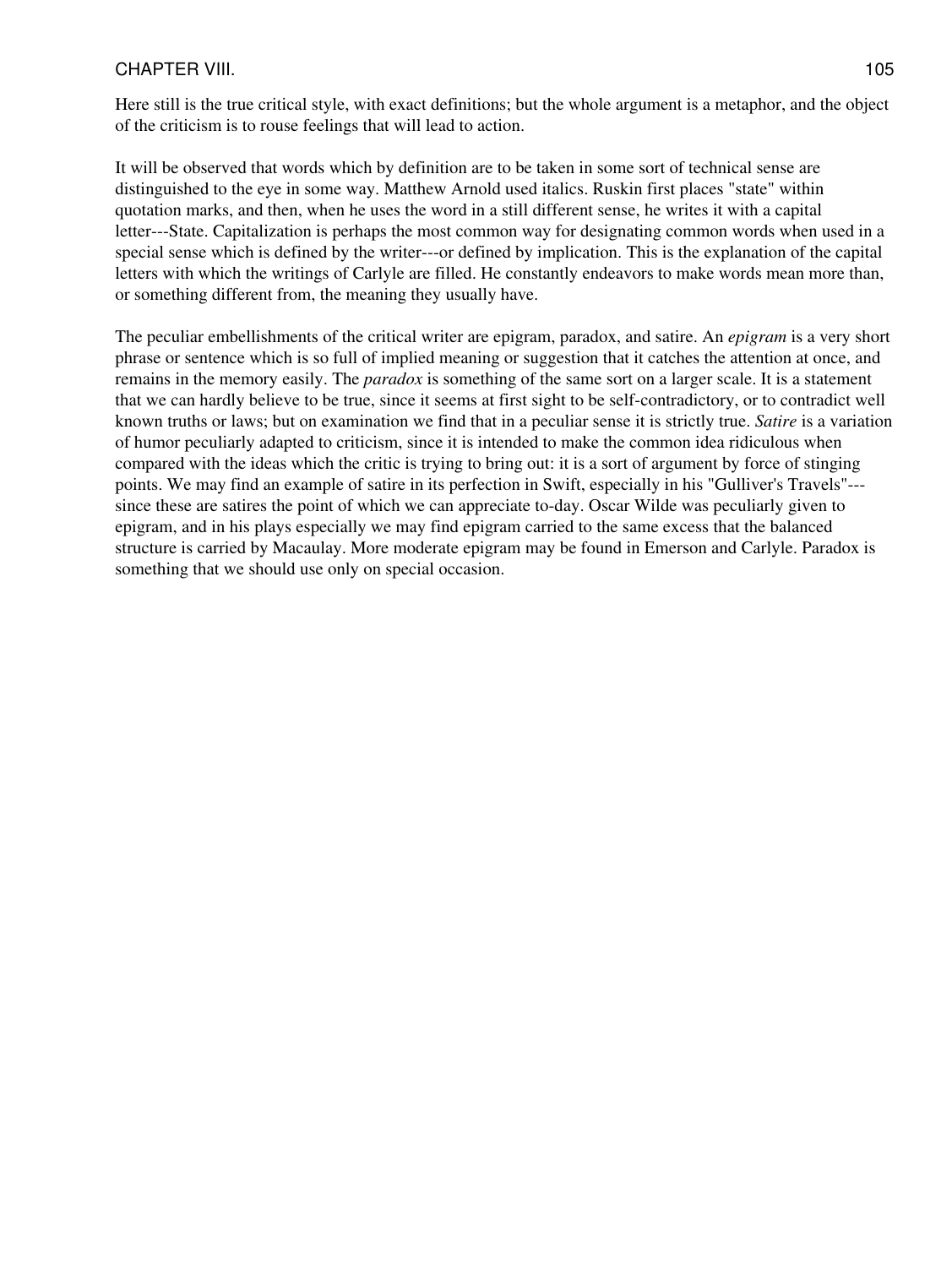# **CHAPTER IX.**

### THE STYLE OF FICTION:

Narrative, Description, and Dialogue.

Dickens.

In fiction there are three different kinds of writing which must be blended with a fine skill, and this fact makes fiction so much the more difficult than any other sort of writing. History is largely narrative, pure and simple, newspaper articles are description, dramas are dialogue, but fiction must unite in a way peculiar to itself the niceties of all three.

We must take each style separately and master it thoroughly before trying to combine the three in a work of fiction. The simplest is narrative, and consists chiefly in the ability to tell a plain story straight on to the end, just as in conversation Neighbor Gossip comes and tells a long story to her friend the Listener. A writer will gain this skill if he practise on writing out tales or stories just as nearly as possible as a child would do it, supposing the child had a sufficient vocabulary. Letter-writing, when one is away from home and wishes to tell his intimate friends all that has happened to him, is practice of just this sort, and the best practice.

Newspaper articles are more descriptive than any other sort of writing. You have a description of a new invention, of a great fire, of a prisoner at the bar of justice. It is not quite so spontaneous as narrative. Children seldom describe, and the newspaper man finds difficulty in making what seems a very brief tale into a column article until he can weave description as readily as he breathes.

Dialogue in a story is by no means the same as the dialogue of a play: it ought rather to be a description of a conversation, and very seldom is it a full report of what is said on each side.

Description is used in its technical sense to designate the presentation of a scene without reference to events; narrative is a description of events as they have happened, a dialogue is a description of conversation. Fiction is essentially a descriptive art, and quite as much is it descriptive in dialogue as in any other part.

The best way to master dialogue as an element by itself is to study the novels of writers like Dickens, Thackeray, or George Eliot. Dialogue has its full development only in the novel, and it is here and not in short stories that the student of fiction should study it. The important points to be noticed are that only characteristic and significant speeches are reproduced. When the conversation gives only facts that should be known to the reader it is thrown into the indirect or narrative form, and frequently when the impression that a conversation makes is all that is important, this impression is described in general terms instead of in a detailed report of the conversation itself.

So much for the three different modes of writing individually considered. The important and difficult point comes in the balanced combination of the three, not in the various parts of the story, but in each single paragraph. Henry James in his paper on "The Art of Fiction," says very truly that every descriptive passage is at the same time narrative, and every dialogue is in its essence also descriptive. The truth is, the writer of stories has a style of his own, which we may call the narrative-descriptive-dialogue style, which is a union in one and the same sentence of all three sorts of writing. In each sentence, to be sure, narrative or description or dialogue will predominate; but still the narrative is always present in the description, and the description in the dialogue, as Mr. James says; and if you take a paragraph this fact will appear more clearly, and if you take three or four paragraphs, or a whole story, the fusion of all three styles in the same words is clearly apparent.

It is impossible to give fixed rules for the varying proportion of description, narration, or dialogue in any given passage. The writer must guide himself entirely by the impression in his own mind. He sees with his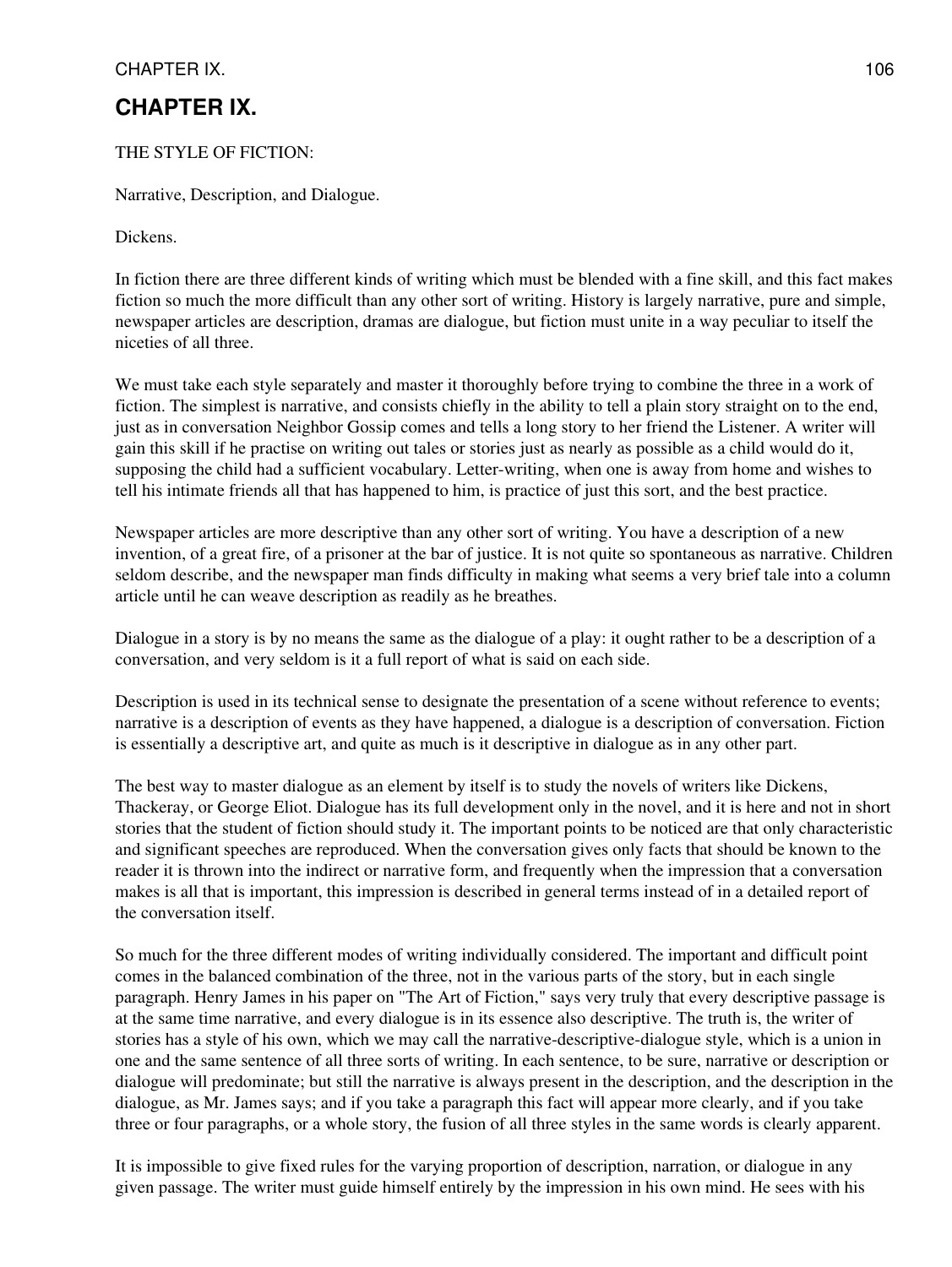mind's eye a scene and events happening in it. As he describes this from point to point he constantly asks himself, what method of using words will be most effective here? He keeps the impression always closely in mind. He does not wander from it to put in a descriptive passage or a clever bit of dialogue or a pleasing narrative: he follows out his description of the impression with faithful accuracy, thinking only of being true to his own conception, and constantly ransacking his whole knowledge of language to get the best expression, whatever it may be. Now it may be a little descriptive touch, now a sentence or two out of a conversation, now plain narration of events. Dialogue is the most expansive and tiring, and should frequently be relieved by the condensed narrative, which is simple and easy reading. Description should seldom be given in chunks, but rather in touches of a brief and delicate kind, and with the aim of being suggestive rather than full and detailed.

Humor, and especially good humor, are indispensable to the most successful works of fiction. Above all other kinds of writing, fiction must win the heart of the reader. And this requires that the heart of the writer should be tender and sympathetic. Harsh critics call this quality sentiment, and even sentimentality. Dickens had it above all other writers, and it is probable that this popularity has never been surpassed. Scott succeeded by his splendid descriptions, but no one can deny that he was also one of the biggest hearted men in the world. And Thackeray, with all his reserve, had a heart as tender and sympathetic as was ever borne by so polished a gentleman.

As an almost perfect example of the blending of narrative, description, and dialogue, all welded into an effective whole by the most delicate and winning sentiment, we offer the following selection from Barbox Bros. & Co., in "Mugby Junction."

POLLY.

By Charles Dickens.

Although he had arrived at his journey's end for the day at noon, he had since insensibly walked about the town so far and so long that the lamplighters were now at their work in the streets, and the shops were sparkling up brilliantly. Thus reminded to turn towards his quarters, he was in the act of doing so, when a very little hand crept into his, and a very little voice said:

"O! If you please, I am lost!"

He looked down, and saw a very little fair-haired girl.

"Yes," she said, confirming her words with a serious nod. "I am, indeed. I am lost."

Greatly perplexed, he stopped, looked about him for help, descried none, and said, bending low:

"Where do you live, my child?"

"I don't know where I live," she returned. "I am lost."

"What is your name?"

"Polly."

"What is your other name?"

The reply was prompt, but unintelligible.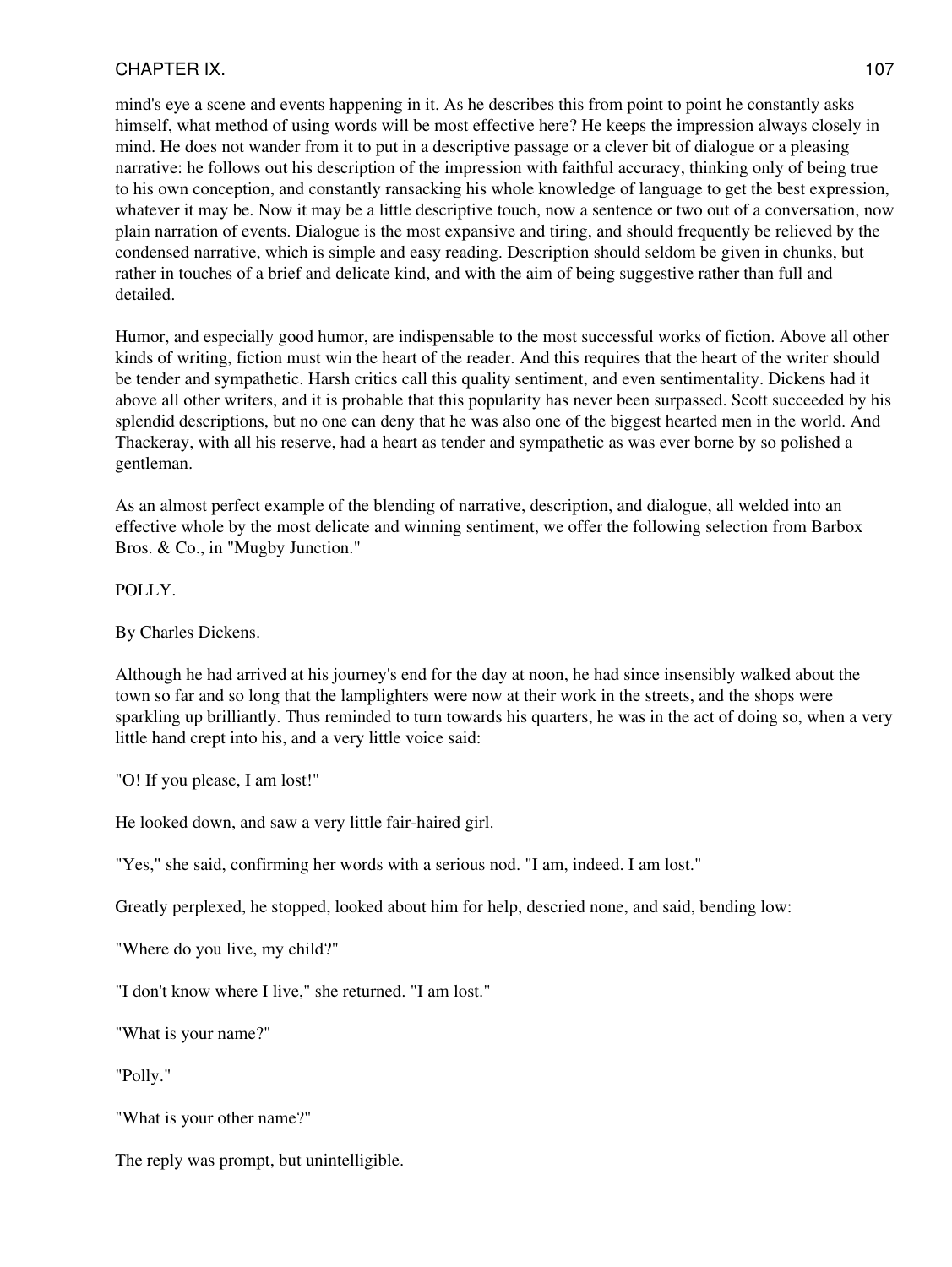Imitating the sound, as he caught it, he hazarded the guess, "Trivits?"

"O no!" said the child, shaking her head. "Nothing like that."

"Say it again, little one"

An unpromising business. For this time it had quite a different sound.

He made the venture: "Paddens?"

"O no!" said the child. "Nothing like that."

"Once more. Let us try it again, dear."

A most hopeless business. This time it swelled into four syllables. "It can't be Tappitarver?" said s a i d Barbox Brothers, rubbing his head with his hat in discomfiture.

"No! It ain't," the child quietly assented.

On her trying this unfortunate name once more, with extraordinary efforts at distinction, it swelled into eight syllables at least.

"Ah! I think," said Barbox Brothers, with a desperate air of resignation, "that we had better give it up."

"But I am lost," said the child nestling her little hand more closely in his, "and you'll take care of me, won't you?"

If ever a man were disconcerted by division between compassion on the one hand, and the very imbecility of irresolution on the other, here the man was. "Lost!" he repeated, looking down at the child. "I am sure I am. What is to be done!"

"Where do *you* live?" asked the child, looking up at him wistfully.

"Over there," he answered, pointing vaguely in the direction of the hotel.

"Hadn't we better go there?" said the child.

"Really," he replied, "I don't know but what we had."

So they set off, hand in hand;---he, through comparison of himself against his little companion, with a clumsy feeling on him as if he had just developed into a foolish giant;---she, clearly elevated in her own tiny opinion by having got him so neatly out of his embarrassment.

"We are going to have dinner when we get there, I suppose?" said Polly.

"Well," he rejoined, "I---yes, I suppose we are."

"Do you like your dinner?" asked the child.

"Why, on the whole," said Barbox Brothers, "yes, I think I do."

"I do mine," said Polly "Have you any brothers and sisters?"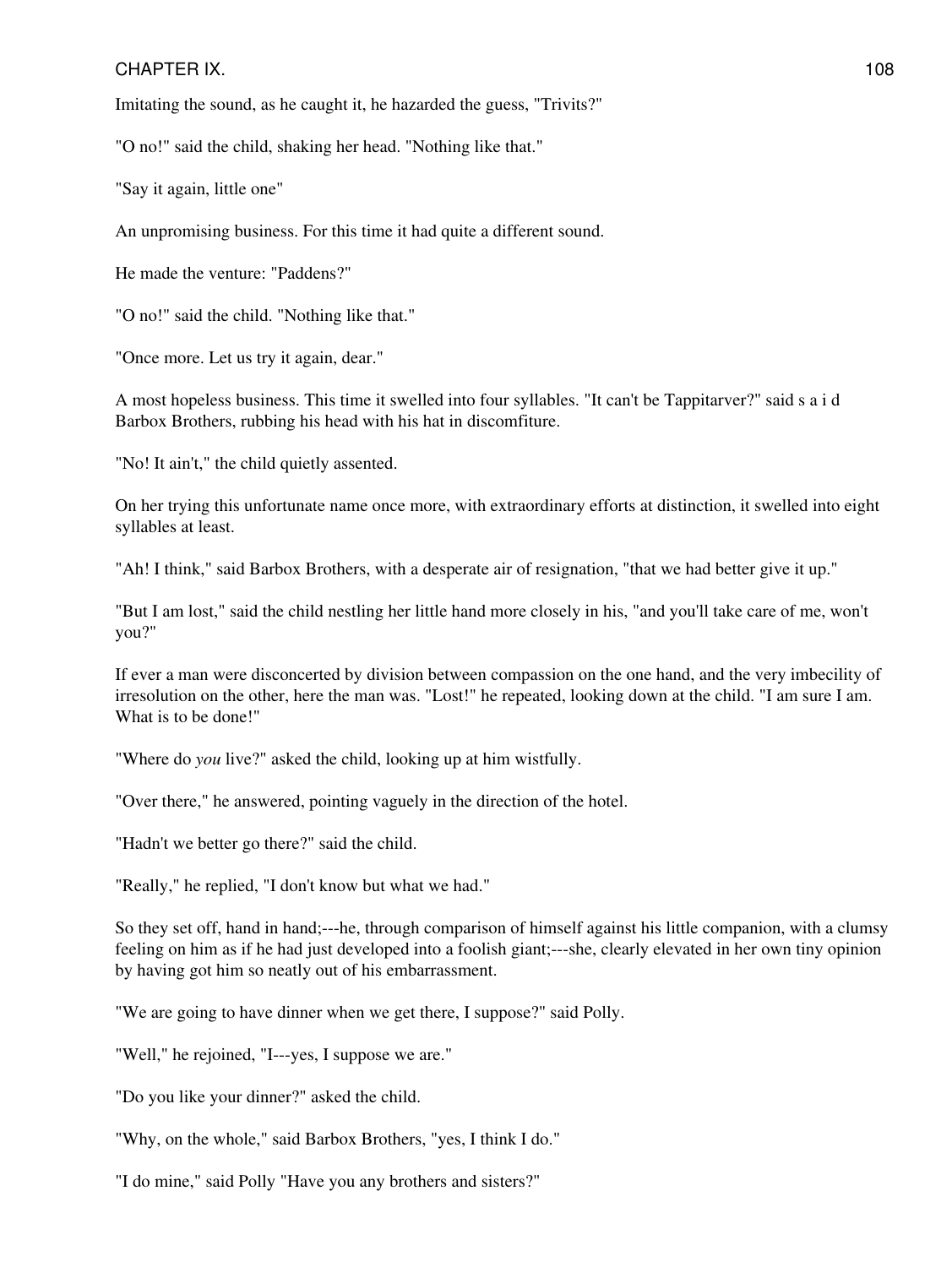"No, have you?"

"Mine are dead."

"O!" said Barbox Brothers. With that absurd sense of unwieldiness of mind and body weighing him down, he would not have known how to pursue the conversation beyond this curt rejoinder, but that the child was always ready for him.

"What," she asked, turning her soft hand coaxingly in his, "are you going to do to amuse me, after dinner?"

"Upon my soul, Polly," exclaimed Barbox Brothers, very much at a loss, "I have not the slightest idea!"

"Then I tell you what," said Polly. "Have you got any cards at the house?"

"Plenty," said Barbox Brothers, in a boastful vein.

"Very well. Then I'll build houses, and you shall look at me. You mustn't blow, you know."

"O no!" said Barbox Brothers. "No, no, no! No blowing! Blowing's not fair."

He flattered himself that he had said this pretty well for an idiotic monster; but the child, instantly perceiving the awkwardness of his attempt to adapt himself to her level, utterly destroyed his hopeful opinion of himself by saying, compassionately: "What a funny man you are!"

Feeling, after this melancholy failure, as if he every minute grew bigger and heavier in person, and weaker in mind, Barbox gave himself up for a bad job. No giant ever submitted more meekly to be led in triumph by all-conquering Jack, than he to be bound in slavery to Polly.

"Do you know any stories?" she asked him.

He was reduced to the humiliating confession:

"What a dunce you must be, mustn't you?" said Polly.

He was reduced to the humiliating confession:

"Would you like me to teach you a story? But you must remember it, you know, and be able to tell it right to somebody else afterwards?"

He professed that it would afford him the highest mental gratification to be taught a story, and that he would humbly endeavor to retain it in his mind. Whereupon Polly, giving her hand a new little turn in his, expressive of settling down for enjoyment, commenced a long romance, of which every relishing clause began with the words: "So this," or "And so this." As, "So this boy;" or, "So this fairy;" or "And so this pie was four yards round, and two yards and a quarter deep." The interest of the romance was derived from the intervention of this fairy to punish this boy for having a greedy appetite. To achieve which purpose, this fairy made this pie, and this boy ate and ate and ate, and his cheeks swelled and swelled and swelled. There were many tributary circumstances, but the forcible interest culminated in the total consumption of this pie, and the bursting of this boy. Truly he was a fine sight, Barbox Brothers, with serious attentive face, an ear bent down, much jostled on the pavements of the busy town, but afraid of losing a single incident of the epic, lest he should be examined in it by-and-by and found deficient.

Exercise. Rewrite this little story, locating the scene in your own town and describing yourself in the place of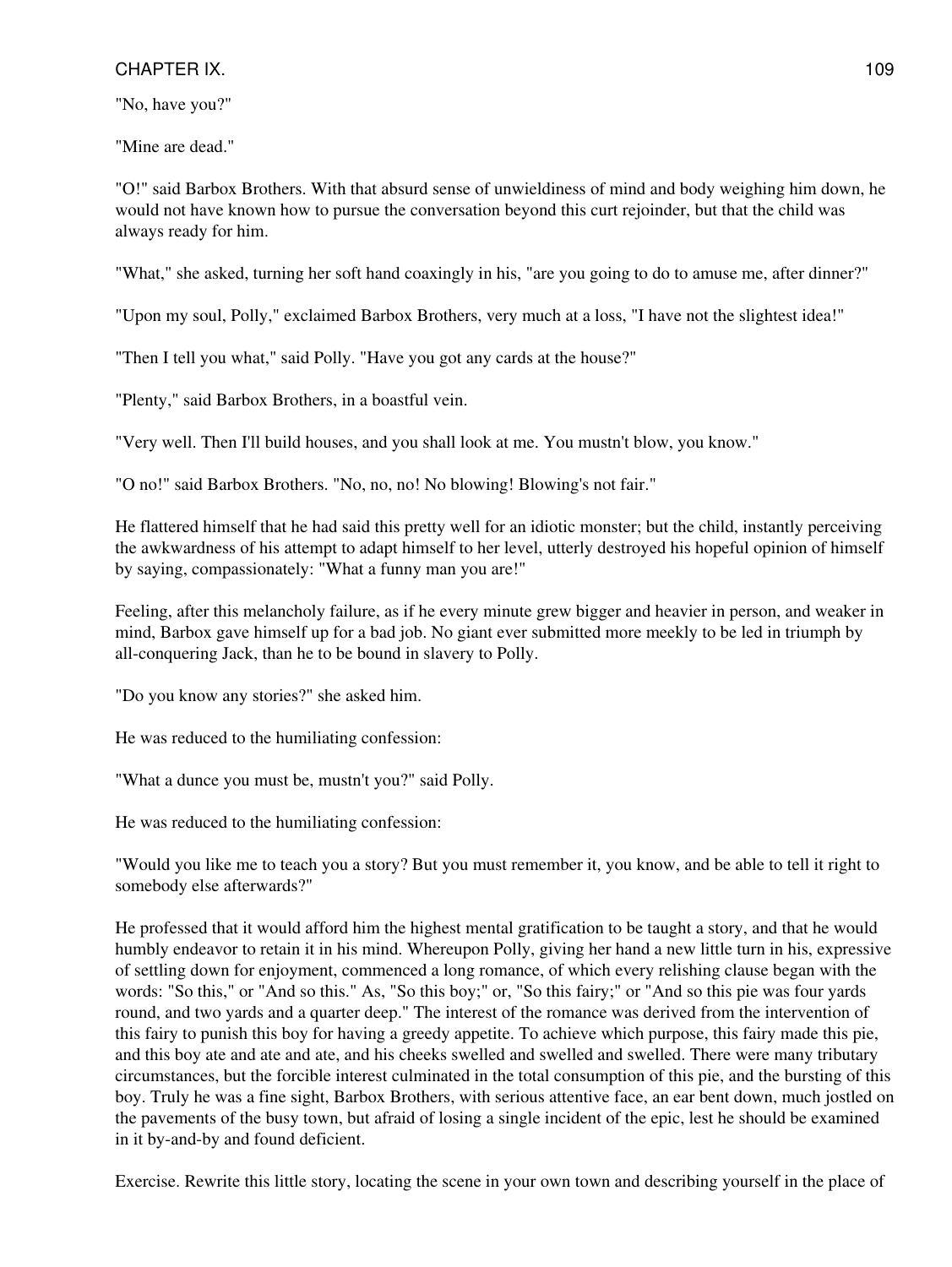Barbox Bros. Make as few changes in the wording as possible.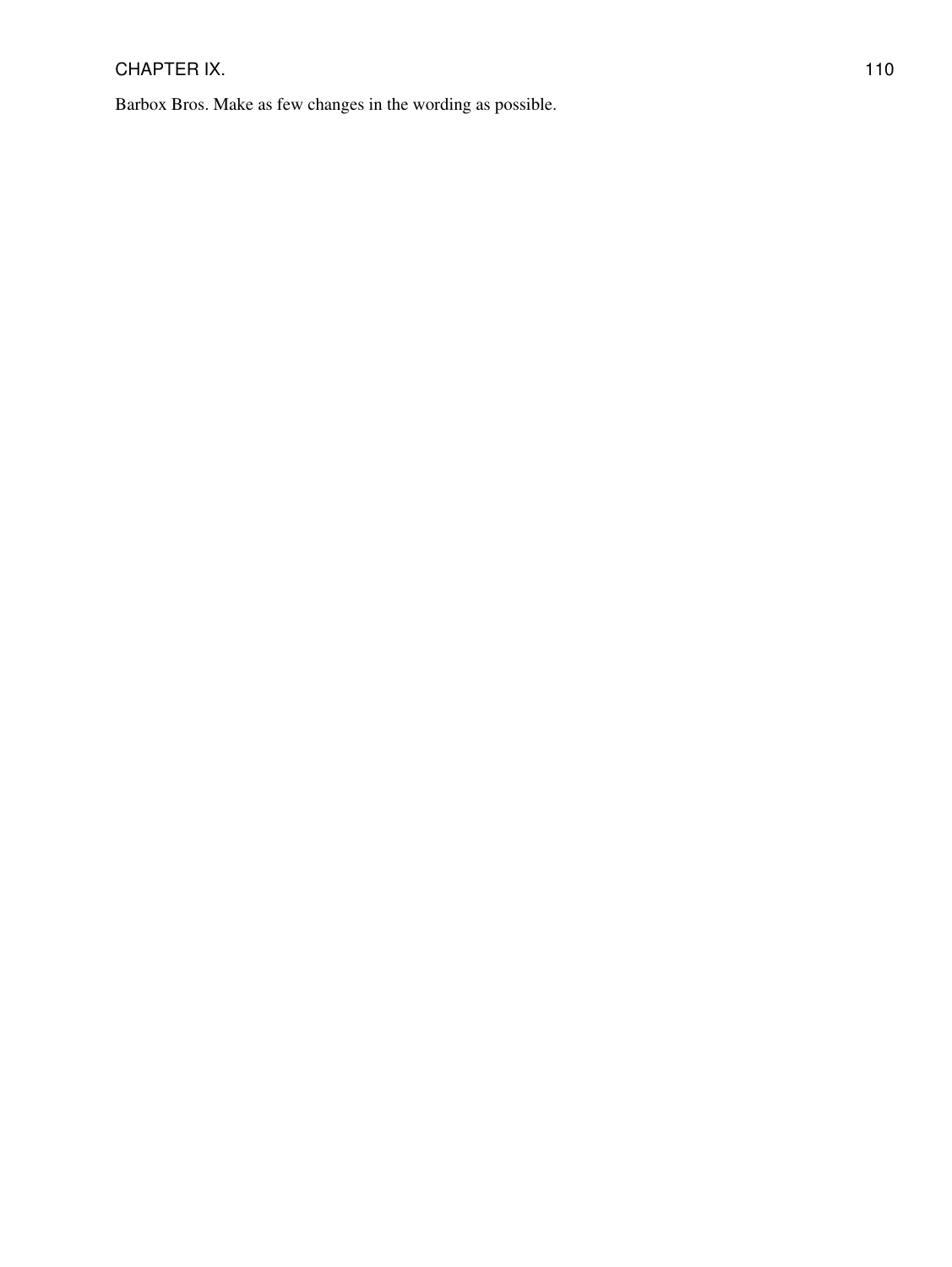# CHAPTER X. 2002 111

# **CHAPTER X.**

## THE EPIGRAMMATIC STYLE:

## Stephen Crane.

A peculiarly modern style is that in which very short sentences are used for pungent effect. If to this characteristic of short sentences we add a slightly unusual though perfectly obvious use of common words, we have what has been called the "epigrammatic style," though it does not necessarily have any epigrams in it. It is the modern newspaper and advertisement writer's method of emphasis; and if it could be used in moderation, or on occasion, it would be extremely effective. But to use it at all times and for all subjects is a vice distinctly to be avoided.

Stephen Crane's "The Red Badge of Courage" is written almost wholly in this style. If we read three or four chapters of this story we may see how tiring it is for the mind to be constantly jerked along. At the same time, in a brief advertising booklet probably no other style that is sufficiently simple and direct would be as likely to attract immediate attention and hold it for the short time usually required to read an advertisement.

Crane's style has a literary turn and quality which will not be found in the epigrammatic advertisement, chiefly because Crane is descriptive, while the advertiser is merely argumentative. However, the advertisement writer will learn the epigrammatic style most surely and quickly by studying the literary form of it.

From "The Red Badge of Courage."

The blue haze of evening was upon the field. The lines of forest were long purple shadows. One cloud lay along the western sky partly smothering the red.

As the youth left the scene behind him, he heard the guns suddenly roar out. He imagined them shaking in black rage. They belched and howled like brass devils guarding a gate. The soft air was filled with the tremendous remonstrance. With it came the shattering peal of opposing infantry. Turning to look behind him, he could see sheets of orange light illumine the shadowy distance. There were subtle and sudden lightnings in the far air. At times he thought he could see heaving masses of men.

He hurried on in the dusk. The day had faded until he could barely distinguish place for his feet. The purple darkness was filled with men who lectured and jabbered. Sometimes he could see them gesticulating against the blue and somber sky. There seemed to be a great ruck of men and munitions spread about in the forest and in the fields. . .

His thoughts as he walked fixed intently upon his hurt. There was a cool, liquid feeling about it and he imagined blood moving slowly down under his hair. His head seemed swollen to a size that made him think his neck to be inadequate.

The new silence of his wound made much worriment. The little blistering voices of pain that had called out from his scalp were, he thought, definite in their expression of danger. By them he believed that he could measure his plight. But when they remained ominously silent he became frightened and imagined terrible fingers that clutched into his brain.

Amid it he began to reflect upon various incidents and conditions of the past. He bethought him of certain meals his mother had cooked at home, in which those dishes of which he was particularly fond had occupied prominent positions. He saw the spread table. The pine walls of the kitchen were glowing in the warm light from the stove. Too, he remembered how he and his companions used to go from the school-house to the bank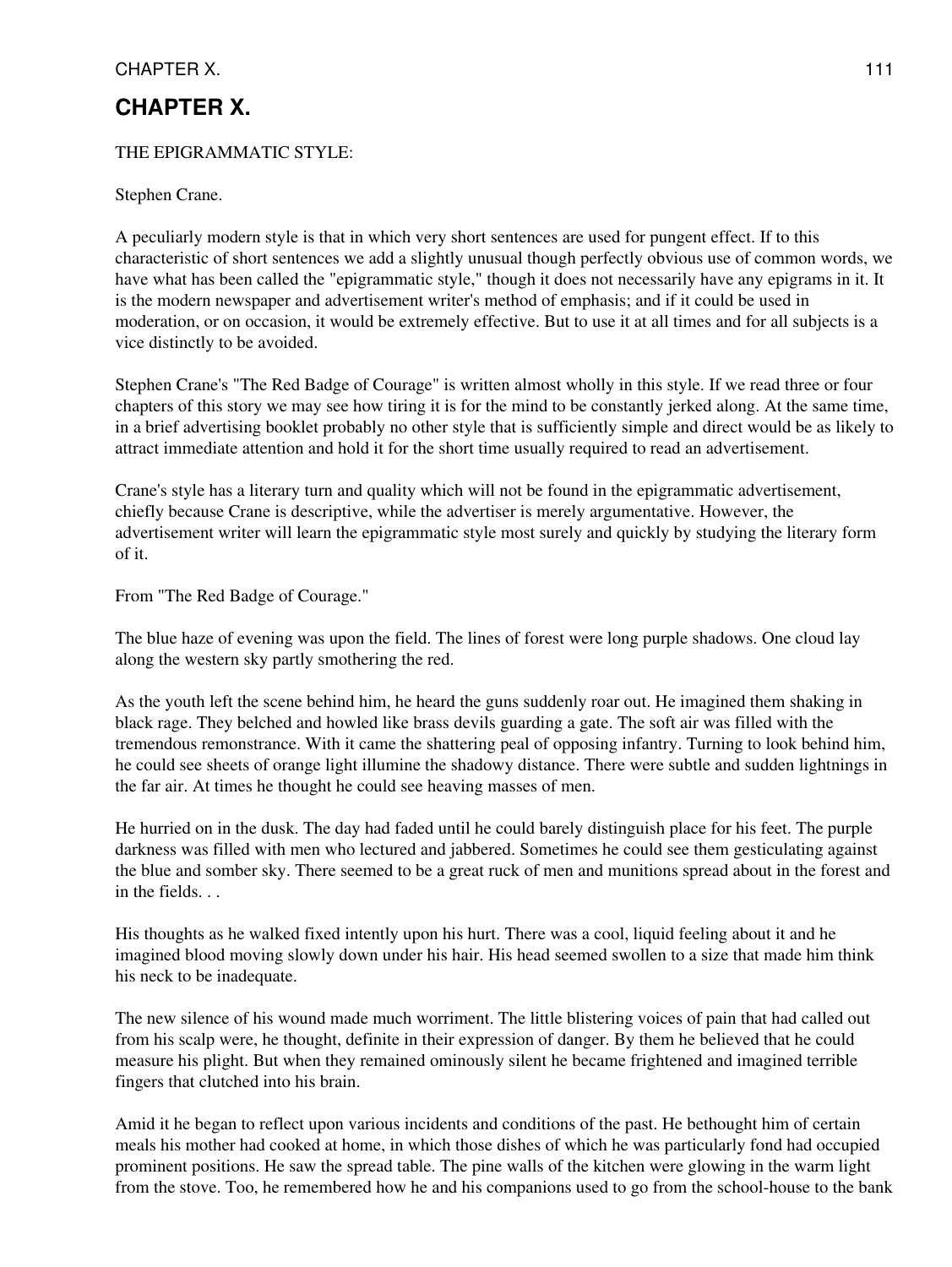of a shaded pool. He saw his clothes in disorderly array upon the grass of the bank. He felt the swash of the fragrant water upon his body. The leaves of the overhanging maple rustled with melody in the wind of youthful summer.

Exercise.

After reading this passage over a dozen times very slowly and carefully, and copying it phrase by phrase, continue the narrative in Crane's style through two more paragraphs, bringing the story of this day's doing to some natural conclusion.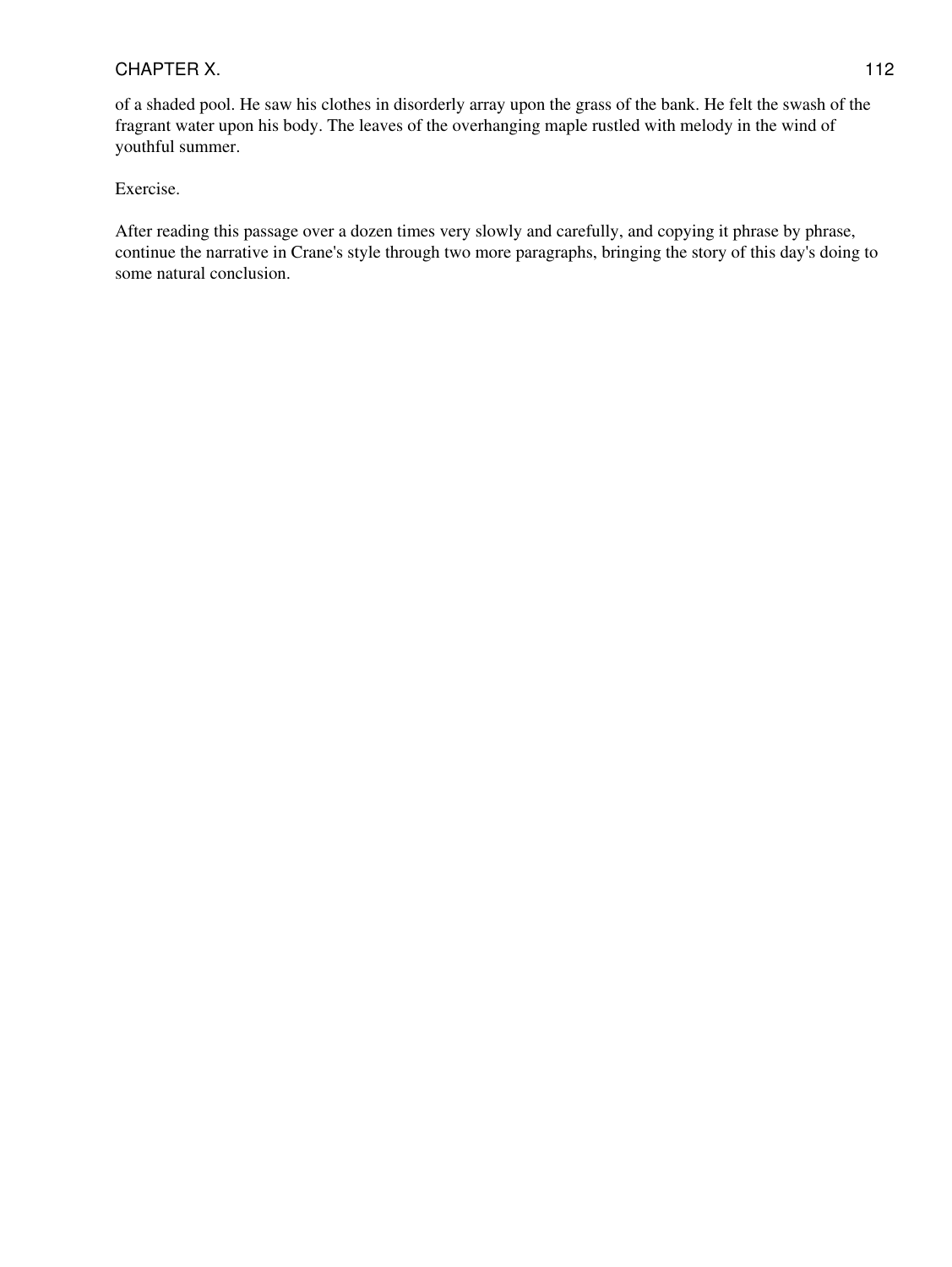# **CHAPTER XI.**

#### THE POWER OF SIMPLICITY:

The Bible, Franklin, Lincoln.

We have all heard that the simplest style is the strongest; and no doubt most of us have wondered how this could be, as we turned over in our minds examples of what seemed to us simplicity, comparing them with the rhetorical, the lofty, and the sublime passages we could call to mind.

Precisely this wonder was in the minds of a number of very well educated people who gathered to attend the dedicatory exercises of the Gettysburg monument, and Abraham Lincoln gave them one of the very finest illustrations in the whole range of the world's history, of how simplicity can be stronger than rhetoric. Edward Everett was the orator of the day, and he delivered a most polished and brilliant oration. When he sat down the friends of Lincoln regretted that this homely countryman was to be asked to "say a few words," since they felt that whatever he might say would be a decided anticlimax. The few words that he did utter are the immortal "Gettysburg speech," by far the shortest great oration on record. Edward Everett afterward remarked, "I wish I could have produced in two hours the effect that Lincoln produced in two minutes." The tremendous effect of that speech could have been produced in no other way than by the power of simplicity, which permits the compression of more thought into a few words than any other style-form. All rhetoric is more or less windy. The quality of a simple style is that in order to be anything at all it must be solid metal all the way through.

The Bible, the greatest literary production in the world as atheists and Christians alike admit, is our supreme example of the wonderful power of simplicity, and it more than any other one book has served to mould the style of great writers. To take a purely literary passage, what could be more affecting, yet more simple, than these words from Ecclesiastes?

#### From "Ecclesiastes."

Remember now thy Creator in the days of thy youth, while the evil days come not, nor the years draw nigh, when thou shalt say, I have no pleasure in them; while the sun, or the light, or the moon, or the stars, be not darkened, nor the clouds return after the rain: In the day when the keepers of the house shall tremble, and the strong men shall bow themselves, and the grinders cease because they are few, and those that look out of the windows be darkened; and the doors shall be shut in the streets, when the sound of the grinding is low, and he shall rise up at the voice of the bird, and all the daughters of music shall be brought low; also when they shall be afraid of that which is high, and fears shall be in the way, and the almond tree shall flourish, and the grasshoppers shall be a burden, and desire shall fail: because man goeth to his long home, and the mourners go about the streets: Or ever the silver cord be loosed, or the golden bowl be broken, or the pitcher be broken at the fountain, or the wheel broken at the cistern. Then shall the dust return to the earth as it was: and the spirit shall return unto God who gave it.

This is the sort of barbaric poetry that man in his natural and original state might be supposed to utter. It lacks the nice logic and fine polish of Greek culture; indeed its grammar is somewhat confused. But there is a higher logic than the logic of grammar, namely the logic of life and suffering. The man who wrote this passage had put a year of his existence into every phrase; and that is why it happens that we can find here more phrases quoted by everybody than we can even in the best passage of similar length in Shak{e}spe{a}re or any other modern writer.

We see in proverbs how by the power of simplicity an enormous amount of thought can be packed into a single line. Some of these have taken thousands of years to grow; and because so much time is required in the making of them, our facile modern writers never produce any. Their fleeting epigrams appear to be spurious coin the moment they are placed side by side with Franklin's epigrams, for instance. Franklin worked his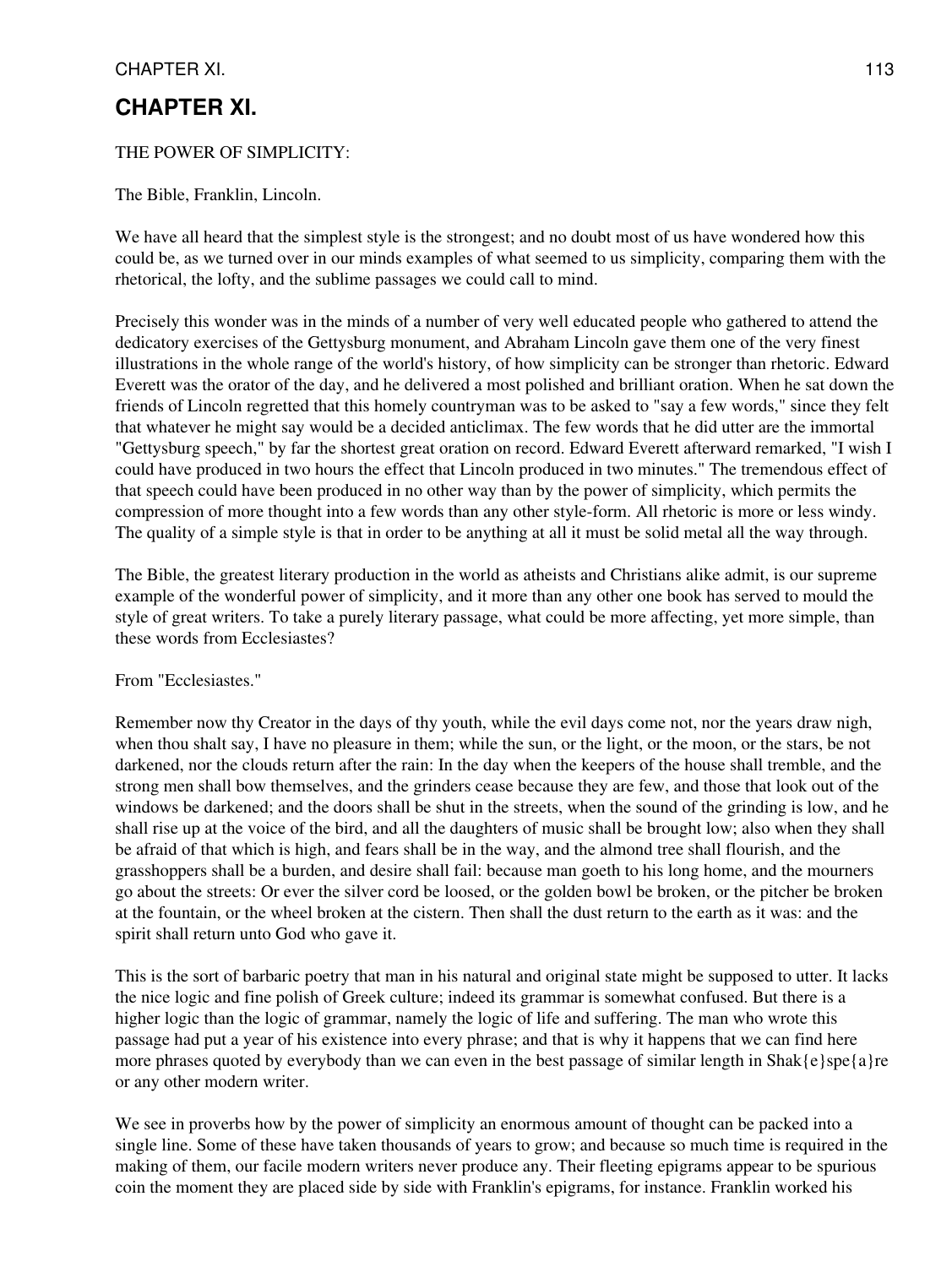# CHAPTER XI. 2002 2012 114

proverbs into the vacant spaces in his almanac during a period of twenty-five years, and then collected all those proverbs into a short paper entitled, "The Way to Wealth." It may be added, also, that he did not even originate most of these sayings, but only gave a new stamp to what he found in Hindu and Arabic records. For all that, Poor Richard's Almanac is more likely to become immortal than even Franklin's own name and fame.

The history of Bacon's essays is another fine example of what simplicity can effect in the way of greatness. These essays were originally nothing more than single sentences jotted down in a notebook, probably as an aid to conversation. How many times they were worked over we have no means of knowing; but we have three printed editions of the essays, each of which is immensely developed from what went before.

In reading the following lines from Franklin, let us reflect that not less than a year went to the writing of every phrase that can be called great; and that if we could spend a year in writing a single sentence, it might be as well worth preserving as these proverbs. Some men have been made famous by one sentence, usually because it somehow expressed the substance of a lifetime.

From "Poor Richard's Almanac."

Father Abraham stood up and replied, "If you would have my advice, I will give it you in short; *for a word to the wise is enough, and essay words won't fill a bushel,* as POOR RICHARD says."

They all joined him and desired him to speak his mind; and gathering them around him, he proceeded as follows:

Friends, says he, and neighbors! The taxes are indeed very heavy; and if those laid on by the Government were the only ones we had to pay, we might the more easily discharge them; but we have many others, and much more grievous to some of us. We are taxed twice as much by our idleness, three times as much by our Pride, and four times as much by our Folly; and from these taxes the Commissioners cannot ease or deliver us by allowing an abatement. However, let us hearken to good advice, and something may be done for us, *God helps them that helps themselves,* as POOR RICHARD says in his *Almanac* of 1733.

It would be thought a hard government that should tax its people one tenth part of their time, to be employed in its service. But idleness taxes many of us much more; if we reckon all that is spent in absolute sloth, or doing of nothing; with that which is spent in idle employments or amusements that amounts to nothing. Sloth, by bringing on disease, absolutely shortens life. Sloth, *like Rust, consumes faster than Labor* wean; while *the used keg is always bright,* as POOR RICHARD says. *But dost thou love Life? Then do* not *squander time*! for *that's the stuff Life is made of,* as POOR RICHARD says.

How much more time than is necessary do we spend in sleep? forgetting that the *sleeping fox catches no poultry;* and that *there will be sleeping enough in the grave, as* POOR RICHARD says.

If Time be of all things the most precious, wasting *of Time must be* (as POOR RICHARD says) *the greatest prodigality;* and since, as he elsewhere tells us, *Lost time is never found again;* and *what we* call Time enough! always proves little enough, let us then up and be doing, and doing to the purpose: so, by diligence, shall we do more with less perplexity. *Sloth makes all things difficult, but Industry all things easy,* as POOR RICHARD says: and *He* that *riseth late, must trot all day; and shall scarce overtake his business at night. While Laziness travels so slowly, that Poverty soon over-takes him, as we read in* POOR RICHARD who adds, *Drive thy business! Let not that drive thee*! and *Early to bad and early to rise, Makes a man healthy, wealthy, and wise*.

As Franklin extracted these sayings one by one out of the Arabic and other sources, in each case giving the phrases a new turn, and as Bacon jotted down in his notebook every witty word he heard, so we will make reputations for ourselves if we are always picking up the good things of others and using them whenever we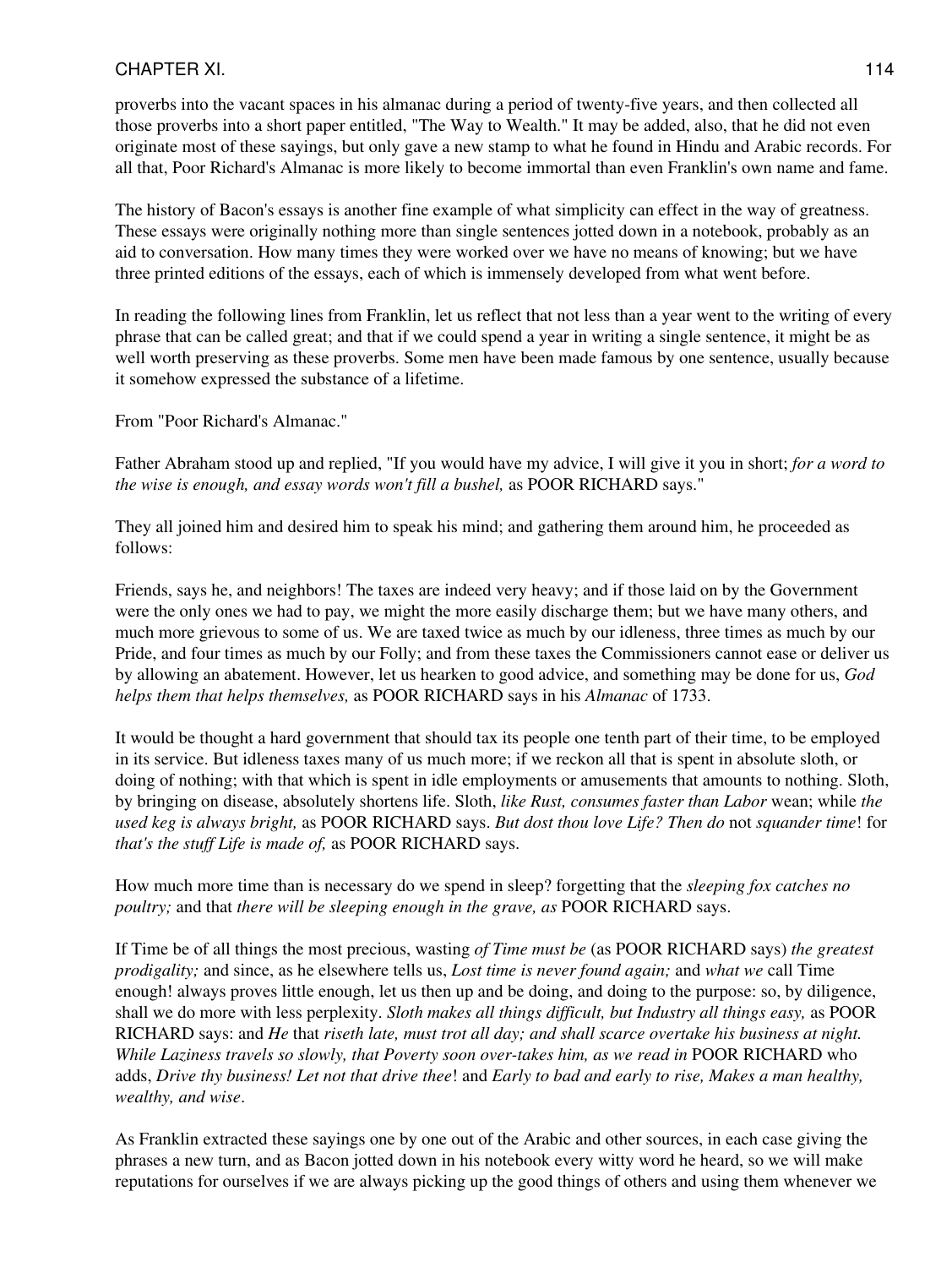can.

#### THE GETTYSBURG SPEECH

By Abraham Lincoln.

Fourscore and seven years ago our fathers brought forth on this continent a new nation, conceived in liberty, and dedicated to the proposition that all men are created equal. Now we are engaged in a great civil war, testing whether that nation, or any nation so conceived and so dedicated, can long endure. We are met on a great battlefield of that war. We have come to dedicate a portion of that field as a final resting-place for those who here gave their lives that that nation might live. It is altogether fitting and proper that we should do this.

But in a larger sense we cannot dedicate, we cannot consecrate, we cannot hallow this ground. The brave men, living and dead, who struggled here, have consecrated it far above our poor power to add or detract. The world will little note, nor long remember, what we, say here, but it can never forget what they did here. It is for us, the living, rather to be dedicated here to the unfinished work which they who fought here have thus far so nobly advanced. It is rather for us to be here dedicated to the great task remaining before us,---that from these honored dead we take increased devotion to that cause for which they gave the last full measure of devotion, ---that we here highly resolve that these dead shall not have died in vain,---that this nation, under God, shall have a new birth of freedom,---and that government of the people, by the people, for the people, shall not perish from the earth.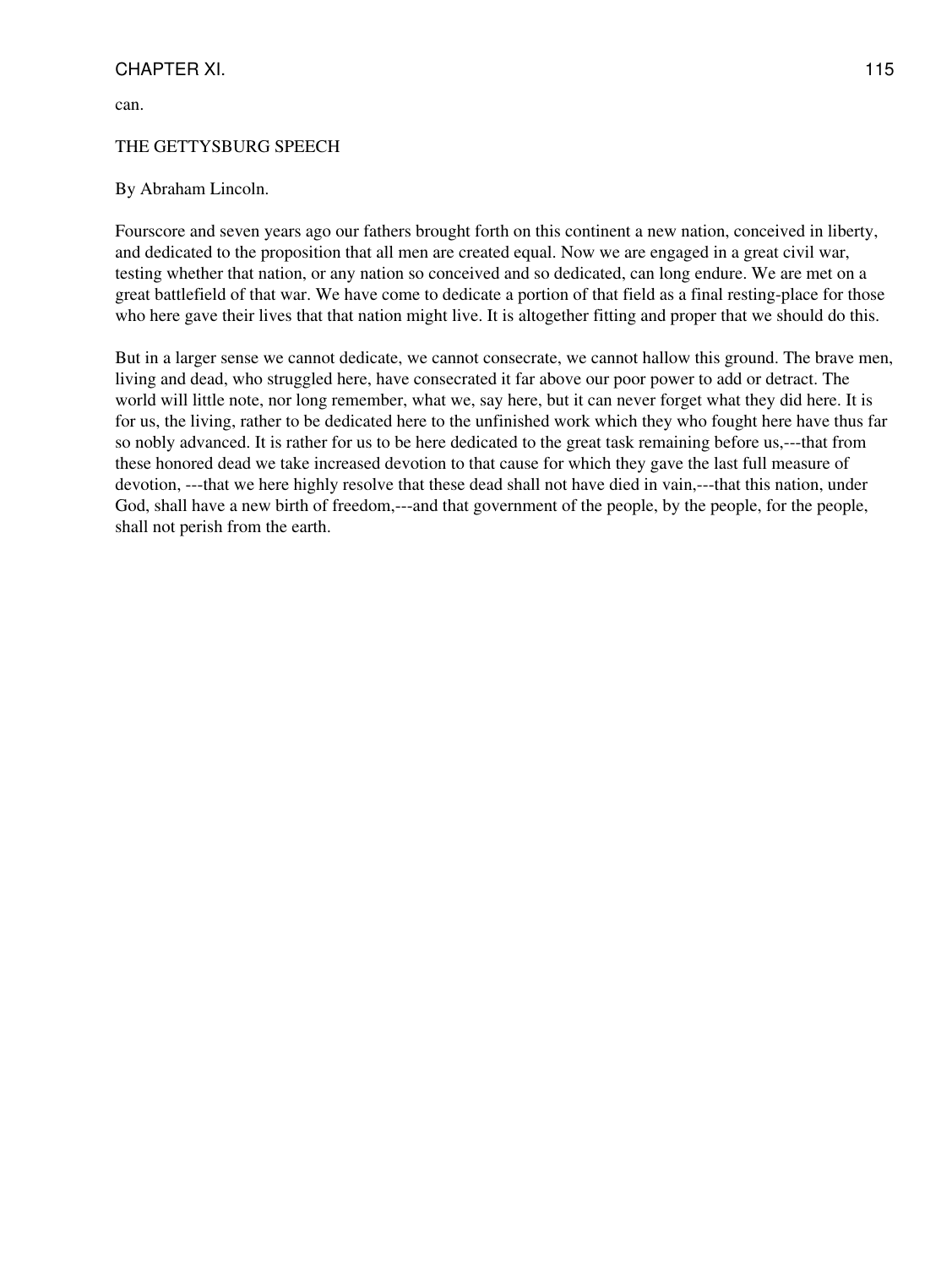#### CHAPTER XII. 116

# **CHAPTER XII.**

#### HARMONY OF STYLE:

Irving and Hawthorne.

A work of literary art is like a piece of music: one false note makes a discord that spoils the effect of the whole. But it is useless to give rules for writing an harmonious style. When one sits down to write he should give his whole thought and energy to expressing himself forcibly and with the vital glow of an overpowering interest. An interesting thought expressed with force and suggestiveness is worth volumes of commonplaces couched in the most faultless language. The writer should never hesitate in choosing between perfectness of language and vigor. On the first writing verbal perfection should be sacrificed without a moment's hesitation. But when a story or essay has once been written, the writer will turn his attention to those small details of style. He must harmonize his language. He must polish. It is one of the most tedious processes in literature, and to the novice the most difficult on which to make a beginning. Yet there is nothing more surely a matter of labor *and* not of genius. It is for this that one masters grammar and rhetoric, and studies the individual uses of words. Carried to an extreme it is fatal to vitality of style. But human nature is more often prone to shirk, and this is the thing that is passed over from laziness. If you find one who declaims against the utmost care in verbal polish, you will find a lazy man.

The beginner, however, rarely knows how to set to work, and this chapter is intended to give some practical hints. We assume that the student knows perfectly well what good grammar is, as well as the leading principles of rhetoric, and could easily correct his faults in these if he should see them. There are several distinct classes of errors to look for: faults of grammar, such as the mixing of modes and tenses, and the agreement of verbs and particles in number when collective nouns are referred to; faults of rhetoric, such as the mixing of figures of speech; faults of taste, such as the use of words with a disagreeable or misleading atmosphere about them, though their strict meaning makes their use correct enough; faults of repetition of the same word in differing senses in the same sentence or paragraph; faults of tediousness of phrasing or explanation; faults of lack of clearness in expressing the exact meaning; faults of sentimental use of language, that is, falling into fine phrases which have no distinct meaning---the most discordant fault of all; faults of digression in the structure of the composition.

This list is comprehensive of the chief points to look for in verbal revision. Faults of grammar need no explanation here. But we would say, Beware. The most skilled writers are almost constantly falling into errors of this kind, for they are the most subtle and elusive of all, verbal failings. There is, indeed, but one certain way to be sure that they are all removed, and that is by parsing every word by grammatical formula it is a somewhat tedious method, but by practice one may weigh each word with rapidity, and it is only by considering each word alone that one may be sure that nothing is passed over. In the same way each phrase or sentence, or figure of speech, should be weighed separately, for its rhetorical accuracy.

Faults of taste are detected by a much more delicate process than the application of formula+e, but they almost invariably arise (if ones native sense is keen) from the use of a word in a perfectly legitimate and pure sense, when the public attaches to it an atmosphere (let us call it) which is vulgar or disagreeable. In such cases the word should be sacrificed, for the atmosphere of a word carries a hundred times more weight with the common reader than the strict and logical meaning. For instance, the word *mellow* is applied to over-ripe fruit, and to light of a peculiarly soft quality, if one is writing for a class of people who are familiar with the poets, it is proper enough to use the word in its poetic sense; but if the majority of the readers of one's work always associate *mellow* with over-ripe fruit, to use it in its poetic sense would be disastrous.

The repetition of the same word many times in succeeding phrases is a figure of speech much used by certain recognized writers, and is a most valuable one. Nor should one be afraid of repetition whenever clearness makes it necessary. But the repetition of the same word in differing senses in adjoining phrases is a fault to be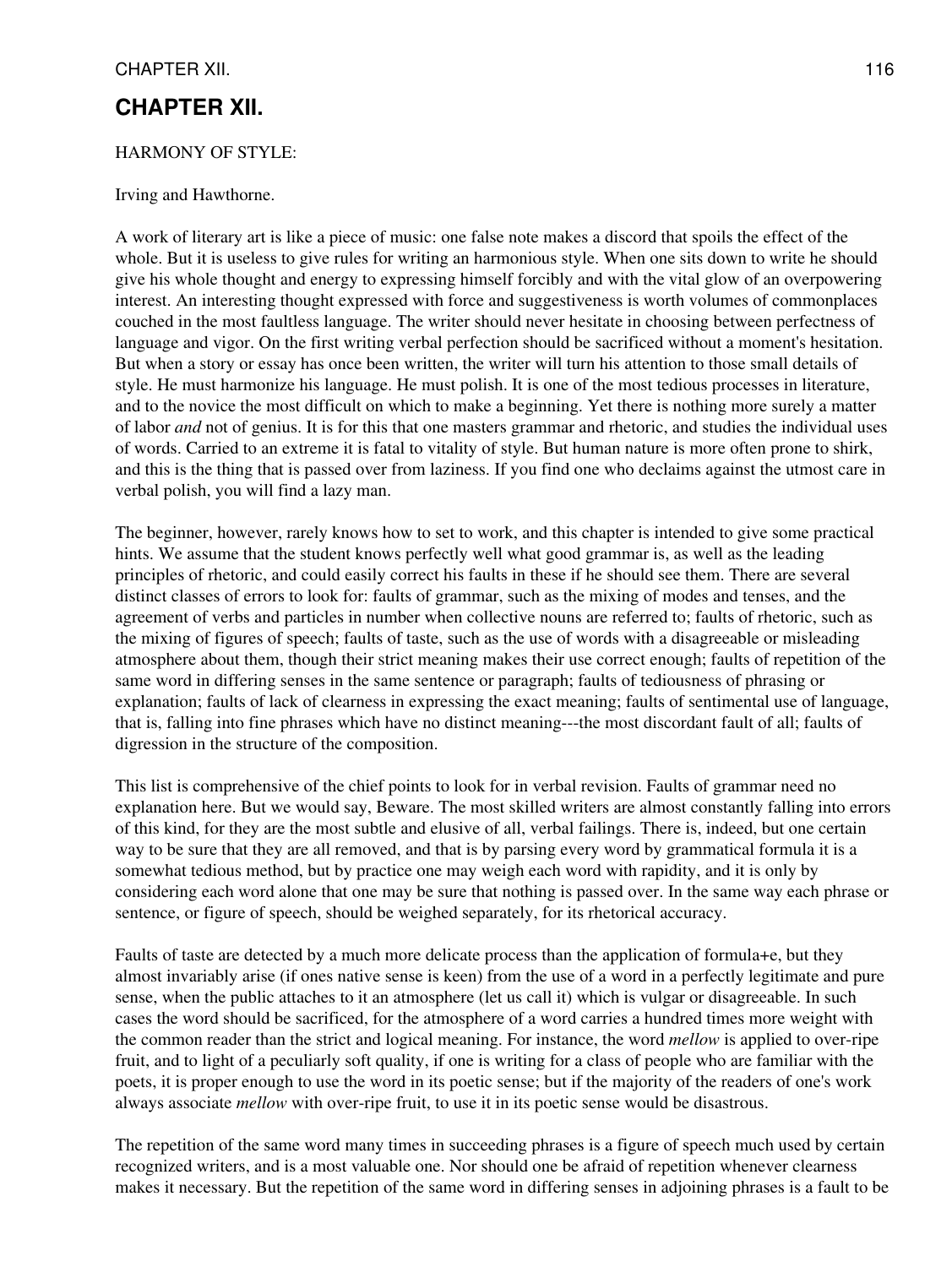# CHAPTER XII. 117

strictly guarded against. The writer was himself once guilty of perpetrating the following abomination: "The *form* which represented her, though idealized somewhat, is an actual likeness elevated by the force of the sculptor's love into a *form* of surpassing beauty. It is her *form* reclining on a couch, only a soft, thin drapery covering her transparent *form,* her head slightly raised and turned to one side, and having concentrated in its form and posture the height of the whole figure's beauty." Careful examination will show that form, used five times in this paragraph, has at least three very slightly differing meanings, a fact which greatly adds to the objectionableness of the recurrence of the sound.

A writer who has a high regard for accuracy and completeness of expression is very liable to fall into tediousness in his explanations, he realizes that he is tedious, but he asks, "How can I say what I have to say without being tedious?" Tediousness means that what is said is not worth saying at all, or that it can be said in fewer words. The best method of condensation is the use of some pregnant phrase or comparison which rapidly suggests the meaning without actually stating it. The art of using suggestive phrases is the secret of condensation.

But in the rapid telling of a story or description of a scene, perhaps no fault is so surely fatal as a momentary lapse into meaningless fine phrases, or sentimentality. In writing a vivid description the author finds his pen moving even after he has finished putting down every significant detail. He is not for the moment sure that he has finished, and thinks that to complete the picture, to "round it up," a few general phrases are necessary. But when he re-reads what he has written, he sees that it fails, for some unknown reason, of the power of effect on which he had counted. His glowing description seems tawdry, or overwrought. He knows that it is not possible that the whole is bad:

## But where is the difficulty?

Almost invariably the trouble will be found to be in some false phrase, for one alone is enough to spoil a whole production. It is as if a single flat or sharp note is introduced into a symphony, producing a discord which rings through the mind during the whole performance.

To detect the fault, go over the work with the utmost care, weighing each item of the description, and asking the question, Is that an absolutely necessary and true element of the picture I had in mind? Nine times out of ten the writer will discover some sentence or phrase which may be called a "glittering generality," or that is a weak repetition of what has already been well said, or that is simply "fine" language---sentimentality of some sort. Let him ruthlessly cut away that paragraph, sentence, or phrase, and then re-read. It is almost startling to observe how the removal or addition of a single phrase will change the effect of a description covering many pages.

But often a long composition will lack harmony of structure, a fault very different from any we have mentioned, Hitherto we have spoken of definite faults that must be cut out. It is as often necessary to make additions.

In the first place, each paragraph must be balanced within itself. The language must be fluent and varied, and each thought or suggestion must flow easily and smoothly into the next, unless abruptness is used for a definite purpose. Likewise each successive stage of a description or dialogue must have its relative as well as its intrinsic value. The writer must study carefully the proportions of the parts, and nicely adjust and harmonize each to the other. Every paragraph, every sentence, every phrase and word, should have its own distinct and clear meaning, and the writer should never allow himself to be in doubt as to the need or value of this or that.

To secure harmony of style and structure is a matter of personal judgment and study. Though rules for it cannot be given, it will be found to be a natural result of following all the principles of grammar, rhetoric, and composition. But the hard work involved in securing this proportion and harmony of structure can never be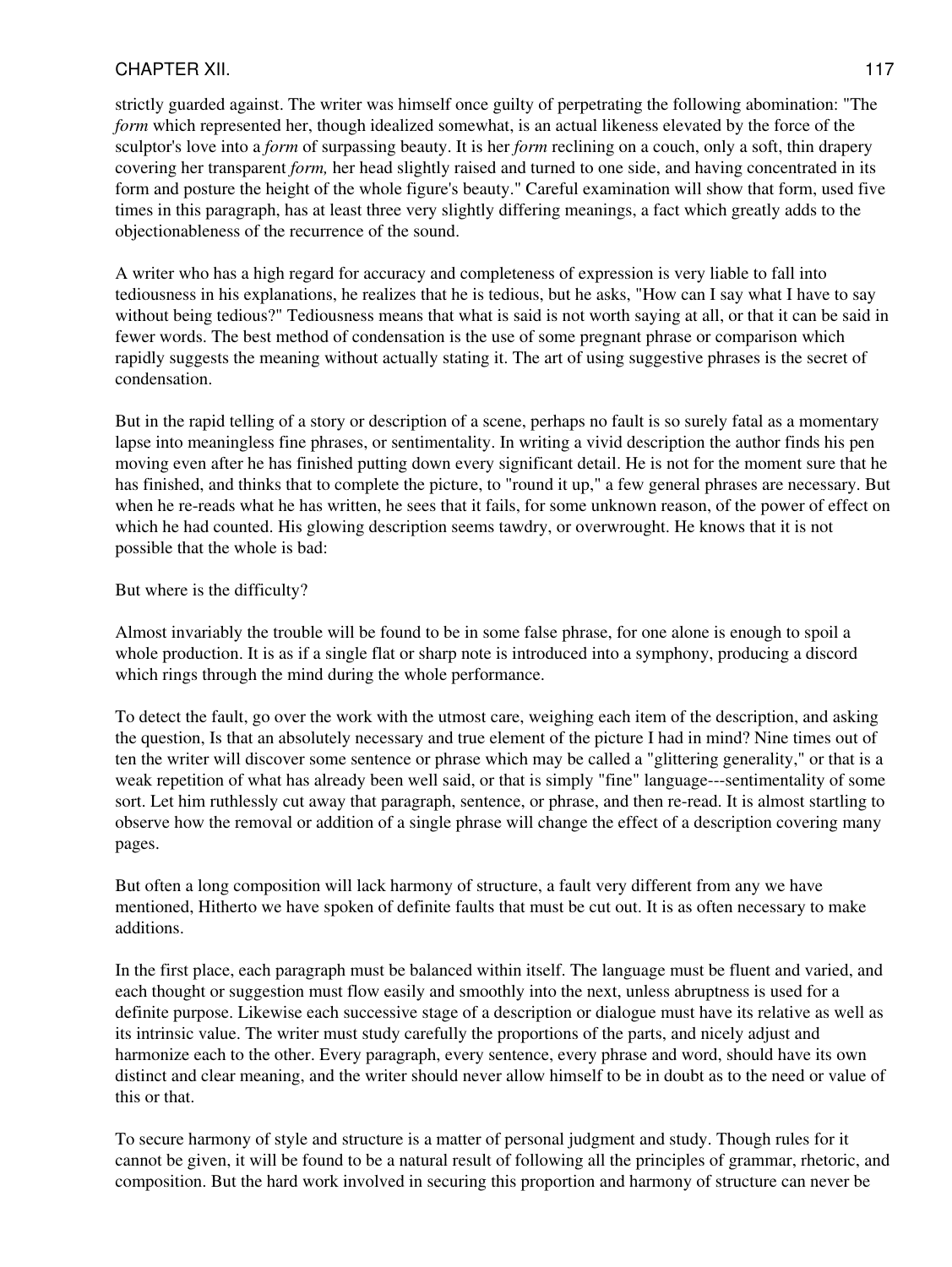# CHAPTER XII. 118

avoided or evaded without disastrous consequences. Toil, toil, toil! That should be every writer's motto if be aspires to success, even in the simplest forms of writing.

The ambitious writer will not learn harmony of style from any single short selection, however perfect such a composition may be in itself. It requires persistent reading, as well as very thoughtful reading, of the masters of perfect style. Two such masters are especially to be recommended,---Irving and Hawthorne. And among their works, the best for such study are "The Sketchbook," especially Rip Van Winkle and Legend of Sleepy Hollow, by Irving, and "The Scarlet Letter" and such short stories as "The Great Stone Face," by Hawthorne. To these may be added Thackeray's "Vanity Fair," Scott's "Ivanhoe," and Lamb's "Essays of Elia." These books should be read and re-read many times; and whenever any composition is to be tested, it may conveniently be compared as to style to some part of one or other of these books.

In conclusion we would say that the study of too many masterpieces is an error. It means that none of them are fully absorbed or mastered. The selections here given,\* together with the volumes recommended above, may of course be judiciously supplemented if occasion requires; but as a rule, these will be found ample. Each type should be studied and mastered, one type after another. It would be a mistake to omit any one, even if it is a type that does not particularly interest the student, and is one he thinks he will never wish to use in its purity: mastery of it will enrich any other style that may be chosen: If it is found useful for shaping no more than a single sentence, it is to be remembered that that sentence may shape the destinies of a life.

\*A fuller collection of the masterpieces of style than the present volume contains may be found in "The Best English Essays," edited by Sherwin Cody.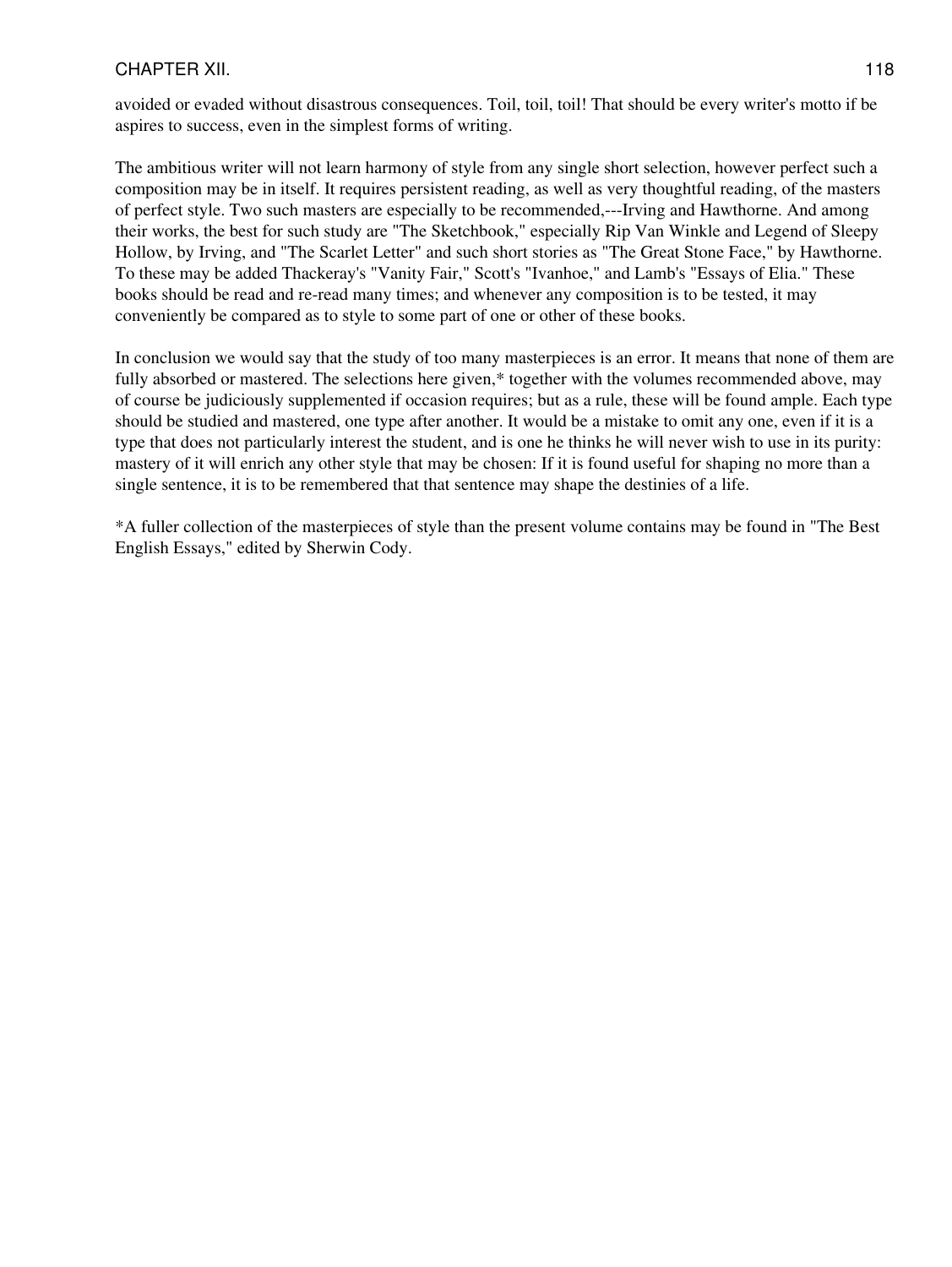## CHAPTER XIII. 119

# **CHAPTER XIII.**

#### IMAGINATION AND REALITY.---THE AUDIENCE.

So far we have given our attention to style, the effective use of words.

We will now consider some of those general principles of thought end expression which are essential to distinctively literary composition; and first the relation between imagination and reality, or actuality.

In real life a thousand currents cross each other, and counter cross, and cross again. Life is a maze of endless continuity, to which, nevertheless, we desire to find some key. Literature offers us a picture of life to which there is a key, and by some analogy it suggests explanations of real life. It is of far more value to be true to the principles of life than to the outer facts. The outer facts are fragmentary and uncertain, mere passing suggestions, signs in the darkness. The principles of life are a clew of thread which may guide the human judgment through many dark and difficult places. It is to these that the artistic writer must be true.

In the real incident the writer sees an idea which he thinks may illustrate a principle he knows of. The observed fact must illustrate the principle, but he must shape it to that end. A carver takes a block of wood and sets out to make a vase. First he cuts away all the useless parts: The writer should reject all the useless facts connected with his story and reserve only what illustrates his idea. Often, however, the carver finds his block of wood too small, or imperfect. Perfect blocks of wood are rare, and so are perfect stories in real life. The carver cuts out the imperfect part and fits in a new piece of wood. Perhaps the whole base of his vase must be made of another piece and screwed on.

It is quite usual that the whole setting of a story must come from another source. One has observed life in a thousand different phases, just as a carver has accumulated about him scores of different pieces of wood varying in shape and size to suit almost any possible need. When a carver makes a vase he takes one block for the main portion, the starting point in his work, and builds up the rest from that. The writer takes one real incident as the chief one, and perfects it artistically by adding dozens of other incidents that he has observed. The writer creates only in the sense that the wood carver creates his vase. He does not create ideas cut of nothing, any more than the carver creates the separate blocks of wood. The writer may coin his own soul into substance for his stories, but creating out of one's mind and creating out of nothing are two very different things. The writer observes himself, notices how his mind works, how it behaves under given circumstances, and that gives him material exactly the same in kind as that which he gains from observing the working of other people's mind.

But the carver in fashioning a vase thinks of the effect it will produce when it is finished, on the mind of his customer or on the mind of any person who appreciates beauty; and his whole end and aim is for this result. He cuts out what he thinks will hinder, and puts in what he thinks will help. He certainly does a great deal more than present polished specimens of the various kinds of woods he has collected. The creative writer---who intends to do something more than present polished specimens of real life---must work on the same plan. He must write for his realer, for his audience.

But just what is it to write for an audience? The essential element in it is some message a somebody. A message is of no value unless it is to somebody be particular. Shouting messages into the air when you do not know whether any one is at hand to hear would be equally foolish whether a writer gave forth his message of inspiration in that way, or a telegraph boy shouted his message in front of the telegraph off $\{i\}$ ce in the hope that the man to whom the message was addressed might be passing, or that some of him friends might overhear it.

The newspaper reporter goes to see a fire, finds out all about it, writes it up, and sends it to his paper. The paper prints it for the readers, who are anxious to know what the fire was and the damage it did. The reporter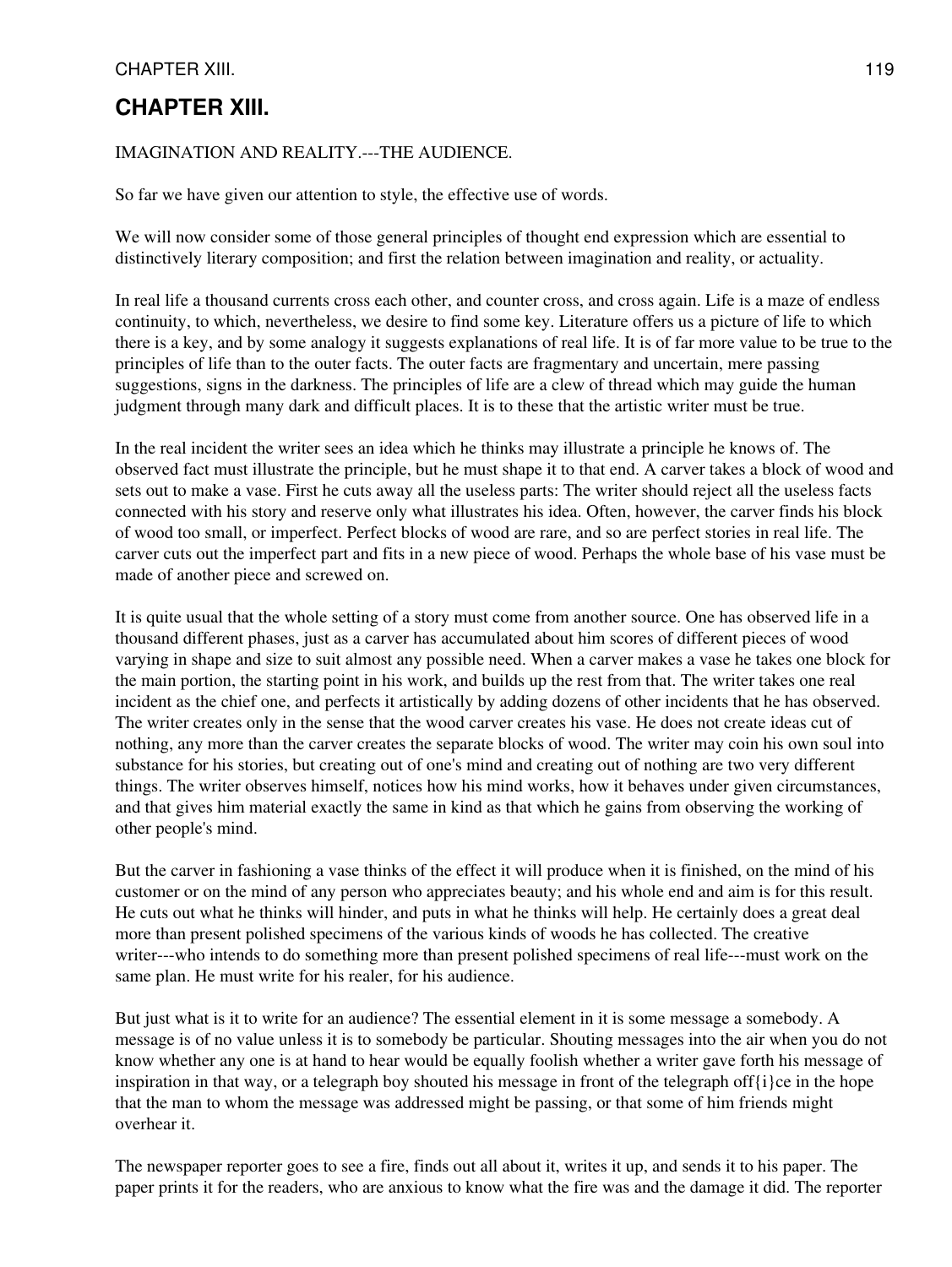#### CHAPTER XIII. 120

does not write it up in the spirit of doing it for the pleasure there is in nor does he allow himself to do it in the manner his mood dictates. He writes so that certain people will get certain facts and ideas. The facts he had nothing to do with creating, nor did he make the desire of the people. He was simply a messenger, a purveyor.

The producer of literature, we have said, must write for an audience; but he does not go and hunt up his audience, find out its needs, and then tell to it his story. He simple writes for the audience that he knows, which others have prepared for him. To know human life, to know what people really need, is work for a genius. It resembles the building up of a daily paper, with its patronage and its study of the public pulse. But the reporter has little or nothing to do with that. Likewise the ordinary writer should not trouble himself about so large a problem, at least until he has mastered the simpler ones. Writing for an audience if one wants to get printed in a certain magazine is writing those things which one finds by experience the readers of that magazine, as represented in the editor, want to read. Or one may write with his mind on those readers of the magazine whom he knows personally. The essential point is that the effective writer must cease to think of himself when he begins to write, and turn his mental vision steadily upon the likes or needs of his possible readers, selecting some definite reader in particular if need be. At any rate, he must not write vaguely for people he does not know. If he please these he does know, he may also please many he does not know. The best he can do is to take the audience he thoroughly understands, though it be an audience of one, and write for that audience something that will be of value, in the way of amusement or information or inspiration.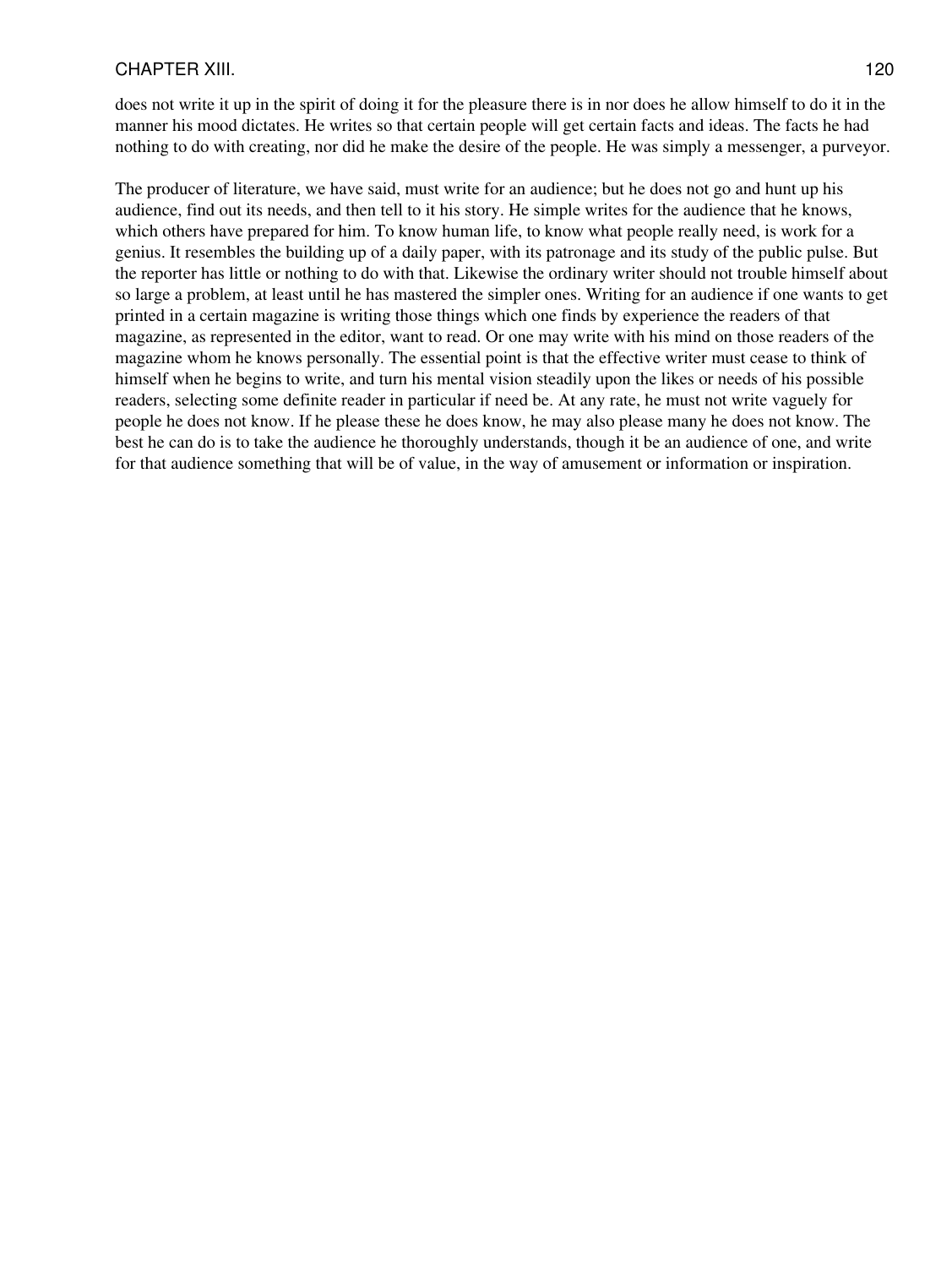#### CHAPTER XIV. 2012 121

# **CHAPTER XIV.**

#### THE USE OF MODELS IN WRITING FICTION.

We have seen how a real incident is worked over into the fundamental idea for a composition. The same principle ought to hold in the use of real persons in making the characters in, a novel, or any story where character-drawing is an important item. In a novel especially, the characters must be drawn with the greatest care. They must be made genuine personages. Yet the ill-taste of "putting your friends into a story" is only less pronounced than the bad art or drawing characters purely out of the imagination. There is no art in the slavish copying of persons in real life. Yet it is practically impossible to create genuine characters in the mind without reference to real life. The simple solution would seem to be to follow the method of the painter who uses models, though in so doing he does not make portraits. There was a time in drawing when the school of "out-of-the-headers" prevailed, but their work was often grotesque, imperfect, and sometimes utterly futile in expressing even the idea the artist had in mind. The opposite extreme in graphic art is photography. The rational use of models is the happy mean between the two. But the good artist always draws with his eye on the object, and the good writer should write with his eye on a definite conception or some real thing or person, from which he varies consciously and for artistic purpose.

The ordinary observer sees first the peculiarities of a thing. If he is looking at an old gentleman he sees a fly sitting upon the bald spot on his head, a wart on his nose, his collar pulled up behind. But the trained and artistic observer sees the peculiarly perfect outline of the old man's features and form, and in the tottering, gait bent shoulders, and soiled senility a straight, handsome youth, fastidious in his dress and perfect in his form. Such the old man was once, and all the elements of his broken youth are clearly visible under the hapless veneer of time for the one who has an eye to see. This is but one illustration of many that might be offered. A poor shop girl may have the bearing of a princess. Among New York illustrators the typical model for a society girl is a young woman of the most ordinary birth and breeding, misfortunes which are clearly visible in her personal appearance. But she has the bearing, the air of the social queen, and to the artist she is that alone. He does not see the veneer of circumstances, though the real society girl would see nothing else in her humble artistic rival.

In drawing characters the writer has a much larger range of models from which to choose, in one sense. His models are the people he knows by personal association day by day during various periods of his life, from childhood up. Each person he has known has left an impression on his mind, and that impression is the thing he considers. The art of painting requires the actual presence in physical person of the model, a limitation the writer fortunately does not have. At the same time, the artist of the brush can seek new models and bring them into his studio without taking too much time or greatly inconveniencing himself. The writer can get new models only by changing his whole mode of life. Travel is an excellent thing, yet practically it proves inadequate. The fleeting impressions do not remain, and only what remains steadily and permanently in the mind can be used as a model by the novelist.

But during a lifetime one accumulates a large number of models simply by habitually observing everything that comes in one's way. When the writer takes up {the} pen to produce a story, he searches through his mental collection for a suitable model. Sometimes it is necessary to use several models in drawing the same character, one for this characteristic, and another for that. But in writing the novelist should have his eye on his model just as steadily and persistently as the painter, for so alone can he catch the spirit and inner truth of nature; and art. If it is anything, is the interpretation of nature. The ideal character must be made the interpretation of the real one, not a photographic copy, not idealization or glorification or caricature, unless the idealization or glorification or caricature has a definite value in the interpretation.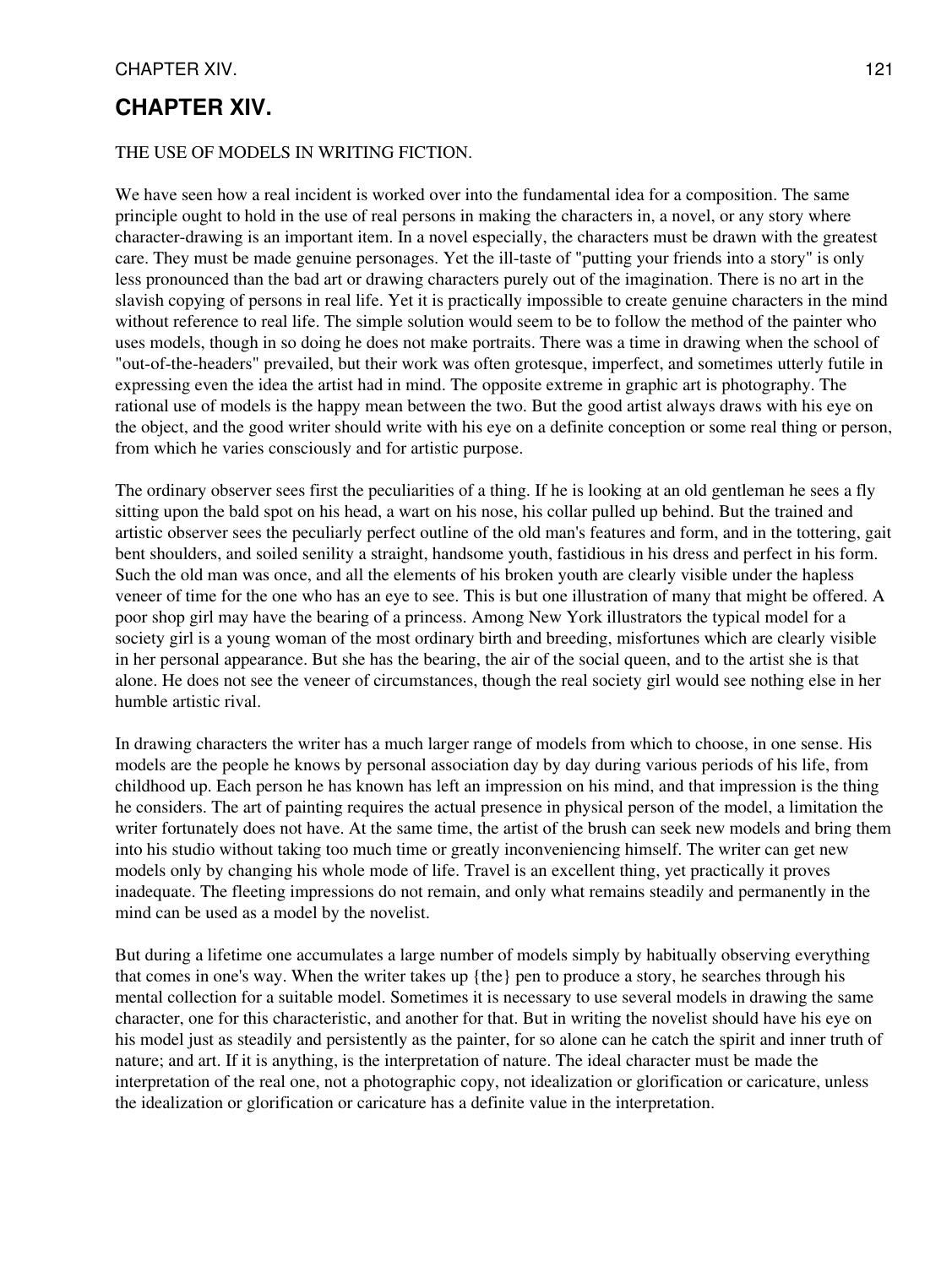# **CHAPTER XV.**

# CONTRAST.

In all effective writing contrast is far more than a figure of speech: it is an essential element in making strength. A work of literary art without contrast may have all the elements of construction, style, and originality of idea, but it will be weak, narrow, limp. The truth is, contrast is the measure of the breadth of one's observation. We often think of it as a figure of speech, a method of language which we use for effect. A better view of it is as a measure of breadth. You have a dark, wicked man on one side, and a fair, sunny, sweet woman on the other. These are two extremes, a contrast, and they include all between. If a writer understands these extremes he understands all between, and if in a story he sets up one type against another he in a way marks out those extremes as the boundaries of his intellectual field, and he claims all within them. If the contrast is great, he claims a great field; if feeble, then he has only a narrow field.

Contrast and one's power of mastering it indicate one's breadth of thought and especially the breadth of one's thinking in a particular creative attempt. Every writer should strive for the greatest possible breadth, for the greater his breadth the more people there are who will be interested in his work. Narrow minds interest a few people, and broad minds interest correspondingly many. The best way to cultivate breadth is to cultivate the use of contrast in your writing.

But to assume a breadth which one does not have, to pass from one extreme to another without perfect mastery of all that lies between, results in being ridiculous. It is like trying to extend the range of the voice too far. One desires a voice with the greatest possible range; but if in forcing the voice up one breaks into a falsetto, the effect is disastrous. So in seeking range of character expression one must be very careful not to break into a falsetto, while straining the true voice to its utmost in order to extend its range.

Let us now pass from the contrast of characters and situations of the most general kind to contrasts of a more particular sort. Let us consider the use of language first. Light conversation must not last too long or it becomes monotonous, as we all know. But if the writer can pass sometimes rapidly from tight conversation to serious narrative, both the light dialogue and the serious seem the more expressive for the contrast. The only thing to be considered is, can you do it with perfect ease and grace? If you cannot, better let it alone. Likewise, the long sentence may be used in one paragraph, and a fine contrast shown by using very short sentences in the next.

But let us distinguish between variety and contrast. The writer may pass from long sentences to short ones when the reader has tired of long ones, and *vice versa,* he may pass from a tragic character to a comic one in order to rest the mind of the reader. In this there will be no very decided contrast. But when the two extremes are brought close together, are forced together perhaps, then we have an electric effect. To use contrast well requires great skill in the handling of language, for contrast means passing from one extreme to another in a very short space, and if this, passing is not done gracefully, the whole effect is spoiled.

What has been said of contrast in language, character, etc., may also be applied to contrasts in any small detail, incident, or even simile. Let us examine a few of the contrasts in Maupassant, for he is a great adept in their use.

Let us take the opening paragraph of "The Necklace" and see what a marvel of contrast it is: "She was one of those pretty and charming girls who are sometimes, as if by a mistake of destiny, born in a family of clerks. She had no dowry, no expectations, no means of being known, understood, loved, wedded, by any rich and distinguished man; and she had let herself be married to a little clerk in the Ministry of Public Instruction." Notice "pretty and charming"--- "family of clerks." These two contrasted ideas (implied ideas, of course) are gracefully linked by "as if by a mistake of destiny." Then the author goes on to mention what the girl did not have in a way that implies that she ought to have had all these things. She could not be wedded to "any rich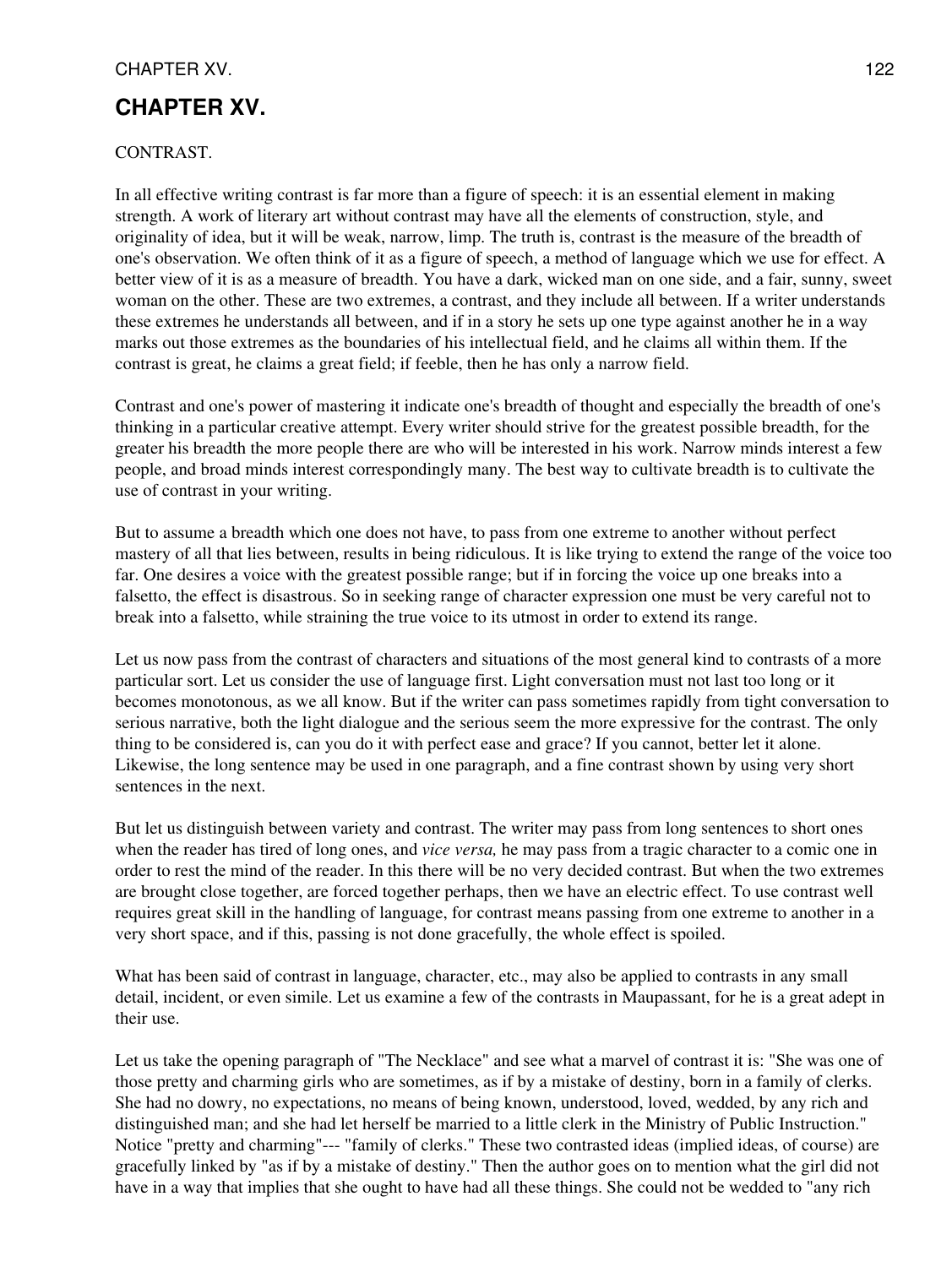and distinguished man"; "she let herself be married to a little clerk."

The whole of the following description of Madam Loisel is one mass of clever contrasts of the things she might have been, wanted to be, with what she was and had. A little farther on, however, we get a different sort of contrast. Though poor, she has a rich friend. Then her husband brings home an invitation at which he is perfectly delighted. Immediately she is shown wretched, a striking contrast. He is shown patient; she is irritated. She is selfish in wishing a dress and finery; he is unselfish in giving up his gun and the shooting.

With the ball the author gives us a description of Madam Loisel having all she had dreamed of having. Her hopes are satisfied completely, it appears, until suddenly, when she is about to go away, the fact of her lack of wraps contrasts tellingly with her previous attractiveness. These two little descriptions---one of the success of the ball, one of hurrying away in shame, the wretched cab and all---are a most forcible contrast, and most skilfully and naturally represented. The previous happiness is further set into relief by the utter wretchedness she experiences upon discovering the loss of the necklace.

Then we have her new life of hard work, which we contrast in mind not only with what she had really been having, but with that which she had dreamed of having, had seemed about to realize, and had suddenly lost for ever.

Then at last we have the contrast, elaborate, strongly drawn and telling, between Madam Loisel after ten years and her friend, who represents in flesh and blood what she might have been. Then at the end comes the short, sharp contrast of paste and diamonds.

In using contrast one does not have to search for something to set up against something else. Every situation has a certain breadth, it has two sides, whether they are far apart or near together. To give the real effect of a conception it is necessary to pass from one side to the other very rapidly and frequently, for only in so doing can one keep the whole situation in mind. One must see the whole story, both sides and all in between, at the same time. The more one sees at the same time, the more of life one grasps and the more invigorating is the composition. The use of contrast is eminently a matter of acquired skill, and when one has become skilful he uses contrast unconsciously and with the same effort that he makes his choice of words.

# APPENDIX

Errors in the Use of Words.

*All of*. Omit the *of*.

*Aggravate*. Does not mean *provoke* or *irritate*.

*Among one another*. This phrase is illogical.

*And who*. Omit the *and* unless there is a preceding *who* to which this is an addition.

*Another from*. Should be *another then*.

*Anyhow,* meaning *at any rate,* is not to be used in literary composition.

*Any place*. Incorrect for *anywhere*.

*At*. We live *at* a small place, *in* a large one, and usually *arrive at,* not *in*.

*Avocation*. Not to be confused with *vocation,* a main calling, since *avocation* is a side calling.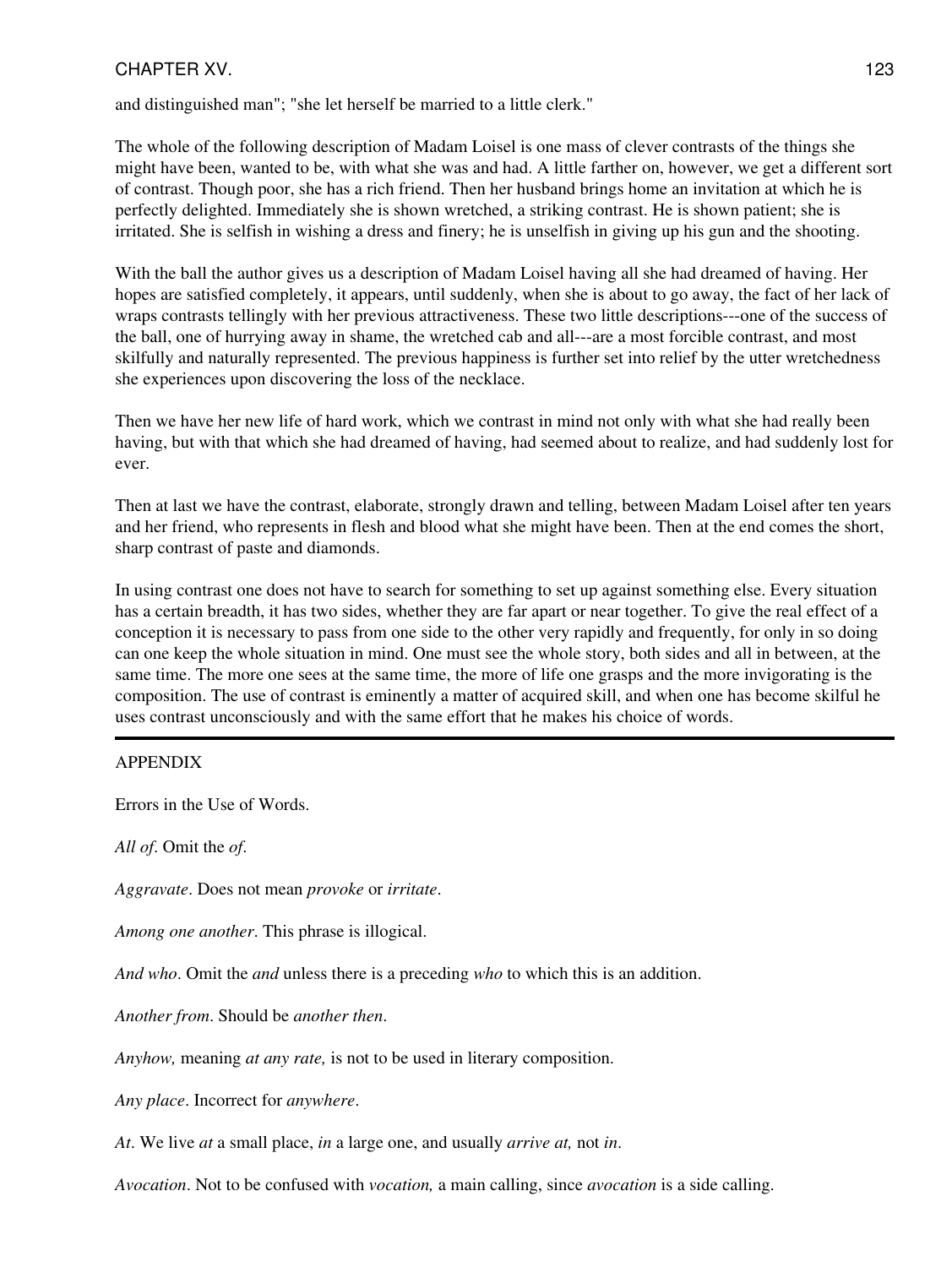*Awful* does not mean *very*.

*Back out*. An Americanism for *withdraw*. *Balance*. Not proper for *remainder,* but only for *that which makes equal*. *Beginner*. Never say *new beginner*. *Beside; besides*. The first means *by the side of,* the second *in addition to*. *Be that as it will*. Say, *be that as it may*. *Blame on*. We may lay the *blame on,* but we cannot *blame it on* any one. *But what*. Should be *but that*. *Calculate*. Do not use for *intend*. *Can*. Do not use for *may*. "*May* I go with you?" not "*Can* I go with you?" *Clever*. Does not mean *good-natured,* but *talented*. *Demean*. Means to *behave,* not to *debase* or *degrade*. *Disremember*. Now obsolete. *Don't*. Not to be used for *doesn't,* after a singular subject such as he. *Else*. Not follow by *but*; say, "nothing else *than* pride." *Expect*. Do not use for *think,* as in "I *expect* it is so." *Fetch*. Means to *go and bring,* hence *go and fetch* is wrong. *Fix*. Not used for *arrange* or the like, as "fix the furniture." *From*. Say, "He died of cholera," not *from*. *Got*. Properly you "have *got*" what you made an effort to get, not what you merely "have." *Graduate*. Say, "The man *is graduated* from college," and "The college *graduates* the man." *Had ought. Ought* never requires any part of the verb *to have*. *Had rather, had better*. Disputed, but used by good writers. *Handy*. Does not mean near *by*. *In so far as*. Omit the *in*.

*Kind of*. After these two words omit *a,* and say, "What kind of man," not "What kind of *a* man." Also, do not say, "*kind* of tired."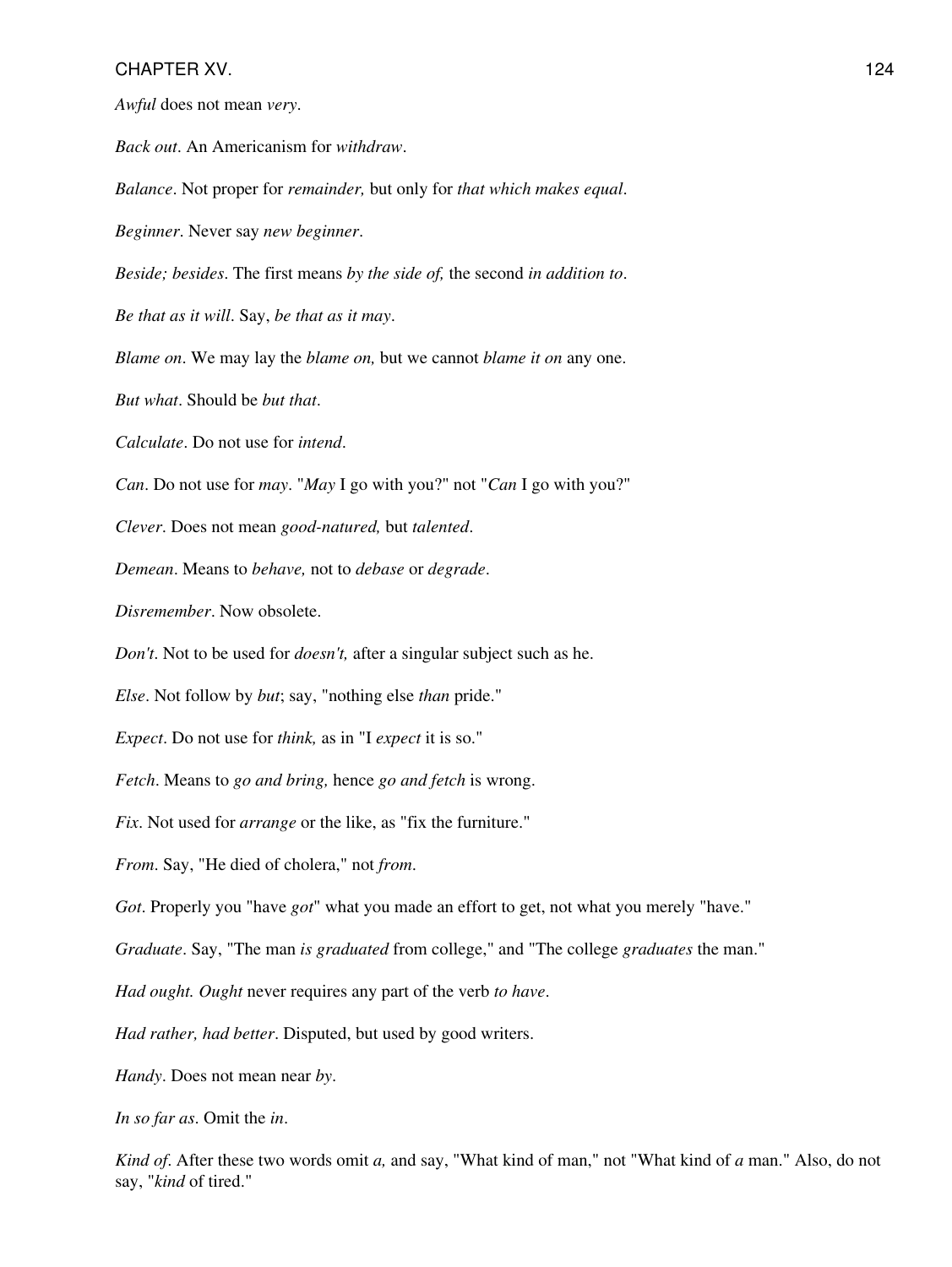*Lady*. Feminine for *lord,* therefore do not speak of a "sales-lady," "a man and his lady," etc.

*Last; latter*. We say *latter* of two, in preference to *last;* but *last* of three.

*Lay; lie*. We *lay* a thing down, but we ourselves *lie* down; we say, "He laid the Bible on the table," but "He lay down on the couch;" "The coat has been laid away," and "It has lain in the drawer." *Lay, laid, laid*--takes an object; *lie, lay, lain*--does not.

*Learn*. Never used as an active verb with an object, a in "I *learned* him his letters." We say, "He *learned* his letters," and "I *taught* him his letters."

*Learned*. "A *learned* man"--pronounce *learn-ed* with two syllables; but "He has *learned* his lesson"--one syllable.

*Like*. Do not say, "Do *like* I do." Use *as* when a conjunction is required.

*Lives*. Do not say, "I had just as *lives* as not," but "I had just as *Lief*."

*Lot*. Does not mean *many,* as in "a *lot* of men," but one *division,* as, "in that lot."

*Lovely*. Do not overwork this word. A rose may be *lovely,* but hardly a plate of soup.

*Mad*. We prefer to say *angry* if we mean out *of temper*.

*Mistaken*. Some critics insist that it is wrong to say "I am mistaken" when we mean "I mistake."

*Love*. We *like* candy rather than *love* it. Save Love for something higher.

*Most*. In writing, do not use *'most* for *almost*.

*Mutual friend*. Though Dickens used this expression in one of his titles in the sense of common *friend,* it is considered incorrect by many critics. The proper meaning of *mutual* is reciprocal.

*Nothing Like*. Do not say, "Nothing *like* as handsome."

*Of all others*. Not proper after a superlative; as, "greatest of all others," the meaning being "the greatest of all," or "great above all others."

*Only*. Be careful not to place this word so that its application will be doubtful, as in "His mother only spoke to him," meaning "Only his mother."

*On to*. Not one word like *into*. Use it as you would on and to together.

*Orate*. Not good usage.

*Plenty*. Say, "Fruit was plentiful," not "plenty."

*Preventative*. Should be *preventive*.

*Previous*. Say, "previously to," not "previous to." Also, do not say, "He was too previous"--it is a pure vulgarism.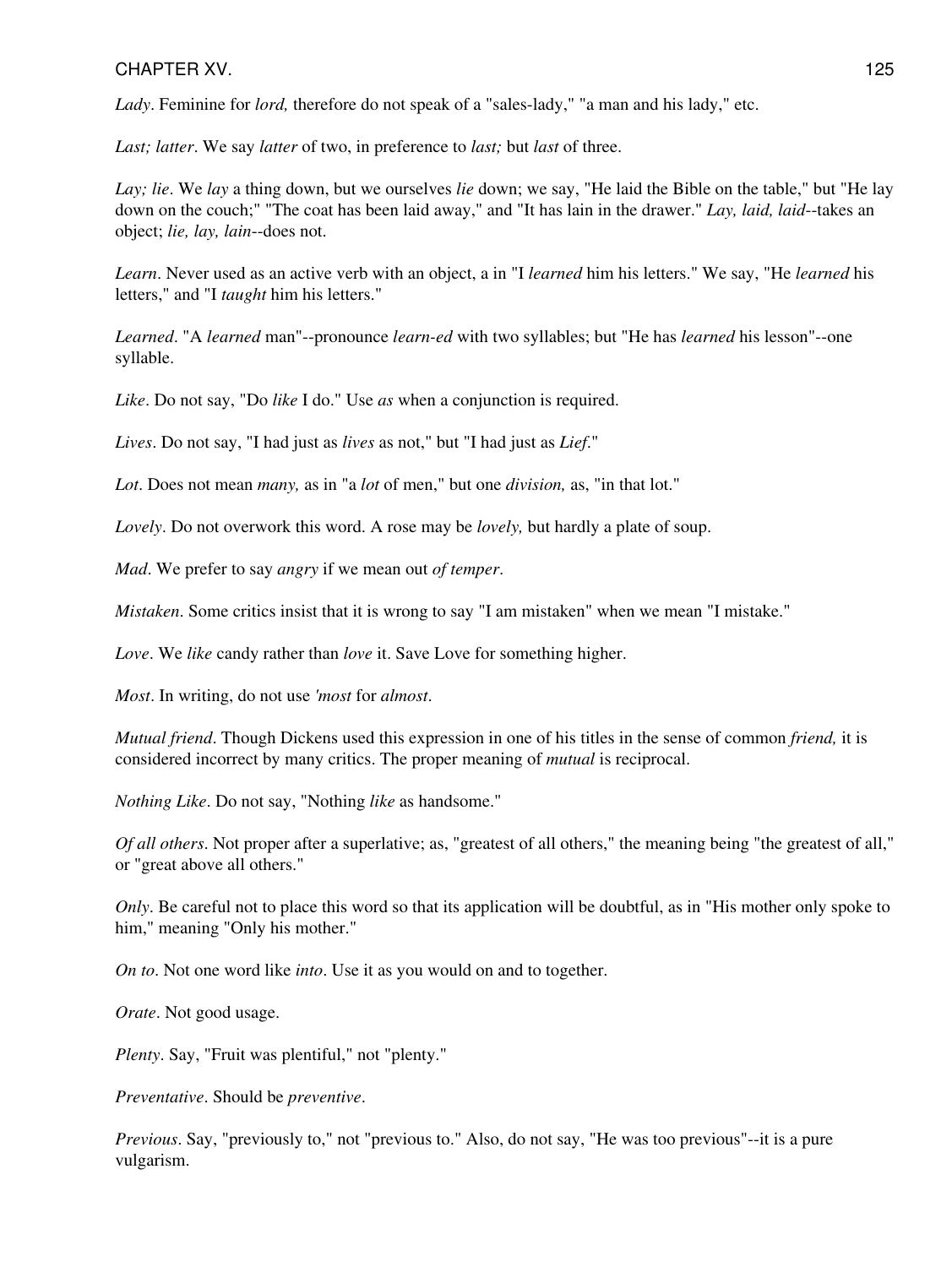*Providing*. Say, "*Provided* he has money," not "Providing."

*Propose*. Do not confuse with *purpose*. One proposes a plan, but *purposes* to do something, though it is also possible a *propose,* or make a proposition, to do something.

*Quite*. Do not say, "Quite a way," or "Quite a good deal," but reserve the word for such phrases as "Quite sure," "Quite to the edge," etc.

*Raise; rise*. Never tell a person to "raise up," meaning "raise himself up," but to "rise up." Also, do not speak of "raising children," though we may "raise horses."

*Scarcely*. Do not say, "I shall scarcely (hardly) finish before night," though it is proper to use it of time, as in "I saw him scarcely an hour ago."

*Seldom or ever*. Incorrect for "seldom if ever."

*Set; sit*. We *set* the cup down, and sit down ourselves. The hen *sits;* the sun *sets*; a dress *sits*.

*Sewerage; sewage*. The first means the system of sewers, the second the waste matter.

*Some*. Do not say, "I am *some* tired," "I like it *some,*" etc.

*Stop*. Say, "Stay in town," not "*Stop in town*."

*Such another*. Say "another such."

*They*. Do not refer to *any one,* by *they, their,* or *them;* as in "If any one wishes a cup of tea, they may get it in the next room." Say, "If any one . . he may . . ."

*Transpire*. Does not mean "occur," and hence we do not say "Many events transpired that year." We may say, "It transpired that he had been married a year."

*Unique*. The word means *single, alone, the only one* so we cannot say, "very unique," or the like.

*Very*. Say, "*very* much pleased," not "*very* pleased," though the latter usage is sustained by some authorities.

*Ways*. Say, "a long *way,*" not "a long *ways*."

*Where*. A preposition of place is not required with where, and it is considered incorrect to say, "Where is he gone to?"

*Whole of*. Omit the *of*.

*Without*. Do not say, "Without it rains," etc., in the sense of unless, except.

*Witness*. Do not say, "He witnessed a bull-fight"; reserve it for "witnessing a signature," and the like.

End of the Project Gutenberg EBook of The Art Of Writing & Speaking The English Language, by Sherwin **Cody** 

\*\*\* END OF THIS PROJECT GUTENBERG EBOOK THE ART OF WRITING \*\*\*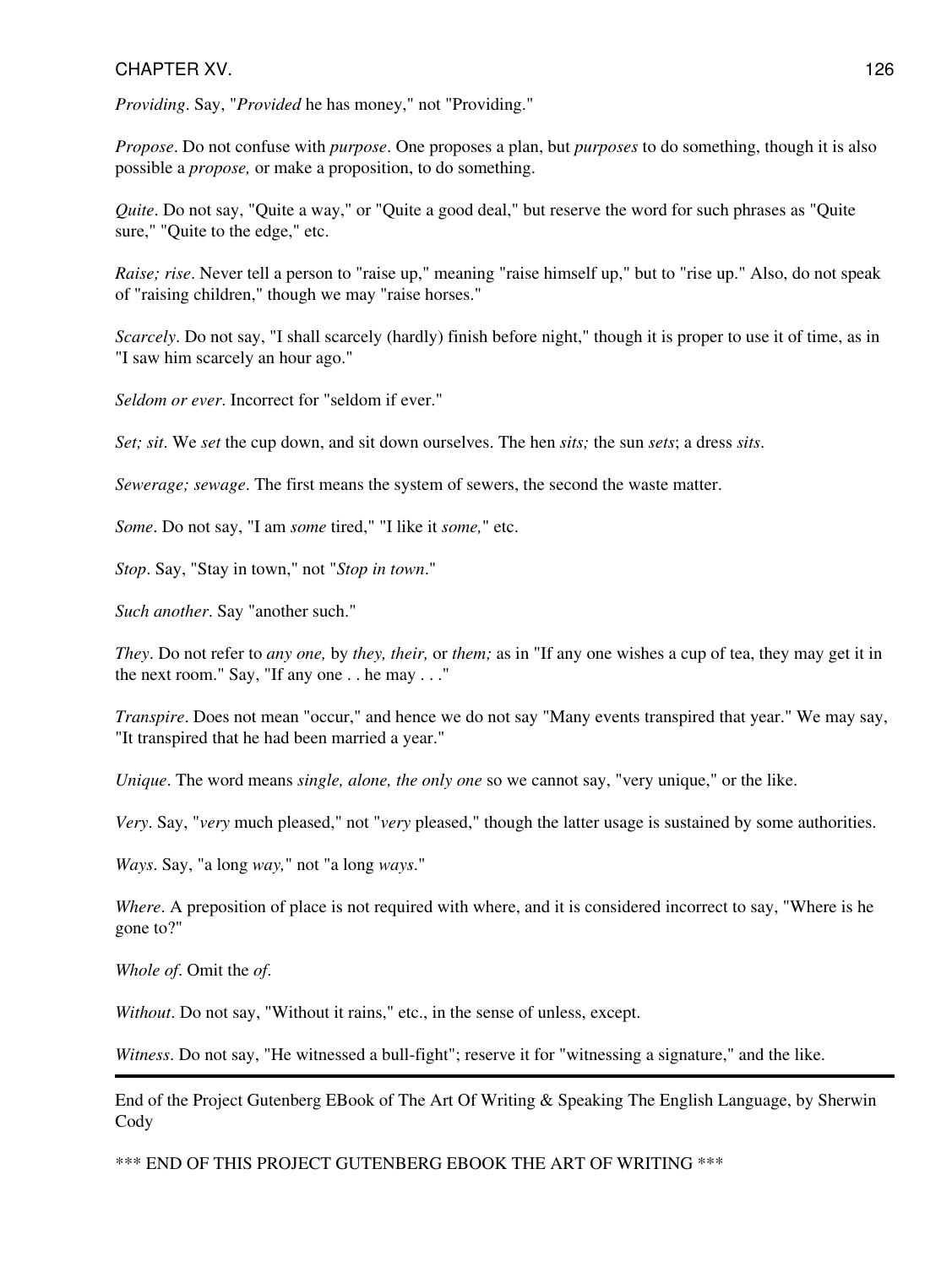\*\*\*\*\* This file should be named 19719-8.txt or 19719-8.zip \*\*\*\*\* This and all associated files of various formats will be found in: http://www.gutenberg.org/1/9/7/1/19719/

Produced by Andrew Hodson

Updated editions will replace the previous one--the old editions will be renamed.

Creating the works from public domain print editions means that no one owns a United States copyright in these works, so the Foundation (and you!) can copy and distribute it in the United States without permission and without paying copyright royalties. Special rules, set forth in the General Terms of Use part of this license, apply to copying and distributing Project Gutenberg-tm electronic works to protect the PROJECT GUTENBERG-tm concept and trademark. Project Gutenberg is a registered trademark, and may not be used if you charge for the eBooks, unless you receive specific permission. If you do not charge anything for copies of this eBook, complying with the rules is very easy. You may use this eBook for nearly any purpose such as creation of derivative works, reports, performances and research. They may be modified and printed and given away--you may do practically ANYTHING with public domain eBooks. Redistribution is subject to the trademark license, especially commercial redistribution.

# \*\*\* START: FULL LICENSE \*\*\*

# THE FULL PROJECT GUTENBERG LICENSE PLEASE READ THIS BEFORE YOU DISTRIBUTE OR USE THIS WORK

To protect the Project Gutenberg-tm mission of promoting the free distribution of electronic works, by using or distributing this work (or any other work associated in any way with the phrase "Project Gutenberg"), you agree to comply with all the terms of the Full Project Gutenberg-tm License (available with this file or online at http://gutenberg.org/license).

Section 1. General Terms of Use and Redistributing Project Gutenberg-tm electronic works

1.A. By reading or using any part of this Project Gutenberg-tm electronic work, you indicate that you have read, understand, agree to and accept all the terms of this license and intellectual property (trademark/copyright) agreement. If you do not agree to abide by all the terms of this agreement, you must cease using and return or destroy all copies of Project Gutenberg-tm electronic works in your possession. If you paid a fee for obtaining a copy of or access to a Project Gutenberg-tm electronic work and you do not agree to be bound by the terms of this agreement, you may obtain a refund from the person or entity to whom you paid the fee as set forth in paragraph 1.E.8.

1.B. "Project Gutenberg" is a registered trademark. It may only be used on or associated in any way with an electronic work by people who agree to be bound by the terms of this agreement. There are a few things that you can do with most Project Gutenberg-tm electronic works even without complying with the full terms of this agreement. See paragraph 1.C below. There are a lot of things you can do with Project Gutenberg-tm electronic works if you follow the terms of this agreement and help preserve free future access to Project Gutenberg-tm electronic works. See paragraph 1.E below.

1.C. The Project Gutenberg Literary Archive Foundation ("the Foundation" or PGLAF), owns a compilation copyright in the collection of Project Gutenberg-tm electronic works. Nearly all the individual works in the collection are in the public domain in the United States. If an individual work is in the public domain in the United States and you are located in the United States, we do not claim a right to prevent you from copying, distributing, performing, displaying or creating derivative works based on the work as long as all references to Project Gutenberg are removed. Of course, we hope that you will support the Project Gutenberg-tm mission of promoting free access to electronic works by freely sharing Project Gutenberg-tm works in compliance with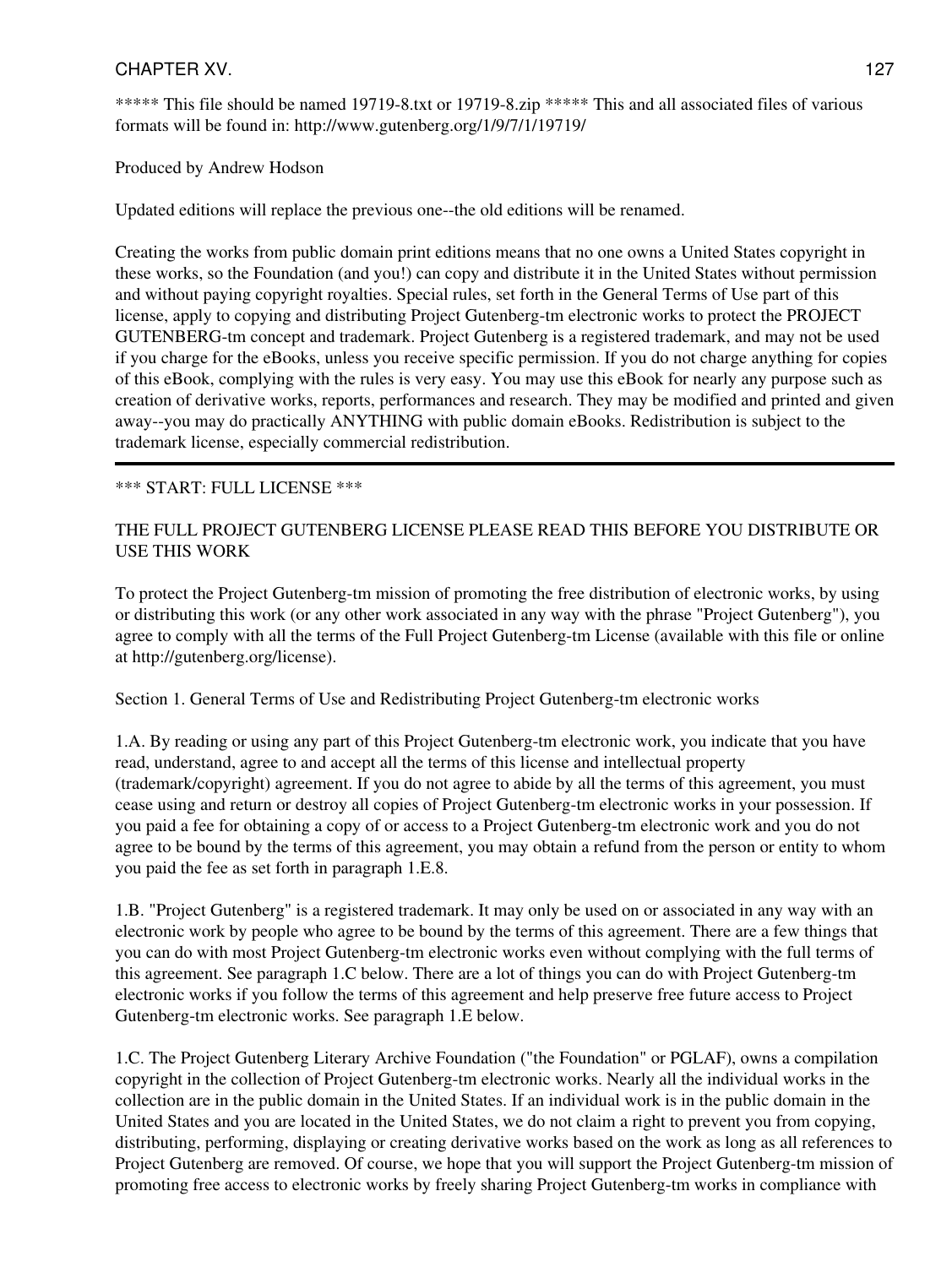the terms of this agreement for keeping the Project Gutenberg-tm name associated with the work. You can easily comply with the terms of this agreement by keeping this work in the same format with its attached full Project Gutenberg-tm License when you share it without charge with others.

1.D. The copyright laws of the place where you are located also govern what you can do with this work. Copyright laws in most countries are in a constant state of change. If you are outside the United States, check the laws of your country in addition to the terms of this agreement before downloading, copying, displaying, performing, distributing or creating derivative works based on this work or any other Project Gutenberg-tm work. The Foundation makes no representations concerning the copyright status of any work in any country outside the United States.

1.E. Unless you have removed all references to Project Gutenberg:

1.E.1. The following sentence, with active links to, or other immediate access to, the full Project Gutenberg-tm License must appear prominently whenever any copy of a Project Gutenberg-tm work (any work on which the phrase "Project Gutenberg" appears, or with which the phrase "Project Gutenberg" is associated) is accessed, displayed, performed, viewed, copied or distributed:

This eBook is for the use of anyone anywhere at no cost and with almost no restrictions whatsoever. You may copy it, give it away or re-use it under the terms of the Project Gutenberg License included with this eBook or online at www.gutenberg.org

1.E.2. If an individual Project Gutenberg-tm electronic work is derived from the public domain (does not contain a notice indicating that it is posted with permission of the copyright holder), the work can be copied and distributed to anyone in the United States without paying any fees or charges. If you are redistributing or providing access to a work with the phrase "Project Gutenberg" associated with or appearing on the work, you must comply either with the requirements of paragraphs 1.E.1 through 1.E.7 or obtain permission for the use of the work and the Project Gutenberg-tm trademark as set forth in paragraphs 1.E.8 or 1.E.9.

1.E.3. If an individual Project Gutenberg-tm electronic work is posted with the permission of the copyright holder, your use and distribution must comply with both paragraphs 1.E.1 through 1.E.7 and any additional terms imposed by the copyright holder. Additional terms will be linked to the Project Gutenberg-tm License for all works posted with the permission of the copyright holder found at the beginning of this work.

1.E.4. Do not unlink or detach or remove the full Project Gutenberg-tm License terms from this work, or any files containing a part of this work or any other work associated with Project Gutenberg-tm.

1.E.5. Do not copy, display, perform, distribute or redistribute this electronic work, or any part of this electronic work, without prominently displaying the sentence set forth in paragraph 1.E.1 with active links or immediate access to the full terms of the Project Gutenberg-tm License.

1.E.6. You may convert to and distribute this work in any binary, compressed, marked up, nonproprietary or proprietary form, including any word processing or hypertext form. However, if you provide access to or distribute copies of a Project Gutenberg-tm work in a format other than "Plain Vanilla ASCII" or other format used in the official version posted on the official Project Gutenberg-tm web site (www.gutenberg.org), you must, at no additional cost, fee or expense to the user, provide a copy, a means of exporting a copy, or a means of obtaining a copy upon request, of the work in its original "Plain Vanilla ASCII" or other form. Any alternate format must include the full Project Gutenberg-tm License as specified in paragraph 1.E.1.

1.E.7. Do not charge a fee for access to, viewing, displaying, performing, copying or distributing any Project Gutenberg-tm works unless you comply with paragraph 1.E.8 or 1.E.9.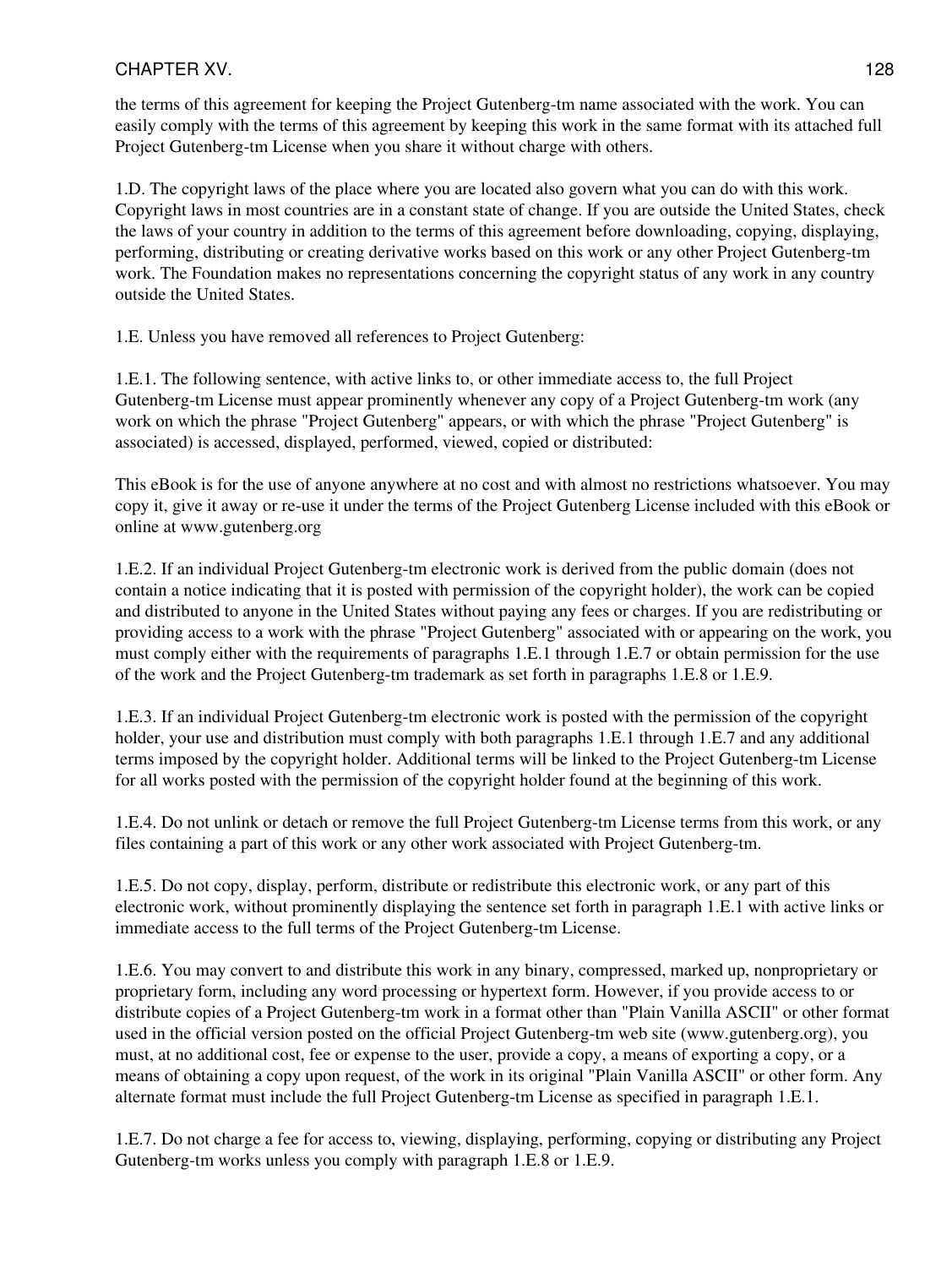1.E.8. You may charge a reasonable fee for copies of or providing access to or distributing Project Gutenberg-tm electronic works provided that

- You pay a royalty fee of 20% of the gross profits you derive from the use of Project Gutenberg-tm works calculated using the method you already use to calculate your applicable taxes. The fee is owed to the owner of the Project Gutenberg-tm trademark, but he has agreed to donate royalties under this paragraph to the Project Gutenberg Literary Archive Foundation. Royalty payments must be paid within 60 days following each date on which you prepare (or are legally required to prepare) your periodic tax returns. Royalty payments should be clearly marked as such and sent to the Project Gutenberg Literary Archive Foundation at the address specified in Section 4, "Information about donations to the Project Gutenberg Literary Archive Foundation."

- You provide a full refund of any money paid by a user who notifies you in writing (or by e-mail) within 30 days of receipt that s/he does not agree to the terms of the full Project Gutenberg-tm License. You must require such a user to return or destroy all copies of the works possessed in a physical medium and discontinue all use of and all access to other copies of Project Gutenberg-tm works.

- You provide, in accordance with paragraph 1.F.3, a full refund of any money paid for a work or a replacement copy, if a defect in the electronic work is discovered and reported to you within 90 days of receipt of the work.

- You comply with all other terms of this agreement for free distribution of Project Gutenberg-tm works.

1.E.9. If you wish to charge a fee or distribute a Project Gutenberg-tm electronic work or group of works on different terms than are set forth in this agreement, you must obtain permission in writing from both the Project Gutenberg Literary Archive Foundation and Michael Hart, the owner of the Project Gutenberg-tm trademark. Contact the Foundation as set forth in Section 3 below.

1.F.

1.F.1. Project Gutenberg volunteers and employees expend considerable effort to identify, do copyright research on, transcribe and proofread public domain works in creating the Project Gutenberg-tm collection. Despite these efforts, Project Gutenberg-tm electronic works, and the medium on which they may be stored, may contain "Defects," such as, but not limited to, incomplete, inaccurate or corrupt data, transcription errors, a copyright or other intellectual property infringement, a defective or damaged disk or other medium, a computer virus, or computer codes that damage or cannot be read by your equipment.

1.F.2. LIMITED WARRANTY, DISCLAIMER OF DAMAGES - Except for the "Right of Replacement or Refund" described in paragraph 1.F.3, the Project Gutenberg Literary Archive Foundation, the owner of the Project Gutenberg-tm trademark, and any other party distributing a Project Gutenberg-tm electronic work under this agreement, disclaim all liability to you for damages, costs and expenses, including legal fees. YOU AGREE THAT YOU HAVE NO REMEDIES FOR NEGLIGENCE, STRICT LIABILITY, BREACH OF WARRANTY OR BREACH OF CONTRACT EXCEPT THOSE PROVIDED IN PARAGRAPH F3. YOU AGREE THAT THE FOUNDATION, THE TRADEMARK OWNER, AND ANY DISTRIBUTOR UNDER THIS AGREEMENT WILL NOT BE LIABLE TO YOU FOR ACTUAL, DIRECT, INDIRECT, CONSEQUENTIAL, PUNITIVE OR INCIDENTAL DAMAGES EVEN IF YOU GIVE NOTICE OF THE POSSIBILITY OF SUCH DAMAGE.

1.F.3. LIMITED RIGHT OF REPLACEMENT OR REFUND - If you discover a defect in this electronic work within 90 days of receiving it, you can receive a refund of the money (if any) you paid for it by sending a written explanation to the person you received the work from. If you received the work on a physical medium, you must return the medium with your written explanation. The person or entity that provided you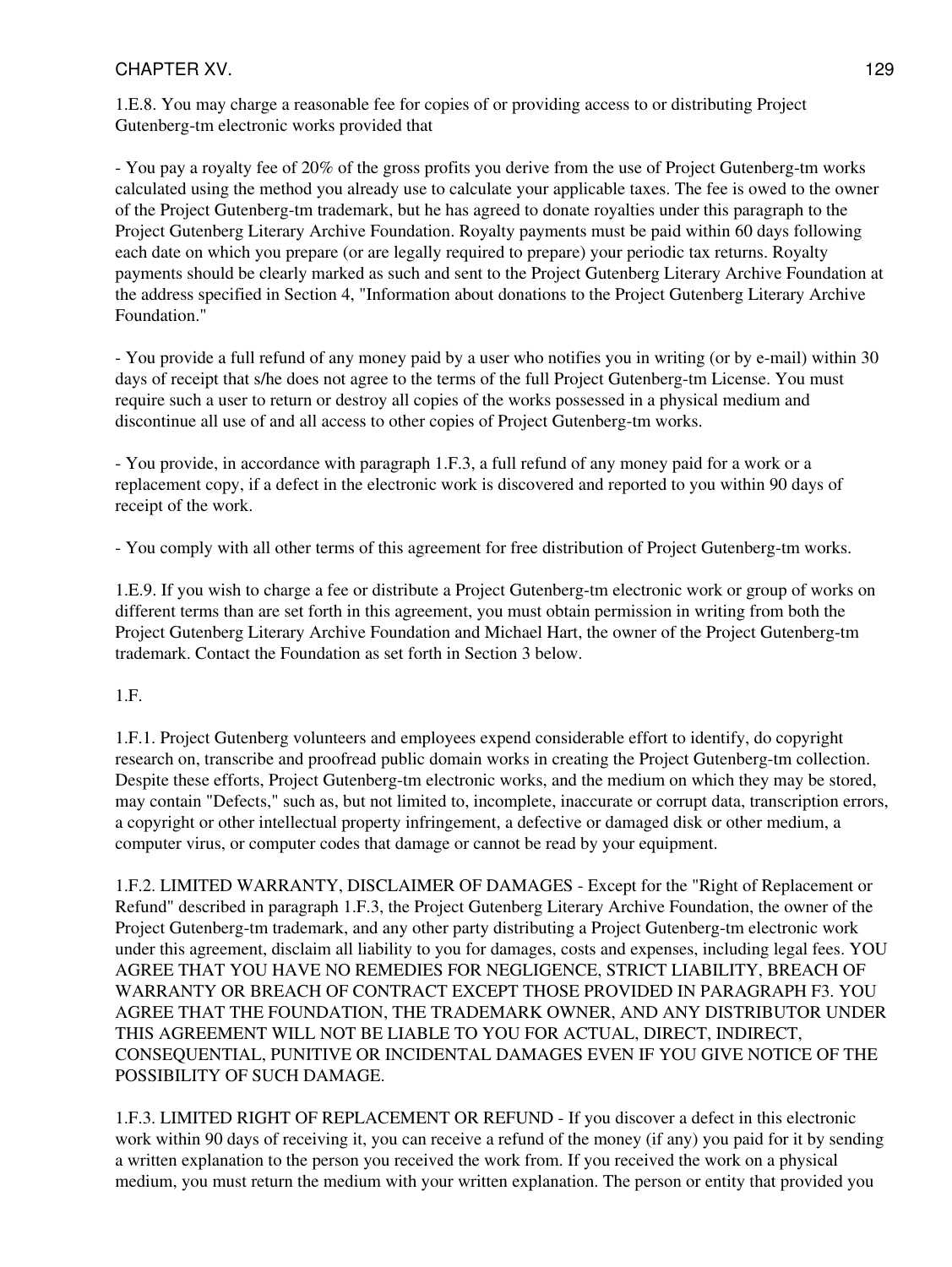with the defective work may elect to provide a replacement copy in lieu of a refund. If you received the work electronically, the person or entity providing it to you may choose to give you a second opportunity to receive the work electronically in lieu of a refund. If the second copy is also defective, you may demand a refund in writing without further opportunities to fix the problem.

1.F.4. Except for the limited right of replacement or refund set forth in paragraph 1.F.3, this work is provided to you 'AS-IS' WITH NO OTHER WARRANTIES OF ANY KIND, EXPRESS OR IMPLIED, INCLUDING BUT NOT LIMITED TO WARRANTIES OF MERCHANTIBILITY OR FITNESS FOR ANY PURPOSE.

1.F.5. Some states do not allow disclaimers of certain implied warranties or the exclusion or limitation of certain types of damages. If any disclaimer or limitation set forth in this agreement violates the law of the state applicable to this agreement, the agreement shall be interpreted to make the maximum disclaimer or limitation permitted by the applicable state law. The invalidity or unenforceability of any provision of this agreement shall not void the remaining provisions.

# 1.F.6. **INDEMNITY**

- You agree to indemnify and hold the Foundation, the trademark owner, any agent or employee of the Foundation, anyone providing copies of Project Gutenberg-tm electronic works in accordance with this agreement, and any volunteers associated with the production, promotion and distribution of Project Gutenberg-tm electronic works, harmless from all liability, costs and expenses, including legal fees, that arise directly or indirectly from any of the following which you do or cause to occur: (a) distribution of this or any Project Gutenberg-tm work, (b) alteration, modification, or additions or deletions to any Project Gutenberg-tm work, and (c) any Defect you cause.

Section 2. Information about the Mission of Project Gutenberg-tm

Project Gutenberg-tm is synonymous with the free distribution of electronic works in formats readable by the widest variety of computers including obsolete, old, middle-aged and new computers. It exists because of the efforts of hundreds of volunteers and donations from people in all walks of life.

Volunteers and financial support to provide volunteers with the assistance they need, is critical to reaching Project Gutenberg-tm's goals and ensuring that the Project Gutenberg-tm collection will remain freely available for generations to come. In 2001, the Project Gutenberg Literary Archive Foundation was created to provide a secure and permanent future for Project Gutenberg-tm and future generations. To learn more about the Project Gutenberg Literary Archive Foundation and how your efforts and donations can help, see Sections 3 and 4 and the Foundation web page at http://www.pglaf.org.

Section 3. Information about the Project Gutenberg Literary Archive Foundation

The Project Gutenberg Literary Archive Foundation is a non profit  $501(c)(3)$  educational corporation organized under the laws of the state of Mississippi and granted tax exempt status by the Internal Revenue Service. The Foundation's EIN or federal tax identification number is  $64-6221541$ . Its  $501(c)(3)$  letter is posted at http://pglaf.org/fundraising. Contributions to the Project Gutenberg Literary Archive Foundation are tax deductible to the full extent permitted by U.S. federal laws and your state's laws.

The Foundation's principal office is located at 4557 Melan Dr. S. Fairbanks, AK, 99712., but its volunteers and employees are scattered throughout numerous locations. Its business office is located at 809 North 1500 West, Salt Lake City, UT 84116, (801) 596-1887, email business@pglaf.org. Email contact links and up to date contact information can be found at the Foundation's web site and official page at http://pglaf.org

For additional contact information: Dr. Gregory B. Newby Chief Executive and Director gbnewby@pglaf.org